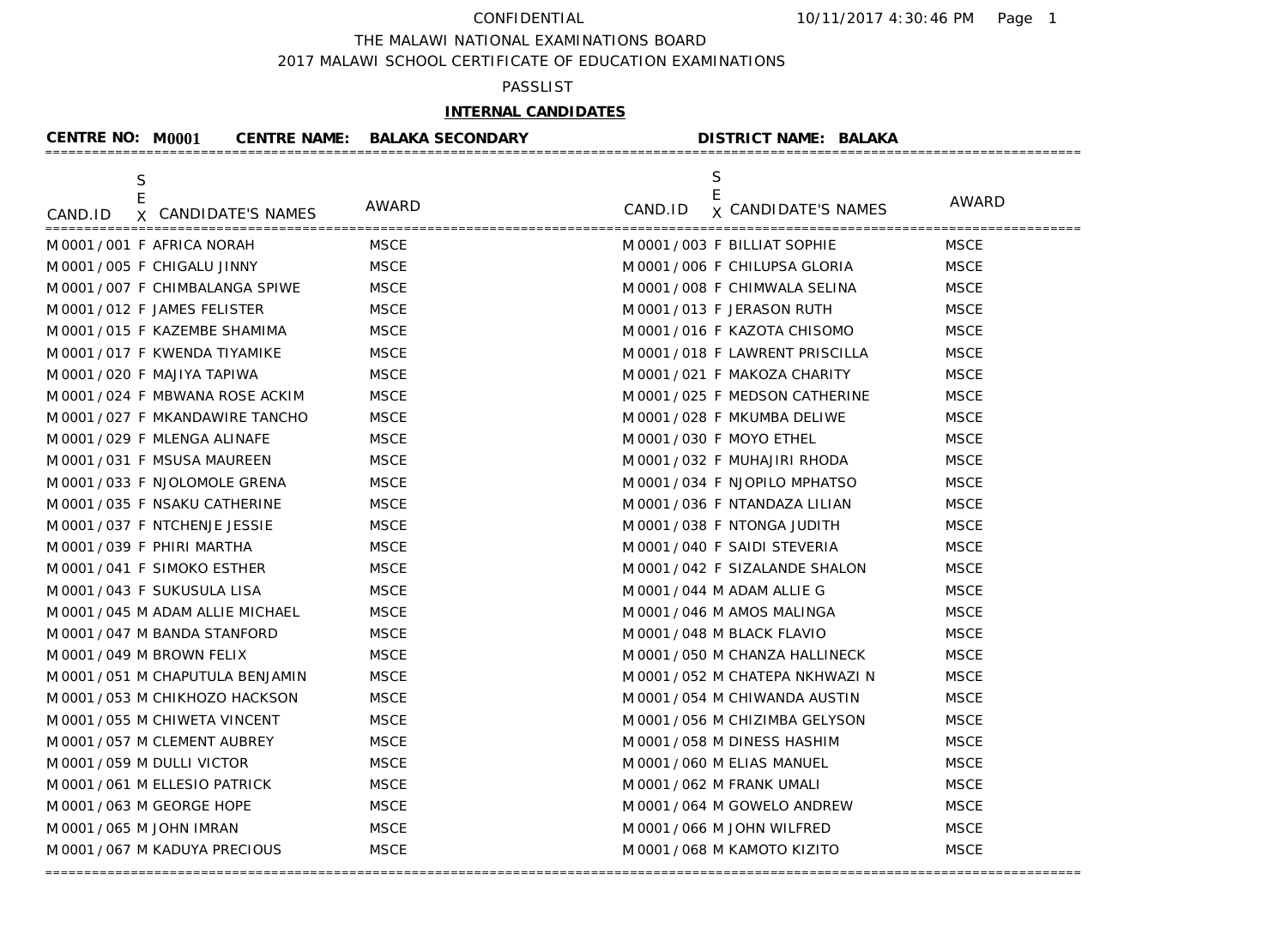THE MALAWI NATIONAL EXAMINATIONS BOARD

2017 MALAWI SCHOOL CERTIFICATE OF EDUCATION EXAMINATIONS

## PASSLIST

## **INTERNAL CANDIDATES**

| <b>CENTRE NO: M0001</b> | <b>CENTRE NAME:</b>                | <b>BALAKA SECONDARY</b> | <b>DISTRICT NAME: BALAKA</b>          |             |
|-------------------------|------------------------------------|-------------------------|---------------------------------------|-------------|
| S<br>E                  |                                    | AWARD                   | S                                     | AWARD       |
| CAND.ID                 | X CANDIDATE'S NAMES                |                         | CAND.ID<br><b>x CANDIDATE'S NAMES</b> |             |
|                         | M 0001 / 069 M KAMPIRA EMMANUEL    | <b>MSCE</b>             | M 0001 / 070 M KAMTIMA HAPPY          | <b>MSCE</b> |
|                         | M 0001 / 071 M KAMWANA ERNEST      | <b>MSCE</b>             | M 0001 / 072 M KANDIWO IDRISSA GEORGE | <b>MSCE</b> |
|                         | M 0001 / 073 M KULOWEKA RODRICK    | <b>MSCE</b>             | M 0001 / 074 M MAJIRI JAMESON         | <b>MSCE</b> |
|                         | M 0001 / 075 M MAKUNGANYA BUCANER  | <b>MSCE</b>             | M 0001 / 076 M MALUWA THOMAS          | <b>MSCE</b> |
|                         | M 0001 / 077 M MATEKA MIKE         | <b>MSCE</b>             | M0001/078 M MBEWE PRINCE              | <b>MSCE</b> |
|                         | M 0001 / 079 M MDALA ALLAN         | <b>MSCE</b>             | M 0001 / 080 M MILLIOUS ANDREW        | <b>MSCE</b> |
|                         | M 0001 / 081 M MKWANDA ENGLAND     | <b>MSCE</b>             | M 0001 / 083 M MMINA KATUNGA H        | <b>MSCE</b> |
|                         | M 0001 / 084 M MOLSON SAMUEL       | <b>MSCE</b>             | M 0001 / 085 M MOYO KHUMBO            | <b>MSCE</b> |
|                         | M 0001 / 087 M MPEUSA JONATHAN     | <b>MSCE</b>             | M 0001 / 088 M MPONDA BRIAN           | <b>MSCE</b> |
|                         | M 0001 / 089 M MTULIRA KHUMBO      | <b>MSCE</b>             | M 0001 / 090 M MUNTHALI PRINCE        | <b>MSCE</b> |
|                         | M 0001 / 091 M MUSANO CLIFORD      | <b>MSCE</b>             | M 0001 / 092 M MUYAYA MOSES           | <b>MSCE</b> |
|                         | M 0001 / 094 M NAKUNUNKHE LANGFORD | <b>MSCE</b>             | M 0001 / 095 M NAVEYA GIFT STAZIO     | <b>MSCE</b> |
|                         | M0001/096 M NAZOMBE MOSES          | <b>MSCE</b>             | M 0001/097 M NDAZAMO BLESSINGS        | <b>MSCE</b> |
|                         | M 0001 / 098 M NGWIRA MALUMBO      | <b>MSCE</b>             | M 0001 / 099 M NJEMA YAMIKANI         | <b>MSCE</b> |
|                         | M 0001 / 100 M NTHUBULA PROMISE    | <b>MSCE</b>             | M 0001 / 101 M NYONDO JOSEPH VICTOR   | <b>MSCE</b> |
|                         | M 0001 / 102 M PACHALO SYDNEY      | <b>MSCE</b>             | M 0001 / 103 M PAUL FESTON            | <b>MSCE</b> |
|                         | M 0001 / 104 M PAUL JOSEPH         | <b>MSCE</b>             | M 0001 / 105 M PETRO ELKANAH          | <b>MSCE</b> |
|                         | M 0001 / 106 M SENGA HARRY         | <b>MSCE</b>             | M 0001 / 107 M SIYADI HUMPHREY        | <b>MSCE</b> |
|                         | M 0001 / 108 M STAND CHARLES       | <b>MSCE</b>             | M 0001 / 109 M SULUMA FRAZER          | <b>MSCE</b> |
|                         | M 0001 / 110 M THOMAS ANGEL        | <b>MSCE</b>             | M 0001 / 111 M TOPOLA JOHN            | <b>MSCE</b> |
|                         | M0001/112 M TSOKONOMBWE LOUIS      | <b>MSCE</b>             | M 0001 / 113 M WILLO SANI             | <b>MSCE</b> |

=====================================================================================================================================

MALAWI SCHOOL CERTIFICA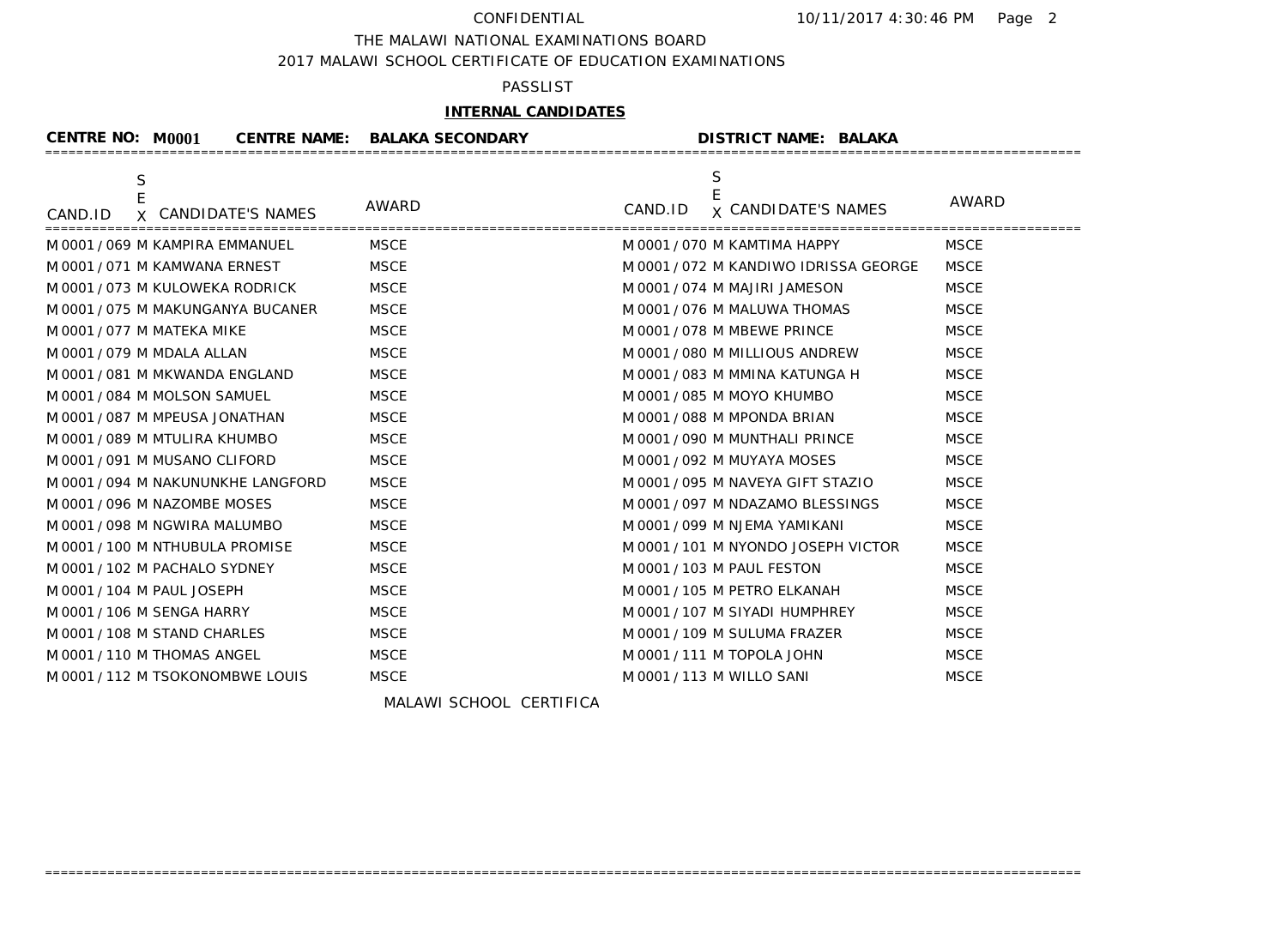### THE MALAWI NATIONAL EXAMINATIONS BOARD

2017 MALAWI SCHOOL CERTIFICATE OF EDUCATION EXAMINATIONS

## PASSLIST

# **EXTERNAL CANDIDATES**

| <b>CENTRE NO: M5001</b>    |                                   | <b>CENTRE NAME: BALAKA SECONDARY</b> | <b>DISTRICT NAME: BALAKA</b>       |             |
|----------------------------|-----------------------------------|--------------------------------------|------------------------------------|-------------|
| S<br>E                     |                                   |                                      | S<br>E                             | AWARD       |
| CAND.ID                    | X CANDIDATE'S NAMES               | AWARD                                | CAND.ID <b>x</b> CANDIDATE'S NAMES |             |
|                            | M 5001 / 003 F BANDA ENITA        | <b>MSCE</b>                          | M 5001/004 F BANDA GETRUDE         | <b>MSCE</b> |
|                            | M 5001/005 F BANDA QUEEN S        | <b>MSCE</b>                          | M 5001/006 F BANDAH PROMISE        | <b>MSCE</b> |
|                            | M 5001 / 009 F BEYA MAGGIE        | <b>MSCE</b>                          | M 5001 / 020 F CHITSULO BRIDGET    | <b>MSCE</b> |
|                            | M 5001/022 F DIMBA EUNICE         | <b>MSCE</b>                          | M 5001/025 F FUNSANI SPHIWE        | <b>MSCE</b> |
|                            | M 5001/028 F GENTILI JACINTA B    | <b>MSCE</b>                          | M 5001 / 030 F GONDWE CATHERINE M  | <b>MSCE</b> |
|                            | M 5001/031 F GOWERO MARRIUM       | <b>MSCE</b>                          | M 5001 / 036 F KALUMBI MARTHA H    | <b>MSCE</b> |
|                            | M 5001/037 F KALUMO GIFT          | <b>MSCE</b>                          | M 5001/038 F KAMKWAMBA JULIANA     | <b>MSCE</b> |
|                            | M 5001/041 F KHONJE CHIKONDI      | <b>MSCE</b>                          | M 5001/045 F LESTON MEMORY         | <b>MSCE</b> |
|                            | M 5001/047 F MACHONGO PATRICIA    | <b>MSCE</b>                          | M 5001/048 F MAGALASI DELIFA       | <b>MSCE</b> |
|                            | M 5001 / 050 F MAJIYA JOYCE       | <b>MSCE</b>                          | M 5001/056 F MAULIDI FIDELIA       | <b>MSCE</b> |
|                            | M 5001/057 F MAULUKA EUNICE       | <b>MSCE</b>                          | M 5001 / 059 F MKANTHAMA HANNAH    | <b>MSCE</b> |
|                            | M 5001 / 060 F MKOMANYAMA SYLIVIA | <b>MSCE</b>                          | M 5001/062 F MPWATIKA VIOLET       | <b>MSCE</b> |
|                            | M 5001/063 F MVULA MATALIFA       | <b>MSCE</b>                          | M 5001/065 F NAMAKONJE CHRISSY     | <b>MSCE</b> |
|                            | M 5001/070 F NSIKU CHIFUNDO       | <b>MSCE</b>                          | M 5001/071 F NYAMBI IREEN          | <b>MSCE</b> |
|                            | M 5001/072 F NYANG'AMA TAMARA     | <b>MSCE</b>                          | M 5001/075 F SIPILIANO HANNAH      | <b>MSCE</b> |
|                            | M 5001 / 078 F WANJA GLORY        | <b>MSCE</b>                          | M 5001 / 080 F WYSON CATHY         | <b>MSCE</b> |
|                            | M 5001 / 087 M CHIGOLI PAUL       | <b>MSCE</b>                          | M 5001 / 089 M CHINYAMA JOHN       | <b>MSCE</b> |
|                            | M 5001 / 090 M CHINYAMA JOSSAM    | <b>MSCE</b>                          | M 5001 / 091 M GAMA MUSSA          | <b>MSCE</b> |
|                            | M 5001 / 092 M GENTILI EMMANUEL M | <b>MSCE</b>                          | M 5001 / 095 M ISAAC ALINAFE       | <b>MSCE</b> |
|                            | M 5001 / 099 M KALESO DALITSO     | <b>MSCE</b>                          | M 5001 / 101 M KAMBALAME HARRY     | <b>MSCE</b> |
|                            | M 5001 / 104 M KAMPIRA ANDERSON   | <b>MSCE</b>                          | M 5001 / 106 M KANDEU MAULANA M    | <b>MSCE</b> |
|                            | M 5001 / 111 M MAGWIRA EMMANUEL   | <b>MSCE</b>                          | M 5001 / 112 M MAHAMBA FADWICK     | <b>MSCE</b> |
|                            | M 5001 / 113 M MAJAWA SMART M     | <b>MSCE</b>                          | M 5001 / 114 M MALA FUTURE         | <b>MSCE</b> |
|                            | M 5001 / 115 M MALIYA GEOFFREY    | <b>MSCE</b>                          | M 5001 / 116 M MAMBERA FIDERIS     | <b>MSCE</b> |
|                            | M 5001 / 119 M MASESA CLEMENCE    | <b>MSCE</b>                          | M 5001 / 121 M MATTHEWS DICKSON    | <b>MSCE</b> |
| M 5001 / 123 M MBALE NUWE  |                                   | <b>MSCE</b>                          | M 5001 / 124 M MBENGO FRANK L      | <b>MSCE</b> |
| M 5001 / 125 M MIKA DANIEL |                                   | <b>MSCE</b>                          | M 5001 / 126 M MINYALIWA LIMBANI   | <b>MSCE</b> |
|                            | M 5001 / 129 M MSAMBATI ISAAC     | <b>MSCE</b>                          | M 5001 / 132 M NASIYAYA EMMANUEL   | <b>MSCE</b> |
|                            | M 5001 / 135 M NGONDO PRECIOUS    | <b>MSCE</b>                          | M 5001 / 136 M NKHOMA MEJAS C      | <b>MSCE</b> |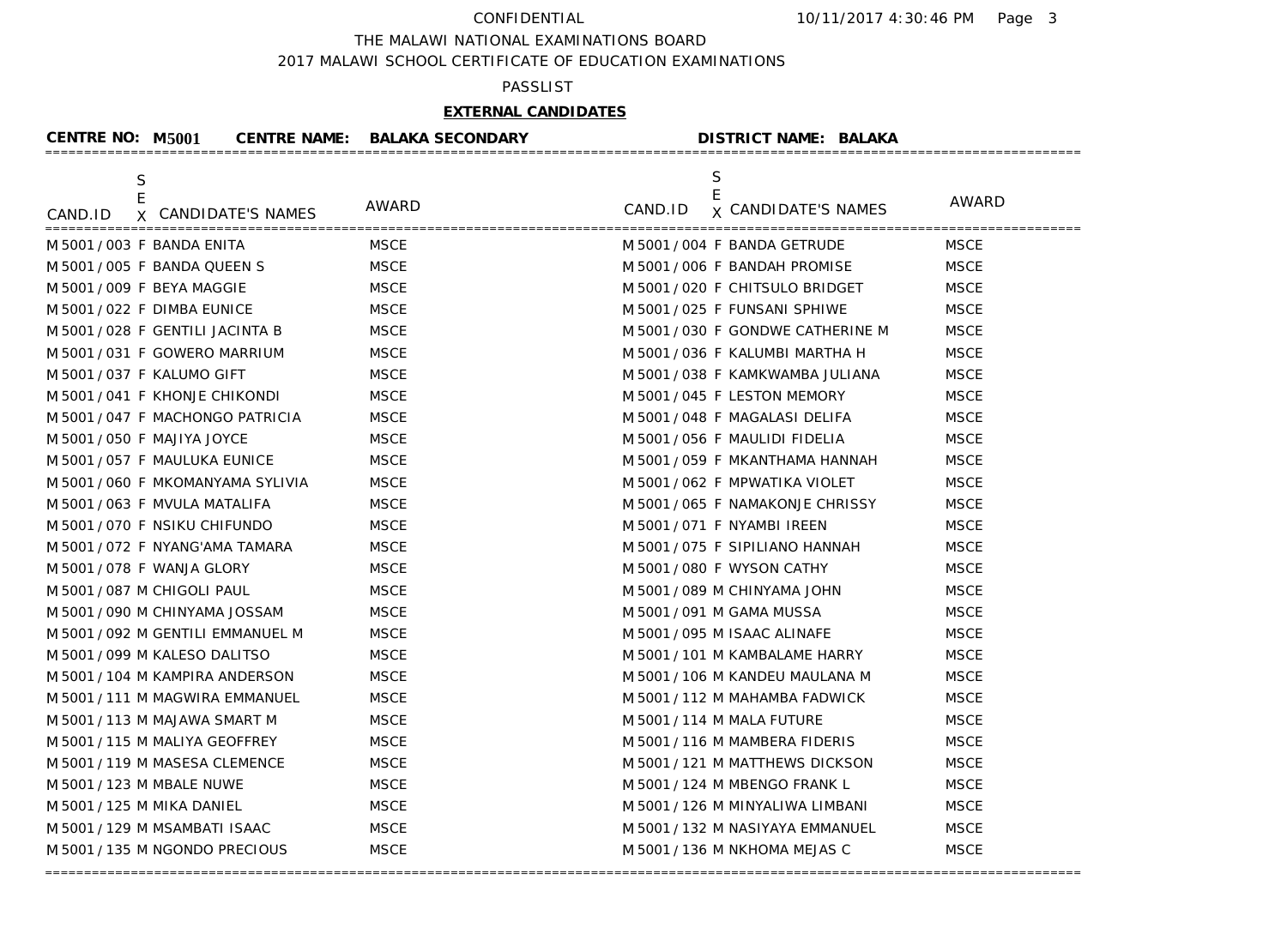10/11/2017 4:30:46 PM Page 4

THE MALAWI NATIONAL EXAMINATIONS BOARD

2017 MALAWI SCHOOL CERTIFICATE OF EDUCATION EXAMINATIONS

### PASSLIST

# **EXTERNAL CANDIDATES**

| CENTRE NO: M5001                                                  | <b>CENTRE NAME: BALAKA SECONDARY</b> | <b>DISTRICT NAME: BALAKA</b>          |                                     |
|-------------------------------------------------------------------|--------------------------------------|---------------------------------------|-------------------------------------|
| X CANDIDATE'S NAMES<br>CAND.ID                                    | AWARD                                | <b>x CANDIDATE'S NAMES</b><br>CAND.ID | AWARD                               |
| M 5001 / 137 M PATRICK ABDULLAH<br>M 5001 / 146 M WELLOS PATIENCE | MSCE<br><b>MSCE</b>                  | M 5001 / 138 M PHIRI MAXWELL K        | <b>MSCE</b><br>MALAWI SCHOOL CERTIF |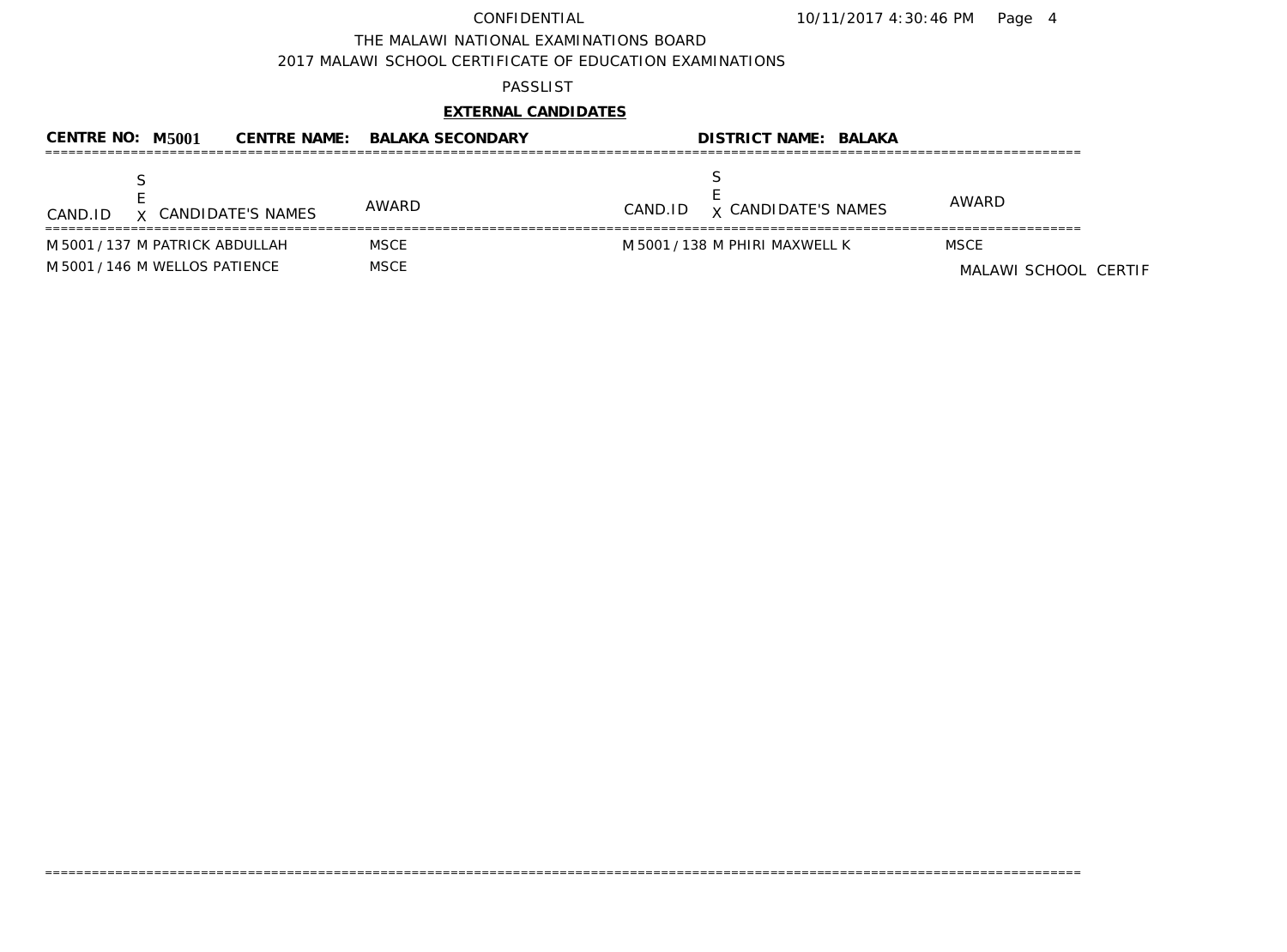THE MALAWI NATIONAL EXAMINATIONS BOARD

2017 MALAWI SCHOOL CERTIFICATE OF EDUCATION EXAMINATIONS

### PASSLIST

# **ODL CANDIDATES**

| <b>CENTRE NO: M8001</b>    |                                       | <b>CENTRE NAME: BALAKA SECONDARY</b> | <b>DISTRICT NAME: BALAKA</b>       |              |
|----------------------------|---------------------------------------|--------------------------------------|------------------------------------|--------------|
| S<br>E                     |                                       |                                      | S<br>E                             | <b>AWARD</b> |
| CAND.ID                    | X CANDIDATE'S NAMES                   | AWARD                                | CAND.ID <b>x</b> CANDIDATE'S NAMES |              |
| M8001/001 F AYIBU MIRRIUM  |                                       | <b>MSCE</b>                          | M 8001/002 F BILLIAT SHAMEEM       | <b>MSCE</b>  |
|                            | M 8001/006 F CHIMBWANYA CECILIA       | <b>MSCE</b>                          | M 8001 / 007 F CHIROMBO ROSELYNE   | <b>MSCE</b>  |
|                            | M 8001/008 F CHIRWA CHARITY           | <b>MSCE</b>                          | M 8001/009 F CHOLE ESTHER          | <b>MSCE</b>  |
| M 8001 / 010 F DULLA IVY   |                                       | <b>MSCE</b>                          | M 8001/011 F FRANK STELLIA         | <b>MSCE</b>  |
| M 8001/017 F HARAWA EDNA   |                                       | <b>MSCE</b>                          | M 8001/018 F JONATHAN LUCY         | <b>MSCE</b>  |
|                            | M 8001 / 020 F KACHEPATSONGA TIYAMIKE | <b>MSCE</b>                          | M 8001/021 F KADONDO MERCY         | <b>MSCE</b>  |
| M 8001 / 022 F KAIPA MERCY |                                       | <b>MSCE</b>                          | M 8001/023 F KALIYANDE MARTHA      | <b>MSCE</b>  |
|                            | M 8001/024 F KALIZINJE CHIMWEMWE      | <b>MSCE</b>                          | M 8001 / 025 F KAMKWAMBA CAROLYN   | <b>MSCE</b>  |
|                            | M 8001/026 F KAMWANA HAZIRA           | <b>MSCE</b>                          | M 8001/027 F KASITOMU EUNICE       | <b>MSCE</b>  |
|                            | M 8001/030 F KASONDO PATRICIA         | <b>MSCE</b>                          | M 8001 / 031 F KAUNGWE MILICAH     | <b>MSCE</b>  |
| M 8001/032 F KAYENDA MARY  |                                       | <b>MSCE</b>                          | M 8001/034 F KUCHAGA GLORIA        | <b>MSCE</b>  |
|                            | M 8001 / 035 F KUNCHEZERA DEBORAH     | <b>MSCE</b>                          | M 8001/037 F LEMOND JERITA         | <b>MSCE</b>  |
|                            | M 8001/039 F LUNGU PATRICIA           | <b>MSCE</b>                          | M 8001/040 F MAJOMEKA THANDIE      | <b>MSCE</b>  |
|                            | M 8001 / 041 F MANKHWAZI MARTHA       | <b>MSCE</b>                          | M 8001/044 F MBAGALIRA FLONNIE     | <b>MSCE</b>  |
|                            | M 8001 / 046 F MBEMBA MARTHA          | <b>MSCE</b>                          | M 8001 / 048 F MKWALA TIONGE       | <b>MSCE</b>  |
|                            | M 8001 / 049 F MPHANZA LOVENESS       | <b>MSCE</b>                          | M 8001/051 F MSINKHU LINDA         | <b>MSCE</b>  |
| M 8001 / 052 F MSUSA JOANA |                                       | <b>MSCE</b>                          | M 8001/053 F MSYALI TAWONGA        | <b>MSCE</b>  |
|                            | M 8001 / 054 F MTENDERE ALNECIA       | <b>MSCE</b>                          | M 8001/055 F MULANJE ANGELLA       | <b>MSCE</b>  |
|                            | M 8001 / 056 F MUNDIRA CHARITY        | <b>MSCE</b>                          | M 8001/057 F MWIMANIWA ROSE        | <b>MSCE</b>  |
|                            | M 8001 / 059 F NGWANYALO ESTHER       | <b>MSCE</b>                          | M 8001/060 F NKHOMA CHRISSY        | <b>MSCE</b>  |
| M8001/061 F NKHOMA MWAYI   |                                       | <b>MSCE</b>                          | M 8001 / 062 F NYAMANDE MARY       | <b>MSCE</b>  |
|                            | M8001/063 F SALIPAKO NAOMI            | <b>MSCE</b>                          | M 8001/064 F SANDE ALICE           | <b>MSCE</b>  |
|                            | M 8001 / 068 F SUWADI HANNAH          | <b>MSCE</b>                          | M 8001/070 F WETHIWA FANNY         | <b>MSCE</b>  |
|                            | M 8001 / 071 F ZIKALENGA SALOME       | <b>MSCE</b>                          | M 8001 / 072 F ZULU INESS          | <b>MSCE</b>  |
|                            | M 8001 / 078 M BEATON MAYESO          | <b>MSCE</b>                          | M 8001 / 079 M BYSON EDSON         | <b>MSCE</b>  |
|                            | M 8001 / 080 M CHIBATI EVANCE         | <b>MSCE</b>                          | M 8001 / 083 M CHIMALA BLESSINGS   | <b>MSCE</b>  |
|                            | M 8001 / 084 M CHIOTCHA KONDWANI      | <b>MSCE</b>                          | M 8001 / 085 M CHIPATSO ROBERT     | <b>MSCE</b>  |
|                            | M 8001 / 086 M CHIPHWANYA CAMBRIDGE   | <b>MSCE</b>                          | M 8001/087 M CHISE JONES           | <b>MSCE</b>  |
|                            | M 8001 / 088 M CHIWAYA CHRISPINE O    | <b>MSCE</b>                          | M 8001 / 089 M DEULA TINKHANI      | <b>MSCE</b>  |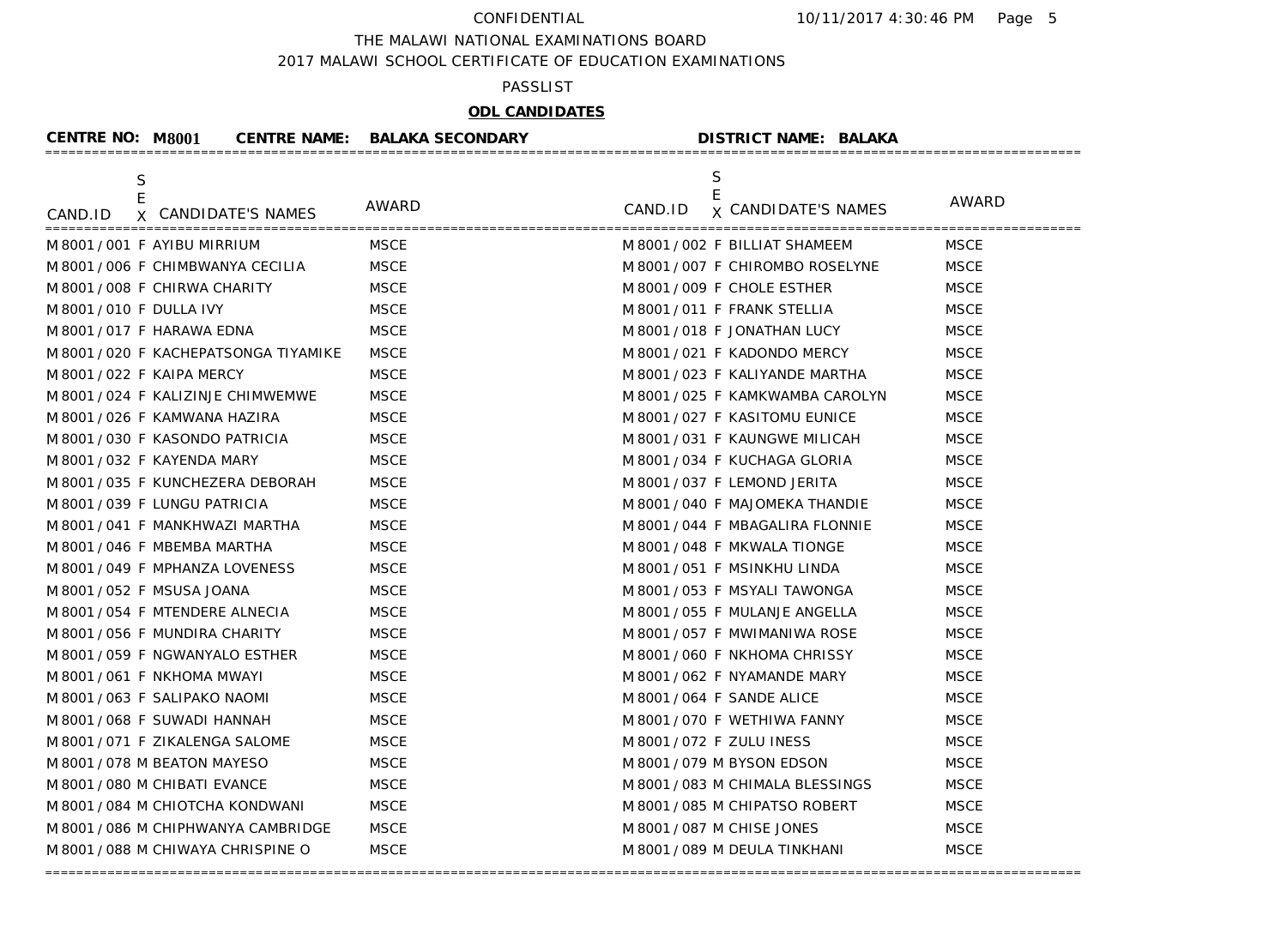THE MALAWI NATIONAL EXAMINATIONS BOARD

2017 MALAWI SCHOOL CERTIFICATE OF EDUCATION EXAMINATIONS

## PASSLIST

# **ODL CANDIDATES**

| <b>CENTRE NO: M8001</b> |                                         | <b>CENTRE NAME: BALAKA SECONDARY</b> | <b>DISTRICT NAME: BALAKA</b>                    |                      |
|-------------------------|-----------------------------------------|--------------------------------------|-------------------------------------------------|----------------------|
| CAND.ID                 | $\mathsf S$<br>E<br>X CANDIDATE'S NAMES | <b>AWARD</b>                         | S<br>E<br>CAND.ID<br><b>x CANDIDATE'S NAMES</b> | <b>AWARD</b>         |
|                         | M 8001 / 090 M DUWA EMMANUEL            | <b>MSCE</b>                          | M 8001 / 092 M GAMA HARRY                       | MSCE                 |
|                         | M8001 / 093 M GAUSI PEASON              | <b>MSCE</b>                          | M 8001 / 094 M GEORGE DAVIE H                   | <b>MSCE</b>          |
|                         | M 8001 / 098 M KADANGO EVANCE           | <b>MSCE</b>                          | M 8001 / 099 M KALEKWA EDGAR                    | <b>MSCE</b>          |
|                         | M 8001 / 100 M KALEPA DWAYNE            | <b>MSCE</b>                          | M 8001 / 101 M KALIMANJIRA IMRAN                | <b>MSCE</b>          |
|                         | M 8001 / 102 M KALIYANDE CHRISTOPHER    | <b>MSCE</b>                          | M 8001 / 103 M KAMPANGO DANIEL                  | <b>MSCE</b>          |
|                         | M 8001 / 104 M KAMWANA SIMPLICIO        | <b>MSCE</b>                          | M 8001 / 105 M KANDIWO GEORGE JAMES             | <b>MSCE</b>          |
|                         | M 8001 / 107 M KAPITO CHIPULUMUTSO      | <b>MSCE</b>                          | M 8001 / 108 M KATUNGA GEOFFREY                 | <b>MSCE</b>          |
|                         | M 8001 / 109 M KAVALA PHILLIP           | <b>MSCE</b>                          | M 8001 / 110 M KUMWENDA NOAH                    | <b>MSCE</b>          |
|                         | M 8001 / 112 M MADENGU LOVEMORE         | <b>MSCE</b>                          | M 8001 / 114 M MAKHAULA REX                     | <b>MSCE</b>          |
|                         | M 8001 / 115 M MALOYA TAMANDANI         | <b>MSCE</b>                          | M 8001 / 116 M MALUWA BLESSED C P               | <b>MSCE</b>          |
|                         | M 8001 / 117 M MANDALA CHISOMO          | <b>MSCE</b>                          | M 8001 / 118 M MANDIZA MWAYI                    | <b>MSCE</b>          |
|                         | M 8001 / 122 M MAYESO PETER O           | <b>MSCE</b>                          | M 8001 / 123 M MBEWE STEPPY W C                 | <b>MSCE</b>          |
|                         | M 8001 / 124 M MGAWANYUMBU GIFT         | <b>MSCE</b>                          | M 8001 / 125 M MICHAEL JAMSON                   | <b>MSCE</b>          |
|                         | M 8001/126 M MILLIASI ELLESON S         | <b>MSCE</b>                          | M 8001 / 128 M MKANDAWIRE MOSES                 | <b>MSCE</b>          |
|                         | M 8001 / 129 M MKWANDA DERRICK          | <b>MSCE</b>                          | M 8001 / 130 M MLOMBA STEVE                     | <b>MSCE</b>          |
|                         | M8001/131 M MPONYA PETER                | <b>MSCE</b>                          | M 8001 / 132 M MPUNGA YUSUFU A                  | <b>MSCE</b>          |
|                         | M 8001 / 133 M MTHAMBO CASTOR E         | <b>MSCE</b>                          | M 8001 / 134 M MTILA MCLOUD                     | <b>MSCE</b>          |
|                         | M8001/137 M MWACHUMU KELVIN             | <b>MSCE</b>                          | M 8001 / 138 M MWANGALA CHISOMO                 | <b>MSCE</b>          |
|                         | M 8001 / 139 M NDAFULUMIRA BENARD       | <b>MSCE</b>                          | M 8001 / 141 M NYALE PRECIOUS                   | <b>MSCE</b>          |
|                         | M 8001 / 143 M PETE MICHAEL             | <b>MSCE</b>                          | M 8001 / 144 M PHANDILO ALINAFE                 | <b>MSCE</b>          |
|                         | M 8001 / 146 M PONDANI EDWARD           | <b>MSCE</b>                          | M 8001 / 147 M RICH ANDY                        | <b>MSCE</b>          |
|                         | M 8001 / 148 M TAULO CHIMWEMWE          | <b>MSCE</b>                          | M 8001 / 149 M TEBULO MPHATSO                   | <b>MSCE</b>          |
|                         | M 8001 / 150 M WAKUDYANAYE GIFT         | <b>MSCE</b>                          |                                                 | MALAWI SCHOOL CERTIF |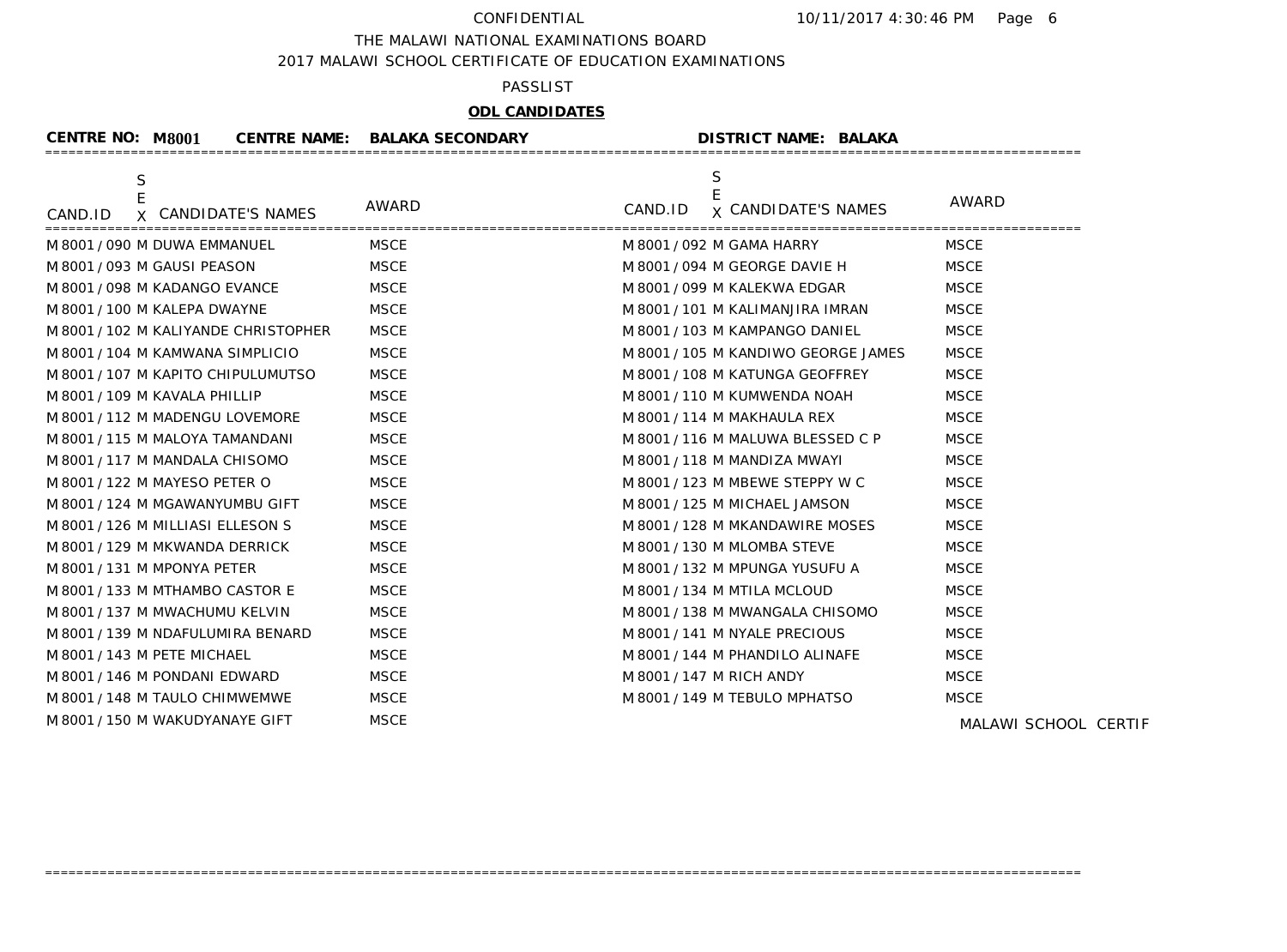### THE MALAWI NATIONAL EXAMINATIONS BOARD

2017 MALAWI SCHOOL CERTIFICATE OF EDUCATION EXAMINATIONS

### PASSLIST

# **INTERNAL CANDIDATES**

|             |                                 |             | CENTRE NO: M0109 CENTRE NAME: BAKHITA (Pvt) SECONDARY DISTRICT NAME: BALAKA |             |
|-------------|---------------------------------|-------------|-----------------------------------------------------------------------------|-------------|
| $\mathsf S$ |                                 |             | S                                                                           |             |
| CAND.ID     | X CANDIDATE'S NAMES             | AWARD       | E<br>CAND.ID <b>x</b> CANDIDATE'S NAMES                                     | AWARD       |
|             | M0109/001 F ABSENT BLESSINGS    | <b>MSCE</b> | M 0109 / 002 F ANACLET CHARITY                                              | <b>MSCE</b> |
|             | M0109/003 F ANDERSON ANNIE      | <b>MSCE</b> | M 0109 / 004 F BANDA MACKLINA                                               | <b>MSCE</b> |
|             | M 0109 / 005 F BANDA THOKOZANI  | <b>MSCE</b> | M 0109 / 006 F BASIKOLO CHIKONDI                                            | <b>MSCE</b> |
|             | M0109/007 F BONGA MADALO        | <b>MSCE</b> | M 0109 / 008 F BWANALI IREEN                                                | <b>MSCE</b> |
|             | M0109/009 F BWANALI MELIFA      | <b>MSCE</b> | M 0109 / 010 F CHATSALA THOKO                                               | <b>MSCE</b> |
|             | M0109/011 F CHIBWE EVELYN       | <b>MSCE</b> | M 0109 / 012 F CHIKANDIRA THOKOZANI J                                       | <b>MSCE</b> |
|             | M0109/013 F CHINUNGU LOVENESS   | <b>MSCE</b> | M0109/014 F CHIPALA CHRISSY                                                 | <b>MSCE</b> |
|             | M0109/015 F CHIPANGANO ALINAFE  | <b>MSCE</b> | M 0109 / 016 F CHIWONGOLA JOANA                                             | <b>MSCE</b> |
|             | M0109/017 F CHUMA FLORA         | <b>MSCE</b> | M0109/018 F ELIEZER REBECCA                                                 | <b>MSCE</b> |
|             | M0109/019 F FUNSANI FORTUNATE   | <b>MSCE</b> | M 0109 / 020 F GAMA TAKONDWA                                                | <b>MSCE</b> |
|             | M0109/021 F GAUSI CHIMWEMWE D   | <b>MSCE</b> | M 0109 / 022 F GHAMBI GLADYS                                                | <b>MSCE</b> |
|             | M0109/023 F GONDWE LIDY         | <b>MSCE</b> | M 0109 / 024 F GUNDE CHISOMO                                                | <b>MSCE</b> |
|             | M0109/025 F JASSI ALINAFE       | <b>MSCE</b> | M 0109 / 026 F JELENJE ELLANIVE                                             | <b>MSCE</b> |
|             | M0109/027 F JERE ALINAFE        | <b>MSCE</b> | M 0109 / 028 F JERE GRACE                                                   | <b>MSCE</b> |
|             | M0109/029 F JONES MARANATHA     | <b>MSCE</b> | M 0109 / 030 F JOSEPH DINNAH                                                | <b>MSCE</b> |
|             | M0109/031 F JUMANI ANNIE        | <b>MSCE</b> | M0109/032 F JUSTIN MPHATSO                                                  | <b>MSCE</b> |
|             | M0109/033 F KABITCHI ELIZABETH  | <b>MSCE</b> | M0109/034 F KAISI SOPHIE                                                    | <b>MSCE</b> |
|             | M0109/035 F KALIGWENJE JOYCE    | <b>MSCE</b> | M 0109 / 036 F KALUKUSHA LETICIA                                            | <b>MSCE</b> |
|             | M0109/037 F KAMBENI ALINAFE     | <b>MSCE</b> | M 0109 / 038 F KANJIRAWAYA DOREEN                                           | <b>MSCE</b> |
|             | M0109/039 F KANTEMBE BIANCA     | <b>MSCE</b> | M 0109 / 040 F KAPALAMBA BRIDGET                                            | <b>MSCE</b> |
|             | M0109/041 F KAPALAMULA CECILIA  | <b>MSCE</b> | M0109/042 F KAPINGA PEMPHERO                                                | <b>MSCE</b> |
|             | M0109/043 F KATSULUKUTA TABITHA | <b>MSCE</b> | M0109/044 F KATUNGA EDINA                                                   | <b>MSCE</b> |
|             | M0109/045 F KAULENDO TAKONDWA J | <b>MSCE</b> | M0109/046 F KAUPA BERNITTA S                                                | <b>MSCE</b> |
|             | M0109/047 F KAVALA ELIZABETH    | <b>MSCE</b> | M 0109 / 048 F KAYAMBANKADZANJA CHISO                                       | <b>MSCE</b> |
|             | M0109/049 F KEPHAS CYNTHIA      | <b>MSCE</b> | M0109/050 F KHAYAKO DEBORAH                                                 | <b>MSCE</b> |
|             | M0109/051 F KHOZA TENDAI        | <b>MSCE</b> | M0109/052 F KHUNGWA AGNESS                                                  | <b>MSCE</b> |
|             | M0109/053 F KOWERA MEMORY       | <b>MSCE</b> | M0109/054 F LIKHUCHA MERCY                                                  | <b>MSCE</b> |
|             | M0109/055 F LIPENGA MEMORY      | <b>MSCE</b> | M 0109 / 056 F LOMBE KAREN M                                                | <b>MSCE</b> |
|             | M0109/057 F LOTI CAROLINE       | <b>MSCE</b> | M 0109 / 058 F LUNDA MARTHA P                                               | <b>MSCE</b> |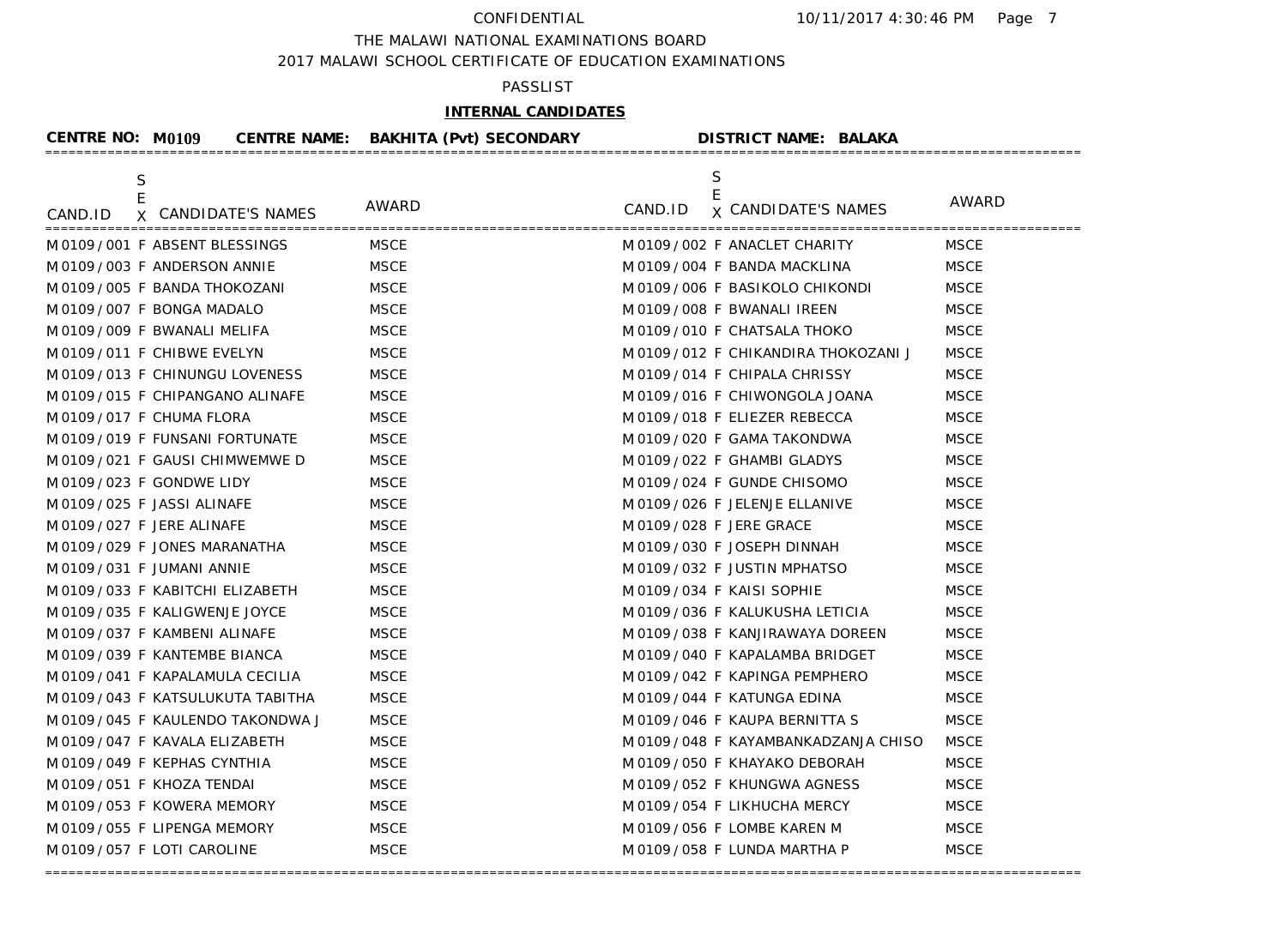THE MALAWI NATIONAL EXAMINATIONS BOARD

2017 MALAWI SCHOOL CERTIFICATE OF EDUCATION EXAMINATIONS

## PASSLIST

# **INTERNAL CANDIDATES**

| <b>CENTRE NO: M0109</b>  |                                    | CENTRE NAME: BAKHITA (Pvt) SECONDARY | <b>DISTRICT NAME: BALAKA</b>          |             |
|--------------------------|------------------------------------|--------------------------------------|---------------------------------------|-------------|
| S                        |                                    | AWARD                                | S<br>E                                | AWARD       |
| CAND.ID                  | X CANDIDATE'S NAMES                |                                      | <b>x CANDIDATE'S NAMES</b><br>CAND.ID |             |
|                          | M0109/059 F LUNGU AGNESS           | <b>MSCE</b>                          | M0109/060 F MACHILA JANET             | <b>MSCE</b> |
|                          | M0109/061 F MAGODI SNELLIE         | <b>MSCE</b>                          | M 0109 / 062 F MAGOMBO LAINA          | <b>MSCE</b> |
|                          | M 0109 / 063 F MALATA DEBORAH C    | <b>MSCE</b>                          | M 0109 / 064 F MANDHLOPA HARRIET      | <b>MSCE</b> |
|                          | M 0109 / 065 F MANJANJA GRACE      | <b>MSCE</b>                          | M 0109 / 066 F MAPEMBA PATIENCE       | <b>MSCE</b> |
|                          | M0109/067 F MASESE CYNTHIA         | <b>MSCE</b>                          | M 0109 / 068 F MASIKU CHIMWEMWE       | <b>MSCE</b> |
|                          | M0109/069 F MATAYA ODETTA          | <b>MSCE</b>                          | M 0109 / 070 F MATIKI CATHERINE       | <b>MSCE</b> |
|                          | M0109/071 F MAULISU EDITH          | <b>MSCE</b>                          | M0109/072 F MENDULO LUKIA             | <b>MSCE</b> |
|                          | M0109/073 F MHANGO TAONGA          | <b>MSCE</b>                          | M 0109 / 074 F MKUNDA MARTHA          | <b>MSCE</b> |
|                          | M 0109 / 076 F MMENYANGA FLORENCE  | <b>MSCE</b>                          | M 0109 / 077 F MNJEMU LYNESS          | <b>MSCE</b> |
|                          | M0109/078 F MOLOKO AISHA           | <b>MSCE</b>                          | M0109/079 F MORRIS LOVENESS           | <b>MSCE</b> |
|                          | M0109/080 F MPONDA KONDWANI        | <b>MSCE</b>                          | M 0109 / 081 F MTENGULA PATIENCE      | <b>MSCE</b> |
| M0109/082 F MTENJE EMILY |                                    | <b>MSCE</b>                          | M0109/083 F MULUNGU MIDIAN            | <b>MSCE</b> |
|                          | M0109/084 F MUSSA MONALISA         | <b>MSCE</b>                          | M 0109 / 086 F MWALE MPHATSO          | <b>MSCE</b> |
|                          | M0109/087 F MWAMLIMA AMBONISYE     | <b>MSCE</b>                          | M 0109 / 088 F MWANDAMA JEAN          | <b>MSCE</b> |
|                          | M 0109 / 089 F MWANGALIKA PRUDENCE | <b>MSCE</b>                          | M 0109 / 090 F MWANGUKU ANASTAZIA     | <b>MSCE</b> |
|                          | M0109/091 F NALUMO ESTHER          | <b>MSCE</b>                          | M0109/092 F NAZOMBE ISABEL            | <b>MSCE</b> |
|                          | M0109/093 F NGWIRA GRACE           | <b>MSCE</b>                          | M0109/094 F NGWIRA JOSEPHINE          | <b>MSCE</b> |
|                          | M0109/095 F NKOLOKOSA MONICA       | <b>MSCE</b>                          | M0109/096 F NLASHI ARENCIA            | <b>MSCE</b> |
|                          | M0109/097 F NLASHI PRECIOUS        | <b>MSCE</b>                          | M0109/098 F NSEWA MONICA              | <b>MSCE</b> |
|                          | M 0109 / 099 F NYASULU PENJANI     | <b>MSCE</b>                          | M0109/100 F NYIRENDA IVY              | <b>MSCE</b> |
|                          | M0109/101 F PAUL ELIZABETH         | <b>MSCE</b>                          | M0109/102 F PHIRI JAMILA              | <b>MSCE</b> |
|                          | M0109/103 F PHIRI THOKOZANI        | <b>MSCE</b>                          | M0109/104 F PIRIMINTA TAKONDWA        | <b>MSCE</b> |
|                          | M 0109 / 105 F SAMBO FAITH D       | <b>MSCE</b>                          | M0109/106 F SANDRAM PAIKEN            | <b>MSCE</b> |
|                          | M0109/107 F SOKO MBANASE           | <b>MSCE</b>                          | M 0109 / 108 F THANGANYIKA HANNAH S G | <b>MSCE</b> |
|                          | M0109/109 F THINDWA CHIMWEMWE      | <b>MSCE</b>                          | M0109/110 F THOLE CLARA               | <b>MSCE</b> |
|                          | M0109/111 F TSIRIZENI ALINAFE      | <b>MSCE</b>                          | M 0109 / 112 F ULAYA MEDYNE           | <b>MSCE</b> |
| M0109/113 F UMALI ZIONE  |                                    | <b>MSCE</b>                          | M0109/114 F WALIWALI ANNIE            | <b>MSCE</b> |
|                          | M0109/115 F YUSUFU DIVINE M        | <b>MSCE</b>                          | M0109/116 F ZAMADENGA REGINA          | <b>MSCE</b> |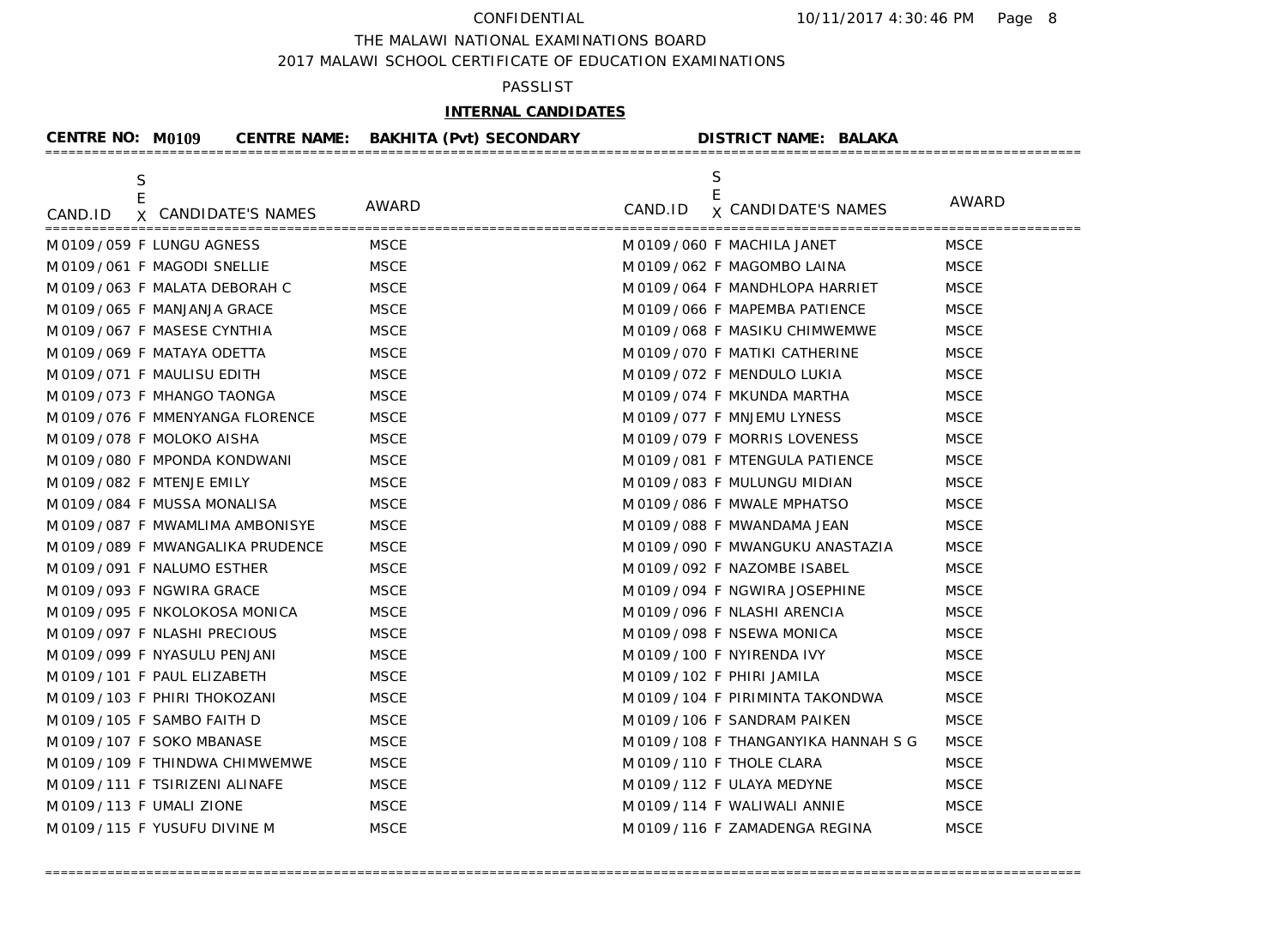THE MALAWI NATIONAL EXAMINATIONS BOARD

2017 MALAWI SCHOOL CERTIFICATE OF EDUCATION EXAMINATIONS

## PASSLIST

## **INTERNAL CANDIDATES**

| CENTRE NO: $M0109$ |                     | <b>CENTRE NAME: BAKHITA (Pvt) SECONDARY</b> |         | <b>DISTRICT NAME: BALAKA</b> |       |
|--------------------|---------------------|---------------------------------------------|---------|------------------------------|-------|
| CAND.ID            | X CANDIDATE'S NAMES | AWARD                                       | CAND.ID | <b>x CANDIDATE'S NAMES</b>   | AWARD |

=====================================================================================================================================

MALAWI SCHOOL CERTIFICA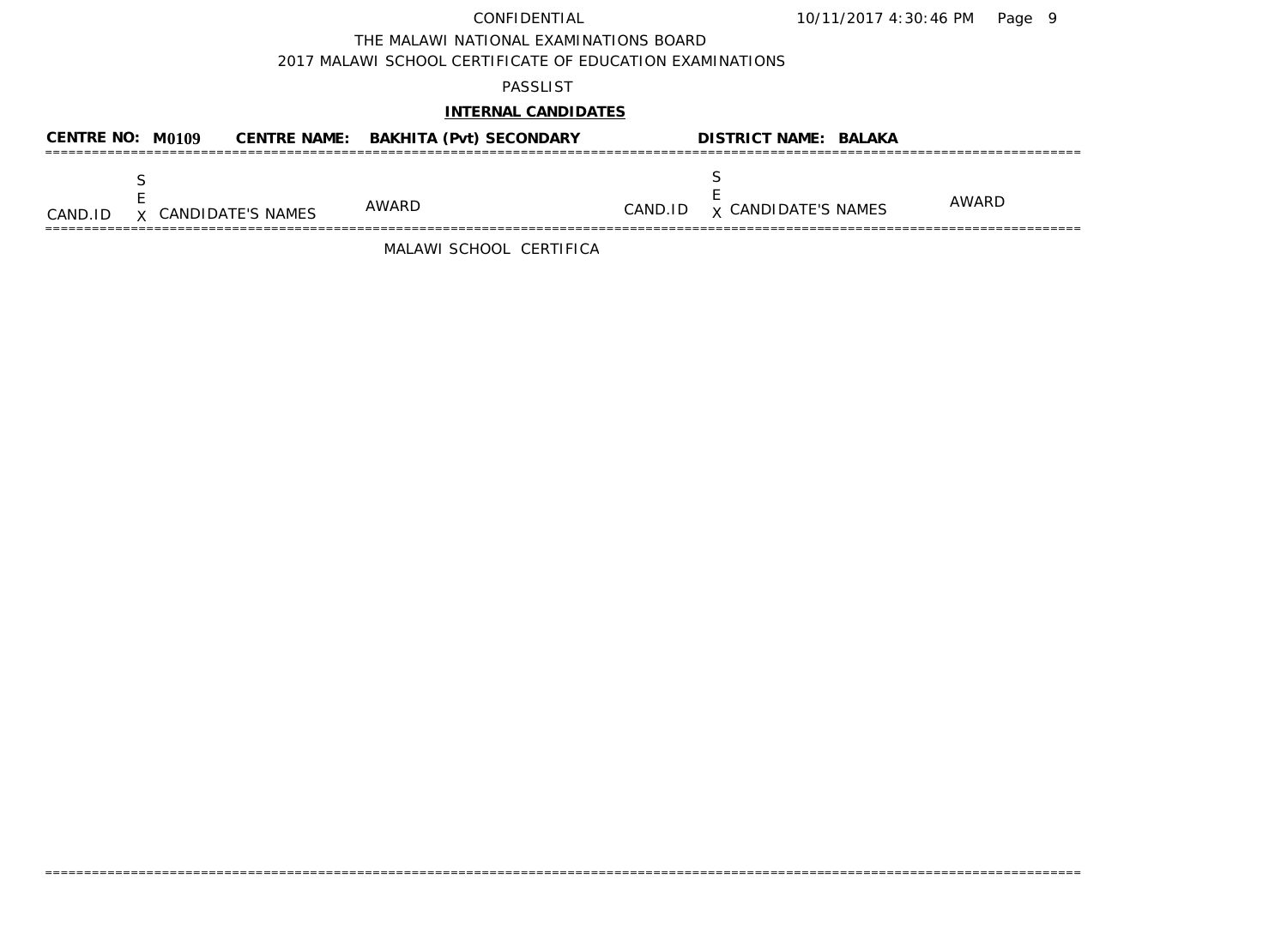### THE MALAWI NATIONAL EXAMINATIONS BOARD

2017 MALAWI SCHOOL CERTIFICATE OF EDUCATION EXAMINATIONS

### PASSLIST

# **EXTERNAL CANDIDATES**

| <b>CENTRE NO: M5109</b>  |                                   | <b>CENTRE NAME:</b> | <b>BAKHITA (Pvt) SECONDARY</b> |         | <b>DISTRICT NAME: BALAKA</b>      |                      |
|--------------------------|-----------------------------------|---------------------|--------------------------------|---------|-----------------------------------|----------------------|
|                          |                                   |                     |                                |         |                                   |                      |
| CAND.ID                  | X CANDIDATE'S NAMES               |                     | AWARD                          | CAND.ID | <b>x CANDIDATE'S NAMES</b>        | AWARD                |
|                          | M 5109 / 001 F CHELEWANI LOVENESS |                     | MSCE                           |         | M 5109/002 F CHIPILALA VERONICA   | <b>MSCE</b>          |
|                          | M 5109 / 003 F GAMA BERTHA T      |                     | MSCE                           |         | M 5109 / 004 F KALIMBUKA PILIRANI | <b>MSCE</b>          |
| M5109/006 F MPINJI MWAYI |                                   |                     | MSCE                           |         | M 5109 / 008 M BALUWA HENRY       | <b>MSCE</b>          |
|                          | M 5109 / 009 M COLUMBUS PATRICK   |                     | MSCE                           |         | M 5109 / 010 M KAPONYA PATRICK    | <b>MSCE</b>          |
|                          | M 5109 / 011 M KAULEMBE JOHN W    |                     | MSCE                           |         | M 5109 / 013 M KAVALO STEVE       | <b>MSCE</b>          |
|                          | M 5109 / 015 M KONONDO CLEMENT    |                     | MSCE                           |         | M 5109 / 016 M MAJAWA DARLICO A S | <b>MSCE</b>          |
|                          | M 5109 / 017 M MCDONALD TANAZIO   |                     | MSCE                           |         | M 5109 / 018 M MLELEMBA JOHN      | <b>MSCE</b>          |
|                          | M 5109 / 021 M NTHUNDE JAMES      |                     | <b>MSCE</b>                    |         |                                   | MALAWI SCHOOL CERTIF |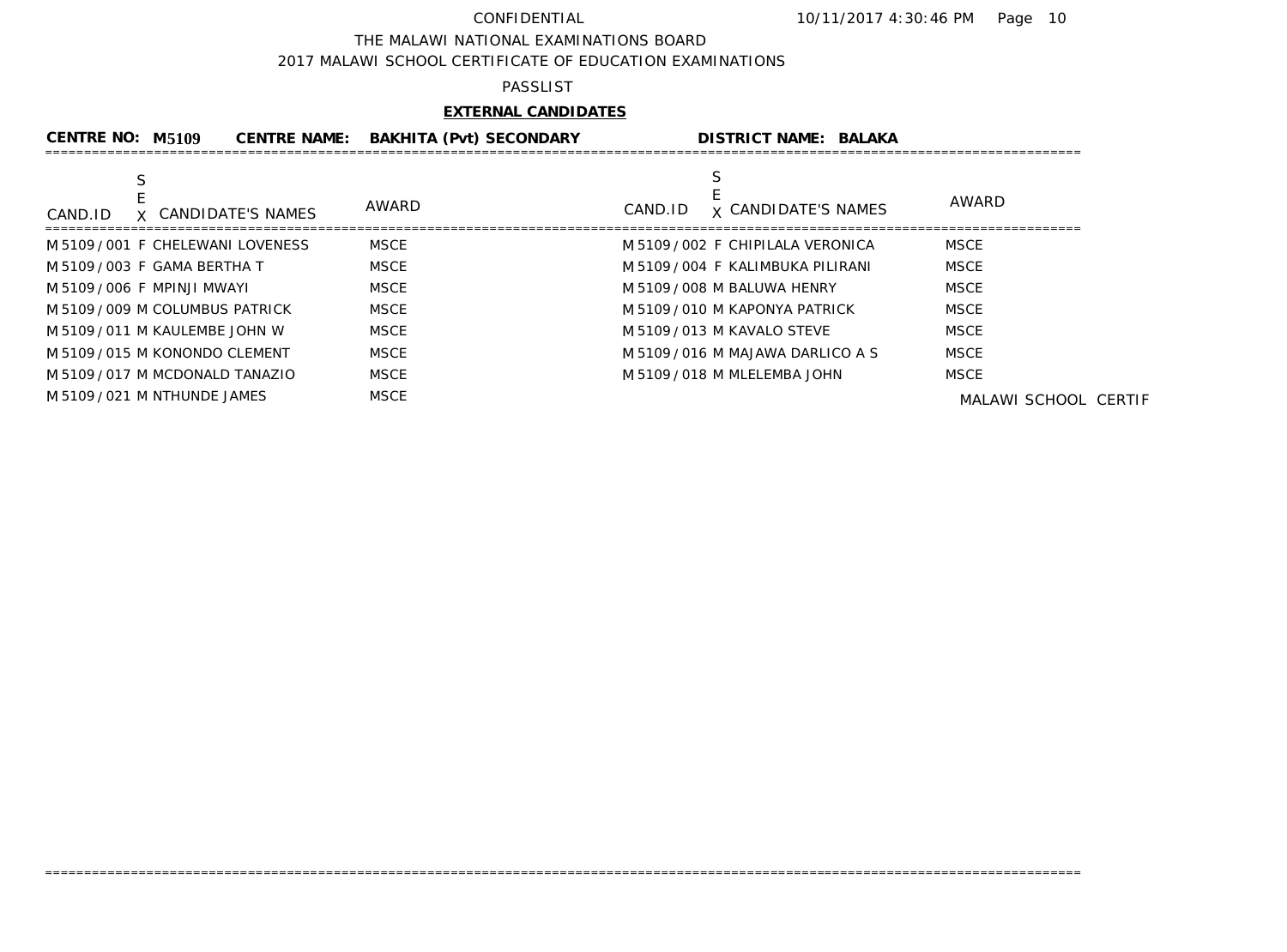THE MALAWI NATIONAL EXAMINATIONS BOARD

2017 MALAWI SCHOOL CERTIFICATE OF EDUCATION EXAMINATIONS

### PASSLIST

# **INTERNAL CANDIDATES**

| <b>CENTRE NO: M0210</b>           |                                     | <b>CENTRE NAME: CHARLES LWANGA COMMUNITY</b> |         | <b>DISTRICT NAME: BALAKA</b>           |             |
|-----------------------------------|-------------------------------------|----------------------------------------------|---------|----------------------------------------|-------------|
| $\mathsf S$<br>E                  |                                     |                                              |         | S<br>E                                 | AWARD       |
| X<br>CAND.ID                      | <b>CANDIDATE'S NAMES</b>            | AWARD                                        | CAND.ID | <b>x CANDIDATE'S NAMES</b>             |             |
| M 0210/001 M AMBALI FRANCIS C     |                                     | <b>MSCE</b>                                  |         | M 0210/002 M ASSAM DALITSO JAMES       | <b>MSCE</b> |
| M 0210 / 003 M BANDA JOSEPH       |                                     | <b>MSCE</b>                                  |         | M 0210 / 004 M BANDA LATIKU AMIDU      | <b>MSCE</b> |
| M 0210 / 005 M BWALIYALA CHARLES  |                                     | <b>MSCE</b>                                  |         | M 0210 / 006 M CHAGOMA WONGANI         | <b>MSCE</b> |
|                                   | M0210/007 M CHANDE GUNDO CHINSISI   | <b>MSCE</b>                                  |         | M 0210 / 008 M CHIDOTHI NATHAN ARTHUR  | <b>MSCE</b> |
|                                   | M 0210 / 009 M CHINEMA AUBREY BWEKE | <b>MSCE</b>                                  |         | M0210/010 M CHISAKA BLESSINGS          | <b>MSCE</b> |
| M 0210/011 M CHIWAYA MPHATSO      |                                     | <b>MSCE</b>                                  |         | M0210/012 MDZINZIYE WYCLIF             | <b>MSCE</b> |
| M 0210 / 013 M GAMA JOSEPH        |                                     | <b>MSCE</b>                                  |         | M 0210 / 014 M GUNDADZUWA BENARD       | <b>MSCE</b> |
| M0210/015 M HARAH YAMIKANI        |                                     | <b>MSCE</b>                                  |         | M 0210 / 016 M JALIFU MATHEWS          | <b>MSCE</b> |
| M 0210 / 017 M JAMESON ALINAFE    |                                     | <b>MSCE</b>                                  |         | M 0210/018 M KALIMANJIRA TITUS         | <b>MSCE</b> |
| M 0210/019 M KALIMBAKATHA EDWARD  |                                     | <b>MSCE</b>                                  |         | M 0210 / 020 M KALIPINDE AUSTIN        | <b>MSCE</b> |
| M0210/021 M KALIWO KINLOS         |                                     | <b>MSCE</b>                                  |         | M 0210/022 M KALIYANDE CHARLES         | <b>MSCE</b> |
| M0210/023 M KALONGA IPYANA        |                                     | <b>MSCE</b>                                  |         | M 0210 / 024 M KALULU GIFT             | <b>MSCE</b> |
| M 0210 / 025 M KALULUMA MAURICE   |                                     | <b>MSCE</b>                                  |         | M0210/026 M KAMBWIRI ERIC              | <b>MSCE</b> |
|                                   | M0210/027 M KAMPANGO MICHAEL KONDW  | <b>MSCE</b>                                  |         | M 0210/028 M KANDIADO CHISOMO          | <b>MSCE</b> |
| M 0210/029 M KANYAMA TOBIAS PETER |                                     | <b>MSCE</b>                                  |         | M 0210 / 030 M KANYUKA IAN             | <b>MSCE</b> |
| M0210/031 M KAPWANYA LOUIS        |                                     | <b>MSCE</b>                                  |         | M 0210 / 032 M KAUWA TIMOTHY           | <b>MSCE</b> |
| M0210/033 M KAYIRA TIONGE         |                                     | <b>MSCE</b>                                  |         | M 0210 / 034 M KHUMI EMMANUEL KELVIN   | <b>MSCE</b> |
|                                   | M0210/035 M KHWALALA WONDERFUL PRO  | <b>MSCE</b>                                  |         | M0210/036 M LICHENYA ANTHONY           | <b>MSCE</b> |
| M0210/037 M LIPANDE CHRISTOPHER   |                                     | <b>MSCE</b>                                  |         | M0210/038 M LYTEN JOSEPH               | <b>MSCE</b> |
| M0210/039 M MACHEMBA MATHEWS      |                                     | <b>MSCE</b>                                  |         | M 0210 / 040 M MAKOKA MTHUNZI VITUMBIK | <b>MSCE</b> |
| M0210/041 M MALINGA HELITCH       |                                     | <b>MSCE</b>                                  |         | M 0210 / 043 M MANJAMKHOSI EMMANUEL    | <b>MSCE</b> |
| M 0210 / 045 M MATAKA GEORGE      |                                     | <b>MSCE</b>                                  |         | M 0210 / 046 M MATEMBA STANLEY         | <b>MSCE</b> |
| M 0210/047 M MATUPA EREENGS       |                                     | <b>MSCE</b>                                  |         | M 0210 / 048 M MBEWE D NOEL            | <b>MSCE</b> |
| M 0210 / 049 M MEDSON ALEX        |                                     | <b>MSCE</b>                                  |         | M 0210 / 050 M MHANGO YEWO             | <b>MSCE</b> |
| M 0210 / 051 M MITAMBO MADALO     |                                     | <b>MSCE</b>                                  |         | M 0210 / 052 M MLANGENI FRANCIS        | <b>MSCE</b> |
| M0210/053 M MNOLO JACKSON         |                                     | <b>MSCE</b>                                  |         | M 0210 / 054 M MTEMANGAO JIMMY JUNIOR  | <b>MSCE</b> |
| M 0210/055 M MUKHUNA BRIAN        |                                     | <b>MSCE</b>                                  |         | M0210/056 M MWACHUMU FREDRICK          | <b>MSCE</b> |
| M0210/057 M MZANGA TWAHA BILLY    |                                     | <b>MSCE</b>                                  |         | M 0210 / 058 M NAMANJA TONY            | <b>MSCE</b> |
| M 0210 / 059 M NATOTO BERNARD     |                                     | <b>MSCE</b>                                  |         | M 0210 / 060 M NEKWANKWA CHRISPINE     | <b>MSCE</b> |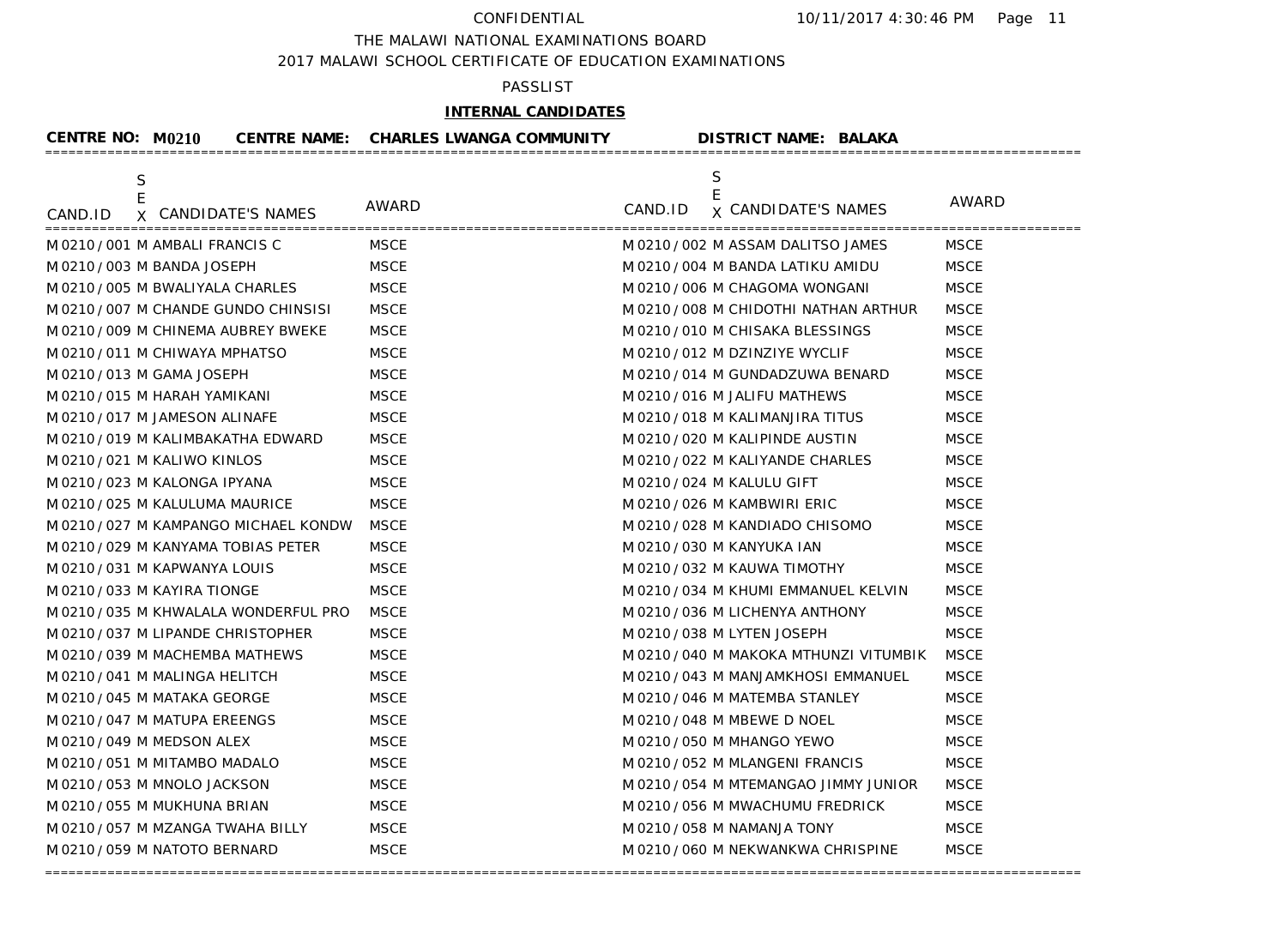### THE MALAWI NATIONAL EXAMINATIONS BOARD

2017 MALAWI SCHOOL CERTIFICATE OF EDUCATION EXAMINATIONS

### PASSLIST

# **INTERNAL CANDIDATES**

| CENTRE NO: M0210                  | <b>CENTRE NAME:</b> | <b>CHARLES LWANGA COMMUNITY</b> |         | <b>DISTRICT NAME: BALAKA</b>         |                      |
|-----------------------------------|---------------------|---------------------------------|---------|--------------------------------------|----------------------|
|                                   |                     |                                 |         |                                      |                      |
| X CANDIDATE'S NAMES<br>CAND.ID    |                     | AWARD                           | CAND.ID | <b>x CANDIDATE'S NAMES</b>           | AWARD                |
| M0210/061 M NGAIYAYE TALANDIRA    | MSCE                |                                 |         | M0210/062 M NKHOMA AKIM GANIZANI     | <b>MSCE</b>          |
| M0210/063 M NKHOMA PRECIOUS       | <b>MSCE</b>         |                                 |         | M 0210 / 064 M NTENGULA NDATSALAPATI | <b>MSCE</b>          |
| M0210/065 M NYAKA ELIAS BROWN     | <b>MSCE</b>         |                                 |         | M0210/066 M PIERE VINCENT            | <b>MSCE</b>          |
| M0210/067 M SAIDI MACNOLT         | MSCE                |                                 |         | M 0210 / 068 M SAKALA MOSES          | <b>MSCE</b>          |
| M 0210 / 069 M SANUDI PEMPHO      | <b>MSCE</b>         |                                 |         | M 0210 / 070 M THUMBA ALINAFE        | <b>MSCE</b>          |
| M 0210 / 071 M YADIDI MADALITSO   | <b>MSCE</b>         |                                 |         | M 0210 / 072 M ZAMADUNGA FELIX       | <b>MSCE</b>          |
| M0210/073 M ZAMBEZI MASTER JUNIOR | MSCE                |                                 |         |                                      | MALAWI SCHOOL CERTIF |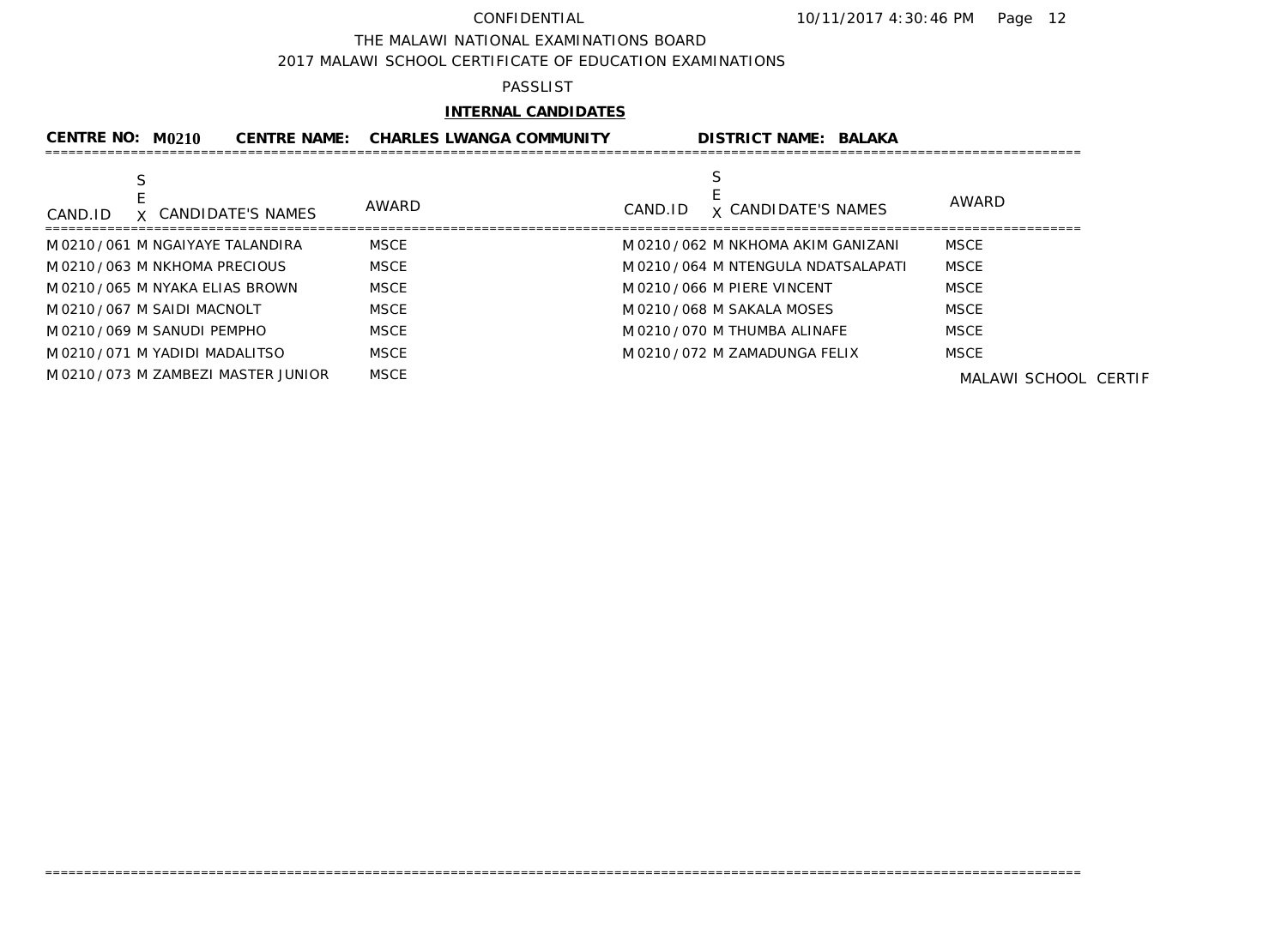THE MALAWI NATIONAL EXAMINATIONS BOARD

2017 MALAWI SCHOOL CERTIFICATE OF EDUCATION EXAMINATIONS

## PASSLIST

# **ODL CANDIDATES**

| <b>CENTRE NO: M8210</b>         |                                 | <b>CENTRE NAME: CHARLES LWANGA COMMUNITY</b> | <b>DISTRICT NAME: BALAKA</b>         |              |
|---------------------------------|---------------------------------|----------------------------------------------|--------------------------------------|--------------|
| $\frac{\mathsf{S}}{\mathsf{E}}$ |                                 |                                              | S<br>E                               |              |
| CAND.ID                         | X CANDIDATE'S NAMES             | AWARD                                        | CAND.ID <b>x</b> CANDIDATE'S NAMES   | <b>AWARD</b> |
|                                 | M8210/001 F ADAM PATRICIA       | <b>MSCE</b>                                  | M8210/003 F AUSTIN EVENESS           | <b>MSCE</b>  |
|                                 | M 8210/004 F BANDA ESNART       | <b>MSCE</b>                                  | M 8210 / 007 F BANNET SOPHIE         | <b>MSCE</b>  |
| M 8210/008 F BEYA TENDAI        |                                 | <b>MSCE</b>                                  | M 8210/009 F BILLIAT LYCA            | <b>MSCE</b>  |
|                                 | M8210/010 F BONONGWE ENIPHER    | <b>MSCE</b>                                  | M 8210 / 011 F BONONGWE PEMPHERO     | <b>MSCE</b>  |
|                                 | M8210/012 F BULLA MERCY         | <b>MSCE</b>                                  | M 8210/013 F CHAPOTERA CAROLINE      | <b>MSCE</b>  |
|                                 | M 8210/014 F CHIBAYIMAWA TIONGE | <b>MSCE</b>                                  | M 8210/015 F CHIGEDA CHARITY         | <b>MSCE</b>  |
|                                 | M 8210/017 F CHIGWALE TIYAMIKE  | <b>MSCE</b>                                  | M 8210/018 F CHIKAFA MARYNIA         | <b>MSCE</b>  |
|                                 | M 8210/019 F CHIKAONDA TIYAMIKE | <b>MSCE</b>                                  | M 8210/020 F CHIKWEMBANI CAROLINE    | <b>MSCE</b>  |
|                                 | M 8210/021 F CHILANGA STEVELIA  | <b>MSCE</b>                                  | M 8210/022 F CHILEMBA TEREZINHA SAND | <b>MSCE</b>  |
|                                 | M 8210/023 F CHILIZANI AGNESS   | <b>MSCE</b>                                  | M 8210/024 F CHIMOMBO EMILY          | <b>MSCE</b>  |
|                                 | M 8210/028 F CHIPALE NANCY      | <b>MSCE</b>                                  | M 8210/029 F CHIPOKA OLITHIA         | <b>MSCE</b>  |
|                                 | M8210/031 F CHISIYANO CAROLINE  | <b>MSCE</b>                                  | M 8210/032 F CHITSEKO YVONNIE        | <b>MSCE</b>  |
|                                 | M 8210/033 F CHIZENGA GRACE     | <b>MSCE</b>                                  | M 8210/034 F CHOSALAWA ESTHER        | <b>MSCE</b>  |
|                                 | M 8210/035 F COSMAS NOELLA      | <b>MSCE</b>                                  | M 8210/036 F DAIMON ABIGAIL          | <b>MSCE</b>  |
| M 8210 / 039 F DAUDI MARY       |                                 | <b>MSCE</b>                                  | M 8210/040 F DONDO MEMORY            | <b>MSCE</b>  |
|                                 | M 8210/043 F FRANCIS PHALYCE    | <b>MSCE</b>                                  | M 8210/045 F FUNSANI ESTHER          | <b>MSCE</b>  |
|                                 | M 8210/046 F GANIZANI HELLEN    | <b>MSCE</b>                                  | M 8210/049 F GUNDA CHISOMO           | <b>MSCE</b>  |
|                                 | M 8210/050 F HARA DAUKIRE       | <b>MSCE</b>                                  | M 8210/051 F HUSSEN LINLY            | <b>MSCE</b>  |
|                                 | M 8210/052 F JAMALI CATHERINE   | <b>MSCE</b>                                  | M 8210/053 F JAMES HELENA            | <b>MSCE</b>  |
| M 8210/054 F JAMU AISHA         |                                 | <b>MSCE</b>                                  | M 8210/055 F JUMBE SQUIZER           | <b>MSCE</b>  |
|                                 | M8210/059 F KAMWENDO LOVENESS   | <b>MSCE</b>                                  | M 8210/060 F KAPALAMULA MICHELLE     | <b>MSCE</b>  |
|                                 | M 8210/063 F KATSEKERA ESTHER   | <b>MSCE</b>                                  | M 8210/064 F KAYIRA PHALYCE          | <b>MSCE</b>  |
|                                 | M8210/067 F LAITA NOLITA        | <b>MSCE</b>                                  | M 8210/068 F LAPOZO FANITA           | <b>MSCE</b>  |
|                                 | M 8210/069 F LASTON MARY        | <b>MSCE</b>                                  | M 8210/071 F LOUIS ELIZA             | <b>MSCE</b>  |
|                                 | M8210/072 F MADZUMA MAGGIE      | <b>MSCE</b>                                  | M 8210/075 F MALUNGA JANET ALFRED    | <b>MSCE</b>  |
|                                 | M8210/079 F MASSI EUNICE        | <b>MSCE</b>                                  | M 8210/080 F MATAKA ALEMEKEZEKE      | <b>MSCE</b>  |
|                                 | M 8210/082 F MATERECHERA MEFFA  | <b>MSCE</b>                                  | M 8210/083 F MATEWERE ANGELLINA      | <b>MSCE</b>  |
|                                 | M 8210/085 F MATHAYO CHARITY    | <b>MSCE</b>                                  | M 8210/086 F MAUNGENA EVELYN         | <b>MSCE</b>  |
|                                 | M8210/087 F MAZIBUKO THOKOZIRE  | <b>MSCE</b>                                  | M 8210/089 F MBWANA JOYCE            | <b>MSCE</b>  |
|                                 |                                 |                                              |                                      |              |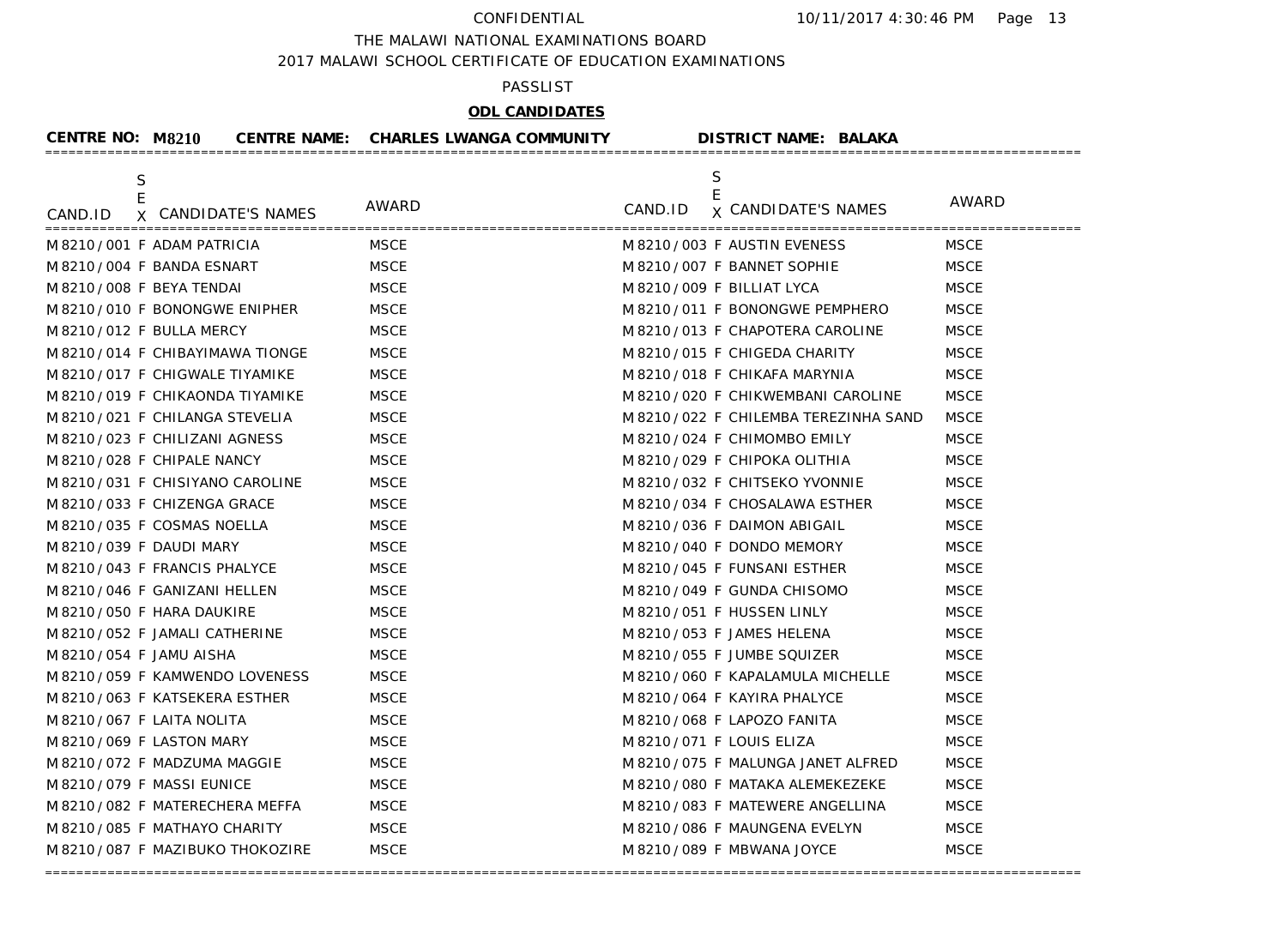THE MALAWI NATIONAL EXAMINATIONS BOARD

2017 MALAWI SCHOOL CERTIFICATE OF EDUCATION EXAMINATIONS

### PASSLIST

# **ODL CANDIDATES**

| <b>CENTRE NO: M8210</b>     |                                      | <b>CENTRE NAME: CHARLES LWANGA COMMUNITY</b> | <b>DISTRICT NAME: BALAKA</b>        |             |
|-----------------------------|--------------------------------------|----------------------------------------------|-------------------------------------|-------------|
| S                           |                                      |                                              | S<br>E                              |             |
| E<br>CAND.ID                | X CANDIDATE'S NAMES<br>============= | AWARD<br>=================================   | CAND.ID <b>x</b> CANDIDATE'S NAMES  | AWARD       |
|                             | M 8210/090 F MGONA PAUL DOROTHY      | MSCE                                         | M8210/091 F MICHEMBO IREEN          | <b>MSCE</b> |
|                             | M 8210 / 092 F MKUMBA TADALA         | <b>MSCE</b>                                  | M 8210/093 F MLENGA RHODA MPHATSO   | <b>MSCE</b> |
|                             | M8210/094 F MLENGA TWISIRE           | <b>MSCE</b>                                  | M 8210/095 F M'MORA RABECCA         | <b>MSCE</b> |
| M 8210/096 F MOSE IDESS     |                                      | <b>MSCE</b>                                  | M 8210/097 F MPASUKA BRENDA         | <b>MSCE</b> |
|                             | M 8210 / 101 F MTADZAKULIMA GRACE    | <b>MSCE</b>                                  | M 8210 / 104 F MULEWA BERNADETTA    | <b>MSCE</b> |
|                             | M 8210/105 F MULUWALE ESTHER         | <b>MSCE</b>                                  | M 8210/106 F MUNYONGA MADALITSO     | <b>MSCE</b> |
|                             | M 8210 / 108 F MWENDA FALLES         | <b>MSCE</b>                                  | M 8210 / 109 F NASHO MARTHA         | <b>MSCE</b> |
|                             | M8210/110 F NASIYAYA ESMIE           | <b>MSCE</b>                                  | M8210/113 F NDITANI FAITH           | <b>MSCE</b> |
|                             | M8210/114 F NGAIYAYE ROSE            | <b>MSCE</b>                                  | M 8210/116 F NJOLOMA VERONICA       | <b>MSCE</b> |
|                             | M 8210/121 F NTOPOLA PEMPHERO        | <b>MSCE</b>                                  | M 8210/122 F NYIRONGO PRECIOUS      | <b>MSCE</b> |
|                             | M 8210 / 123 F PAJOGO FAITH          | <b>MSCE</b>                                  | M8210/124 F PHIRI BERTHA            | <b>MSCE</b> |
|                             | M8210/125 F PHIRI PATRICIA           | <b>MSCE</b>                                  | M 8210/127 F SALAMBULA QUEEN        | <b>MSCE</b> |
|                             | M 8210/129 F SIMFUKWE ETHEL          | <b>MSCE</b>                                  | M 8210 / 131 F SOMANJE ETHEL        | <b>MSCE</b> |
|                             | M8210/133 F TAPANI DOROTHY           | <b>MSCE</b>                                  | M 8210/135 F THAMANGA PHALYCE       | <b>MSCE</b> |
|                             | M 8210 / 138 F VUNGANI GRACE         | <b>MSCE</b>                                  | M 8210 / 139 F WALALA HANNA         | <b>MSCE</b> |
|                             | M 8210 / 144 M BANDA GODFREY         | <b>MSCE</b>                                  | M 8210 / 145 M BANDA KUMBUKANI      | <b>MSCE</b> |
|                             | M 8210 / 147 M BANDA YANJANANI       | <b>MSCE</b>                                  | M 8210 / 149 M BAYANI CHISOMO       | <b>MSCE</b> |
| M 8210 / 150 M BELLO ONEX   |                                      | <b>MSCE</b>                                  | M 8210 / 152 M BENSON GEORGE        | <b>MSCE</b> |
|                             | M 8210 / 153 M BUTAWO PETER          | <b>MSCE</b>                                  | M 8210 / 154 M CASSIM JUSSAB        | <b>MSCE</b> |
|                             | M 8210/156 M CHAPINGASA JULIUS       | <b>MSCE</b>                                  | M 8210 / 157 M CHARLES RUBERN       | <b>MSCE</b> |
|                             | M8210/158 M CHIDENGU RICHARD         | <b>MSCE</b>                                  | M 8210 / 159 M CHIKWEKWE EDWARD     | <b>MSCE</b> |
|                             | M8210/160 M CHIKWETE FRANCIS         | <b>MSCE</b>                                  | M 8210 / 161 M CHILANGA EMMANUEL    | <b>MSCE</b> |
|                             | M 8210 / 165 M CHIMWATSO PEARSON F   | <b>MSCE</b>                                  | M 8210/166 M CHINANGWA IRVINE D W   | <b>MSCE</b> |
|                             | M8210/167 M CHING'AMBA LYNORD AARON  | <b>MSCE</b>                                  | M 8210/172 M CHIRWA NORWIN          | <b>MSCE</b> |
|                             | M 8210 / 173 M CHIRWA RAPHAEL        | <b>MSCE</b>                                  | M 8210 / 174 M CHIWAULA AKLEN FRANK | <b>MSCE</b> |
|                             | M 8210 / 175 M DAMIANO ROBERT        | <b>MSCE</b>                                  | M 8210 / 176 M DZUWA THOKOZANI      | <b>MSCE</b> |
| M 8210 / 177 M ELIAS LAIZIO |                                      | <b>MSCE</b>                                  | M 8210 / 178 M ENOCK ROBERT         | <b>MSCE</b> |
|                             | M8210/181 M FOSTER AUBREY            | <b>MSCE</b>                                  | M 8210 / 182 M FRANCIS WYSON        | <b>MSCE</b> |
|                             | M 8210 / 183 M FUNGULANI CHRISPIN    | <b>MSCE</b>                                  | M 8210 / 185 M GENTI DAVIE          | <b>MSCE</b> |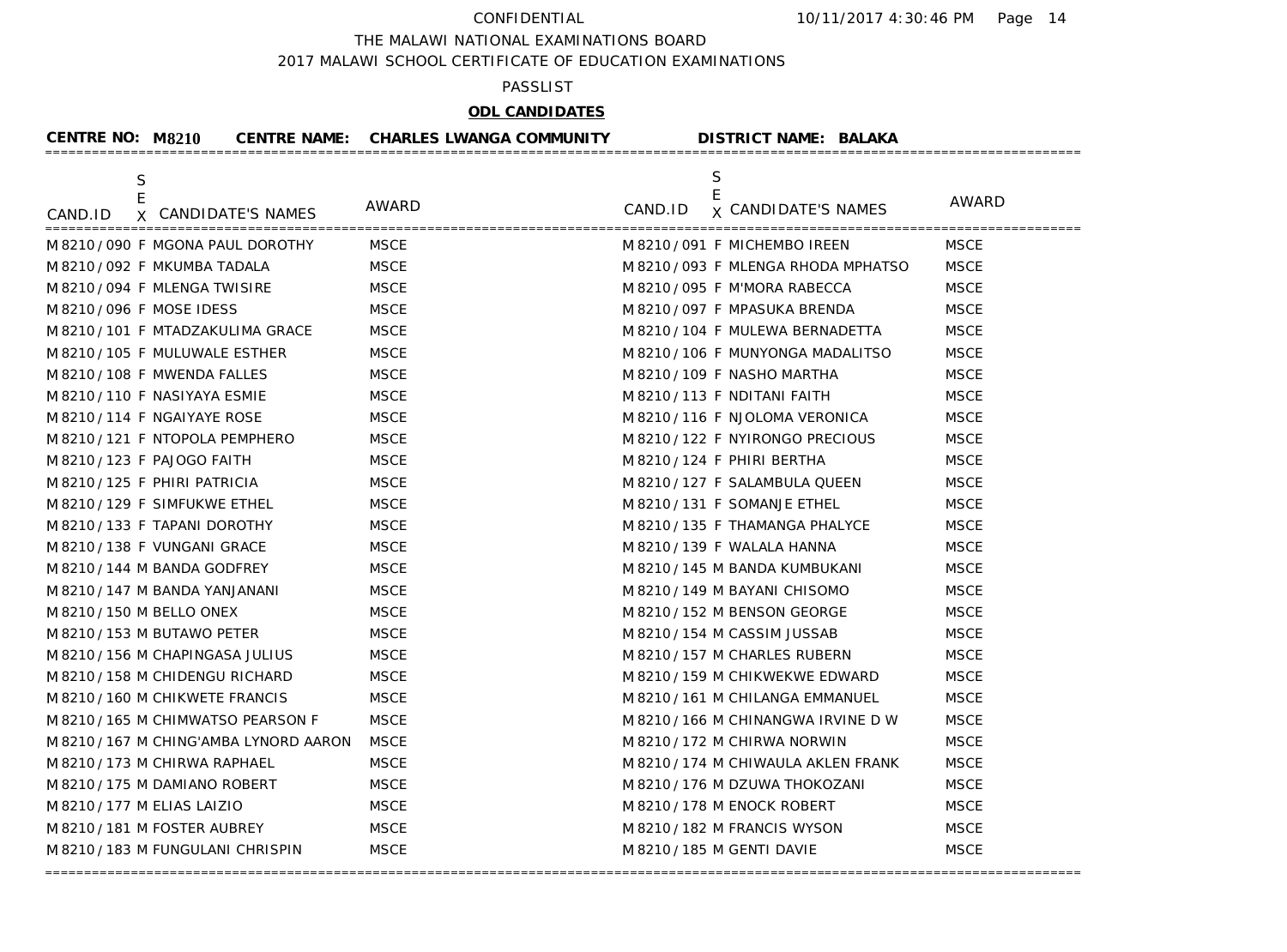THE MALAWI NATIONAL EXAMINATIONS BOARD

2017 MALAWI SCHOOL CERTIFICATE OF EDUCATION EXAMINATIONS

### PASSLIST

# **ODL CANDIDATES**

| <b>CENTRE NO: M8210</b>               |                     | <b>CENTRE NAME: CHARLES LWANGA COMMUNITY</b> |         | <b>DISTRICT NAME: BALAKA</b>         |             |
|---------------------------------------|---------------------|----------------------------------------------|---------|--------------------------------------|-------------|
| S<br>E<br>CAND.ID                     | X CANDIDATE'S NAMES | AWARD                                        | CAND.ID | S<br>E<br><b>x CANDIDATE'S NAMES</b> | AWARD       |
| M8210/186 M GEOFREY MUSA              |                     | <b>MSCE</b>                                  |         | M 8210/188 M GONDWE DUMISANI DANIEL  | <b>MSCE</b> |
| M 8210 / 189 M GONDWE WANANGWA        |                     | <b>MSCE</b>                                  |         | M 8210 / 190 M GUJA MWAYIWAWO        | <b>MSCE</b> |
| M 8210 / 191 M HARA DENIS             |                     | <b>MSCE</b>                                  |         | M 8210 / 193 M JOHN EPHRAIM          | <b>MSCE</b> |
| M8210/195 M KACHINGWE ALICK           |                     | <b>MSCE</b>                                  |         | M 8210 / 197 M KALIATI FRANK         | <b>MSCE</b> |
| M 8210 / 198 M KALUDZU STEVEN         |                     | <b>MSCE</b>                                  |         | M 8210 / 199 M KAMBALAME MACDONALD   | <b>MSCE</b> |
| M 8210 / 200 M KAMPALIRE DINESS       |                     | <b>MSCE</b>                                  |         | M 8210 / 201 M KAMPUNGA SHEPHERD     | <b>MSCE</b> |
| M 8210 / 202 M KAMWAZA ALEX           |                     | <b>MSCE</b>                                  |         | M 8210 / 203 M KAMWENDO DICKSON      | <b>MSCE</b> |
| M 8210 / 204 M KANANJI HUMPHREY       |                     | <b>MSCE</b>                                  |         | M 8210 / 205 M KANDOJE HAROON        | <b>MSCE</b> |
| M 8210 / 206 M KANYAMA COLLINS KUMBUK |                     | <b>MSCE</b>                                  |         | M 8210 / 207 M KANZINGENI CHIKONDI   | <b>MSCE</b> |
| M 8210 / 208 M KAPANDA INNOCENT       |                     | <b>MSCE</b>                                  |         | M 8210 / 211 M KAWAZA MWAYI          | <b>MSCE</b> |
| M 8210 / 212 M KAWINA JAMES           |                     | <b>MSCE</b>                                  |         | M 8210 / 213 M KAYIRA DOUGLAS        | <b>MSCE</b> |
| M 8210 / 215 M KOLOKO RICHARD J       |                     | <b>MSCE</b>                                  |         | M 8210 / 216 M KOMBANI RONARD        | <b>MSCE</b> |
| M 8210 / 217 M LAPOZO MPHATSO         |                     | <b>MSCE</b>                                  |         | M 8210 / 218 M LEMSON CHRISTOPHER    | <b>MSCE</b> |
| M8210/219 M LUCIANO DOMINIC CHIFUND   |                     | <b>MSCE</b>                                  |         | M 8210 / 220 M LUCIANO FRIDAY        | <b>MSCE</b> |
| M 8210 / 221 M MACHESO LINGANIZO      |                     | <b>MSCE</b>                                  |         | M 8210 / 223 M MAGWIRA FRANCISCO     | <b>MSCE</b> |
| M 8210 / 227 M MAKWELA TADALA         |                     | <b>MSCE</b>                                  |         | M 8210 / 229 M MAKWINJA INNOCENT     | <b>MSCE</b> |
| M 8210 / 231 M MALONGO MATTHEWS       |                     | <b>MSCE</b>                                  |         | M 8210 / 232 M MALUWA BENSON         | <b>MSCE</b> |
| M 8210 / 233 M MALUWA GODFREY         |                     | <b>MSCE</b>                                  |         | M 8210 / 237 M MATAYA ARTHUR         | <b>MSCE</b> |
| M 8210 / 239 M MATUPI PACHARO GREGORY |                     | <b>MSCE</b>                                  |         | M 8210 / 242 M MBEWE THOMAS DAVISON  | <b>MSCE</b> |
| M 8210 / 243 M MDALA HUSSEIN          |                     | <b>MSCE</b>                                  |         | M 8210 / 244 M MDUNGA BLESSINGS      | <b>MSCE</b> |
| M 8210 / 245 M MICHEMBO TIMOTHY       |                     | <b>MSCE</b>                                  |         | M 8210 / 247 M MISHAUDI JAFALI FRANK | <b>MSCE</b> |
| M8210/248 M MISSION MOSES             |                     | <b>MSCE</b>                                  |         | M 8210 / 251 M MKAMALISHA CYLESS     | <b>MSCE</b> |
| M 8210 / 252 M MKAZING'OMBE TRUST GOM |                     | <b>MSCE</b>                                  |         | M 8210 / 253 M M'MAMBO DANIEL        | <b>MSCE</b> |
| M 8210 / 254 M MONONGA MOSES          |                     | <b>MSCE</b>                                  |         | M 8210 / 255 M MPANDO PETER          | <b>MSCE</b> |
| M 8210 / 256 M MPHEPO YAMIKANI        |                     | <b>MSCE</b>                                  |         | M 8210 / 259 M MULUWALE HANRECK      | <b>MSCE</b> |
| M8210/260 M MUSSA FRANCIS WILLO       |                     | <b>MSCE</b>                                  |         | M 8210 / 261 M MWAFULIRWA CHIFUNIRO  | <b>MSCE</b> |
| M 8210 / 263 M NATHEKWA GIFT          |                     | <b>MSCE</b>                                  |         | M 8210 / 264 M NGOMANO BERSON        | <b>MSCE</b> |
| M 8210 / 265 M NGONGO MIKE            |                     | <b>MSCE</b>                                  |         | M 8210 / 266 M NJOBVUYALEMA CHIKONDI | <b>MSCE</b> |
| M 8210 / 267 M NJOLOMOLE GODFREY      |                     | <b>MSCE</b>                                  |         | M 8210 / 269 M NYALAPI MCFORD        | <b>MSCE</b> |
|                                       |                     |                                              |         |                                      |             |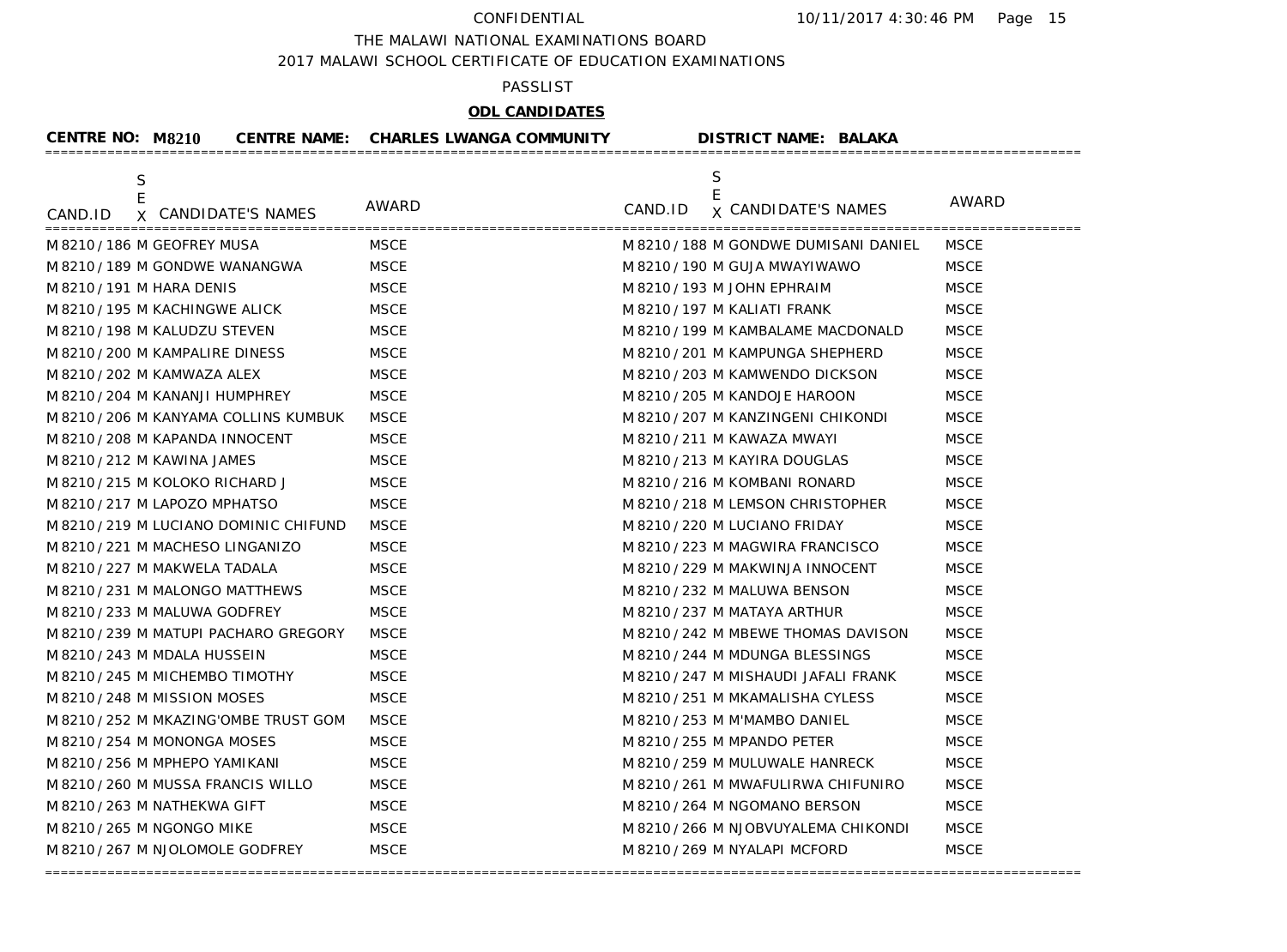THE MALAWI NATIONAL EXAMINATIONS BOARD

2017 MALAWI SCHOOL CERTIFICATE OF EDUCATION EXAMINATIONS

### PASSLIST

# **ODL CANDIDATES**

| CENTRE NO: M8210                       | <b>CENTRE NAME: CHARLES LWANGA COMMUNITY</b> | <b>DISTRICT NAME: BALAKA</b>               |                      |
|----------------------------------------|----------------------------------------------|--------------------------------------------|----------------------|
| S<br>X CANDIDATE'S NAMES<br>CAND.ID    | AWARD                                        | S<br><b>x CANDIDATE'S NAMES</b><br>CAND.ID | AWARD                |
| M 8210 / 270 M NYAMBALO SHADRECK       | <b>MSCE</b>                                  | M 8210/271 M NYAMBALO SYLVESTER            | <b>MSCE</b>          |
| M 8210 / 272 M NYASULU AUBREY          | <b>MSCE</b>                                  | M 8210 / 273 M NYSON TAWONGA               | <b>MSCE</b>          |
| M 8210 / 275 M PANDE SYMON             | <b>MSCE</b>                                  | M 8210 / 276 M PHAZI NEVER                 | <b>MSCE</b>          |
| M8210/277 M PHIRI LUCIUS               | <b>MSCE</b>                                  | M 8210 / 278 M PHWITIKO PETER              | <b>MSCE</b>          |
| M 8210 / 279 M SABITI DANLORD          | <b>MSCE</b>                                  | M 8210 / 280 M SAITI THEO EMMANUEL         | <b>MSCE</b>          |
| M 8210/281 M SAIZI DANIEL              | <b>MSCE</b>                                  | M 8210 / 283 M SAPUWA SYDNEY               | <b>MSCE</b>          |
| M 8210 / 284 M SELEMANI STEVE MDYOLOTI | <b>MSCE</b>                                  | M 8210 / 285 M SEMPHERE SAMUEL             | <b>MSCE</b>          |
| M 8210 / 286 M SMOKE DAVIE             | <b>MSCE</b>                                  | M 8210 / 288 M SUMAIRI GIBSON              | <b>MSCE</b>          |
| M 8210 / 289 M SWALLEY IDRISSAH        | <b>MSCE</b>                                  | M 8210 / 290 M TAMBALA GODFREY             | <b>MSCE</b>          |
| M 8210 / 291 M ULANGA ISDOR            | <b>MSCE</b>                                  | M 8210 / 292 M UNYOLO PRECIOUS             | <b>MSCE</b>          |
| M 8210/294 M WAYA CHRISTOPHER          | <b>MSCE</b>                                  | M 8210 / 297 M WISTED LOVEMORE             | <b>MSCE</b>          |
| M 8210 / 298 M ZAMUMTIMA GRIVIN S      | <b>MSCE</b>                                  | M 8210 / 299 M ZINTAMBIRA FATSANI          | <b>MSCE</b>          |
| M 8210 / 300 M ZIPHUMA BANDA MATTHEWS  | <b>MSCE</b>                                  |                                            | MALAWI SCHOOL CERTIF |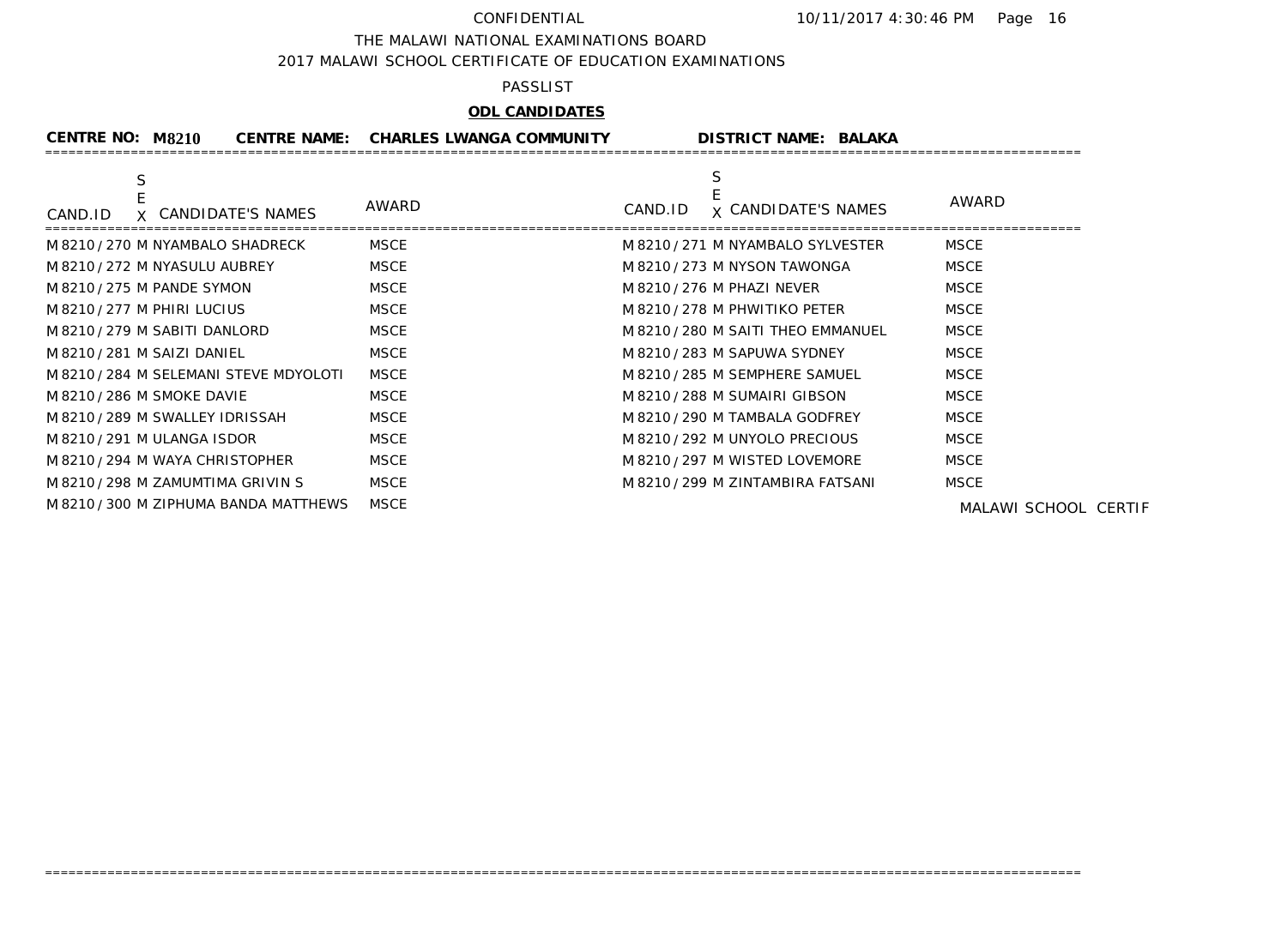THE MALAWI NATIONAL EXAMINATIONS BOARD

2017 MALAWI SCHOOL CERTIFICATE OF EDUCATION EXAMINATIONS

## PASSLIST

# **INTERNAL CANDIDATES**

| <b>CENTRE NO: M0214</b>             |                     | CENTRE NAME: CHEMBERA COMMUNITY | <b>DISTRICT NAME: BALAKA</b>          |              |
|-------------------------------------|---------------------|---------------------------------|---------------------------------------|--------------|
| $\mathsf S$<br>E                    |                     |                                 | S<br>$\mathsf E$                      |              |
| CAND.ID                             | X CANDIDATE'S NAMES | AWARD                           | <b>x</b> CANDIDATE'S NAMES<br>CAND.ID | <b>AWARD</b> |
| M0214/001 F ADILU JANET YUSUF       |                     | MSCE                            | M0214/005 F CHIKALOGWE ELLESS LAMEC   | MSCE         |
| M0214/007 F CHIMOMBO YANJANANI PHIR |                     | <b>MSCE</b>                     | M0214/008 F CHIMTENGO STEVELIA        | <b>MSCE</b>  |
| M 0214 / 009 F CHUMA BERTHIA DYSON  |                     | <b>MSCE</b>                     | M0214/010 F DINESS AGNESS             | <b>MSCE</b>  |
| M 0214 / 011 F HARRY IVY            |                     | <b>MSCE</b>                     | M 0214 / 015 F KASELERA ELUBE         | <b>MSCE</b>  |
| M 0214 / 017 F MACHESO STELLA       |                     | <b>MSCE</b>                     | M 0214 / 018 F MAJOH ENELESS          | <b>MSCE</b>  |
| M0214/019 F MAKAIKA ASIYATU ALLIE   |                     | <b>MSCE</b>                     | M 0214 / 020 F MALANDA MARTHA VINCENT | <b>MSCE</b>  |
| M0214/022 F MAPIRA THOKOZANI PETER  |                     | <b>MSCE</b>                     | M0214/023 F MATAKA LINLY STANLY       | <b>MSCE</b>  |
| M 0214 / 024 F MKWANDA ELLENOR      |                     | <b>MSCE</b>                     | M 0214 / 025 F MLOWELE ELIZA          | <b>MSCE</b>  |
| M0214/026 F MTENDERE ELICY MANGOCHI |                     | <b>MSCE</b>                     | M0214/028 F MUSSAH JENNIPHER          | <b>MSCE</b>  |
| M 0214 / 029 F MWALE MALLEN         |                     | <b>MSCE</b>                     | M 0214 / 031 F MZUNGA MARTHA          | <b>MSCE</b>  |
| M0214/032 F NG'OMBA EMILY           |                     | <b>MSCE</b>                     | M 0214 / 034 F OFFMAN HILDA           | <b>MSCE</b>  |
| M 0214 / 035 F PADUYA SUSAN EDWARD  |                     | <b>MSCE</b>                     | M 0214 / 037 F SAIDI LYSA             | <b>MSCE</b>  |
| M0214/038 F SPARK MADALITSO KUCHUW  |                     | <b>MSCE</b>                     | M0214/039 F STAMBULI FLOSSY LUCKSON   | <b>MSCE</b>  |
| M0214/041 F TAMBALA PATRICIA        |                     | <b>MSCE</b>                     | M0214/042 F THAWANI CHRISSY           | <b>MSCE</b>  |
| M0214/044 M ANDSON CHISOMO          |                     | <b>MSCE</b>                     | M 0214 / 045 M AUFI ENERST GEORGE     | <b>MSCE</b>  |
| M0214/046 M AYAMI CHIKUMBUTSO RICHI |                     | <b>MSCE</b>                     | M 0214 / 047 M BANDA ZUBERI ANDREW    | <b>MSCE</b>  |
| M 0214 / 048 M BEN EVANCE           |                     | <b>MSCE</b>                     | M 0214 / 049 M CHITWANGA MAULANA JOHN | <b>MSCE</b>  |
| M 0214 / 050 M DIMBA FREDSON AMOS   |                     | <b>MSCE</b>                     | M 0214 / 051 M DYLESS DOUGLAS KATETE  | <b>MSCE</b>  |
| M0214/052 M ENOCK JAMES             |                     | <b>MSCE</b>                     | M 0214 / 053 M GALAMALA COSMAS        | <b>MSCE</b>  |
| M 0214 / 054 M GAMA HARRY FRASER    |                     | <b>MSCE</b>                     | M 0214 / 055 M IMEDI IBN JAMALI       | <b>MSCE</b>  |
| M0214/056 M KAISALE MUHAMMAD ALLIE  |                     | <b>MSCE</b>                     | M 0214 / 057 M KAITANO RABSON         | <b>MSCE</b>  |
| M0214/058 M KALEMBENI NDAZIONA BONO |                     | <b>MSCE</b>                     | M 0214 / 060 M KAMANGA BOB            | <b>MSCE</b>  |
| M0214/063 M KAUMIRA TRUTH           |                     | <b>MSCE</b>                     | M 0214 / 064 M LEONARD MPHATSO        | <b>MSCE</b>  |
| M0214/065 M MACHESO SANDIKONDA      |                     | <b>MSCE</b>                     | M 0214 / 066 M MAJAWA MIKE            | <b>MSCE</b>  |
| M0214/067 M MAKEBA PRECIOUS BRAIN   |                     | <b>MSCE</b>                     | M 0214 / 068 M MALUNGA RICHARD DULANA | <b>MSCE</b>  |
| M0214/069 M M'DALA AMIDU ITIMU      |                     | <b>MSCE</b>                     | M0214/070 M MKWEZA BLESSING SANDUL    | <b>MSCE</b>  |
| M0214/071 M MOLLANDE INNOCENT       |                     | <b>MSCE</b>                     | M 0214 / 072 M MPAZE HENRY            | <b>MSCE</b>  |
| M0214/073 M MPUNGA HASTINGS MCROY   |                     | <b>MSCE</b>                     | M0214/074 M NAKOMA WILLIAM            | <b>MSCE</b>  |
| M0214/075 M PATRECK STEPHANO        |                     | <b>MSCE</b>                     | M 0214 / 076 M PHIRI GRACIOUS MACK    | <b>MSCE</b>  |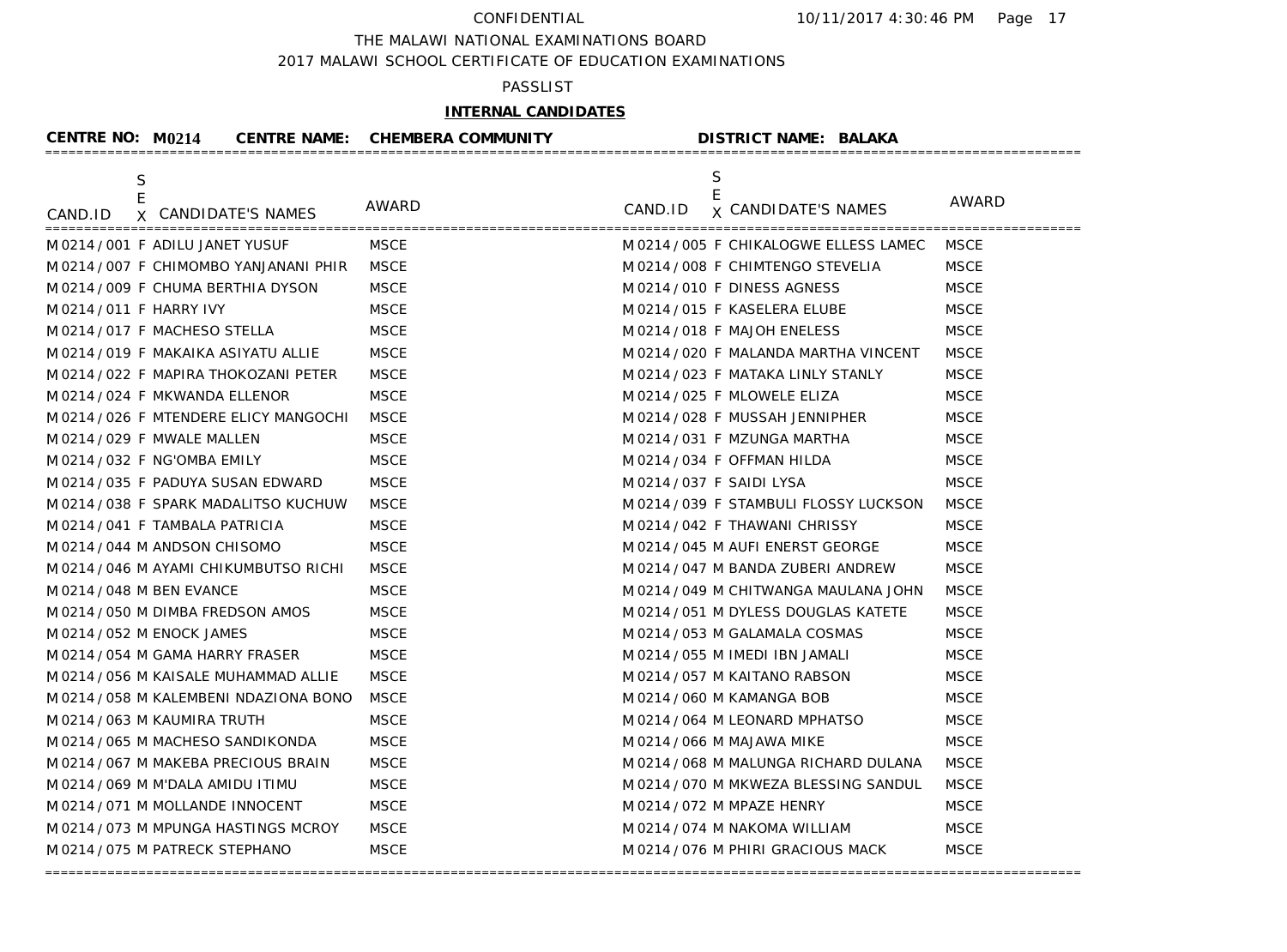THE MALAWI NATIONAL EXAMINATIONS BOARD

2017 MALAWI SCHOOL CERTIFICATE OF EDUCATION EXAMINATIONS

## PASSLIST

# **INTERNAL CANDIDATES**

| CENTRE NO: $M$ 0214                 |                     | <b>CENTRE NAME: CHEMBERA COMMUNITY</b> | <b>DISTRICT NAME: BALAKA</b>          |                      |
|-------------------------------------|---------------------|----------------------------------------|---------------------------------------|----------------------|
| CAND.ID                             | X CANDIDATE'S NAMES | AWARD                                  | <b>x CANDIDATE'S NAMES</b><br>CAND.ID | AWARD                |
| M 0214 / 077 M POFERA DANIEL        |                     | <b>MSCE</b>                            | M 0214 / 078 M ROBERT STEPHANO STEVEN | MSCE                 |
| M 0214 / 080 M SEMU COSMAS PAUL     |                     | <b>MSCE</b>                            | M 0214 / 081 M SINOYA YUSUF           | <b>MSCE</b>          |
| M 0214 / 083 M STEVEN SAMUEL MATIAS |                     | <b>MSCE</b>                            |                                       | MALAWI SCHOOL CERTIF |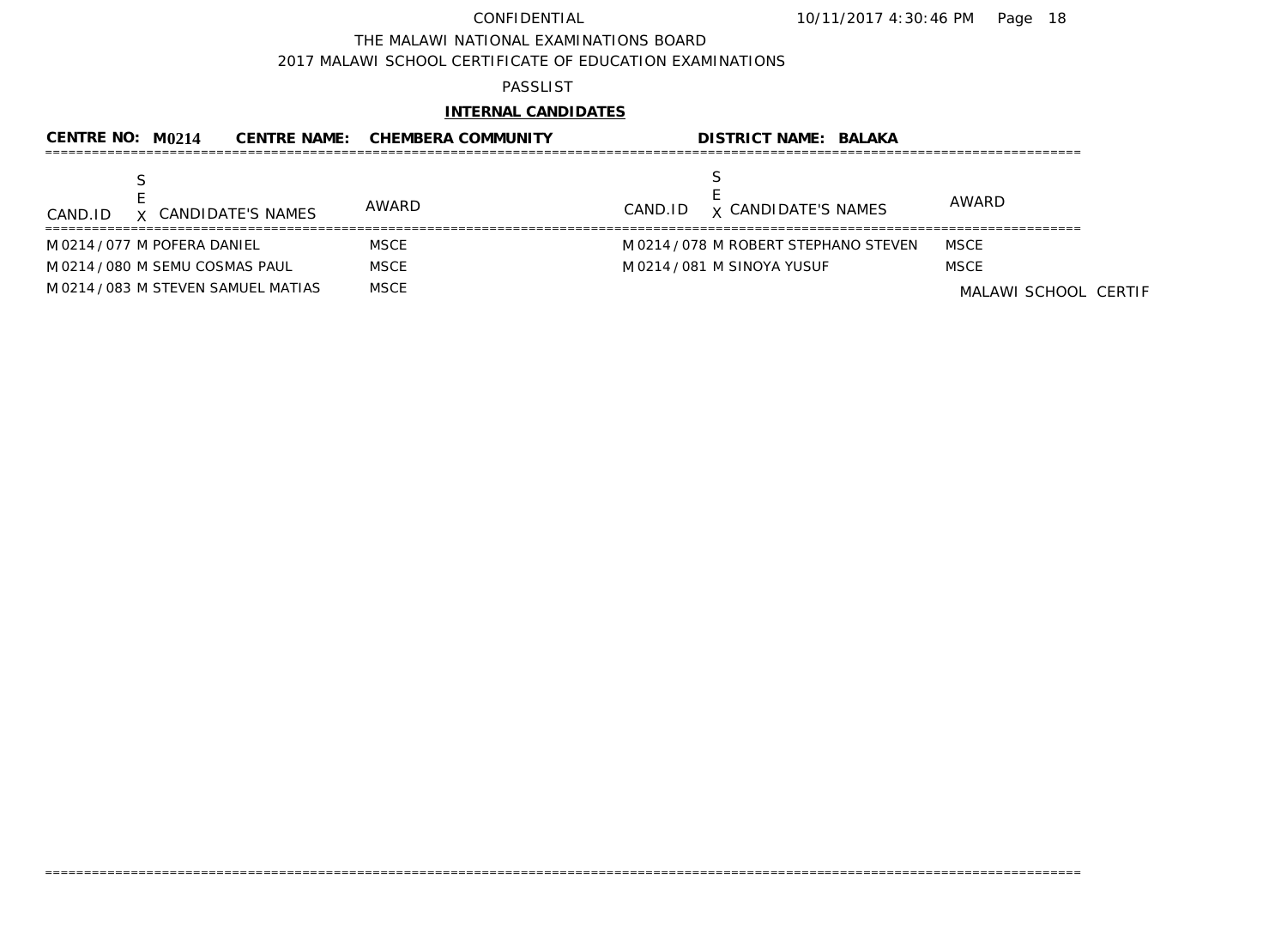### THE MALAWI NATIONAL EXAMINATIONS BOARD

2017 MALAWI SCHOOL CERTIFICATE OF EDUCATION EXAMINATIONS

## PASSLIST

## **EXTERNAL CANDIDATES**

| CENTRE NO: M5214<br><b>CENTRE NAME:</b> | <b>CHEMBERA COMMUNITY</b> | <b>DISTRICT NAME: BALAKA</b>          |              |
|-----------------------------------------|---------------------------|---------------------------------------|--------------|
| X CANDIDATE'S NAMES<br>CAND.ID          | AWARD                     | <b>x CANDIDATE'S NAMES</b><br>CAND.ID | <b>AWARD</b> |
| M5214/001 F ADAM FATIMA AUFI            | <b>MSCE</b>               | M 5214 / 006 F KOMAKOMA TRONICE E     | <b>MSCE</b>  |
| M 5214 / 007 F MASANGANO PRISCA         | <b>MSCE</b>               | M 5214 / 008 F MATENJE SYNAB JULIUS   | <b>MSCE</b>  |
| M5214/009 F MBENDERA VIOLET             | <b>MSCE</b>               | M5214/013 M JULIUS NICKSON PHILIP     | <b>MSCE</b>  |
| M5214/014 M JULUWEDI CHIKUMBUTSO Y      | <b>MSCE</b>               | M 5214 / 015 M MALAKIYA PHILIMON      | <b>MSCE</b>  |
| M 5214 / 017 M MPONDA BENSON            | <b>MSCE</b>               | M 5214 / 018 M PONDANI HARRISON ALICK | <b>MSCE</b>  |

=====================================================================================================================================

MALAWI SCHOOL CERTIFICA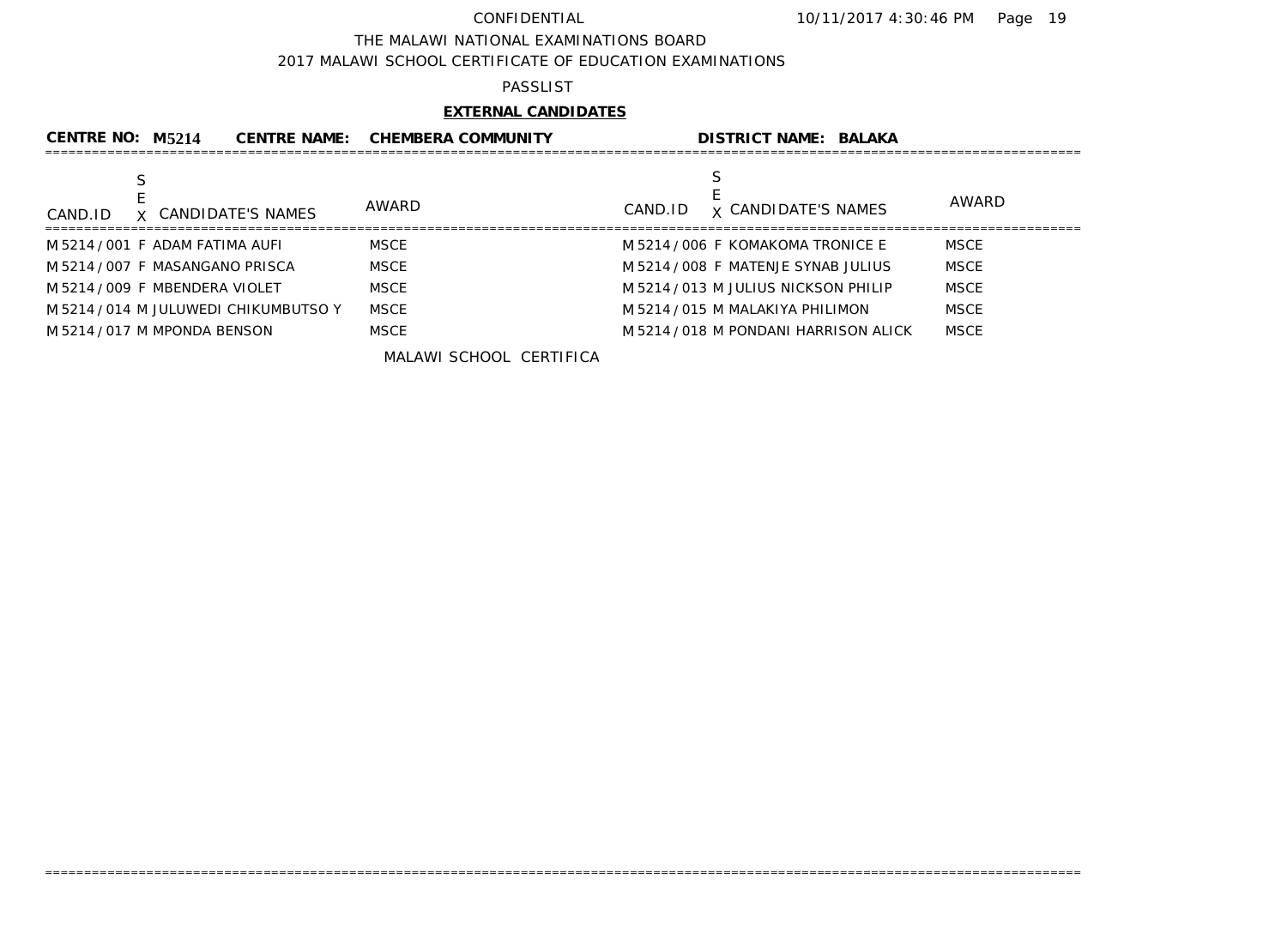THE MALAWI NATIONAL EXAMINATIONS BOARD

2017 MALAWI SCHOOL CERTIFICATE OF EDUCATION EXAMINATIONS

### PASSLIST

# **ODL CANDIDATES**

| <b>CENTRE NO: M8214</b>             | <b>CENTRE NAME:</b> | <b>CHEMBERA COMMUNITY</b> |         | <b>DISTRICT NAME: BALAKA</b>         |                      |
|-------------------------------------|---------------------|---------------------------|---------|--------------------------------------|----------------------|
|                                     |                     |                           |         |                                      |                      |
| X CANDIDATE'S NAMES<br>CAND.ID      |                     | AWARD                     | CAND.ID | <b>x CANDIDATE'S NAMES</b>           | AWARD                |
| M 8214 / 001 F BANDA CLARA K        |                     | MSCE                      |         | M 8214 / 002 F GAMA ALEPHER KENNETH  | <b>MSCE</b>          |
| M 8214 / 003 F HARRY FUNNY KHUNGWA  |                     | <b>MSCE</b>               |         | M8214/004 F KACHINGWE CHRISTINA      | <b>MSCE</b>          |
| M8214/006 F KAKOMBO BEATRICE        |                     | <b>MSCE</b>               |         | M 8214 / 012 M AUFI MUSTAFA ADAM     | MSCE                 |
| M 8214 / 013 M BIMA KELVIN JOEL     |                     | <b>MSCE</b>               |         | M 8214/014 M CHINGANA LYSON PHILIP   | <b>MSCE</b>          |
| M 8214 / 016 M DIMISON GEORGE       |                     | MSCE                      |         | M 8214 / 018 M KAMANGA BENARD        | <b>MSCE</b>          |
| M 8214 / 020 M KWILASHA MATHIAS C   |                     | <b>MSCE</b>               |         | M 8214 / 021 M MABUKA DIVASON        | <b>MSCE</b>          |
| M 8214 / 022 M MAKEBA ERIC          |                     | MSCE                      |         | M 8214 / 025 M MKANYOZA ANDREW BELIO | <b>MSCE</b>          |
| M 8214 / 026 M MWALE AARON CHARLES  |                     | <b>MSCE</b>               |         | M 8214 / 027 M NTUKULA MWAI K        | MSCE                 |
| M8214/028 M SADICK BLESSINGS SAMSON |                     | <b>MSCE</b>               |         |                                      | MALAWI SCHOOL CERTIF |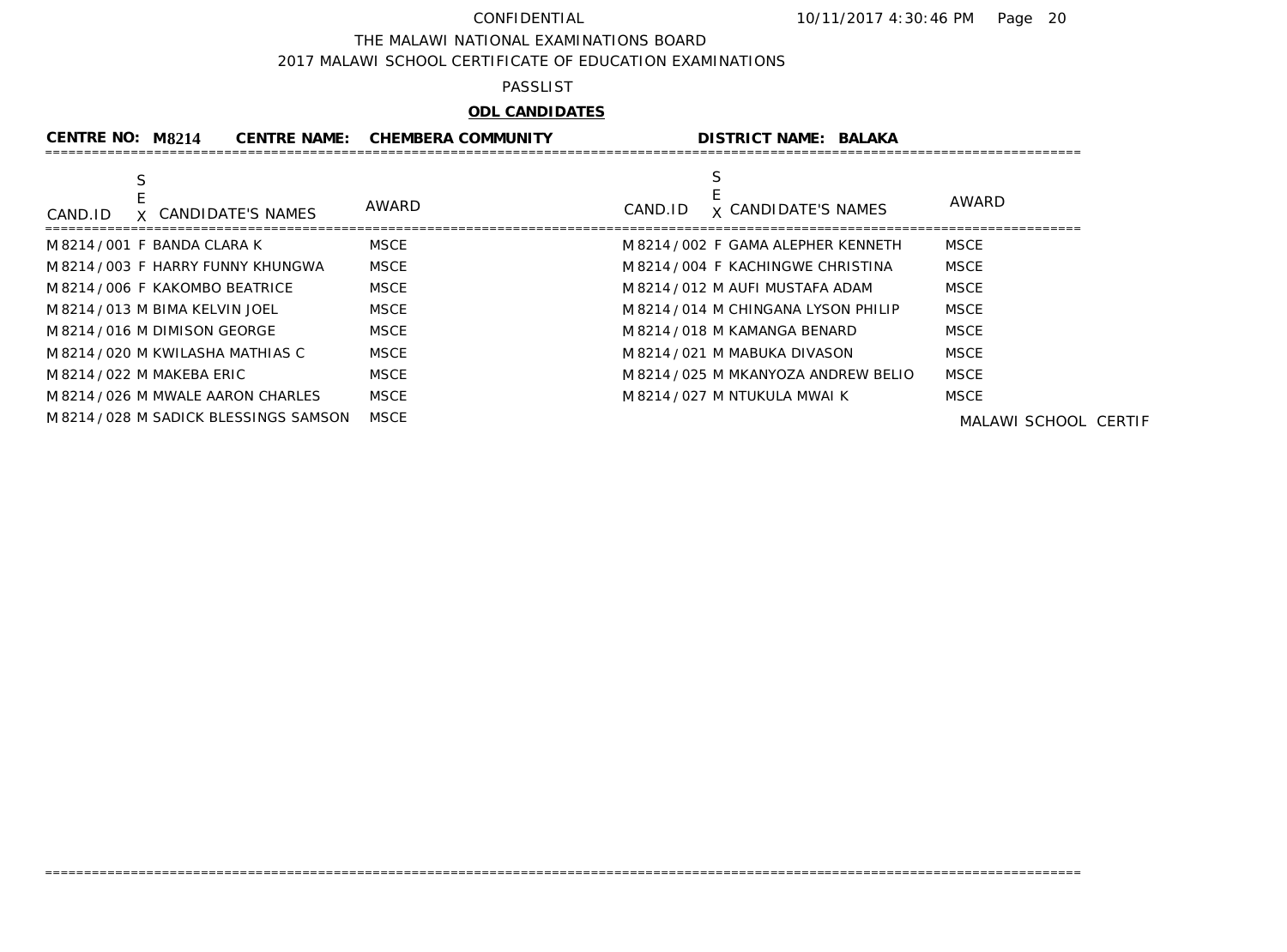### THE MALAWI NATIONAL EXAMINATIONS BOARD

2017 MALAWI SCHOOL CERTIFICATE OF EDUCATION EXAMINATIONS

## PASSLIST

# **INTERNAL CANDIDATES**

| CENTRE NO: M0323                  |                     | <b>CENTRE NAME: DZIWE COMMUNITY</b> | <b>DISTRICT NAME: BALAKA</b>       |             |
|-----------------------------------|---------------------|-------------------------------------|------------------------------------|-------------|
| S                                 |                     |                                     | S<br>E                             |             |
| CAND.ID                           | X CANDIDATE'S NAMES | AWARD                               | CAND.ID <b>x</b> CANDIDATE'S NAMES | AWARD       |
| M0323/001 F BANDA STELLIA         |                     | MSCE                                | M0323/003 F BWANALI HAJIRA         | <b>MSCE</b> |
| M 0323 / 005 F CHAMVEKA FORTUNATE |                     | <b>MSCE</b>                         | M 0323 / 006 F CHATHYOKA LYVNESS   | <b>MSCE</b> |
| M0323/007 F CHIKATA BETHEL        |                     | <b>MSCE</b>                         | M 0323/008 F CHIKWAWA MIRRIAM      | <b>MSCE</b> |
| M0323/011 F CHINTALI HAPPINESS    |                     | <b>MSCE</b>                         | M0323/013 F CHIONA VERONICA        | <b>MSCE</b> |
| M0323/016 F EPHRAIM MERVIS        |                     | <b>MSCE</b>                         | M 0323 / 018 F FUNSANI MERCY       | <b>MSCE</b> |
| M0323/019 F GERALD MARIA          |                     | <b>MSCE</b>                         | M 0323 / 021 F KADWALA DALITSO     | <b>MSCE</b> |
| M0323/022 F KAGOLO CHISOMO        |                     | <b>MSCE</b>                         | M0323/023 F KAIPA SOPHIE           | <b>MSCE</b> |
| M 0323 / 025 F KALONGA IMMACULATE |                     | <b>MSCE</b>                         | M 0323/026 F KAMANGA CONICA        | <b>MSCE</b> |
| M0323/028 F KAMPENI MIRRIAM       |                     | <b>MSCE</b>                         | M0323/029 F KAPICHI ELIZABETH B    | <b>MSCE</b> |
| M0323/034 F KHANENI ALINAFE       |                     | <b>MSCE</b>                         | M0323/035 F KUMWENDA LENNIA        | <b>MSCE</b> |
| M0323/037 F LIKWANYA PRECIOUS     |                     | <b>MSCE</b>                         | M0323/038 F LIMUMBA AGNESS         | <b>MSCE</b> |
| M 0323 / 040 F MAKUNGWA FALLESS   |                     | <b>MSCE</b>                         | M 0323 / 041 F MALASHA ELLENA      | <b>MSCE</b> |
| M0323/042 F MALIZANI ALINAFE      |                     | <b>MSCE</b>                         | M 0323 / 043 F MALUNGA JACQUELINE  | <b>MSCE</b> |
| M0323/044 F MASEKO OLYVIA         |                     | <b>MSCE</b>                         | M0323/045 F MASITOLO GLORIA        | <b>MSCE</b> |
| M0323/047 F MATHYOLA THOKOZANI    |                     | <b>MSCE</b>                         | M 0323 / 049 F MAULANA JANET       | <b>MSCE</b> |
| M0323/051 F MCHOMA FAITH          |                     | <b>MSCE</b>                         | M 0323 / 052 F M'DEZA MARTHA       | <b>MSCE</b> |
| M0323/053 F MLOMBA TAMBUDZAI      |                     | <b>MSCE</b>                         | M 0323 / 055 F MPANGE DOLAH        | <b>MSCE</b> |
| M0323/056 F MPHWATIWA MEMORY      |                     | <b>MSCE</b>                         | M 0323/057 F MUSAYA TRYNESS        | <b>MSCE</b> |
| M0323/058 F MWALE MPHATSO         |                     | <b>MSCE</b>                         | M0323/059 F NGALANDE BESTINAR      | <b>MSCE</b> |
| M0323/060 F NJOLINJO HANNAH       |                     | <b>MSCE</b>                         | M0323/061 F NKHOMA FAITH           | <b>MSCE</b> |
| M 0323 / 064 F PAUL IDAH          |                     | <b>MSCE</b>                         | M0323/066 F PHIRI FAITH REJOICE    | <b>MSCE</b> |
| M0323/071 F SAMUEL NDAZIONA       |                     | <b>MSCE</b>                         | M0323/072 F SHORUPA CAROLYN        | <b>MSCE</b> |
| M0323/073 F SIMANGO MONICA        |                     | <b>MSCE</b>                         | M 0323 / 075 F SIMON JOY           | <b>MSCE</b> |
| M0323/076 F SOMANJE ESTHER        |                     | <b>MSCE</b>                         | M0323/078 F TAWAKALI CAROLYN       | <b>MSCE</b> |
| M0323/080 F YOHANE ESTHER         |                     | <b>MSCE</b>                         | M0323/081 F ZIGODO ADDNESS         | <b>MSCE</b> |
| M0323/082 M AMOSI STEPHANO        |                     | <b>MSCE</b>                         | M0323/083 M AUSTIN DAVIE           | <b>MSCE</b> |
| M0323/084 M BELLOW KENNETH        |                     | <b>MSCE</b>                         | M0323/086 M CHALULU KELVIN         | <b>MSCE</b> |
| M0323/087 M CHAMPION CLEMENT      |                     | <b>MSCE</b>                         | M 0323/089 M CHIKAIKO KENNETH      | <b>MSCE</b> |
| M 0323 / 090 M CHIKAPA MADALITSO  |                     | <b>MSCE</b>                         | M 0323 / 091 M CLEMENT RICHARD     | <b>MSCE</b> |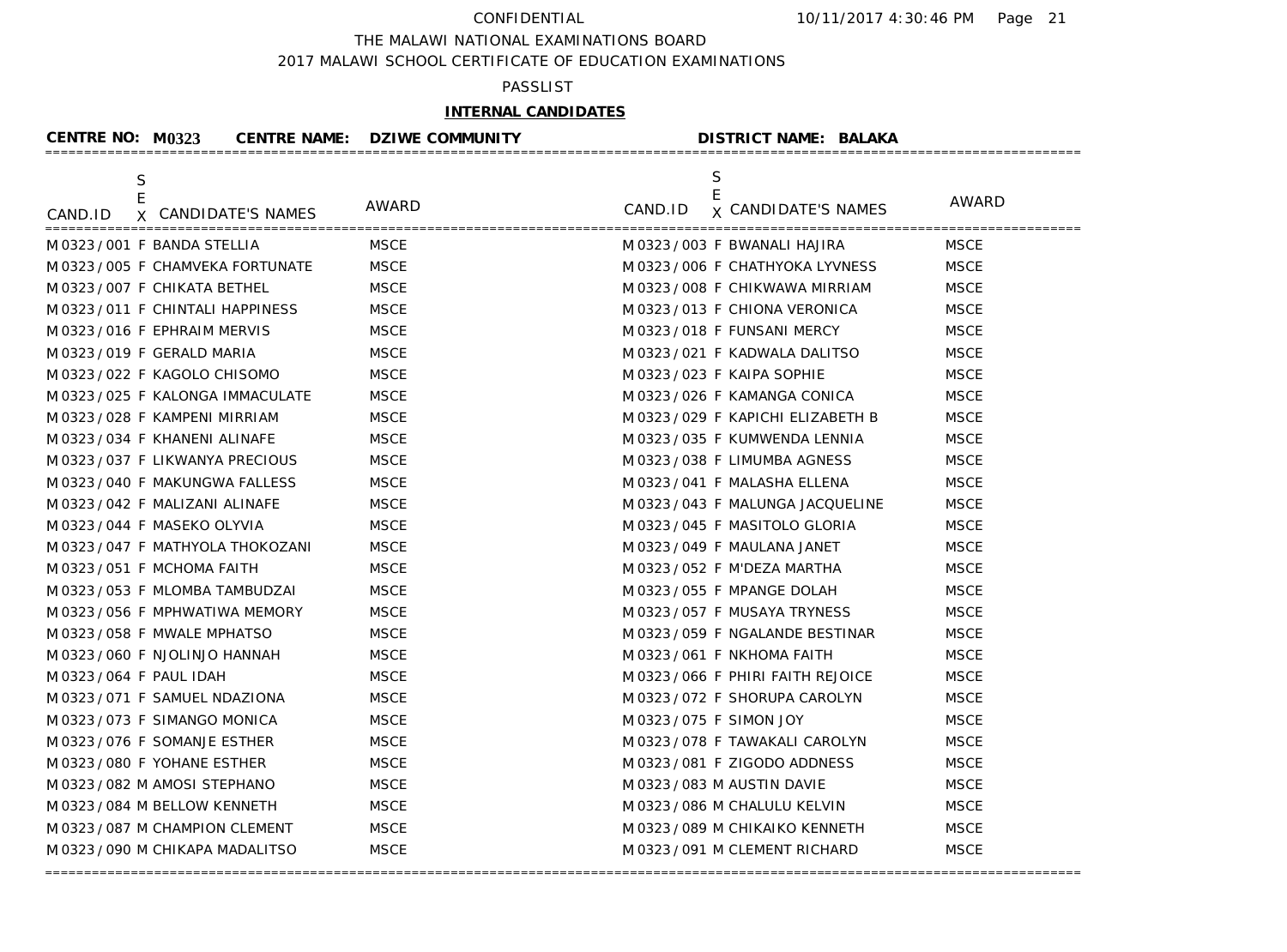### THE MALAWI NATIONAL EXAMINATIONS BOARD

2017 MALAWI SCHOOL CERTIFICATE OF EDUCATION EXAMINATIONS

## PASSLIST

## **INTERNAL CANDIDATES**

| CENTRE NO: $M$ 0323              | <b>CENTRE NAME:</b> | <b>DZIWE COMMUNITY</b> | <b>DISTRICT NAME: BALAKA</b>          |                      |
|----------------------------------|---------------------|------------------------|---------------------------------------|----------------------|
|                                  |                     |                        |                                       |                      |
| CAND.ID                          | X CANDIDATE'S NAMES | AWARD                  | <b>x CANDIDATE'S NAMES</b><br>CAND.ID | AWARD                |
| M0323/092 M DICKSON ANTONY       |                     | <b>MSCE</b>            | M 0323 / 095 M DUNCAN ADAM            | <b>MSCE</b>          |
| M 0323 / 099 M GOWANI MADALITSO  |                     | <b>MSCE</b>            | M 0323 / 100 M JOHN DAVID             | <b>MSCE</b>          |
| M0323/101 M KACHINGWE PAUL       |                     | <b>MSCE</b>            | M0323/102 M KALONGA LAWRENCE          | <b>MSCE</b>          |
| M 0323 / 104 M KASAMBWE THOKO    |                     | <b>MSCE</b>            | M 0323 / 105 M KIMU CARLOS            | MSCE                 |
| M 0323 / 106 M LUCIANO ISAAC     |                     | <b>MSCE</b>            | M 0323 / 108 M MANDALA ENERST         | <b>MSCE</b>          |
| M 0323 / 109 M MANUEL FELIX      |                     | <b>MSCE</b>            | M 0323 / 112 M MAYAYA EVANCE          | <b>MSCE</b>          |
| M 0323 / 115 M MPASA ELIAS       |                     | MSCE                   | M 0323 / 116 M MPONDA SMART           | <b>MSCE</b>          |
| M 0323 / 117 M MUWA IAN          |                     | <b>MSCE</b>            | M 0323 / 118 M NAVAYA JAMES           | <b>MSCE</b>          |
| M 0323 / 120 M PAUL STEVE        |                     | <b>MSCE</b>            | M 0323 / 122 M PETER MAKUNGWA NOEL    | <b>MSCE</b>          |
| M 0323 / 123 M PETRO MICHAEL     |                     | <b>MSCE</b>            | M 0323 / 124 M PHALOMBE TREVOR        | <b>MSCE</b>          |
| M0323/127 M SAIZI BILLIAT HENRY  |                     | <b>MSCE</b>            | M 0323 / 129 M SCOTT RABSON           | <b>MSCE</b>          |
| M0323/130 M SOLOMON AUBREY       |                     | <b>MSCE</b>            | M0323/131 M STEPHANO MCWELLOS         | <b>MSCE</b>          |
| M 0323 / 132 M STUWART HENRY     |                     | MSCE                   | M0323/133 M THOMSON STONNEX           | <b>MSCE</b>          |
| M 0323 / 134 M ULAYA CHRISTOPHER |                     | <b>MSCE</b>            | M 0323 / 135 M ULAYA CLEMENT          | <b>MSCE</b>          |
| M0323/136 M WILLARD DAVIE        |                     | <b>MSCE</b>            |                                       | MALAWI SCHOOL CERTIF |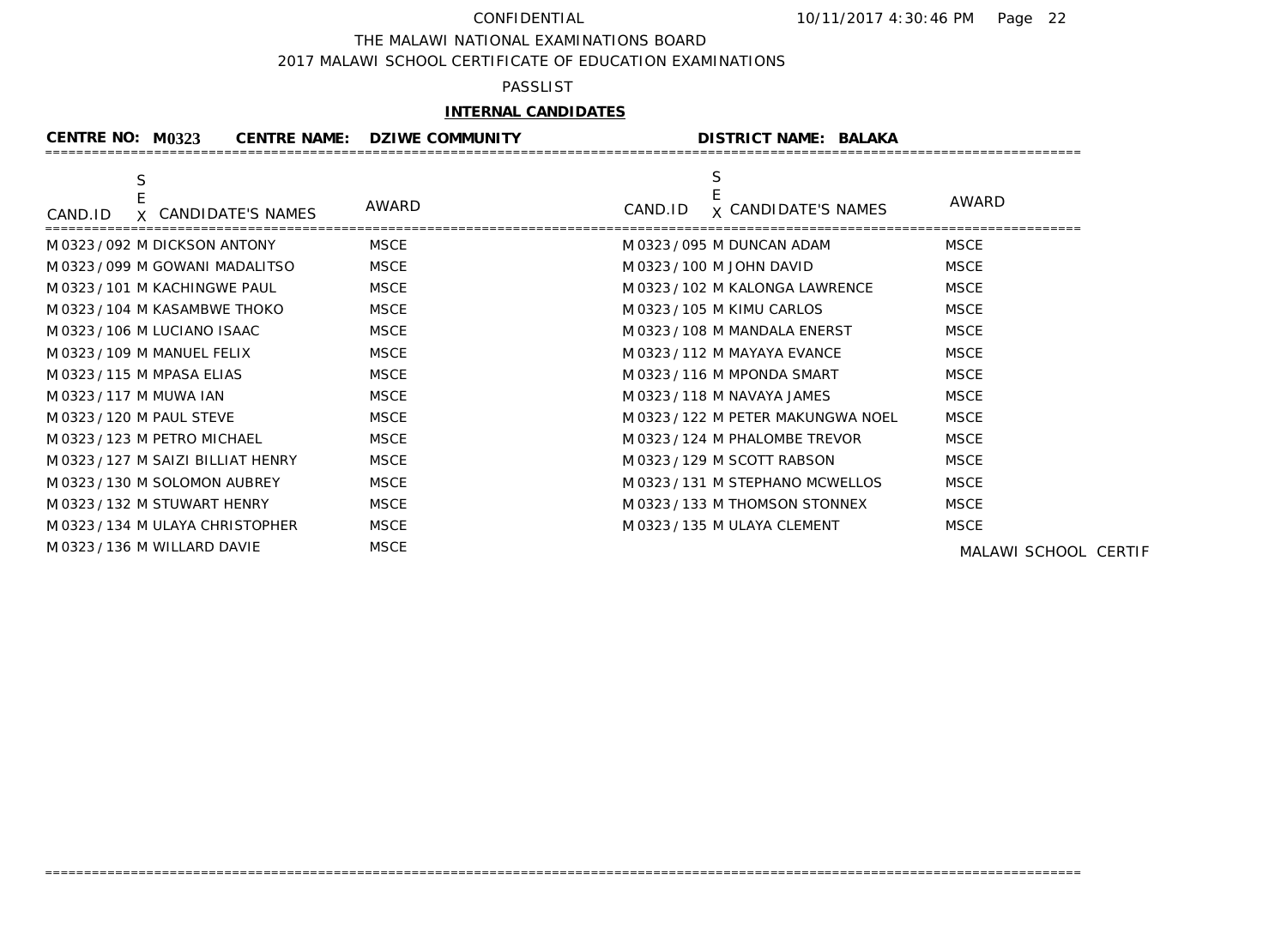### THE MALAWI NATIONAL EXAMINATIONS BOARD

2017 MALAWI SCHOOL CERTIFICATE OF EDUCATION EXAMINATIONS

### PASSLIST

## **EXTERNAL CANDIDATES**

| <b>CENTRE NO: M5323</b> |                                      | <b>CENTRE NAME: DZIWE COMMUNITY</b> | <b>DISTRICT NAME: BALAKA</b>               |                      |
|-------------------------|--------------------------------------|-------------------------------------|--------------------------------------------|----------------------|
| S<br>CAND.ID            | X CANDIDATE'S NAMES                  | AWARD                               | S<br><b>x CANDIDATE'S NAMES</b><br>CAND.ID | AWARD                |
|                         | M 5323 / 001 F CHILAYA MERCY         | <b>MSCE</b>                         | M 5323/002 F CHIZAKA ESTHER                | <b>MSCE</b>          |
|                         | M 5323 / 003 F JASTEN MARRIUM        | <b>MSCE</b>                         | M 5323/004 F KALINDE FLORENCE              | <b>MSCE</b>          |
|                         | M 5323/005 F KAMWANA DOROTHY         | <b>MSCE</b>                         | M 5323/006 F MAKURU CHRISTINA              | <b>MSCE</b>          |
|                         | M 5323/008 F MASINA JACQUELINE       | <b>MSCE</b>                         | M 5323/009 F MPANDASON MWANDIDA            | <b>MSCE</b>          |
|                         | M 5323/012 F PANGANI EMILY           | <b>MSCE</b>                         | M 5323/013 F RABSON CAROLYN                | <b>MSCE</b>          |
|                         | M 5323/014 F SALIMU DOLAH            | MSCE                                | M 5323/015 F VAKALA LEKELENI               | <b>MSCE</b>          |
|                         | M 5323/016 M BAULENI MACHESO PEARSON | <b>MSCE</b>                         | M 5323 / 018 M CHITEBAH ISHMAEL            | <b>MSCE</b>          |
|                         | M 5323/019 M DINALA CHARLES WASILI   | <b>MSCE</b>                         | M 5323 / 021 M KANDOJE FELIX               | <b>MSCE</b>          |
|                         | M 5323/024 M LUPIYA NIXON JOSEPH     | <b>MSCE</b>                         | M 5323/025 M MAGOLA CHRISTOPHER            | <b>MSCE</b>          |
|                         | M 5323 / 027 M MASEKO HOPE           | <b>MSCE</b>                         | M 5323 / 028 M MATIAS EMMANUEL             | <b>MSCE</b>          |
|                         | M 5323/029 M MIKULAWO WILSON         | <b>MSCE</b>                         | M 5323 / 030 M MLANGALA EDWARD             | <b>MSCE</b>          |
|                         | M 5323 / 031 M MPIYAMA YOHANE D      | <b>MSCE</b>                         | M 5323 / 032 M MWASE JEFFERSON             | <b>MSCE</b>          |
|                         | M 5323/034 M NG'OMBA JOHNSTON        | <b>MSCE</b>                         | M 5323 / 037 M POTANI STUWART              | <b>MSCE</b>          |
|                         | M 5323 / 038 M WILLIAM AUFI ADAM     | <b>MSCE</b>                         |                                            | MALAWI SCHOOL CERTIF |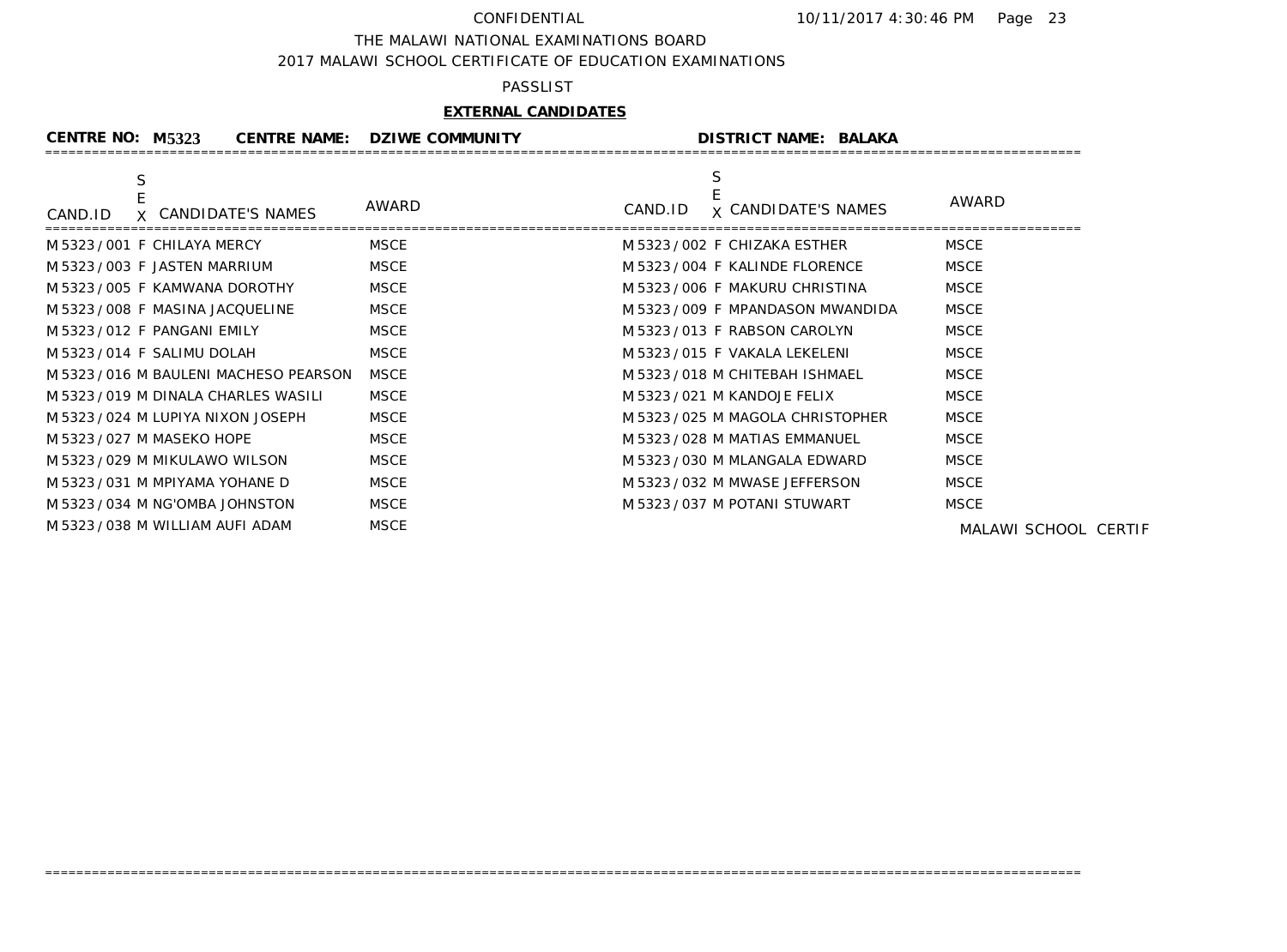### THE MALAWI NATIONAL EXAMINATIONS BOARD

2017 MALAWI SCHOOL CERTIFICATE OF EDUCATION EXAMINATIONS

### PASSLIST

# **ODL CANDIDATES**

| <b>CENTRE NO: M8323</b>                            | <b>CENTRE NAME: DZIWE COMMUNITY</b> | <b>DISTRICT NAME: BALAKA</b>                         |                      |
|----------------------------------------------------|-------------------------------------|------------------------------------------------------|----------------------|
| $\mathsf S$<br>E<br>X CANDIDATE'S NAMES<br>CAND.ID | AWARD                               | $\mathsf S$<br><b>x CANDIDATE'S NAMES</b><br>CAND.ID | AWARD                |
| M8323/006 F CHIPEMBERE VIOLET                      | MSCE                                | M 8323/007 F ESSAU LISNET                            | <b>MSCE</b>          |
| M 8323 / 009 F GRACIANO GETRUDE                    | <b>MSCE</b>                         | M 8323 / 010 F JONATHAN ESTHER                       | <b>MSCE</b>          |
| M 8323/011 F KACHIMERA SPIWE                       | <b>MSCE</b>                         | M 8323/012 F KAMBO CHRISTINA                         | <b>MSCE</b>          |
| M 8323 / 013 F KAMBO MERCY                         | <b>MSCE</b>                         | M 8323/014 F KAMOTO TAWINA                           | <b>MSCE</b>          |
| M8323/016 F KOTOKWA THOKOZANI MJ                   | <b>MSCE</b>                         | M 8323/018 F MBEPULA ELUBY                           | <b>MSCE</b>          |
| M 8323 / 020 F MPONDA JOYCE                        | <b>MSCE</b>                         | M 8323/024 F NANSONGOLE MODESTER                     | <b>MSCE</b>          |
| M 8323/025 F PAGONE ANDREW STELLA                  | <b>MSCE</b>                         | M 8323/026 F PHWITIKO MARIA                          | <b>MSCE</b>          |
| M 8323 / 027 F SEVEN IVY                           | <b>MSCE</b>                         | M 8323/029 M BANDA CHRISTOPHER                       | <b>MSCE</b>          |
| M 8323 / 033 M CHIKWAPULA YAMIKANI MOS             | <b>MSCE</b>                         | M 8323 / 034 M CHISASULA ALI                         | <b>MSCE</b>          |
| M 8323/035 M CHITSEKO LOVEMORE                     | <b>MSCE</b>                         | M 8323/036 M CHITSEKO TYLOS                          | <b>MSCE</b>          |
| M 8323 / 037 M FONGA HENRY                         | <b>MSCE</b>                         | M 8323/041 M KAMWENDO MANGIRE                        | <b>MSCE</b>          |
| M 8323/042 M KAZEMBE WIN-GREN                      | <b>MSCE</b>                         | M 8323 / 044 M LASTON SAMUEL                         | <b>MSCE</b>          |
| M8323/047 M MAONONGA PATRICK                       | <b>MSCE</b>                         | M 8323 / 049 M MASTER EDISON                         | <b>MSCE</b>          |
| M 8323 / 050 M MATIAS HARRISON                     | <b>MSCE</b>                         | M 8323 / 051 M MATUMULA INNOCENT                     | <b>MSCE</b>          |
| M 8323 / 052 M MKWATE LEADSON                      | <b>MSCE</b>                         | M 8323 / 053 M MPASU MILNER STEVE                    | <b>MSCE</b>          |
| M 8323 / 057 M NAMISIKHA LLOYD                     | <b>MSCE</b>                         | M 8323 / 058 M NKOMERA NOEL                          | <b>MSCE</b>          |
| M 8323 / 059 M TAULO KONDWANI                      | <b>MSCE</b>                         | M 8323 / 061 M UMALI ERICK                           | <b>MSCE</b>          |
| M 8323 / 062 M YASIN AYAMI                         | <b>MSCE</b>                         |                                                      | MALAWI SCHOOL CERTIF |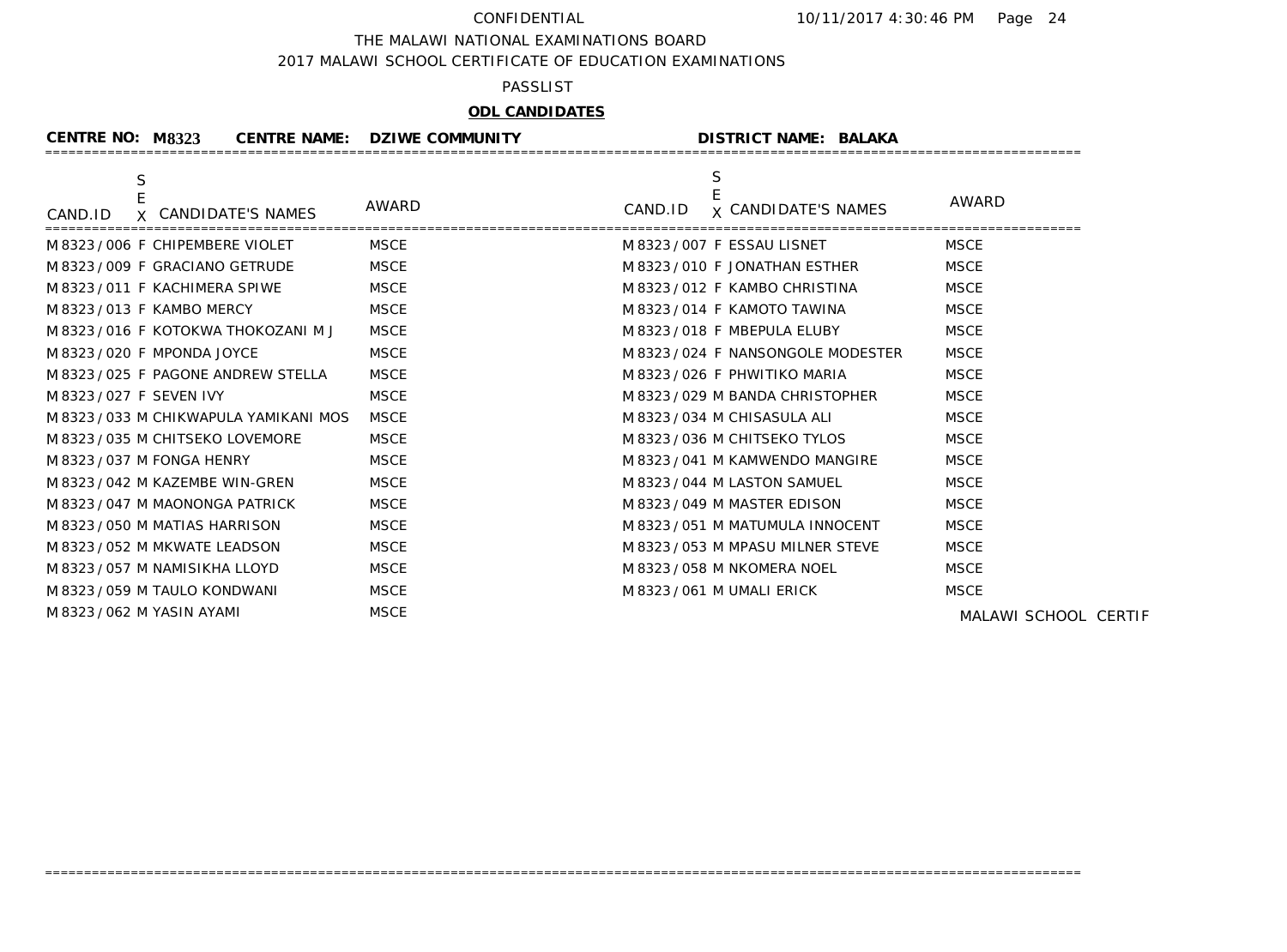### THE MALAWI NATIONAL EXAMINATIONS BOARD

2017 MALAWI SCHOOL CERTIFICATE OF EDUCATION EXAMINATIONS

### PASSLIST

## **INTERNAL CANDIDATES**

| CENTRE NO: M0434                  | <b>CENTRE NAME: KANKAO COMMUNITY</b> |         | <b>DISTRICT NAME: BALAKA</b>      |                      |
|-----------------------------------|--------------------------------------|---------|-----------------------------------|----------------------|
|                                   |                                      |         |                                   |                      |
| X CANDIDATE'S NAMES<br>CAND.ID    | AWARD                                | CAND.ID | <b>x CANDIDATE'S NAMES</b>        | AWARD                |
| M0434/003 F CHIKAONDA MONICA      | MSCE                                 |         | M0434/005 F FESTON TREEZER        | <b>MSCE</b>          |
| M0434/007 F JONATHAN MARTHA       | <b>MSCE</b>                          |         | M0434/009 F KAZEMBE ZAINABU       | <b>MSCE</b>          |
| M0434/014 F MAUNDE JULIVA         | <b>MSCE</b>                          |         | M0434/015 F MAXWELL FUNNY         | <b>MSCE</b>          |
| M0434/016 F MPINA PAMELLA         | <b>MSCE</b>                          |         | M0434/017 F MPONYA RUTH           | <b>MSCE</b>          |
| M0434/019 F MWAMADI STELLA        | <b>MSCE</b>                          |         | M0434/020 F MWAMBENI MERCY        | <b>MSCE</b>          |
| M0434/022 F SAMSON ESTHER         | <b>MSCE</b>                          |         | M0434/025 M BWANAISSAH PAUL       | <b>MSCE</b>          |
| M 0434 / 026 M CHAWINGA CHIMWEMWE | <b>MSCE</b>                          |         | M0434/027 M CHIMPIKIZO AUSTIN     | <b>MSCE</b>          |
| M0434/028 M DANGER MACDONALD      | <b>MSCE</b>                          |         | M0434/029 M DICKSON GEORGE        | <b>MSCE</b>          |
| M0434/031 M KANSALU JOHN          | <b>MSCE</b>                          |         | M0434/033 M MACHESO PATEL         | <b>MSCE</b>          |
| M 0434 / 035 M MIKULAWO ALEX      | <b>MSCE</b>                          |         | M 0434 / 036 M MPHONDE NDAWANINGE | MSCE                 |
| M0434/038 M TEMBO ELIJA           | <b>MSCE</b>                          |         |                                   | MALAWI SCHOOL CERTIF |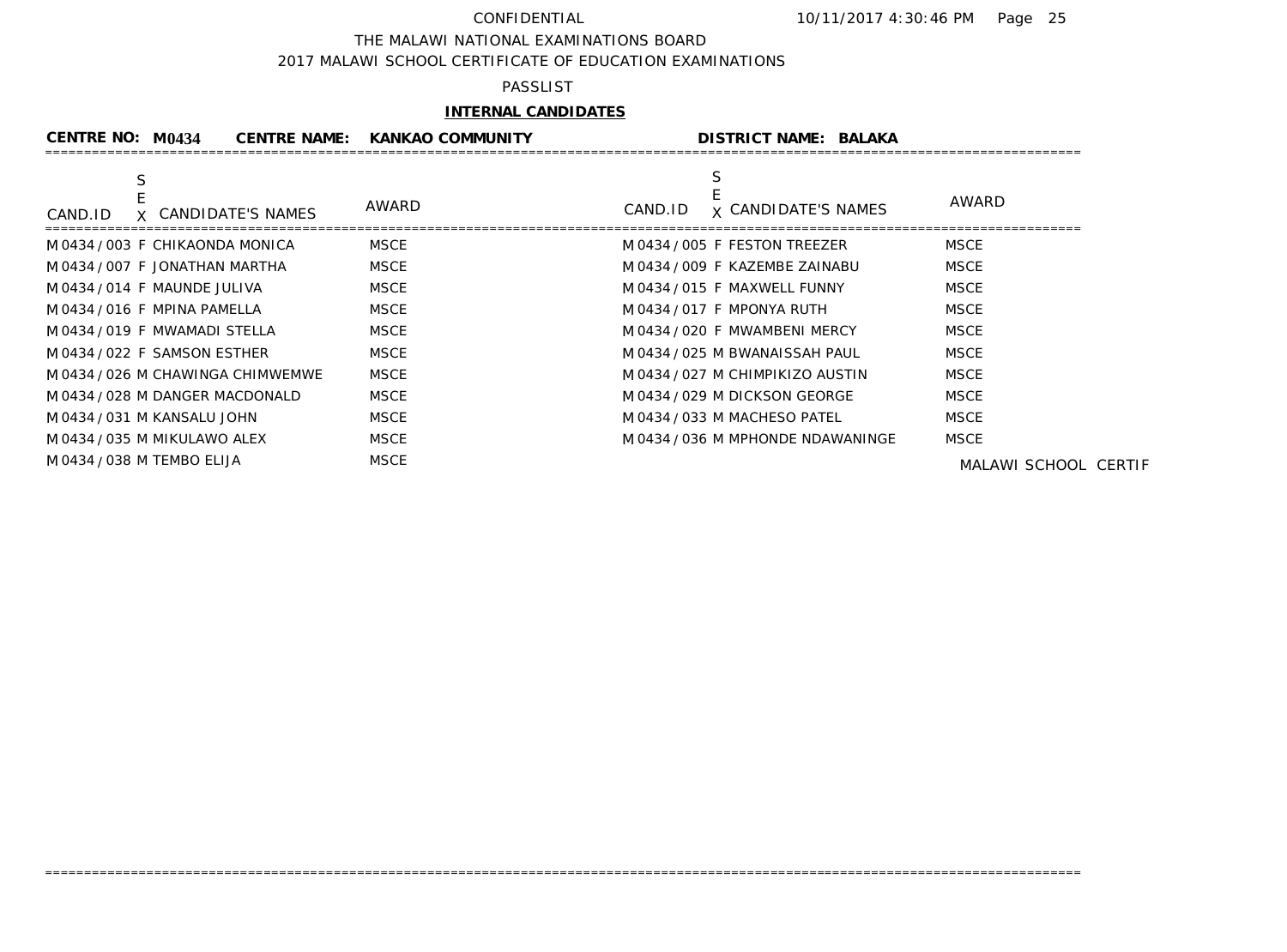### THE MALAWI NATIONAL EXAMINATIONS BOARD

2017 MALAWI SCHOOL CERTIFICATE OF EDUCATION EXAMINATIONS

## PASSLIST

# **EXTERNAL CANDIDATES**

| CENTRE NO: M5434               |                     | CENTRE NAME: KANKAO COMMUNITY | <b>DISTRICT NAME: BALAKA</b>           |             |
|--------------------------------|---------------------|-------------------------------|----------------------------------------|-------------|
| CAND.ID                        | X CANDIDATE'S NAMES | AWARD                         | <b>x CANDIDATE'S NAMES</b><br>CAND.ID  | AWARD       |
| M 5434 / 002 F LUTERE PATRICIA |                     | <b>MSCE</b>                   | M 5434 / 004 F MTAMBO FLORENCE         | <b>MSCE</b> |
| M 5434 / 005 F NTHEMWE BEAUTY  |                     | <b>MSCE</b>                   | M 5434 / 010 M KABANGO JOSEPH          | <b>MSCE</b> |
| M 5434 / 012 M MIZIMBE WITNESS |                     | <b>MSCE</b>                   | M 5434 / 013 M NJENEKERA MAVUTO TIMOTH | <b>MSCE</b> |
|                                |                     | MALAWI SCHOOL CERTIFICA       |                                        |             |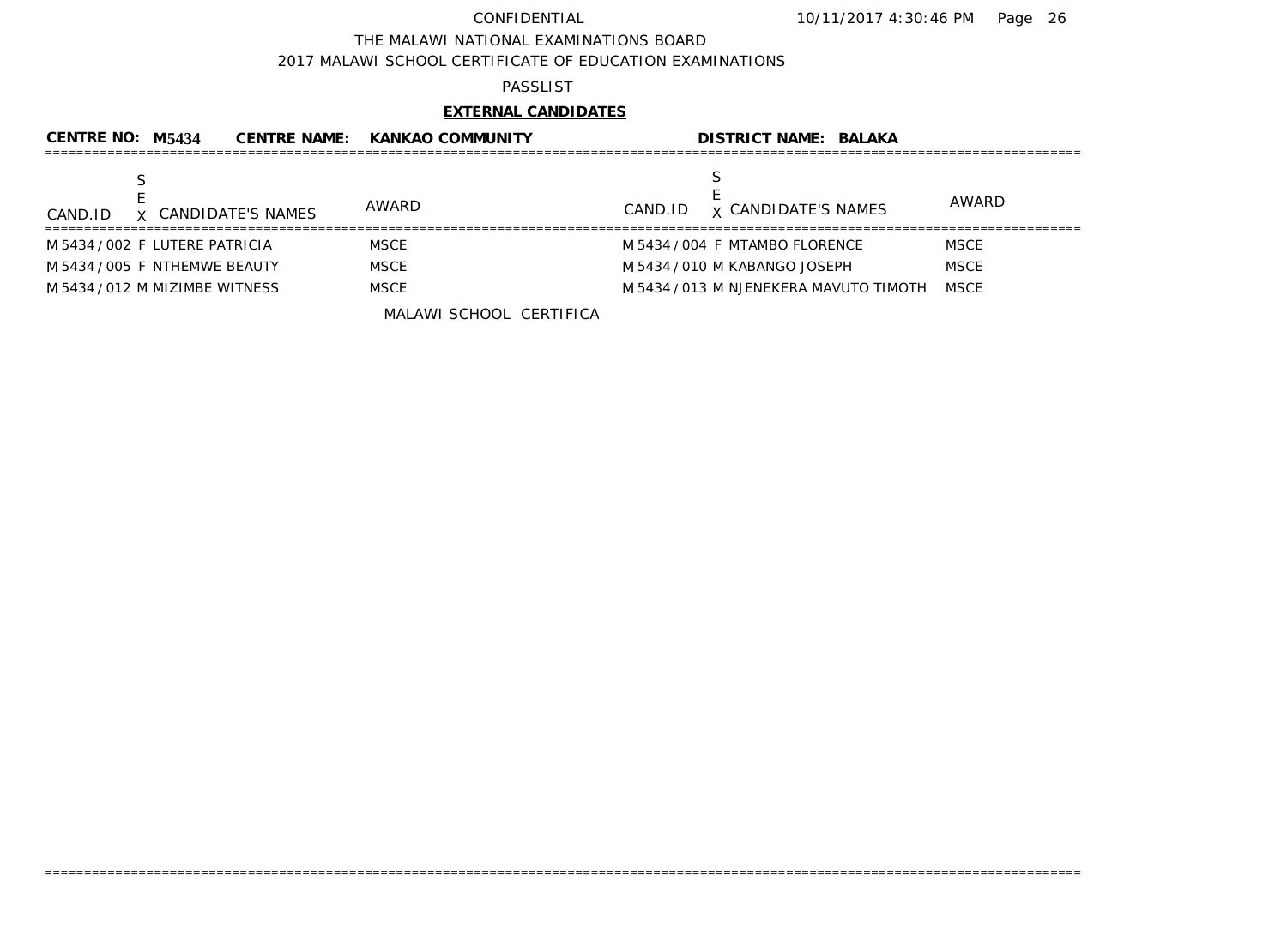### THE MALAWI NATIONAL EXAMINATIONS BOARD

2017 MALAWI SCHOOL CERTIFICATE OF EDUCATION EXAMINATIONS

### PASSLIST

# **ODL CANDIDATES**

| CENTRE NO: M8434                | <b>CENTRE NAME:</b> | <b>KANKAO COMMUNITY</b> |         | <b>DISTRICT NAME: BALAKA</b>       |             |              |
|---------------------------------|---------------------|-------------------------|---------|------------------------------------|-------------|--------------|
| X CANDIDATE'S NAMES<br>CAND.ID  |                     | AWARD                   | CAND.ID | <b>x CANDIDATE'S NAMES</b>         |             | <b>AWARD</b> |
| M8434/006 F KANOWA MARTHA       |                     | <b>MSCE</b>             |         | M 8434 / 011 M EVANCE YONA         | <b>MSCE</b> |              |
| M 8434 / 012 M JAFFALI EMMANUEL |                     | <b>MSCE</b>             |         | M 8434 / 013 M KAFASIYANJI WITMAN  | <b>MSCE</b> |              |
| M 8434 / 015 M LUKA STANLEY     |                     | <b>MSCE</b>             |         | M 8434 / 018 M PASELI MACSTONALD S | <b>MSCE</b> |              |
|                                 |                     | MALAWI SCHOOL CERTIFICA |         |                                    |             |              |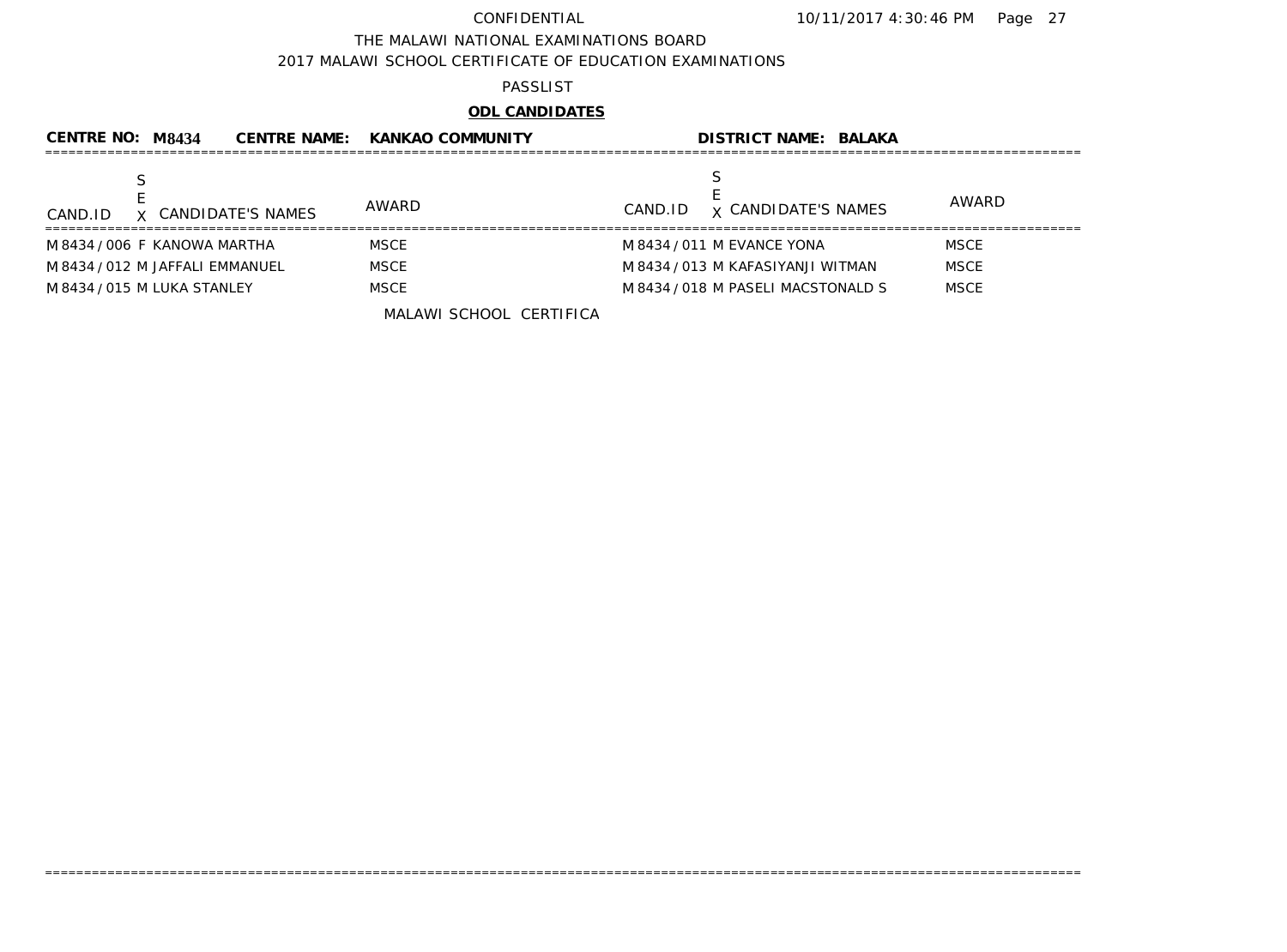THE MALAWI NATIONAL EXAMINATIONS BOARD

2017 MALAWI SCHOOL CERTIFICATE OF EDUCATION EXAMINATIONS

## PASSLIST

# **INTERNAL CANDIDATES**

| <b>CENTRE NO: M0516</b>                | <b>CENTRE NAME: LIWONDE (Pvt) SECONDARY</b> | <b>DISTRICT NAME: BALAKA</b>                    |                      |
|----------------------------------------|---------------------------------------------|-------------------------------------------------|----------------------|
| S<br>X CANDIDATE'S NAMES<br>CAND.ID    | AWARD                                       | S<br>E<br>CAND.ID<br><b>x CANDIDATE'S NAMES</b> | AWARD                |
| M 0516 / 001 F BANDA LEAH              | <b>MSCE</b>                                 | M 0516 / 004 F CHIMPHEPO PRISCILLA              | <b>MSCE</b>          |
| M 0516 / 005 F CHITALO KHADIJA         | <b>MSCE</b>                                 | M 0516 / 006 F CHITALO SAUJIA                   | <b>MSCE</b>          |
| M0516/007 F CHITALO WALIRE             | <b>MSCE</b>                                 | M 0516/008 F DAUDI AISHA                        | <b>MSCE</b>          |
| M0516/011 F EUGINIO MARY               | <b>MSCE</b>                                 | M0516/013 F GAYESI ENIFA                        | <b>MSCE</b>          |
| M 0516/014 F KACHALA LONNEY            | <b>MSCE</b>                                 | M 0516 / 015 F KACHITE ALEFA                    | <b>MSCE</b>          |
| M0516/016 F KALONGA PATRICIA           | <b>MSCE</b>                                 | M 0516/017 F KAMODZI MWAYI                      | <b>MSCE</b>          |
| M0516/020 F MANDALASI GLADYS           | <b>MSCE</b>                                 | M 0516/021 F MATAYA DORIS                       | <b>MSCE</b>          |
| M 0516 / 022 F MATCHAYA MPHATSO        | <b>MSCE</b>                                 | M 0516 / 026 F MTIFUKANJI RHODA                 | <b>MSCE</b>          |
| M0516/027 F MUMBA LINDA                | <b>MSCE</b>                                 | M 0516/029 F NKATA PERPETUAL STEVEN             | <b>MSCE</b>          |
| M0516/033 F SITIMA FUNNY               | <b>MSCE</b>                                 | M 0516/034 F ZOMBOLERA THOKOZANI                | <b>MSCE</b>          |
| M 0516 / 036 M ANDREA FRANK            | <b>MSCE</b>                                 | M 0516 / 038 M CHIKOMO HARRY                    | <b>MSCE</b>          |
| M 0516/039 M CHIPEREKA PILIRANI TCHALE | <b>MSCE</b>                                 | M0516/040 M CHITANI FESTON                      | <b>MSCE</b>          |
| M0516/042 M FAROOK ISSAH               | <b>MSCE</b>                                 | M 0516 / 045 M KARIM LOVEMORE                   | <b>MSCE</b>          |
| M 0516 / 047 M KAUNDA GEDION           | <b>MSCE</b>                                 | M 0516 / 048 M KAWERAMA DALITSO                 | <b>MSCE</b>          |
| M 0516 / 049 M KAWINGA MASTER          | <b>MSCE</b>                                 | M 0516 / 051 M MAGETSI GIFT                     | <b>MSCE</b>          |
| M 0516 / 053 M MAGUZA WABWINO          | <b>MSCE</b>                                 | M 0516 / 055 M MATOLA BLESSINGS JULIAS          | <b>MSCE</b>          |
| M 0516 / 056 M MAUPA IMRAN             | <b>MSCE</b>                                 | M 0516 / 057 M MGAYE SHABIR                     | <b>MSCE</b>          |
| M 0516 / 058 M MKUBWA KELVIN           | <b>MSCE</b>                                 | M 0516 / 059 M MWANGA JACKSON JILIRE            | <b>MSCE</b>          |
| M 0516 / 061 M OMAR HASSAN             | <b>MSCE</b>                                 | M 0516 / 062 M RAJAB HASSAN                     | <b>MSCE</b>          |
| M 0516 / 064 M SANUDI HAMEED           | <b>MSCE</b>                                 | M 0516 / 065 M SAUWA VICTOR DAMAZIO             | <b>MSCE</b>          |
| M0516/066 M SELEMANI BWANALI           | <b>MSCE</b>                                 | M 0516 / 067 M SHADRECK JOHN                    | <b>MSCE</b>          |
| M0516/068 M SMART YAMIKANI             | <b>MSCE</b>                                 | M 0516/069 M WASIRI ABDURAHMAN                  | <b>MSCE</b>          |
| M 0516/070 M WESTER GIFT               | <b>MSCE</b>                                 | M 0516 / 071 M WILSON IMRAN                     | <b>MSCE</b>          |
| M 0516 / 072 M MWANDIVUTA GODFREY      | <b>MSCE</b>                                 |                                                 | MALAWI SCHOOL CERTIF |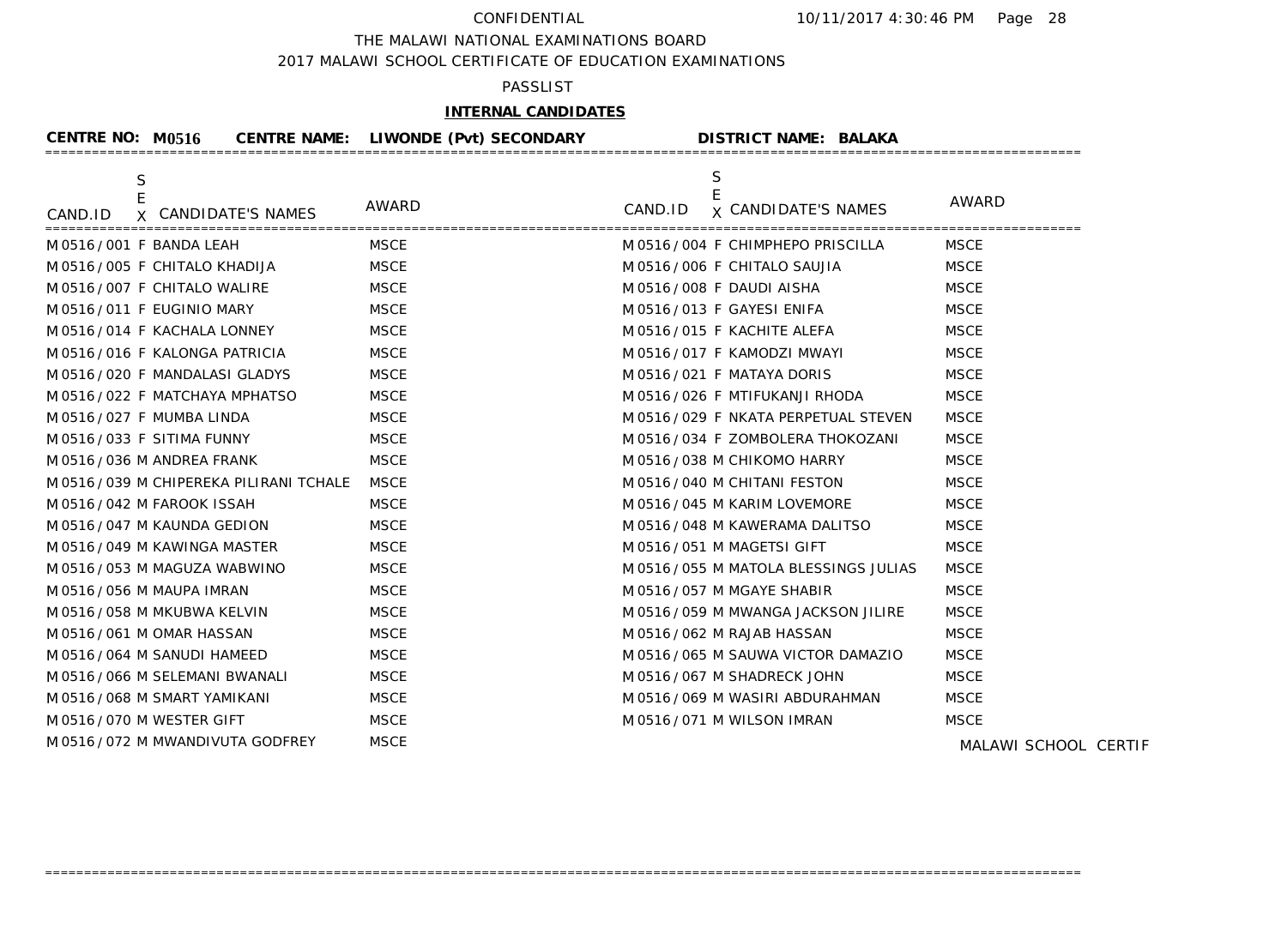### THE MALAWI NATIONAL EXAMINATIONS BOARD

2017 MALAWI SCHOOL CERTIFICATE OF EDUCATION EXAMINATIONS

### PASSLIST

## **INTERNAL CANDIDATES**

| CENTRE NO: M0665                         | <b>CENTRE NAME: MMANGA COMMUNITY</b> | <b>DISTRICT NAME: BALAKA</b>                    |                      |
|------------------------------------------|--------------------------------------|-------------------------------------------------|----------------------|
| S<br>E<br>X CANDIDATE'S NAMES<br>CAND.ID | AWARD                                | S<br>E<br><b>x CANDIDATE'S NAMES</b><br>CAND.ID | AWARD                |
| M0665/002 F BARTON HANNAH                | <b>MSCE</b>                          | M0665/003 F BEYADI ENELES                       | <b>MSCE</b>          |
| M0665/004 F BEYADI ETHEL                 | <b>MSCE</b>                          | M0665/010 F CHISONI DOREEN                      | <b>MSCE</b>          |
| M0665/011 F CHISUSE JENIPHER             | <b>MSCE</b>                          | M 0665/012 F DICKSON YANA                       | <b>MSCE</b>          |
| M0665/013 F FOSTER TELEZA                | <b>MSCE</b>                          | M 0665/014 F HOWARD BRIDGET                     | <b>MSCE</b>          |
| M 0665/015 F JAFALI PATUMA K             | <b>MSCE</b>                          | M 0665 / 018 F KUSAMALE JACQUELINE              | <b>MSCE</b>          |
| M 0665 / 024 F MOSHA CLARA               | <b>MSCE</b>                          | M0665/026 F SCOTCH ELINA                        | <b>MSCE</b>          |
| M0665/027 F SCOTCH GRACE                 | <b>MSCE</b>                          | M 0665 / 029 F TULISHA ABIGEAL                  | <b>MSCE</b>          |
| M 0665/031 F ZANGALAMA CAROLINE          | <b>MSCE</b>                          | M 0665 / 032 M BAKALI JOHN                      | <b>MSCE</b>          |
| M 0665 / 033 M BITA HALIS                | <b>MSCE</b>                          | M 0665 / 034 M CHABWERA MARK                    | <b>MSCE</b>          |
| M 0665 / 035 M CHATAIKA KUMBUKANI        | <b>MSCE</b>                          | M0665/038 M CHITANI WILSON M                    | <b>MSCE</b>          |
| M 0665 / 039 M DAUDI RAZACK              | <b>MSCE</b>                          | M 0665/040 M DICKSON EVANCE                     | <b>MSCE</b>          |
| M0665/041 M FOSTER FISCHER               | <b>MSCE</b>                          | M 0665 / 042 M GOLIATI STEPHANO                 | <b>MSCE</b>          |
| M 0665 / 043 M JEKABU SAMUEL             | <b>MSCE</b>                          | M 0665 / 045 M KUMWEMBE FANUEL                  | <b>MSCE</b>          |
| M 0665 / 046 M MAKWINJA IBRAHIM          | <b>MSCE</b>                          | M 0665/048 M MAONGA CHIKONDI                    | <b>MSCE</b>          |
| M 0665 / 051 M MOFFAT SYLVESTER          | <b>MSCE</b>                          | M 0665 / 052 M MOFOLO REUBEN                    | <b>MSCE</b>          |
| M 0665 / 053 M MPONDA MADALITSO          | <b>MSCE</b>                          | M 0665 / 054 M NSANJAMA RICHARD                 | <b>MSCE</b>          |
| M 0665 / 055 M NYALUGWE SILLA            | <b>MSCE</b>                          | M 0665 / 056 M OSMAN DANIEL                     | <b>MSCE</b>          |
| M 0665 / 057 M RASHID MADALITSO          | <b>MSCE</b>                          | M 0665 / 058 M ROMPWA PAUL                      | <b>MSCE</b>          |
| M 0665 / 059 M SHADRECK NORMAN           | <b>MSCE</b>                          | M 0665 / 060 M STEPHANO PANGANANI               | <b>MSCE</b>          |
| M 0665 / 061 M UMALI ISAAC               | <b>MSCE</b>                          | M 0665 / 062 M WAZEMBA PAUL                     | <b>MSCE</b>          |
| M0665/063 M ZIYABU JAMES                 | <b>MSCE</b>                          |                                                 | MALAWI SCHOOL CERTIF |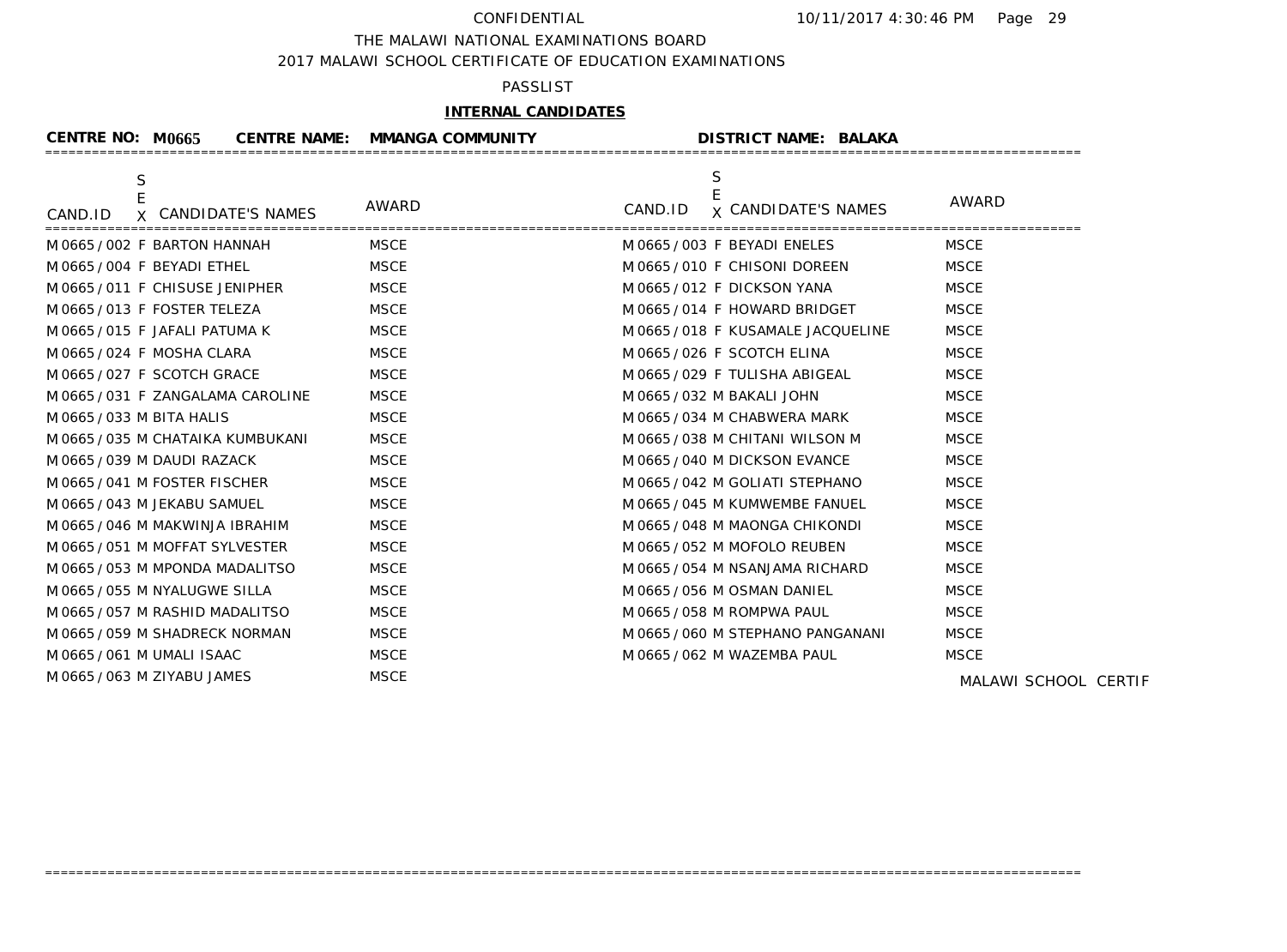THE MALAWI NATIONAL EXAMINATIONS BOARD

2017 MALAWI SCHOOL CERTIFICATE OF EDUCATION EXAMINATIONS

## PASSLIST

# **EXTERNAL CANDIDATES**

| CENTRE NO: M5665               | <b>CENTRE NAME:</b> | <b>MMANGA COMMUNITY</b> | <b>DISTRICT NAME: BALAKA</b>          |                      |
|--------------------------------|---------------------|-------------------------|---------------------------------------|----------------------|
| CAND.ID                        | X CANDIDATE'S NAMES | AWARD                   | <b>x CANDIDATE'S NAMES</b><br>CAND.ID | AWARD                |
| M 5665 / 001 F AJILU LUBIA     |                     | <b>MSCE</b>             | M 5665 / 006 M JOSAM ALBRIGHT         | <b>MSCE</b>          |
| M 5665 / 011 M MALIZANI WADSON |                     | <b>MSCE</b>             | M 5665 / 013 M NGOMA AARON            | <b>MSCE</b>          |
| M 5665 / 014 M SYLES JONAM     |                     | <b>MSCE</b>             |                                       | MALAWI SCHOOL CERTIF |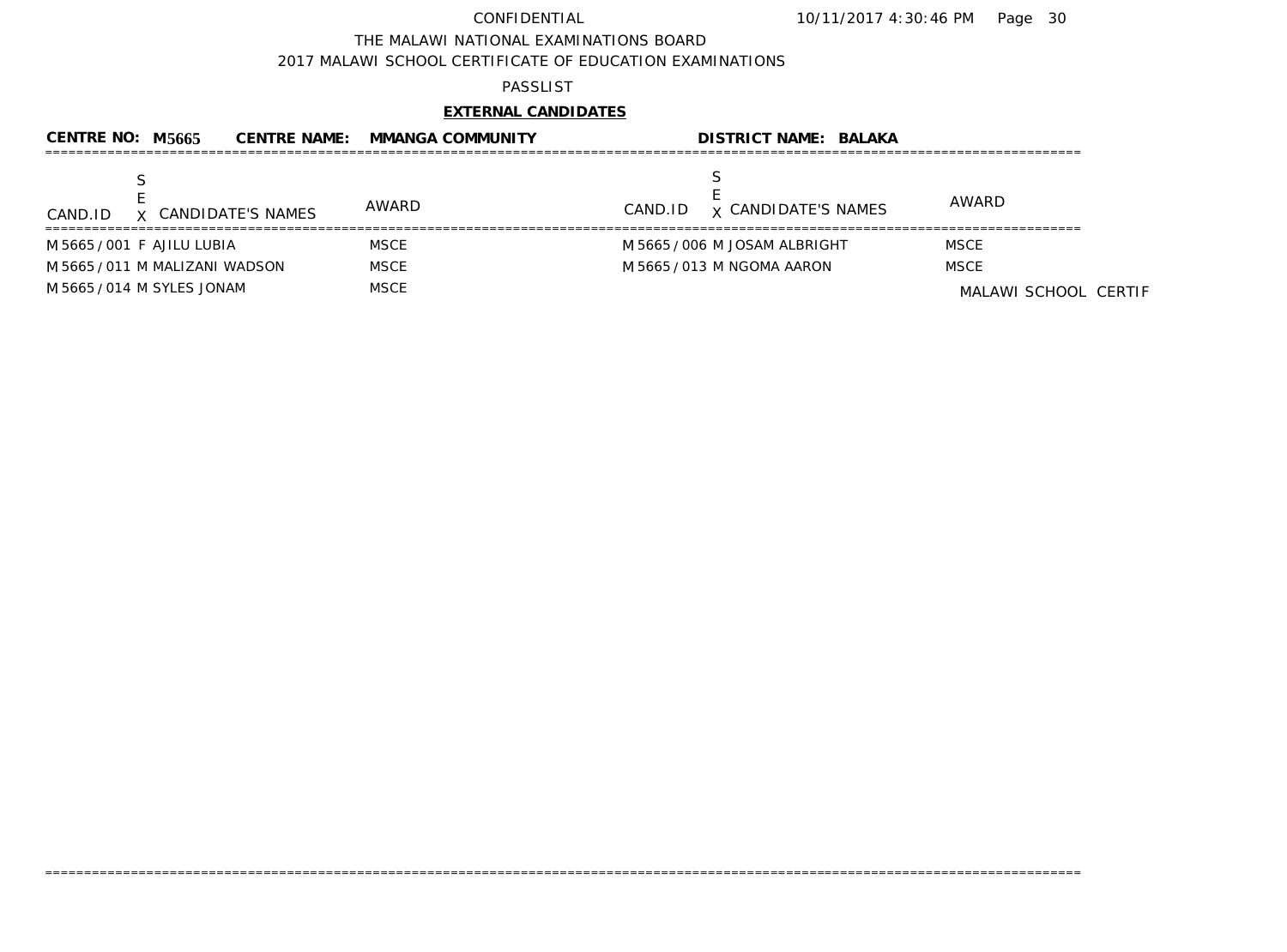THE MALAWI NATIONAL EXAMINATIONS BOARD

2017 MALAWI SCHOOL CERTIFICATE OF EDUCATION EXAMINATIONS

## PASSLIST

# **ODL CANDIDATES**

| <b>CENTRE NO: M8665</b><br><b>CENTRE NAME:</b> | <b>MMANGA COMMUNITY</b> | <b>DISTRICT NAME: BALAKA</b>               |             |
|------------------------------------------------|-------------------------|--------------------------------------------|-------------|
| S<br>X CANDIDATE'S NAMES<br>CAND.ID            | AWARD                   | S<br><b>x</b> CANDIDATE'S NAMES<br>CAND.ID | AWARD       |
| M 8665 / 001 F ALLAN RUTH                      | <b>MSCE</b>             | M 8665 / 002 F CHAMANZA CATHERINE          | <b>MSCE</b> |
| M8665/004 F HASSAN AMINA                       | <b>MSCE</b>             | M 8665 / 005 F JOSEPH MARTHA               | <b>MSCE</b> |
| M 8665/006 F KAIRA TSANZO T                    | <b>MSCE</b>             | M 8665/007 F KAMOTO CHRISTINA              | <b>MSCE</b> |
| M8665/010 F MICHONGWE MARIA                    | <b>MSCE</b>             | M 8665/012 F NAMBAZO ALINAFE               | <b>MSCE</b> |
| M 8665 / 020 M CHIMOMBO JAMES                  | <b>MSCE</b>             | M 8665 / 021 M FRANCIS FANUEL              | <b>MSCE</b> |
| M 8665/024 M KAPOLOMA MUHAMMAD                 | <b>MSCE</b>             | M 8665/025 M KATHUMBA WELOS                | <b>MSCE</b> |
| M 8665/026 M KUNTAMBIRA BENN                   | <b>MSCE</b>             | M8665/031 M MOYO DICKSON                   | <b>MSCE</b> |
| M 8665 / 034 M PHIRI LUMBANI                   | <b>MSCE</b>             | M 8665 / 035 M SAIWA MARK                  | <b>MSCE</b> |

=====================================================================================================================================

MALAWI SCHOOL CERTIFICA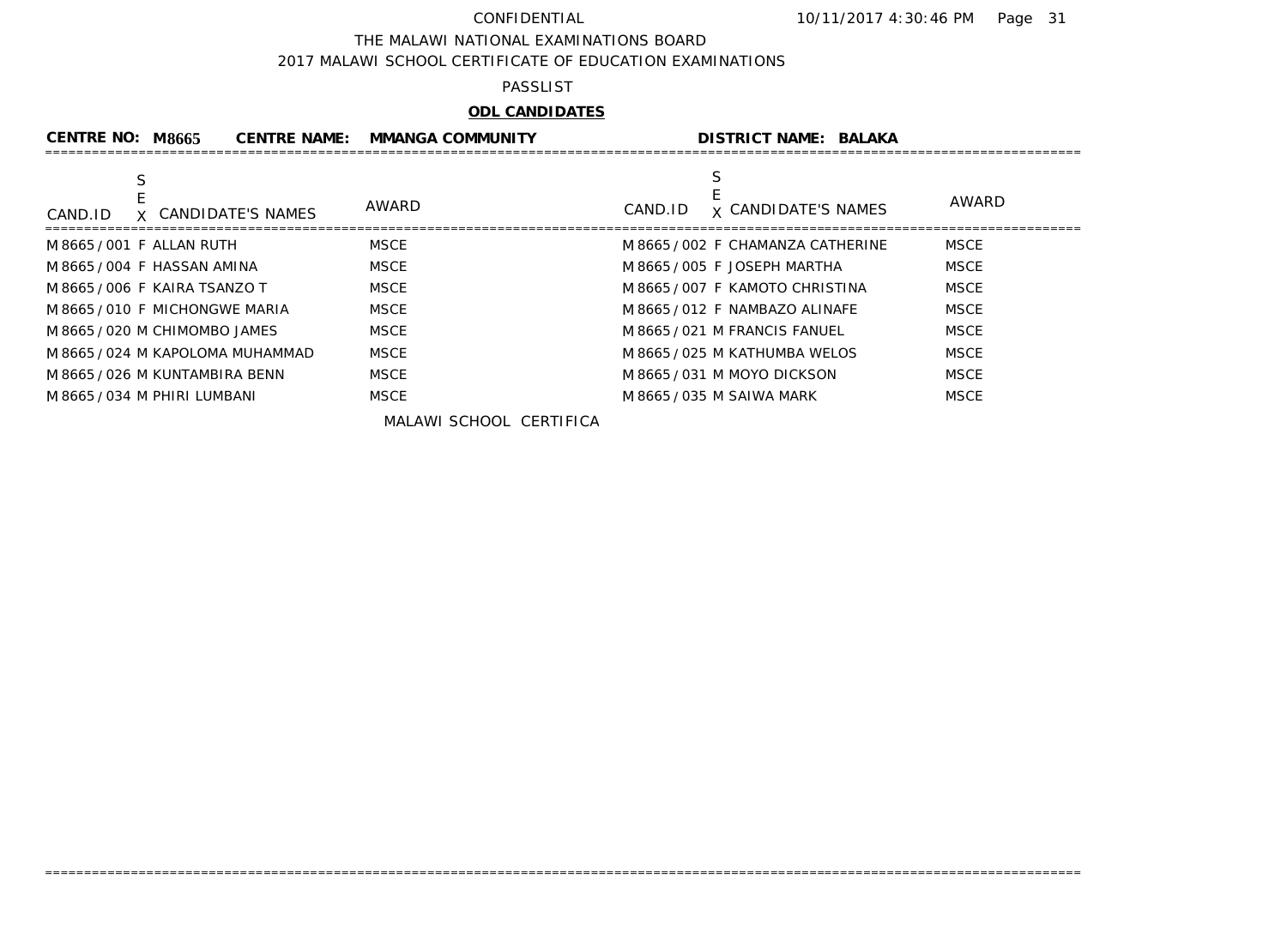### THE MALAWI NATIONAL EXAMINATIONS BOARD

2017 MALAWI SCHOOL CERTIFICATE OF EDUCATION EXAMINATIONS

## PASSLIST

## **INTERNAL CANDIDATES**

| CENTRE NO: $M0670$<br><b>CENTRE NAME:</b> | <b>MOHALE ACADEMY</b> | <b>DISTRICT NAME: BALAKA</b>          |              |
|-------------------------------------------|-----------------------|---------------------------------------|--------------|
| X CANDIDATE'S NAMES<br>CAND.ID            | <b>AWARD</b>          | <b>x</b> CANDIDATE'S NAMES<br>CAND.ID | <b>AWARD</b> |
| M0670/002 F CHIPHASO MIDRESS              | <b>MSCE</b>           | M0670/003 F CHITANDA TAKONDWA         | <b>MSCE</b>  |
| M0670/005 F FABIANO ENELESI               | <b>MSCE</b>           | M 0670 / 006 F JACOB TIYAMIKE         | <b>MSCE</b>  |
| M0670/008 F KACHISANU SHILLAH             | <b>MSCE</b>           | M0670/009 F KALONGA CHIKONDI          | <b>MSCE</b>  |
| M 0670 / 010 F MAKHAULA FANNY             | <b>MSCE</b>           | M0670/013 M MPHEPO HUSSEIN            | <b>MSCE</b>  |
|                                           | $\mathbf{u}$          |                                       |              |

=====================================================================================================================================

MALAWI SCHOOL CERTIFICA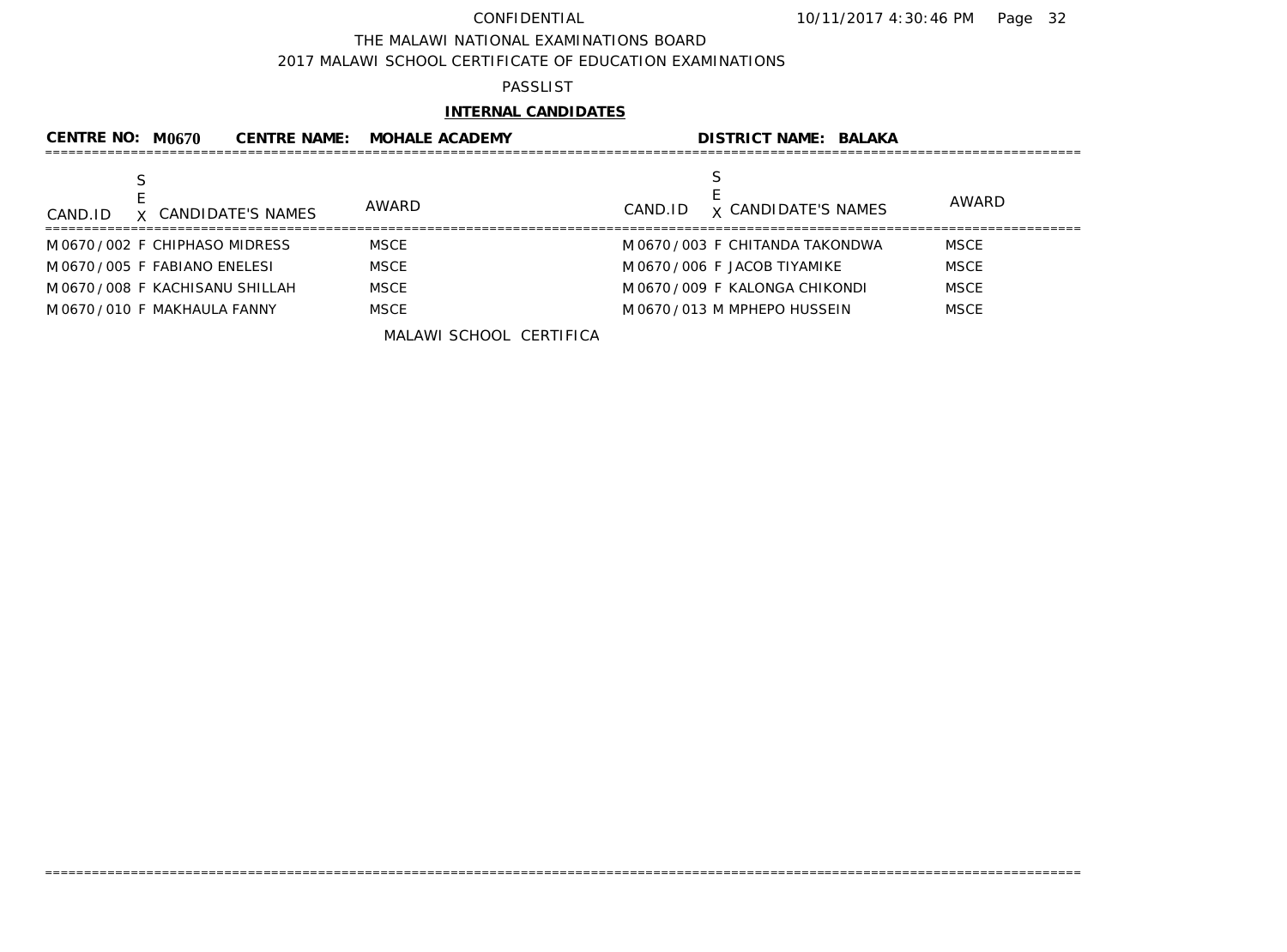### THE MALAWI NATIONAL EXAMINATIONS BOARD

2017 MALAWI SCHOOL CERTIFICATE OF EDUCATION EXAMINATIONS

## PASSLIST

## **INTERNAL CANDIDATES**

| CENTRE NO: $M0696$                  | <b>CENTRE NAME:</b><br><b>MPILISI COMMUNITY</b> |                                   | <b>DISTRICT NAME: BALAKA</b>        |                      |
|-------------------------------------|-------------------------------------------------|-----------------------------------|-------------------------------------|----------------------|
| S<br>X CANDIDATE'S NAMES<br>CAND.ID | AWARD                                           | CAND.ID                           | AWARD<br><b>x CANDIDATE'S NAMES</b> |                      |
| M0696/002 F DAUDI TRINITY           | MSCE                                            | M0696/004 F GOMANI JESSIE         | <b>MSCE</b>                         |                      |
| M 0696 / 005 F KAMANGA JACKLEEN     | MSCE                                            | M 0696 / 009 F MAJAWA MARGRET     | <b>MSCE</b>                         |                      |
| M0696/010 F MAKOLONI ESMIE          | MSCE                                            | M 0696 / 011 F MBAZO EVELYN       | <b>MSCE</b>                         |                      |
| M0696/014 F NDINDI NATASHA          | MSCE                                            | M0696/015 F WILLARD PRISCA        | <b>MSCE</b>                         |                      |
| M 0696 / 017 M AFICK BASHIL         | MSCE                                            | M 0696 / 018 M BANDAWE GIFT D     | <b>MSCE</b>                         |                      |
| M 0696 / 019 M BATANI JOSEPH        | MSCE                                            | M 0696 / 020 M CHATSIKA ENERST    | <b>MSCE</b>                         |                      |
| M 0696 / 021 M CHIMBALANGA LOYD     | MSCE                                            | M 0696 / 023 M DAUDI USUMAN       | <b>MSCE</b>                         |                      |
| M 0696 / 024 M FODYA MAXWEL         | MSCE                                            | M0696/025 M GUNDE PRECIOUS        | <b>MSCE</b>                         |                      |
| M 0696 / 028 M KACHIGUNDA JEREMIAH  | MSCE                                            | M 0696 / 031 M LAPANI DALITSO     | <b>MSCE</b>                         |                      |
| M0696/033 M MAKOLONI ALLIE          | MSCE                                            | M 0696 / 034 M MAKUPE LAWRENCE    | <b>MSCE</b>                         |                      |
| M 0696 / 035 M MAKWINJA STANLY      | MSCE                                            | M0696/036 M MATTHEWS SAMUEL       | <b>MSCE</b>                         |                      |
| M 0696 / 039 M PHIRI CHIMWEMWE      | MSCE                                            | M 0696 / 040 M SANDERSON EMMANUEL | <b>MSCE</b>                         |                      |
| M0696/041 M WASILI CHARLES          | MSCE                                            |                                   |                                     | MALAWI SCHOOL CERTIF |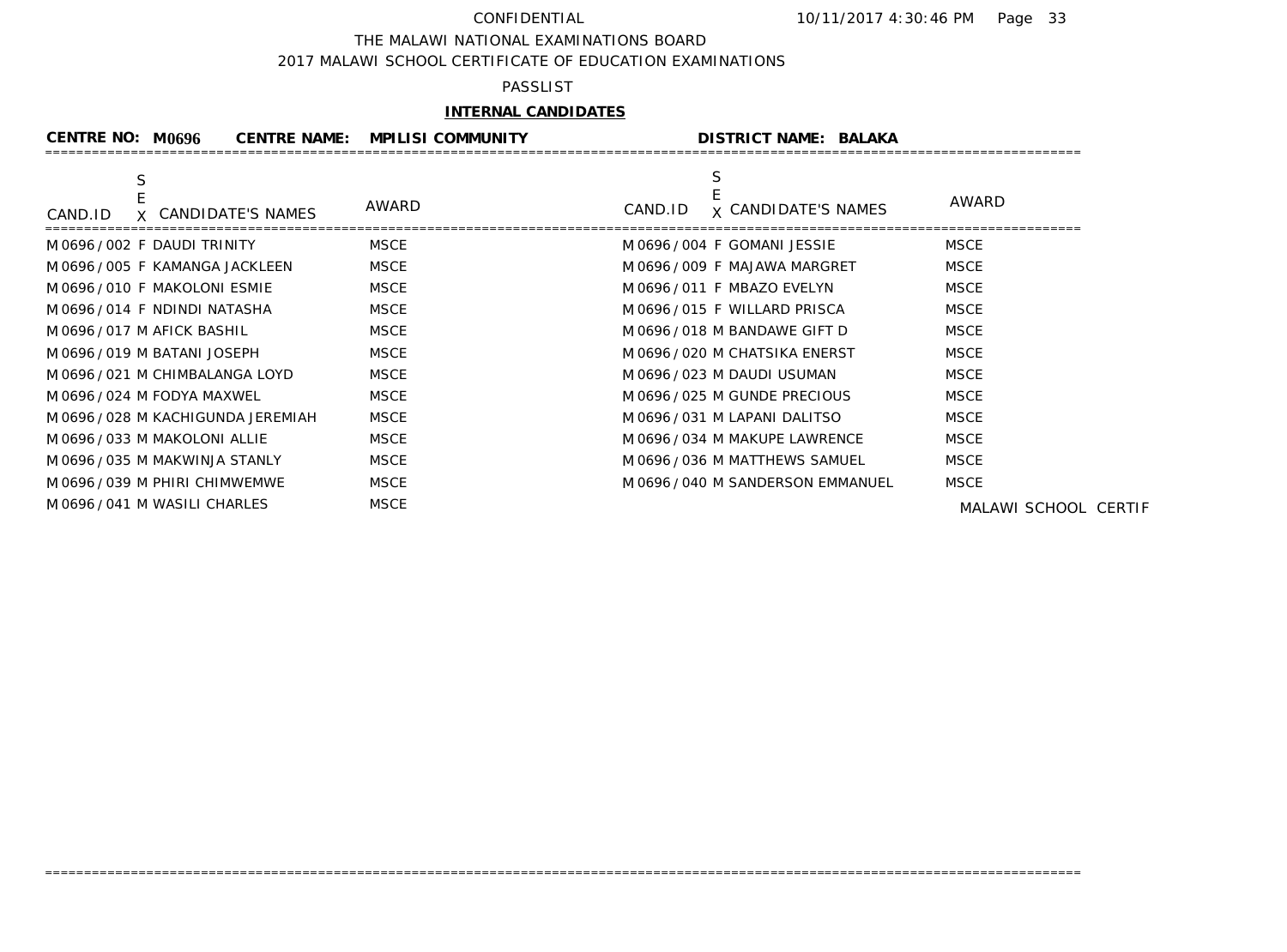### THE MALAWI NATIONAL EXAMINATIONS BOARD

2017 MALAWI SCHOOL CERTIFICATE OF EDUCATION EXAMINATIONS

### PASSLIST

## **EXTERNAL CANDIDATES**

| <b>CENTRE NO: M5696</b><br><b>CENTRE NAME:</b> | <b>MPILISI COMMUNITY</b> | <b>DISTRICT NAME: BALAKA</b>               |                      |
|------------------------------------------------|--------------------------|--------------------------------------------|----------------------|
| S<br>X CANDIDATE'S NAMES<br>CAND.ID            | AWARD                    | S<br><b>x CANDIDATE'S NAMES</b><br>CAND.ID | AWARD                |
| M 5696/004 F CHIPINGA MWANDIDA                 | <b>MSCE</b>              | M 5696/013 F MILAMBO BLESSINGS             | <b>MSCE</b>          |
| M 5696 / 023 F ZAGWA ESMY                      | <b>MSCE</b>              | M 5696 / 027 M ALLIE SILENCE               | <b>MSCE</b>          |
| M 5696 / 029 M ASIDI JAFALI                    | <b>MSCE</b>              | M 5696 / 030 M BANDA YONASI                | <b>MSCE</b>          |
| M 5696 / 032 M BINNEY RAJAB                    | <b>MSCE</b>              | M 5696 / 033 M CHADEMBA DANIEL             | <b>MSCE</b>          |
| M 5696/035 M CHIMWETA GIDEON                   | <b>MSCE</b>              | M 5696 / 036 M CHITIMBE MPHATSO            | <b>MSCE</b>          |
| M 5696/040 M DAVIE ALFRED                      | <b>MSCE</b>              | M 5696 / 041 M DIMBA GEORGE K              | <b>MSCE</b>          |
| M 5696 / 042 M GABRIEL VINCENT                 | <b>MSCE</b>              | M 5696 / 043 M IRON STANLEY                | <b>MSCE</b>          |
| M 5696 / 044 M JAMITON GEORGE                  | <b>MSCE</b>              | M 5696 / 053 M KOLESI MICHAEL              | <b>MSCE</b>          |
| M 5696/054 M LUKA CHIFUNDO                     | <b>MSCE</b>              | M 5696 / 055 M LUWANDA KINGSLEY            | <b>MSCE</b>          |
| M 5696 / 059 M MAJUNI CHIKONDI                 | <b>MSCE</b>              | M 5696 / 061 M MASINDE FRANK               | <b>MSCE</b>          |
| M 5696 / 064 M MBENDERA KONDWANI               | <b>MSCE</b>              | M 5696 / 065 M MBWEZO HERBERT              | <b>MSCE</b>          |
| M 5696 / 069 M MUSOWA JAMES                    | <b>MSCE</b>              | M 5696/070 M MVONYE CHIKUMBUTSO            | <b>MSCE</b>          |
| M 5696/072 M PHIRI JAMES JASTEN                | <b>MSCE</b>              | M 5696 / 076 M STEWARD BONFACE             | <b>MSCE</b>          |
| M 5696 / 078 M WADI FANUEL                     | <b>MSCE</b>              |                                            | MALAWI SCHOOL CERTIF |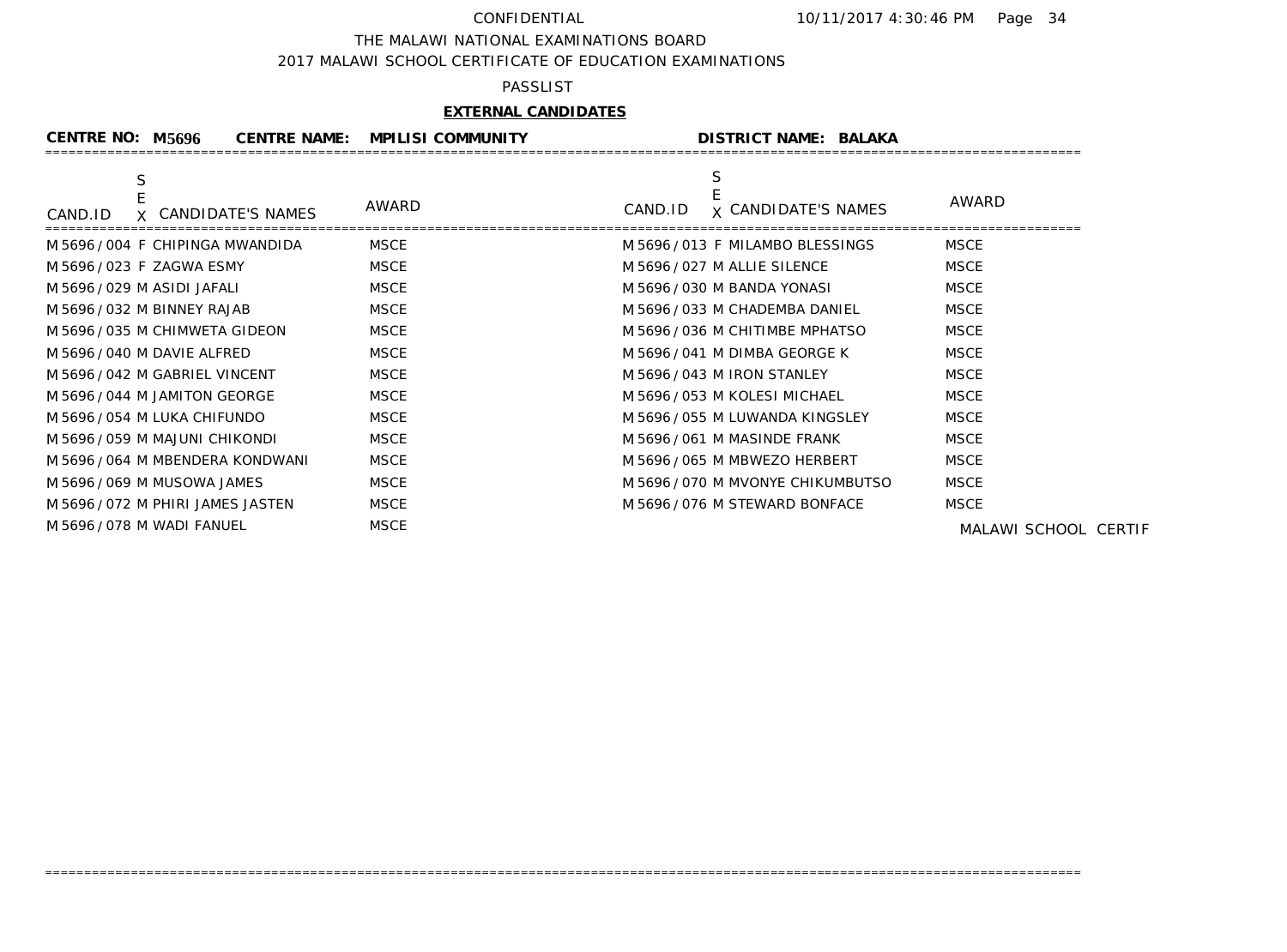### THE MALAWI NATIONAL EXAMINATIONS BOARD

2017 MALAWI SCHOOL CERTIFICATE OF EDUCATION EXAMINATIONS

### PASSLIST

# **INTERNAL CANDIDATES**

| CENTRE NO: $M0764$               |                     | CENTRE NAME: NAMANOLO ISLAMIC (Pvt) SECONDARY |         | <b>DISTRICT NAME: BALAKA</b>           |             |
|----------------------------------|---------------------|-----------------------------------------------|---------|----------------------------------------|-------------|
| CAND.ID                          | X CANDIDATE'S NAMES | AWARD                                         | CAND.ID | <b>x CANDIDATE'S NAMES</b>             | AWARD       |
| M0764/003 F SHABANI SAYINATU     |                     | MSCE                                          |         | M 0764 / 007 M BANDA INNOCENT CHIFUNGA | MSCE        |
| M 0764 / 009 M JUMA ABDULRAHAMAN |                     | <b>MSCE</b>                                   |         | M 0764 / 010 M KATHUMBA KHALID         | <b>MSCE</b> |
|                                  |                     | MALAWI SCHOOL CERTIFICA                       |         |                                        |             |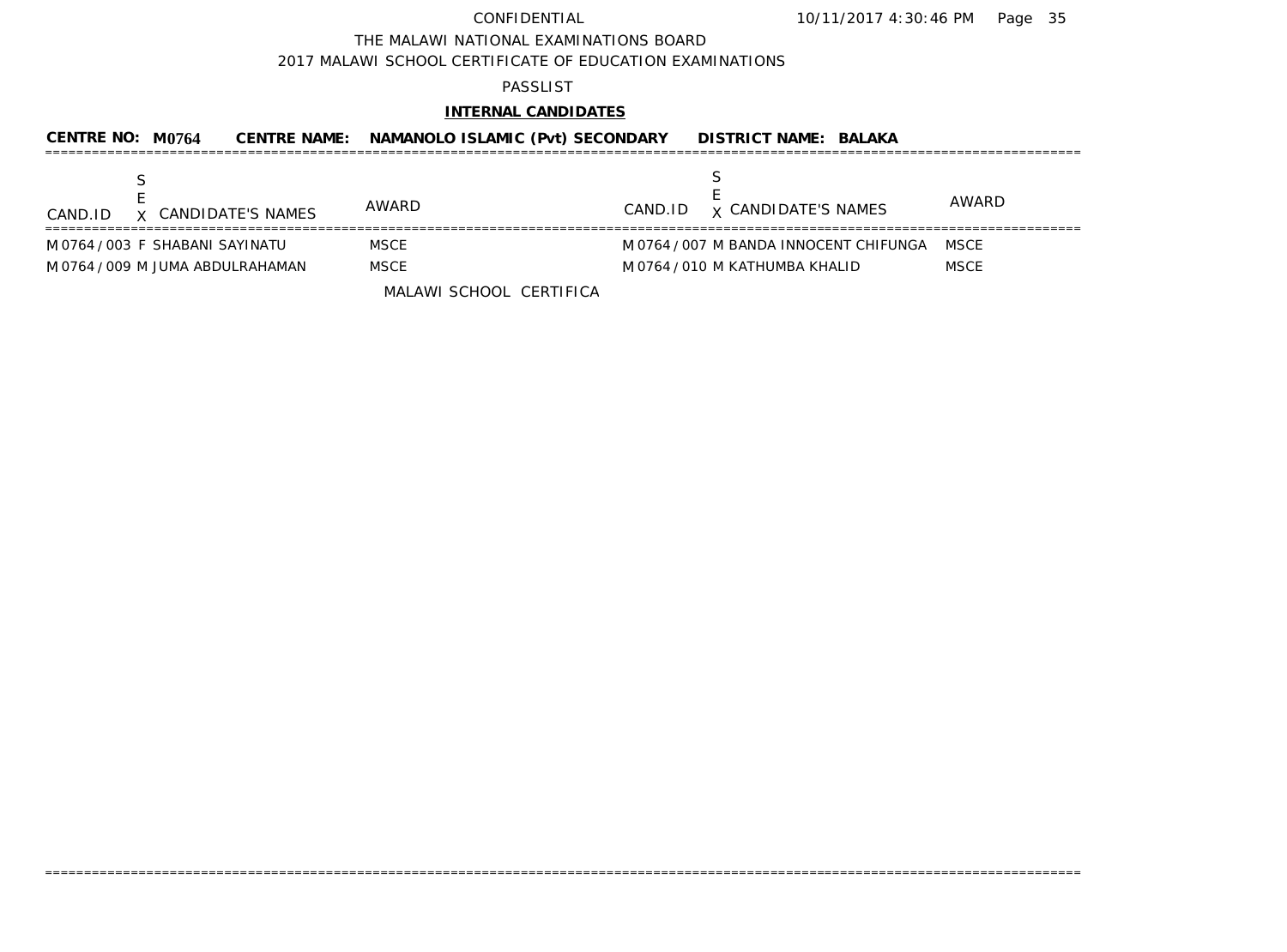### THE MALAWI NATIONAL EXAMINATIONS BOARD

2017 MALAWI SCHOOL CERTIFICATE OF EDUCATION EXAMINATIONS

### PASSLIST

# **INTERNAL CANDIDATES**

| CENTRE NO: M0879                    | <b>CENTRE NAME: PHALULA COMMUNITY</b> | <b>DISTRICT NAME: BALAKA</b>          |                      |
|-------------------------------------|---------------------------------------|---------------------------------------|----------------------|
| S<br>X CANDIDATE'S NAMES<br>CAND.ID | AWARD                                 | <b>x CANDIDATE'S NAMES</b><br>CAND.ID | AWARD                |
| M0879/001 F ASSAN DEBORAH           | <b>MSCE</b>                           | M0879/004 F CHIKUSE ESTHER            | <b>MSCE</b>          |
| M0879/005 F CHIPALA FIBBE           | <b>MSCE</b>                           | M0879/008 F CHRISTOPHER MARTHA        | <b>MSCE</b>          |
| M0879/009 F DEMSON RUTH             | <b>MSCE</b>                           | M 0879 / 010 F JOHN MARY              | <b>MSCE</b>          |
| M0879/013 F MALIPA MAGRET           | <b>MSCE</b>                           | M 0879 / 014 F MATEBULE TAMANDANI     | <b>MSCE</b>          |
| M0879/016 F SAMBANI ROSE            | <b>MSCE</b>                           | M0879/017 M ATULI GOODSON             | <b>MSCE</b>          |
| M0879/020 M CHAWINGA BLESSINGS      | MSCE                                  | M0879/021 M CHIDAKWANI YOHANE         | <b>MSCE</b>          |
| M0879/022 M CHIOTCHA MARK           | <b>MSCE</b>                           | M0879/024 M CHIYEMBEKEZO BLESSINGS    | <b>MSCE</b>          |
| M 0879 / 025 M FIGHTBAND REUBEN     | <b>MSCE</b>                           | M0879/026 M FILISA LEWIS              | <b>MSCE</b>          |
| M0879/027 M GREEN JONAS DOUGLAS     | <b>MSCE</b>                           | M0879/028 M JOSEPH YAMIKANI           | <b>MSCE</b>          |
| M0879/029 M KACHAJE GEOFREY         | <b>MSCE</b>                           | M 0879 / 030 M KACHOKA HAGGAI         | <b>MSCE</b>          |
| M0879/032 M KAMBALAME YAMIKANI      | <b>MSCE</b>                           | M0879/033 M KANYENGENI SHAMIL         | <b>MSCE</b>          |
| M0879/034 M KAPANIKIZA JOSEPH       | <b>MSCE</b>                           | M0879/035 M LUCIANO PAUL              | <b>MSCE</b>          |
| M0879/036 M MATHIAS MOFFAT          | <b>MSCE</b>                           | M0879/040 M MTAMBALIKA THOKOZANI      | <b>MSCE</b>          |
| M0879/041 M MUYAYA ELISA            | <b>MSCE</b>                           | M0879/042 M PHILIMON RAPHIQUE         | <b>MSCE</b>          |
| M0879/044 M SANUDI KONDWANI         | <b>MSCE</b>                           | M 0879 / 045 M SHANGANANI MARK        | <b>MSCE</b>          |
| M0879/047 M STANFORD LIFRED         | <b>MSCE</b>                           | M 0879 / 049 M THUMBA SAMUEL          | <b>MSCE</b>          |
| M 0879 / 050 M VANDA ALEXANDER      | <b>MSCE</b>                           |                                       | MALAWI SCHOOL CERTIF |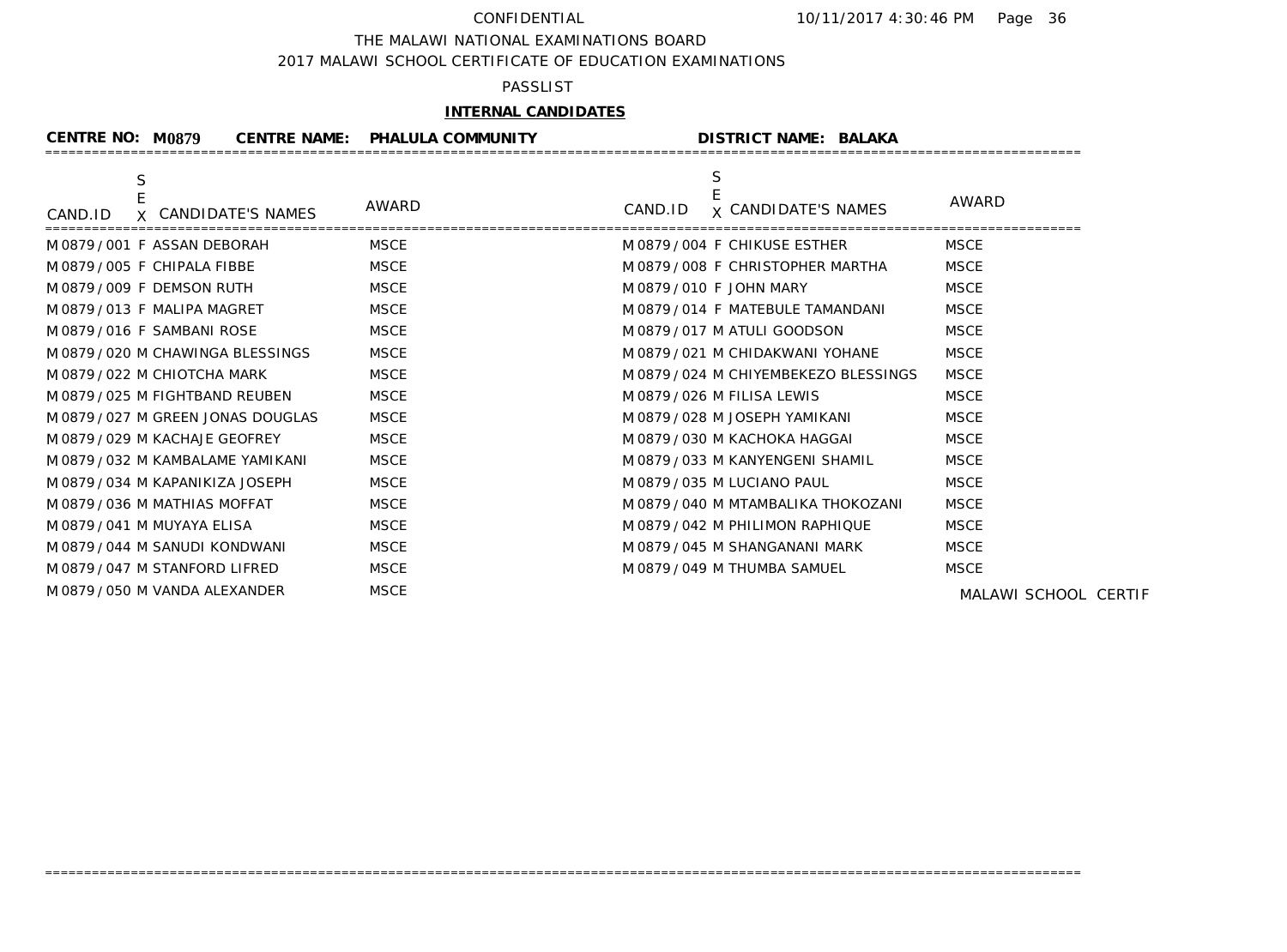THE MALAWI NATIONAL EXAMINATIONS BOARD

2017 MALAWI SCHOOL CERTIFICATE OF EDUCATION EXAMINATIONS

## PASSLIST

## **EXTERNAL CANDIDATES**

| <b>CENTRE NO: M5879</b>               | <b>CENTRE NAME: PHALULA COMMUNITY</b> | <b>DISTRICT NAME: BALAKA</b>               |                      |
|---------------------------------------|---------------------------------------|--------------------------------------------|----------------------|
| S<br>X CANDIDATE'S NAMES<br>CAND.ID   | <b>AWARD</b>                          | S<br><b>x CANDIDATE'S NAMES</b><br>CAND.ID | AWARD                |
| M 5879/008 F CHILOMBO PATRICK PATRICI | MSCE                                  | M 5879/009 F CHIMTENGO MEMORY              | MSCE                 |
| M 5879 / 011 F CHINGWALU HANNAH       | <b>MSCE</b>                           | M 5879 / 012 F CHINJIZA MARY               | <b>MSCE</b>          |
| M 5879 / 013 F CHISANJE VANESSA       | <b>MSCE</b>                           | M 5879/014 F CHIZUZU ZIONE                 | <b>MSCE</b>          |
| M 5879 / 016 F DELIPHER DAVID         | <b>MSCE</b>                           | M 5879/017 F DICK THOKO                    | <b>MSCE</b>          |
| M 5879/019 F FILISA ELIZABETH         | <b>MSCE</b>                           | M 5879 / 022 F JAMES AMEERA                | <b>MSCE</b>          |
| M 5879 / 025 F KALUBA ALINAFE         | <b>MSCE</b>                           | M 5879/028 F KANDOJI JENNIPHER             | <b>MSCE</b>          |
| M5879/031 F KAPYOLA SARAFINA          | <b>MSCE</b>                           | M 5879 / 033 F KAZOMBE RAHABE              | <b>MSCE</b>          |
| M5879/036 F LINDIMA ANNIE             | <b>MSCE</b>                           | M 5879/037 F LIWONDE RHODA F               | <b>MSCE</b>          |
| M 5879 / 040 F MAGUMULA MEMORY        | <b>MSCE</b>                           | M 5879 / 044 F MALULU MERVIS               | <b>MSCE</b>          |
| M 5879/049 F MICHONGWE CELINE         | <b>MSCE</b>                           | M 5879 / 055 F MWANGASA J ENESSIAN         | <b>MSCE</b>          |
| M 5879 / 057 F PHAMBALA MONICA        | <b>MSCE</b>                           | M 5879/060 F SAYENDA T CECILIA             | <b>MSCE</b>          |
| M 5879 / 065 M BANDA VALENTINO        | <b>MSCE</b>                           | M 5879 / 066 M BEN THOKOZANI               | <b>MSCE</b>          |
| M 5879 / 068 M CHAMTHENGO JASTEN      | <b>MSCE</b>                           | M 5879/070 M CHIKUSE MNCHERIWA             | <b>MSCE</b>          |
| M 5879 / 072 M CHIPHASO PETER         | <b>MSCE</b>                           | M 5879 / 074 M CHIRWA ERNEST               | <b>MSCE</b>          |
| M 5879/075 M CHITSULO FREDRICK        | <b>MSCE</b>                           | M5879/076 M CHIUTSI KINGSLEY               | <b>MSCE</b>          |
| M 5879 / 080 M CLEMENT ALUFEYO        | <b>MSCE</b>                           | M5879/086 M INJES DICKSON                  | <b>MSCE</b>          |
| M 5879 / 089 M JOSEPH LUCIO           | <b>MSCE</b>                           | M 5879/090 M KALITSIRO EUSTINE             | <b>MSCE</b>          |
| M 5879 / 091 M KAMBALAME SEMION E     | <b>MSCE</b>                           | M 5879 / 092 M KASINJA DANNEX              | <b>MSCE</b>          |
| M 5879 / 095 M KUMMAWA ROBERT         | <b>MSCE</b>                           | M 5879 / 096 M LAMWISA JOSEPH              | <b>MSCE</b>          |
| M 5879 / 097 M LASTON MPHATSO         | <b>MSCE</b>                           | M 5879 / 099 M LIWONDE AMOS                | <b>MSCE</b>          |
| M 5879 / 103 M MANGWALALA UZZAH       | <b>MSCE</b>                           | M 5879 / 104 M MANSON CLEMENT              | <b>MSCE</b>          |
| M 5879 / 106 M MATENDA SEBASTIAN      | <b>MSCE</b>                           | M 5879 / 108 M MONJEZA DAVID               | <b>MSCE</b>          |
| M 5879 / 109 M MSOWOYA JOSEPH         | <b>MSCE</b>                           | M 5879 / 112 M MUNTHALI CHISOMO            | <b>MSCE</b>          |
| M 5879 / 115 M NAMTUNGA COSMAS        | <b>MSCE</b>                           | M 5879/116 M NAWASHA HOLINESS              | <b>MSCE</b>          |
| M 5879 / 119 M NTONYO KENNETH         | <b>MSCE</b>                           | M 5879 / 121 M PHAMBALA GODFREY            | <b>MSCE</b>          |
| M 5879 / 123 M SCOT PETER             | <b>MSCE</b>                           |                                            | MALAWI SCHOOL CERTIF |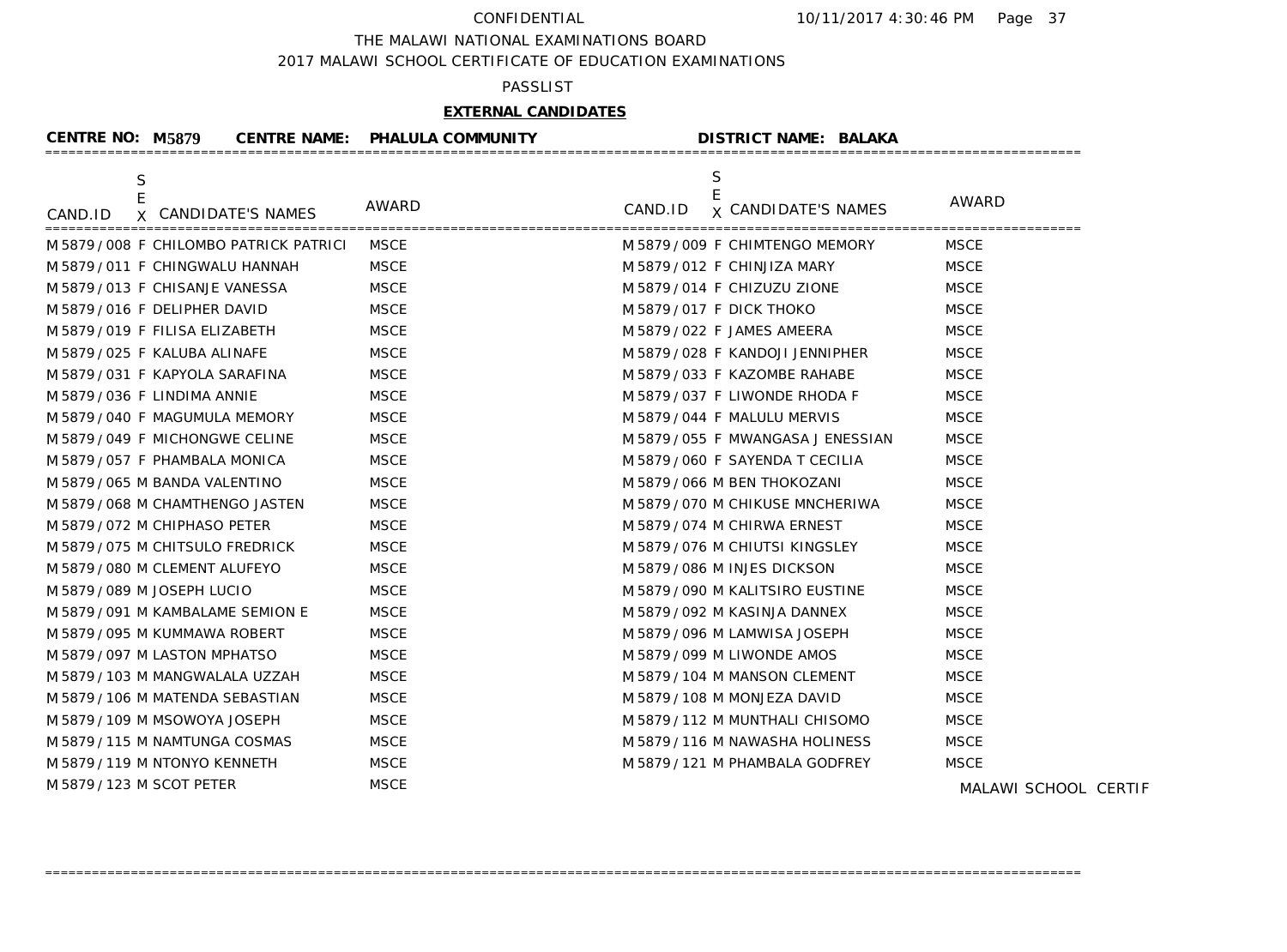THE MALAWI NATIONAL EXAMINATIONS BOARD

2017 MALAWI SCHOOL CERTIFICATE OF EDUCATION EXAMINATIONS

### PASSLIST

# **ODL CANDIDATES**

| <b>CENTRE NO: M8879</b>                | <b>CENTRE NAME:</b> | <b>PHALULA COMMUNITY</b> |         | <b>DISTRICT NAME: BALAKA</b>     |                      |
|----------------------------------------|---------------------|--------------------------|---------|----------------------------------|----------------------|
| X CANDIDATE'S NAMES<br>CAND.ID         |                     | AWARD                    | CAND.ID | <b>x CANDIDATE'S NAMES</b>       | AWARD                |
| M 8879/002 F HARRY ESMIE               |                     | MSCE                     |         | M8879/005 F KALIATI ANGELLA      | MSCE                 |
| M8879/008 F KUNKEYANI ALICE            |                     | <b>MSCE</b>              |         | M 8879 / 009 F MALUNGA STELLA    | <b>MSCE</b>          |
| M8879/012 F MTIKOMOLA CELLINA          |                     | <b>MSCE</b>              |         | M8879/014 F MUSSA TIWONGE        | <b>MSCE</b>          |
| M8879/019 M BONIFACE PETER             |                     | <b>MSCE</b>              |         | M 8879 / 020 M CHILAMBA STAIN    | <b>MSCE</b>          |
| M 8879/021 M CHIMERA MACKFORD          |                     | <b>MSCE</b>              |         | M 8879/025 M DAZIKA AMOS         | <b>MSCE</b>          |
| M 8879 / 026 M DUNGA JAPHET K M        |                     | <b>MSCE</b>              |         | M 8879/027 M ENOCK GEORGE        | <b>MSCE</b>          |
| M 8879 / 028 M GAMA GIFT               |                     | MSCE                     |         | M 8879 / 031 M KANTENGA DUNCAN   | <b>MSCE</b>          |
| M 8879 / 033 M KUNALINJE BRIGHT MTHYOL |                     | <b>MSCE</b>              |         | M 8879/036 M MAPANGA BLESSINGS S | <b>MSCE</b>          |
| M 8879/037 M MATHEWS STEPHANO          |                     | <b>MSCE</b>              |         | M 8879/039 M MWAMBO MAYAMIKO     | <b>MSCE</b>          |
| M 8879 / 040 M NAMAGOWA YAMIKANI       |                     | <b>MSCE</b>              |         | M8879/042 M SMART DICKSON        | <b>MSCE</b>          |
| M 8879 / 043 M SPRIANNOH ALINAFE       |                     | <b>MSCE</b>              |         | M 8879/044 M WITMAN BLESSINGS    | <b>MSCE</b>          |
| M 8879 / 045 M ZIPANGANI MADALITSO     |                     | <b>MSCE</b>              |         |                                  | MALAWI SCHOOL CERTIF |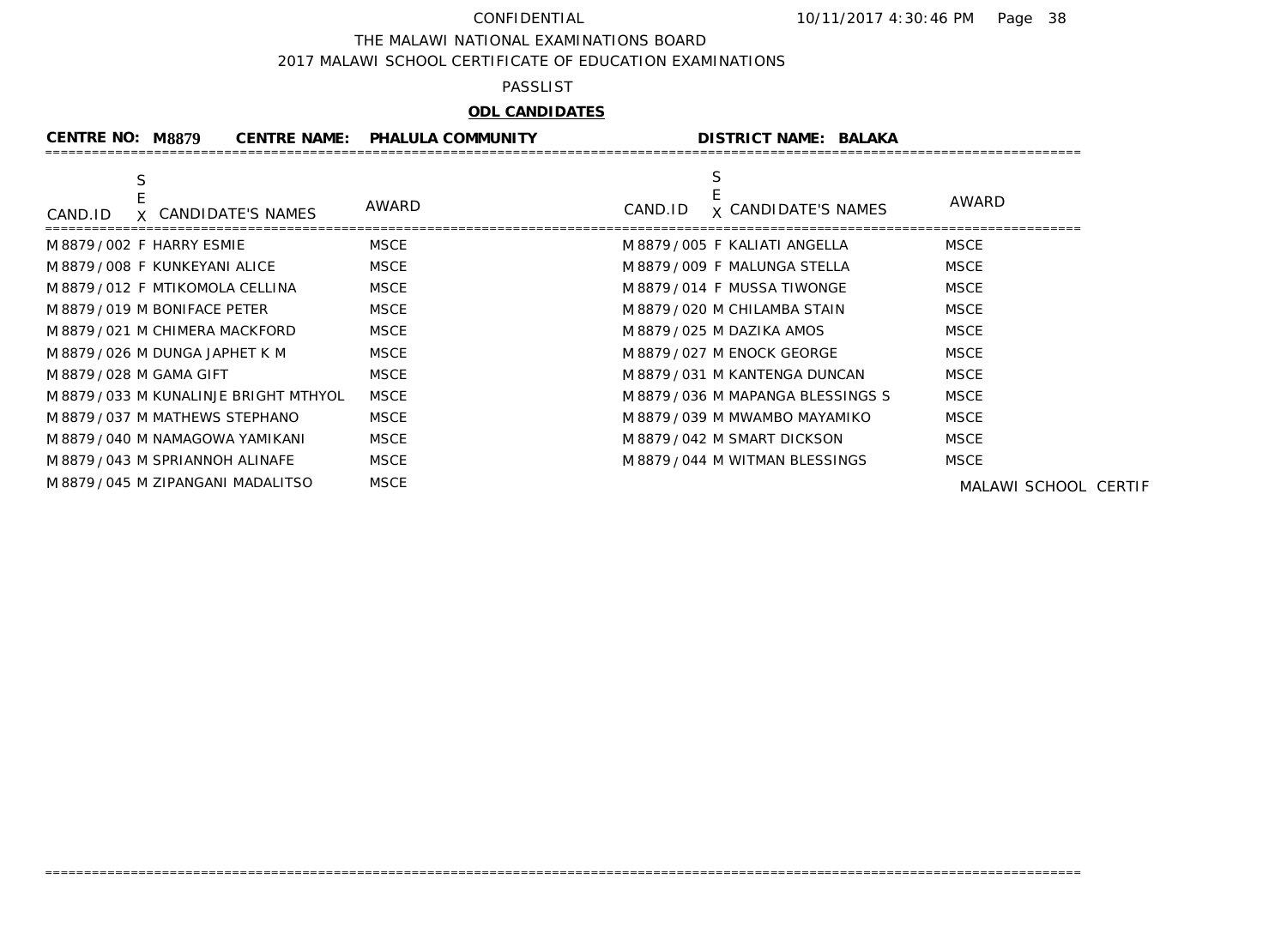### THE MALAWI NATIONAL EXAMINATIONS BOARD

2017 MALAWI SCHOOL CERTIFICATE OF EDUCATION EXAMINATIONS

## PASSLIST

## **INTERNAL CANDIDATES**

| CENTRE NO: M0893                   | <b>CENTRE NAME:</b><br><b>RIVIRIVI COMMUNITY</b> |         | <b>DISTRICT NAME: BALAKA</b>   |                      |
|------------------------------------|--------------------------------------------------|---------|--------------------------------|----------------------|
| S                                  | AWARD                                            |         |                                | AWARD                |
| X CANDIDATE'S NAMES<br>CAND.ID     |                                                  | CAND.ID | <b>x CANDIDATE'S NAMES</b>     |                      |
| M0893/001 F CHIBAYA OLIVE          | MSCE                                             |         | M0893/002 F DINDANI ODETTA     | <b>MSCE</b>          |
| M 0893 / 006 F MAENJE MARY         | MSCE                                             |         | M0893/007 F MAKWETE TRIZA      | <b>MSCE</b>          |
| M0893/009 F MALUWA TAMARA          | MSCE                                             |         | M 0893 / 010 F MDOMA SELLA     | <b>MSCE</b>          |
| M0893/013 F SAKHOMA MONICA         | MSCE                                             |         | M0893/014 F TCHINGA BEATRICE   | <b>MSCE</b>          |
| M0893/016 M ALFRED GODFREY         | MSCE                                             |         | M0893/017 M CHIKOPA RODNEY     | <b>MSCE</b>          |
| M0893/018 M FABIANO ENERST         | MSCE                                             |         | M0893/019 M GOMONDA STEVEN     | <b>MSCE</b>          |
| M0893/020 M JOSEPH CHIKONDI        | MSCE                                             |         | M 0893/021 M KATCHIKA YAMIKANI | <b>MSCE</b>          |
| M0893/022 M KHORIYO ANDREW         | MSCE                                             |         | M0893/024 M LEORNARD NYOZANI   | <b>MSCE</b>          |
| M 0893 / 025 M MATEKENYA GODFREY C | MSCE                                             |         | M0893/026 M MATUMANI PAUL      | <b>MSCE</b>          |
| M0893/027 M MITEMBO LONJEZO        | MSCE                                             |         | M0893/028 M MOSES GERALD       | <b>MSCE</b>          |
| M0893/029 M MTOKOMA DANIEL         | MSCE                                             |         | M0893/030 M SINGO DAFTER       | <b>MSCE</b>          |
| M0893/032 M ZONDANI PENJANI        | MSCE                                             |         |                                | MALAWI SCHOOL CERTIF |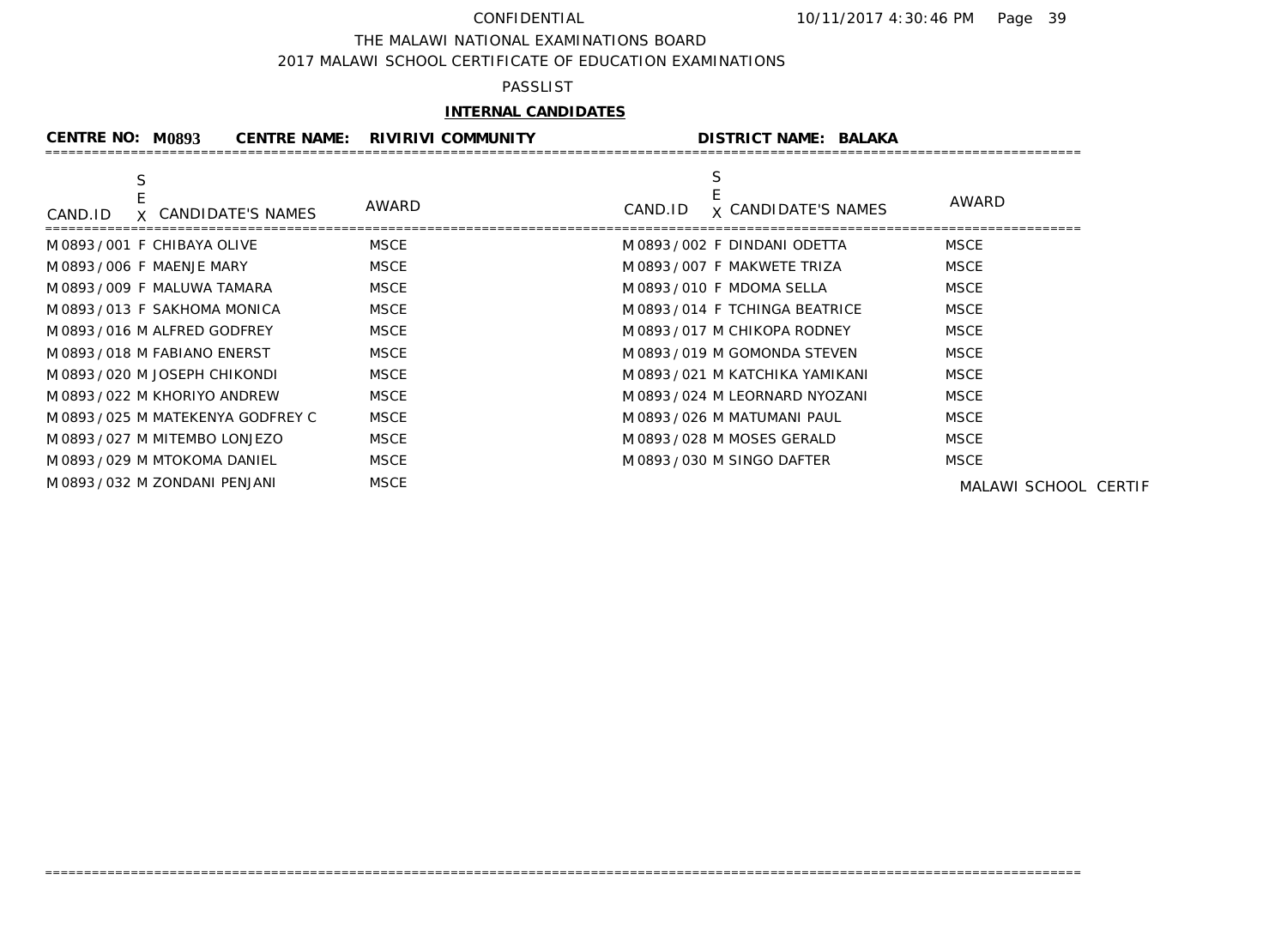THE MALAWI NATIONAL EXAMINATIONS BOARD

2017 MALAWI SCHOOL CERTIFICATE OF EDUCATION EXAMINATIONS

## PASSLIST

# **EXTERNAL CANDIDATES**

| CENTRE NO: M5893          |                     | CENTRE NAME: RIVIRIVI COMMUNITY |         | <b>DISTRICT NAME: BALAKA</b> |                      |
|---------------------------|---------------------|---------------------------------|---------|------------------------------|----------------------|
| CAND.ID                   | X CANDIDATE'S NAMES | AWARD                           | CAND.ID | <b>x CANDIDATE'S NAMES</b>   | AWARD                |
| M 5893 / 002 F SOMBA LUCY |                     | MSCE                            |         |                              | MALAWI SCHOOL CERTIF |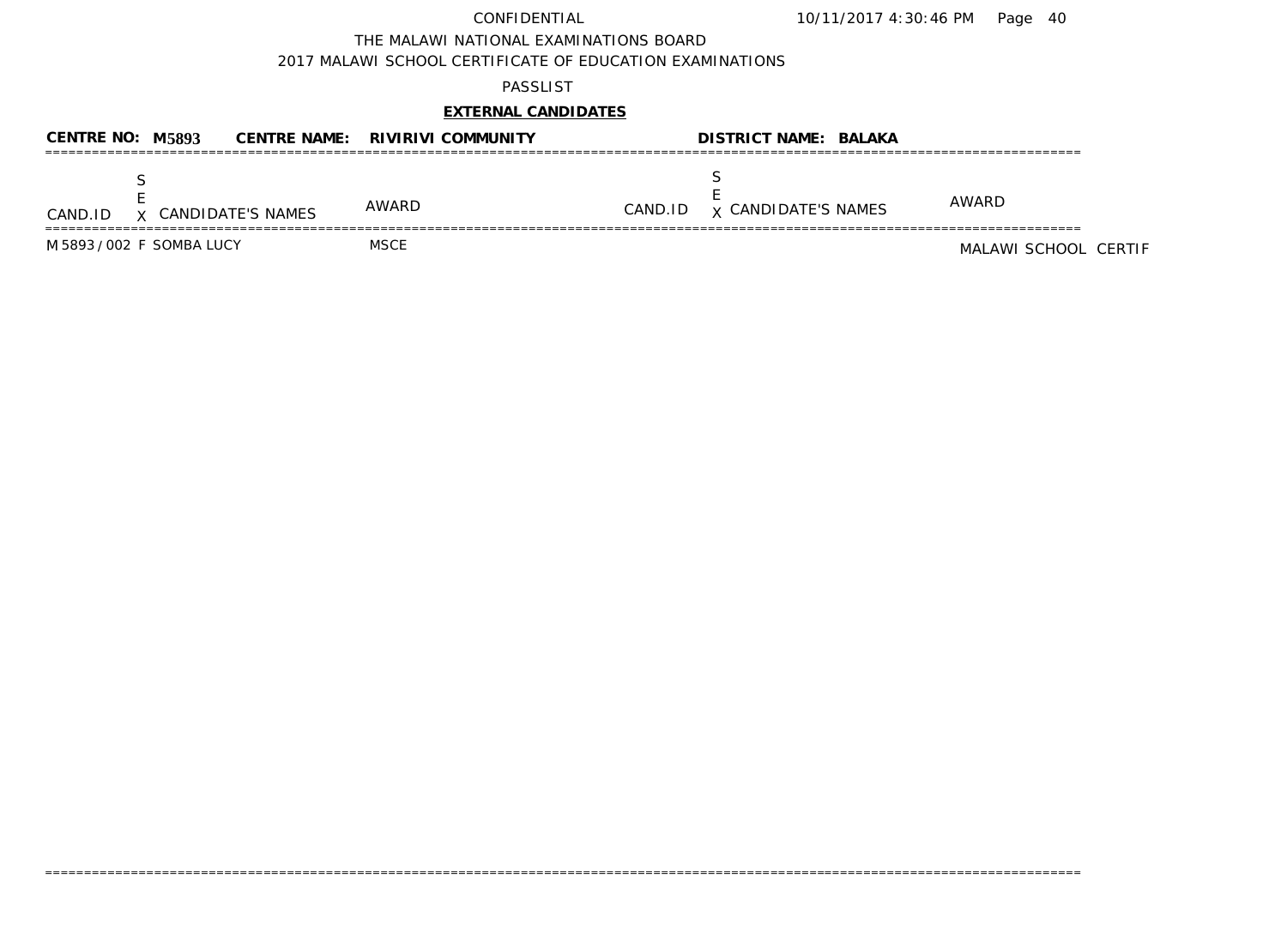THE MALAWI NATIONAL EXAMINATIONS BOARD

2017 MALAWI SCHOOL CERTIFICATE OF EDUCATION EXAMINATIONS

### PASSLIST

# **ODL CANDIDATES**

| <b>CENTRE NO:</b>              | M 8893 |                     | <b>CENTRE NAME: RIVIRIVI COMMUNITY</b> |         | <b>DISTRICT NAME: BALAKA</b>  |                      |
|--------------------------------|--------|---------------------|----------------------------------------|---------|-------------------------------|----------------------|
|                                |        |                     |                                        |         |                               |                      |
| CAND.ID                        |        | X CANDIDATE'S NAMES | AWARD                                  | CAND.ID | <b>x CANDIDATE'S NAMES</b>    | AWARD                |
| M8893/001 F CHIKOKO BERTHA     |        |                     | <b>MSCE</b>                            |         | M 8893 / 002 F EMMANUEL JOYCE | <b>MSCE</b>          |
| M8893/004 F JEREMIA DOROTHY    |        |                     | <b>MSCE</b>                            |         | M 8893 / 005 F KACHALE JESSY  | <b>MSCE</b>          |
| M 8893 / 014 M JANUARY CLEMENT |        |                     | <b>MSCE</b>                            |         | M 8893/016 M KUPUNDA CHIFUNDO | <b>MSCE</b>          |
| M 8893 / 017 M LUNGU FASCO J   |        |                     | <b>MSCE</b>                            |         |                               | MALAWI SCHOOL CERTIF |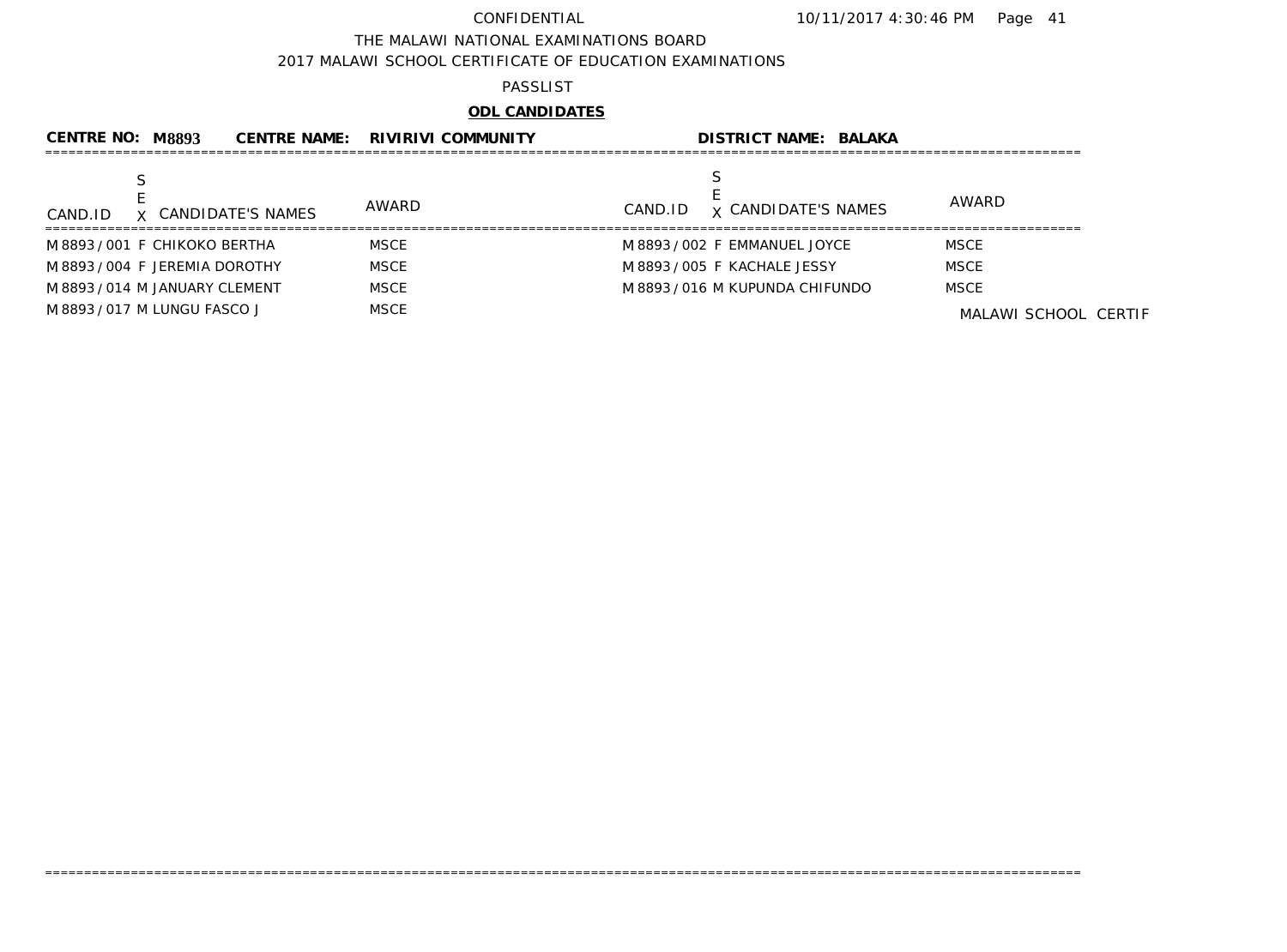THE MALAWI NATIONAL EXAMINATIONS BOARD

2017 MALAWI SCHOOL CERTIFICATE OF EDUCATION EXAMINATIONS

## PASSLIST

# **INTERNAL CANDIDATES**

| CENTRE NO: M0933           |                                        | CENTRE NAME: ST LOUIS MONTFORT COMMUNITY | <b>DISTRICT NAME: BALAKA</b>                  |             |
|----------------------------|----------------------------------------|------------------------------------------|-----------------------------------------------|-------------|
| S<br>E<br>CAND.ID          | X CANDIDATE'S NAMES                    | AWARD                                    | S.<br>E<br>CAND.ID <b>x</b> CANDIDATE'S NAMES | AWARD       |
|                            | M 0933 / 001 F ABRAHAM BENADETTA       | MSCE                                     | M 0933/002 F ACKIM ESTHER                     | <b>MSCE</b> |
| M 0933 / 003 F ADIN LOITA  |                                        | <b>MSCE</b>                              | M 0933 / 004 F CHIFUNGA FLORENCE              | <b>MSCE</b> |
|                            | M 0933 / 005 F CHIKWANJE TAMAMDA       | <b>MSCE</b>                              | M 0933 / 006 F CHIMWATSO HELLEN F             | <b>MSCE</b> |
| M 0933 / 007 F FAITI EMILY |                                        | <b>MSCE</b>                              | M 0933 / 008 F GANIZANI MARIA                 | <b>MSCE</b> |
|                            | M 0933 / 009 F GARNET RACHAEL          | <b>MSCE</b>                              | M 0933 / 010 F GHAMA MEMORY                   | <b>MSCE</b> |
| M 0933 / 011 F HORA HILDA  |                                        | <b>MSCE</b>                              | M 0933 / 012 F JUSTIN MWAYI                   | <b>MSCE</b> |
|                            | M0933/013 F KAPICHIRA MARIA            | <b>MSCE</b>                              | M 0933 / 014 F KASIYA JUDITH                  | <b>MSCE</b> |
|                            | M0933/015 F KAZEMBE ETHEL              | <b>MSCE</b>                              | M 0933/016 F KUMDIKA DIANA                    | <b>MSCE</b> |
|                            | M0933/017 F MALUWA EDITH               | <b>MSCE</b>                              | M 0933 / 018 F MTUPA CAROLYNE                 | <b>MSCE</b> |
|                            | M0933/019 F NAMBINDO SUNGANANI         | <b>MSCE</b>                              | M 0933 / 020 F PHIRI FAITH THERESA            | <b>MSCE</b> |
|                            | M0933/021 F PIOUS RIGHT                | <b>MSCE</b>                              | M 0933 / 022 F WALIWALI JANE                  | <b>MSCE</b> |
|                            | M0933/023 F WILLIAM RUTH               | <b>MSCE</b>                              | M 0933 / 024 M ABRAHAM MICHAEL                | <b>MSCE</b> |
|                            | M 0933 / 025 M BALAKASI COLLINGS EMMAN | <b>MSCE</b>                              | M 0933 / 026 M BONONGWE SHADRECK              | <b>MSCE</b> |
|                            | M0933/027 M CHILOBWE LAWRENCE          | <b>MSCE</b>                              | M 0933 / 028 M CHISOLAH LEONEL                | <b>MSCE</b> |
|                            | M 0933 / 029 M CHITWANGA UMALI         | <b>MSCE</b>                              | M 0933 / 030 M CHIUNDA GIFT                   | <b>MSCE</b> |
|                            | M 0933 / 031 M EDWIN SHADRECK          | <b>MSCE</b>                              | M 0933 / 032 M EPHRAIM GEORGE                 | <b>MSCE</b> |
|                            | M0933/033 M FOSTINO BESTON             | <b>MSCE</b>                              | M 0933/034 M GABRIEL CHARLES                  | <b>MSCE</b> |
|                            | M0933/036 M JAMBO WELLINGTON           | <b>MSCE</b>                              | M0933/037 M JOHN BLESSINGS                    | <b>MSCE</b> |
|                            | M 0933 / 038 M JUMA KUMBUKANI          | <b>MSCE</b>                              | M 0933 / 039 M KALONGA GRANT                  | <b>MSCE</b> |
|                            | M 0933 / 040 M KANDULU MICHAEL         | <b>MSCE</b>                              | M 0933 / 041 M KASIYA MAYANKHULIDWE           | <b>MSCE</b> |
|                            | M 0933 / 042 M KAULELE KELVIN          | <b>MSCE</b>                              | M0933/043 M KENNEDY ISAAC                     | <b>MSCE</b> |
|                            | M0933/044 M KUCHIPALA ANTHONY          | <b>MSCE</b>                              | M0933/045 M KWATSALANJI VICTOR                | <b>MSCE</b> |
|                            | M0933/046 M LEVISON STANLEY            | <b>MSCE</b>                              | M 0933 / 047 M LINYOKA CHIKUMBUTSO            | <b>MSCE</b> |
|                            | M 0933 / 049 M MAJAMANDA MIKE          | <b>MSCE</b>                              | M 0933 / 050 M MAKUNGWA BRIAN                 | <b>MSCE</b> |
|                            | M 0933 / 051 M MASANJE CLIVE           | <b>MSCE</b>                              | M 0933 / 052 M MASAUKO TWAIBU                 | <b>MSCE</b> |
|                            | M0933/053 M MASINALO CHIMWEMWE         | <b>MSCE</b>                              | M0933/054 M MASIYE CHARLES                    | <b>MSCE</b> |
|                            | M0933/055 M MATOPE HASTINGS            | <b>MSCE</b>                              | M 0933 / 056 M MAWEJA DANIEL                  | <b>MSCE</b> |
|                            | M 0933 / 059 M MTOKOMA ISAAC           | <b>MSCE</b>                              | M0933/060 M NANGWALE MARTIN                   | <b>MSCE</b> |
|                            | M 0933 / 062 M NJAZI JOSHUA            | <b>MSCE</b>                              | M0933/063 M NKOLIMBO DAVIE                    | <b>MSCE</b> |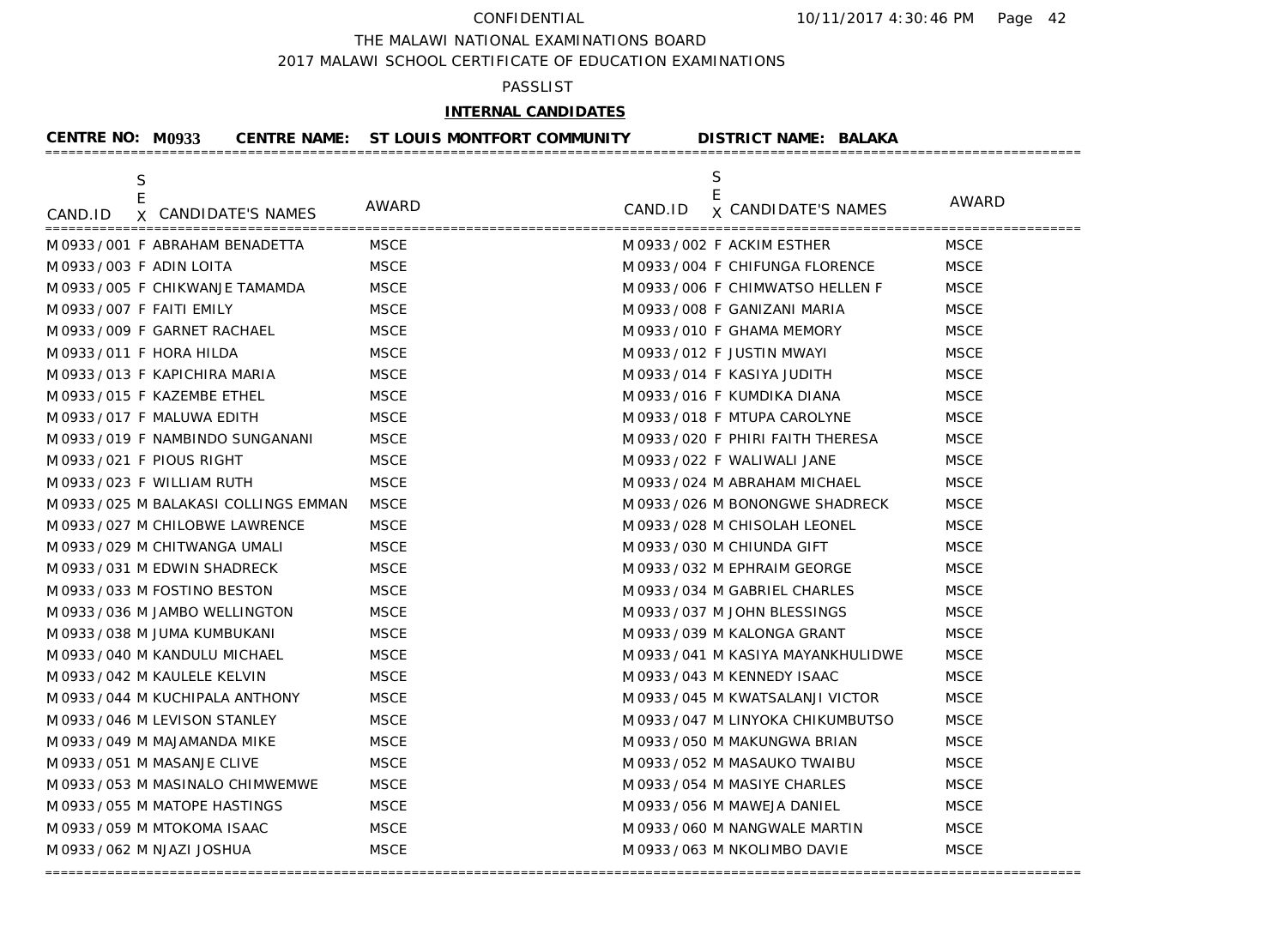10/11/2017 4:30:46 PM Page 43

THE MALAWI NATIONAL EXAMINATIONS BOARD

2017 MALAWI SCHOOL CERTIFICATE OF EDUCATION EXAMINATIONS

### PASSLIST

## **INTERNAL CANDIDATES**

| CENTRE NO: M0933 |                                   | CENTRE NAME: ST LOUIS MONTFORT COMMUNITY |         | <b>DISTRICT NAME: BALAKA</b> |                      |
|------------------|-----------------------------------|------------------------------------------|---------|------------------------------|----------------------|
| CAND.ID          | X CANDIDATE'S NAMES               | AWARD                                    | CAND.ID | <b>x</b> CANDIDATE'S NAMES   | AWARD                |
|                  | M 0933 / 064 M THAMANDA THOKOZANI | <b>MSCE</b>                              |         |                              | MALAWI SCHOOL CERTIF |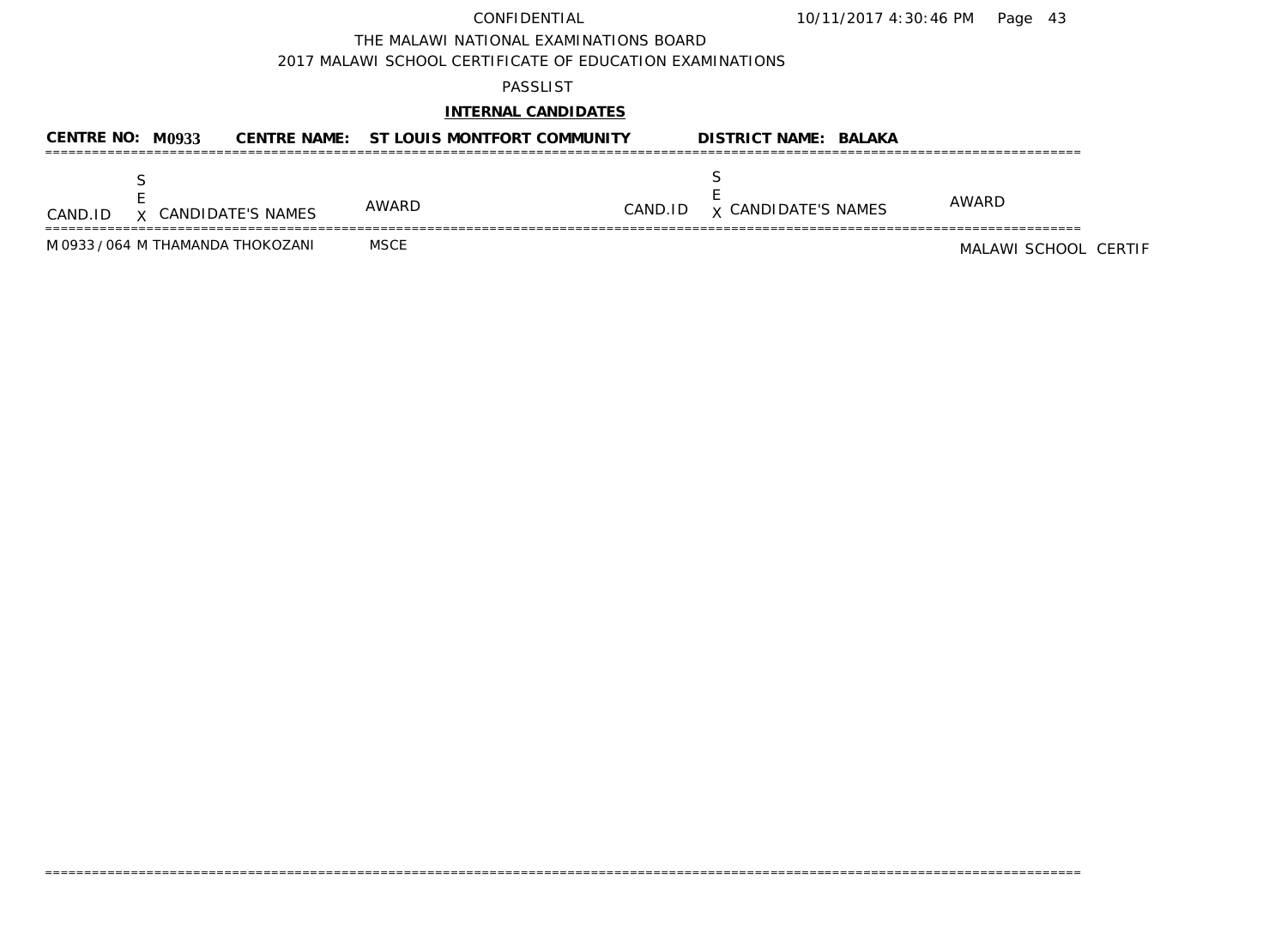### THE MALAWI NATIONAL EXAMINATIONS BOARD

2017 MALAWI SCHOOL CERTIFICATE OF EDUCATION EXAMINATIONS

### PASSLIST

## **EXTERNAL CANDIDATES**

| CENTRE NO: M5933                    | CENTRE NAME: ST LOUIS MONTFORT COMMUNITY | <b>DISTRICT NAME: BALAKA</b>                          |
|-------------------------------------|------------------------------------------|-------------------------------------------------------|
| S<br>X CANDIDATE'S NAMES<br>CAND.ID | AWARD                                    | S<br>AWARD<br><b>x CANDIDATE'S NAMES</b><br>CAND.ID   |
| M 5933/002 F KAMPINGO FAITH         | <b>MSCE</b>                              | M 5933/006 F KAYIRA GLORIA<br><b>MSCE</b>             |
| M 5933 / 007 F KUNJE SOLOFINA       | <b>MSCE</b>                              | <b>MSCE</b><br>M 5933/009 F LAZARO PRISCA             |
| M 5933 / 010 F MAKAKA DOREEN        | <b>MSCE</b>                              | <b>MSCE</b><br>M 5933/019 F MUHUWA JENNIPHER          |
| M 5933 / 023 M BANDA SAMMY          | <b>MSCE</b>                              | <b>MSCE</b><br>M 5933/024 M BANDAWE ISRAEL JAMES      |
| M 5933 / 025 M CHIMWALA LOUIS       | <b>MSCE</b>                              | <b>MSCE</b><br>M 5933 / 027 M KAPALASA STANLEY MACDON |
| M 5933/028 M KASINJA YAMIKANI OMAR  | <b>MSCE</b>                              | <b>MSCE</b><br>M 5933/029 M KASIYA AUBREY             |
| M 5933 / 033 M MATTHEWS THOMAS      | <b>MSCE</b>                              | <b>MSCE</b><br>M 5933 / 034 M MICHAEL CLEVER          |
| M 5933 / 035 M MKWANDA HAZIL        | <b>MSCE</b>                              | <b>MSCE</b><br>M 5933 / 037 M NKHOMA CLEMENT          |

=====================================================================================================================================

MALAWI SCHOOL CERTIFICA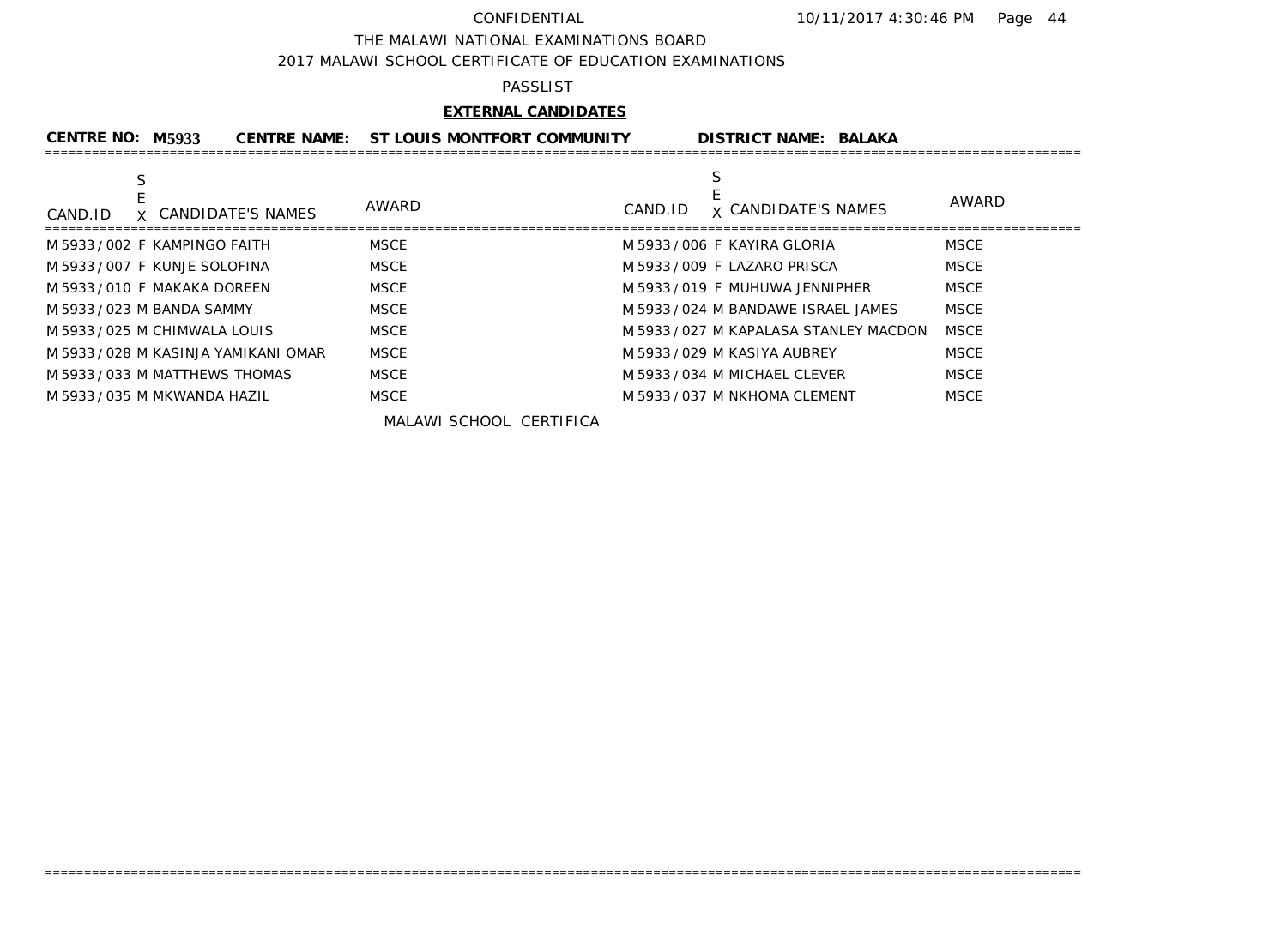THE MALAWI NATIONAL EXAMINATIONS BOARD

2017 MALAWI SCHOOL CERTIFICATE OF EDUCATION EXAMINATIONS

### PASSLIST

# **ODL CANDIDATES**

| <b>CENTRE NO: M8933</b>    |                                    | CENTRE NAME: ST LOUIS MONTFORT COMMUNITY |         | <b>DISTRICT NAME: BALAKA</b>        |             |
|----------------------------|------------------------------------|------------------------------------------|---------|-------------------------------------|-------------|
| S<br>E                     |                                    |                                          |         | S<br>E                              |             |
| CAND.ID                    | X CANDIDATE'S NAMES                | AWARD                                    | CAND.ID | <b>x CANDIDATE'S NAMES</b>          | AWARD       |
|                            | M 8933/001 F ABDULLAH ASIYATU      | <b>MSCE</b>                              |         | M 8933/006 F BONONGWE ALINAFE       | <b>MSCE</b> |
|                            | M 8933 / 007 F CHIKAKUDA CHARITY   | <b>MSCE</b>                              |         | M 8933 / 009 F CHIKOMO LINDA        | <b>MSCE</b> |
|                            | M 8933/011 F CHIKOTI MERVIS        | <b>MSCE</b>                              |         | M 8933 / 014 F CHIMBALANGA MARY     | <b>MSCE</b> |
|                            | M 8933/021 F FABIANO DORICA        | <b>MSCE</b>                              |         | M 8933 / 026 F GREEN SHEERA         | <b>MSCE</b> |
|                            | M 8933 / 030 F JOHN MARGARET       | <b>MSCE</b>                              |         | M 8933/034 F KAMANGA TIYAMIKE D     | <b>MSCE</b> |
|                            | M 8933/035 F KANDULO MIRRIAM       | <b>MSCE</b>                              |         | M 8933 / 041 F LIWOTCHA VANESSA     | <b>MSCE</b> |
|                            | M 8933 / 044 F MADAMBO CHIMWEMWE   | <b>MSCE</b>                              |         | M 8933/050 F MANGANI TINENENJI      | <b>MSCE</b> |
|                            | M 8933 / 051 F MASULANI JUDITH     | <b>MSCE</b>                              |         | M 8933 / 052 F MATEMBA THOCCO       | <b>MSCE</b> |
|                            | M 8933 / 053 F MATERECHERA SELLINA | <b>MSCE</b>                              |         | M 8933 / 057 F MAZULU KATE          | <b>MSCE</b> |
|                            | M 8933 / 058 F MHONE ALICE         | <b>MSCE</b>                              |         | M 8933 / 062 F MOYA TRACY           | <b>MSCE</b> |
|                            | M 8933 / 063 F MPOOLA GRACE        | <b>MSCE</b>                              |         | M 8933 / 065 F MUSTAFA LINDA        | <b>MSCE</b> |
|                            | M 8933 / 067 F NANGWALE EMILY      | <b>MSCE</b>                              |         | M 8933 / 068 F NDAZAMO MEMORY       | <b>MSCE</b> |
|                            | M 8933 / 069 F NGALAUKA MERCY      | <b>MSCE</b>                              |         | M 8933/070 F NHLEMA WEZZIE          | <b>MSCE</b> |
|                            | M 8933/073 F PATRICK DOROTHY       | <b>MSCE</b>                              |         | M 8933/074 F PAUL VERONICA          | <b>MSCE</b> |
|                            | M 8933/076 F PETRO MARTHA          | <b>MSCE</b>                              |         | M 8933/077 F PHIRI MARTHA           | <b>MSCE</b> |
| M 8933 / 079 F SALIMU JANE |                                    | <b>MSCE</b>                              |         | M 8933 / 081 F SOMANJE LETICIA      | <b>MSCE</b> |
|                            | M 8933 / 083 F THOMAS MERCY        | <b>MSCE</b>                              |         | M 8933/084 F VALANI FELISTER        | <b>MSCE</b> |
|                            | M 8933/085 F WHITE CHIFUNDO        | <b>MSCE</b>                              |         | M 8933 / 097 M GONDWE BENSON KAJISO | <b>MSCE</b> |
|                            | M 8933 / 102 M KALONGA TISUNGE     | <b>MSCE</b>                              |         | M 8933 / 104 M KAMANGA PAUL         | <b>MSCE</b> |
|                            | M 8933 / 108 M KUNJE HESTINGS      | <b>MSCE</b>                              |         | M 8933 / 109 M LIKOTO GANIZANI      | <b>MSCE</b> |
|                            | M 8933 / 110 M LOUIS ROBERT        | <b>MSCE</b>                              |         | M 8933 / 112 M MAELE MPHATSO        | <b>MSCE</b> |
|                            | M 8933 / 118 M MAONGA IBRAHIM      | <b>MSCE</b>                              |         | M 8933 / 120 M MATEAUMA KENNETH     | <b>MSCE</b> |
|                            | M 8933 / 121 M MIZATI AARON        | <b>MSCE</b>                              |         | M 8933 / 122 M MUSSA HASHIM         | <b>MSCE</b> |
|                            | M 8933 / 125 M MWACHANDE FARIHAN   | <b>MSCE</b>                              |         | M 8933 / 126 M NGALAUKA ALFRED      | <b>MSCE</b> |
|                            | M 8933 / 128 M NYALE YAMIKANI      | <b>MSCE</b>                              |         | M 8933 / 130 M PETER STEPHANO       | <b>MSCE</b> |
|                            | M 8933 / 133 M SALANJE AHMED       | <b>MSCE</b>                              |         | M 8933 / 137 M SILIKA HARRY         | <b>MSCE</b> |
|                            | M 8933 / 138 M STANFORD GEORGE     | <b>MSCE</b>                              |         | M 8933 / 141 M WELLOS TENDAI        | <b>MSCE</b> |
|                            | M 8933 / 142 M WHITE BLESSINGS     | <b>MSCE</b>                              |         | M 8933 / 144 M ZUNGUZA DESMOND      | <b>MSCE</b> |
|                            |                                    |                                          |         |                                     |             |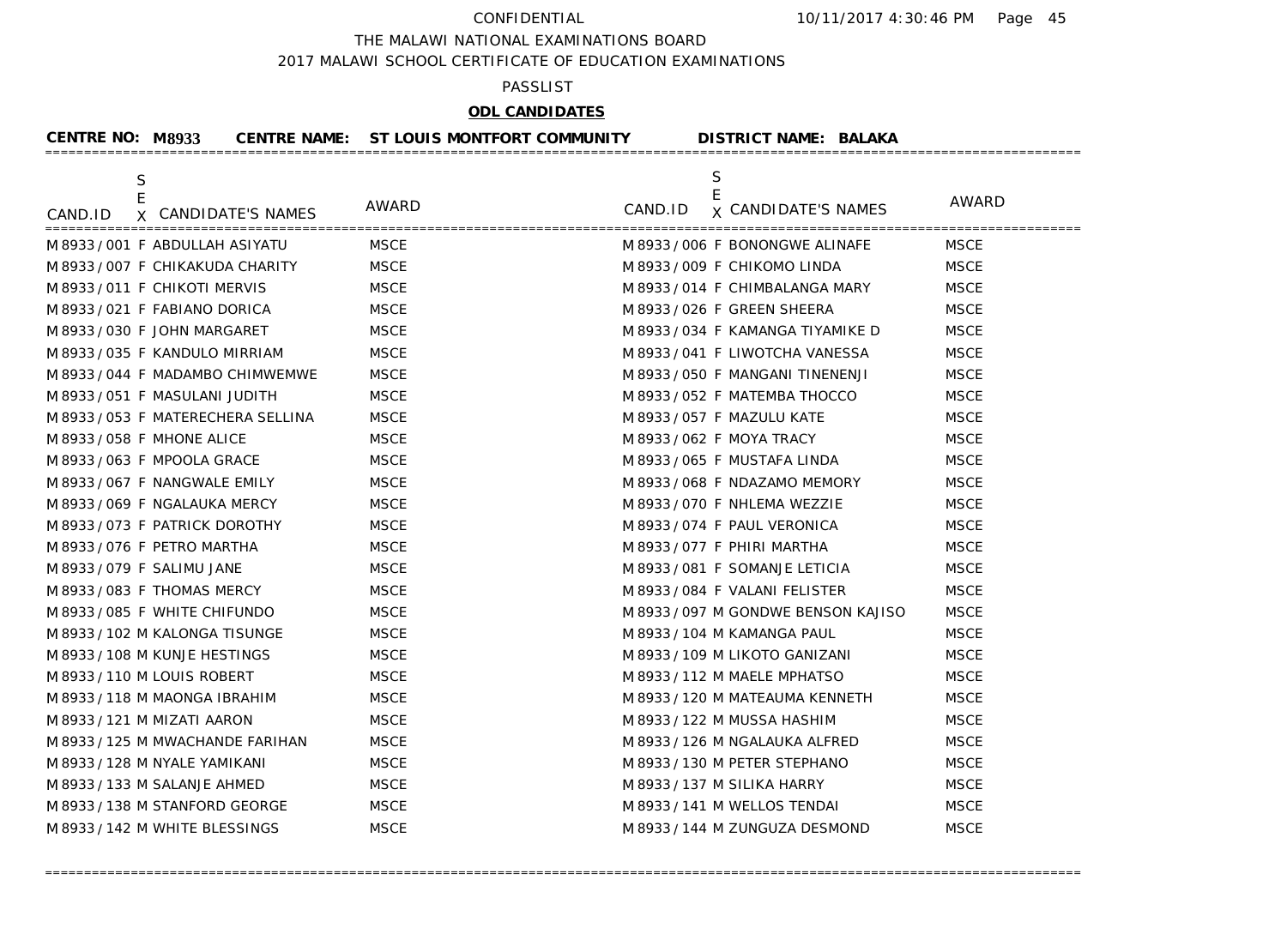THE MALAWI NATIONAL EXAMINATIONS BOARD

2017 MALAWI SCHOOL CERTIFICATE OF EDUCATION EXAMINATIONS

### PASSLIST

# **ODL CANDIDATES**

| CENTRE NO: M8933 |                            | CENTRE NAME: ST LOUIS MONTFORT COMMUNITY |         | <b>DISTRICT NAME: BALAKA</b> |       |
|------------------|----------------------------|------------------------------------------|---------|------------------------------|-------|
| CAND.ID          | <b>X</b> CANDIDATE'S NAMES | AWARD                                    | CAND.ID | <b>x CANDIDATE'S NAMES</b>   | AWARD |

=====================================================================================================================================

MALAWI SCHOOL CERTIFICA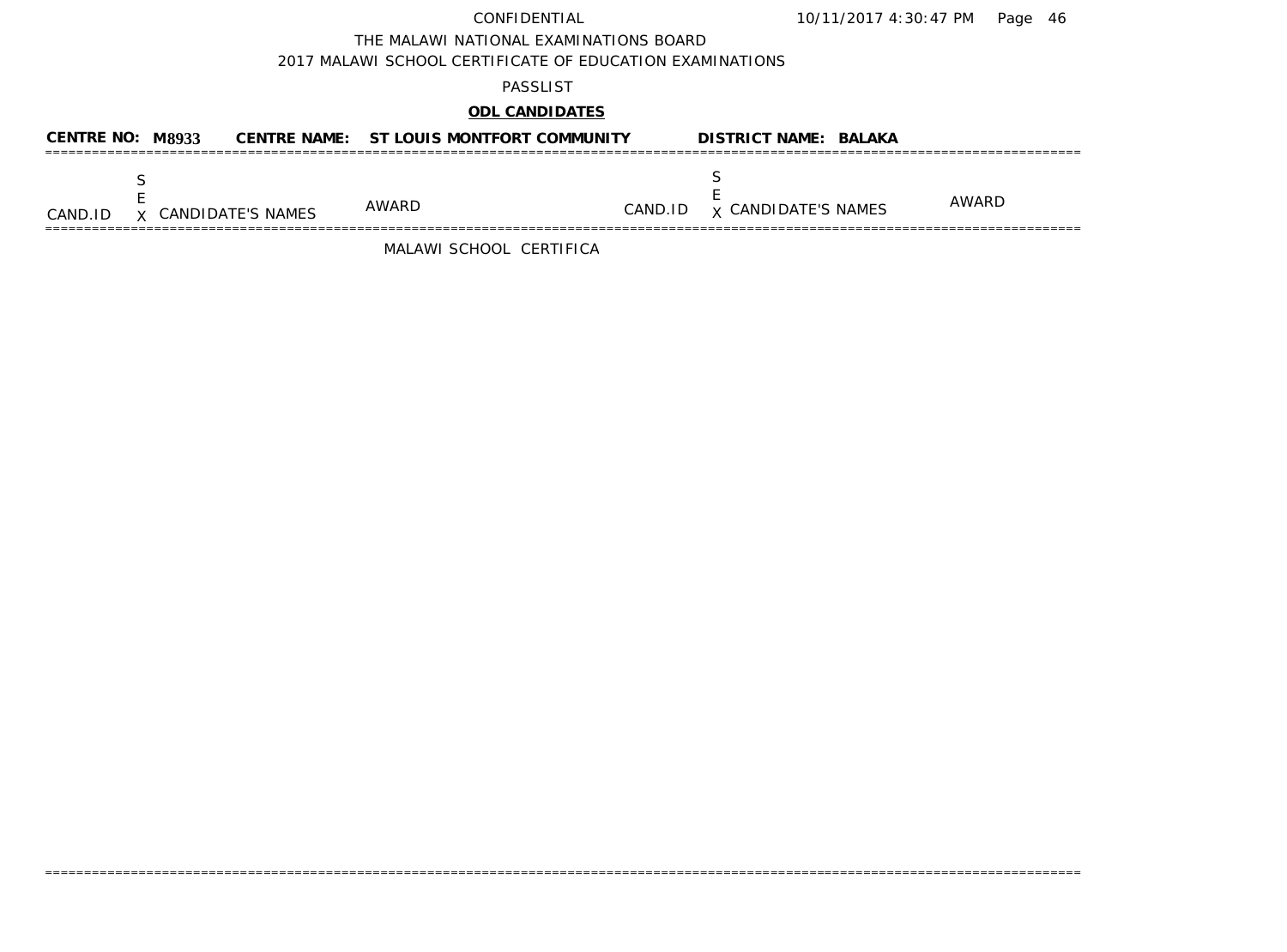THE MALAWI NATIONAL EXAMINATIONS BOARD

2017 MALAWI SCHOOL CERTIFICATE OF EDUCATION EXAMINATIONS

## PASSLIST

# **INTERNAL CANDIDATES**

| CENTRE NO: $M$ 0976                           | CENTRE NAME: ULONGWE COMMUNITY -BALAKA |         | <b>DISTRICT NAME: BALAKA</b>         |                      |
|-----------------------------------------------|----------------------------------------|---------|--------------------------------------|----------------------|
| $\mathsf S$<br>X CANDIDATE'S NAMES<br>CAND.ID | AWARD                                  | CAND.ID | S<br><b>x CANDIDATE'S NAMES</b>      | AWARD                |
| M0976/003 F BANDAWE CATHERINE                 | MSCE                                   |         | M 0976 / 007 F FRANK AISHA KALIWO    | MSCE                 |
| M0976/008 F FRIDAY ALICE                      | <b>MSCE</b>                            |         | M 0976 / 009 F JAMES TIYAMIKE        | <b>MSCE</b>          |
| M 0976 / 010 F JOHN SHAMEEM ASIYATU           | <b>MSCE</b>                            |         | M0976/013 F KAMWENDO FELISTARS       | <b>MSCE</b>          |
| M0976/015 F KASUNGWIRE ELIZABETH              | <b>MSCE</b>                            |         | M0976/016 F KAUNDA MAGRET            | <b>MSCE</b>          |
| M0976/017 F KAZEMBE CATHERINE                 | <b>MSCE</b>                            |         | M0976/019 F MAKWECHA TIYANJANE ANNI  | <b>MSCE</b>          |
| M0976/027 F SAMBANI ANASTAZIA                 | <b>MSCE</b>                            |         | M0976/028 F THOM STERIA              | <b>MSCE</b>          |
| M0976/030 M AFFICK IBRAHIM                    | <b>MSCE</b>                            |         | M0976/032 M BANDA GEORGE EDWIN       | <b>MSCE</b>          |
| M0976/033 M BANDA ROLLAND                     | <b>MSCE</b>                            |         | M 0976 / 034 M BAULEN BRUNO LASTON   | <b>MSCE</b>          |
| M 0976 / 035 M CHIKOPA EMMANUEL               | <b>MSCE</b>                            |         | M 0976/037 M CHIWAULA KONDWANI       | <b>MSCE</b>          |
| M0976/038 M CHIWAULA NATHAN                   | <b>MSCE</b>                            |         | M 0976/039 M DONNEX LASTON SAIDI     | <b>MSCE</b>          |
| M 0976/040 M KAPENDAMA YANJANANI RON          | <b>MSCE</b>                            |         | M 0976 / 041 M KAPHWANYA CHANCY      | <b>MSCE</b>          |
| M0976/042 M KAUNDA BLESSINGS                  | <b>MSCE</b>                            |         | M 0976 / 044 M MADUKANI GIFT DONWELL | <b>MSCE</b>          |
| M0976/045 M MAGANGA DICKSON                   | <b>MSCE</b>                            |         | M 0976 / 047 M MAKWINJA EVRA         | <b>MSCE</b>          |
| M0976/048 M MAKWINJA SIZE                     | <b>MSCE</b>                            |         | M0976/050 M MILONDE GRECIAN          | <b>MSCE</b>          |
| M0976/052 M NACHAMBA BWANALI                  | <b>MSCE</b>                            |         | M 0976 / 054 M NYALE DEAN LUKE       | <b>MSCE</b>          |
| M0976/055 M SIMBA DAVESON                     | <b>MSCE</b>                            |         | M 0976 / 056 M SUMAN MPHATSO NTAMBO  | <b>MSCE</b>          |
| M0976/057 M WILSON DALITSO LOUIS              | <b>MSCE</b>                            |         | M0976/058 M WILSON MOSES             | <b>MSCE</b>          |
| M0976/059 F ZAWANJE CHRISSY                   | <b>MSCE</b>                            |         |                                      | MALAWI SCHOOL CERTIF |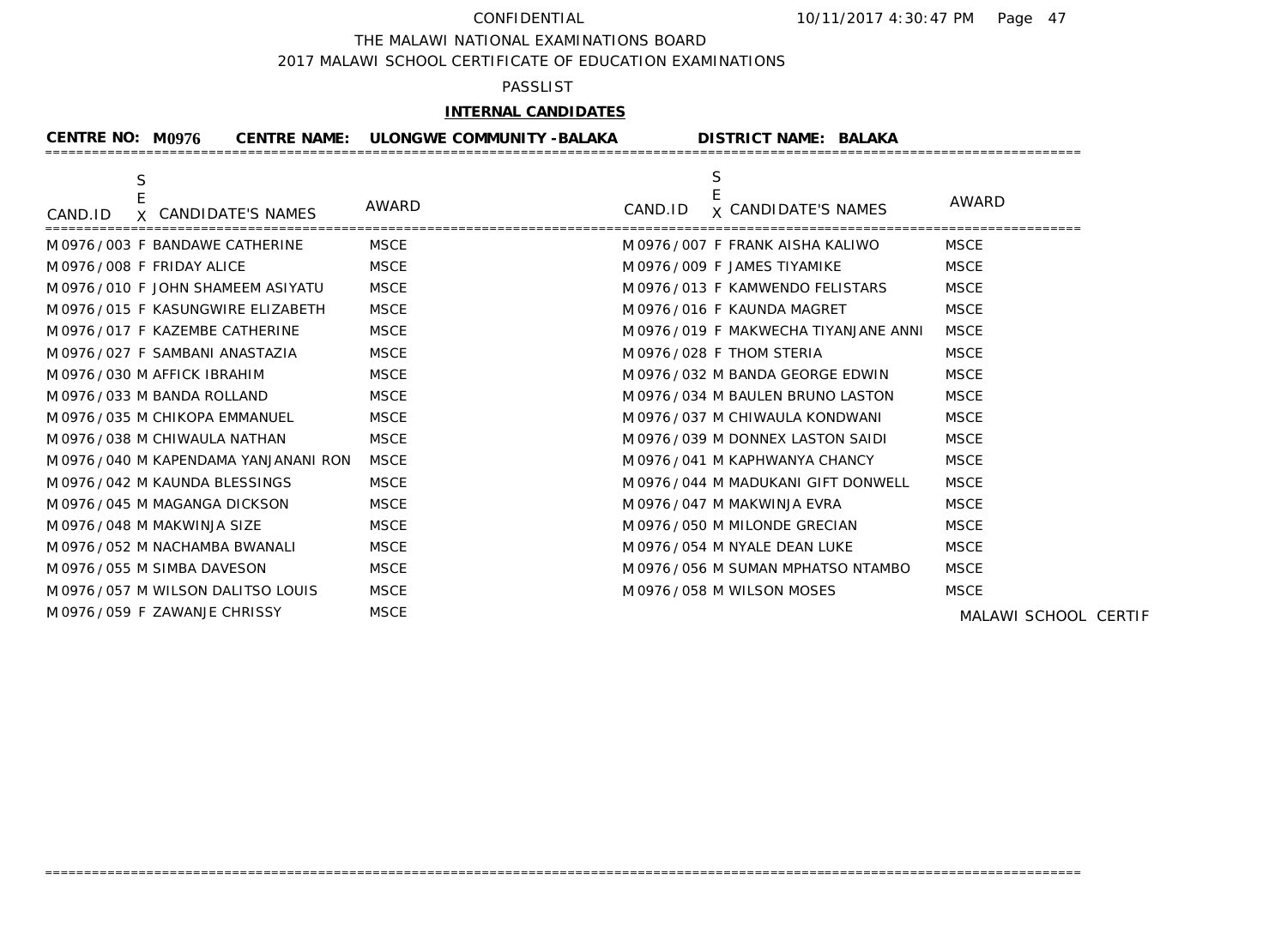### THE MALAWI NATIONAL EXAMINATIONS BOARD

2017 MALAWI SCHOOL CERTIFICATE OF EDUCATION EXAMINATIONS

### PASSLIST

## **EXTERNAL CANDIDATES**

| <b>CENTRE NO: M5976</b>        | <b>CENTRE NAME:</b>          | ULONGWE COMMUNITY -BALAKA | <b>DISTRICT NAME: BALAKA</b>    |                      |
|--------------------------------|------------------------------|---------------------------|---------------------------------|----------------------|
|                                |                              |                           |                                 |                      |
| CAND.ID                        | AWARD<br>X CANDIDATE'S NAMES | CAND.ID                   | <b>x CANDIDATE'S NAMES</b>      | AWARD                |
| M 5976/001 F CHILUMPHA FAITH   | MSCE                         |                           | M 5976/003 F ISAAC SUNGANANI    | <b>MSCE</b>          |
| M 5976/010 F SELEMANI SELINA   | <b>MSCE</b>                  |                           | M 5976 / 011 M BALALA MARTIN    | <b>MSCE</b>          |
| M 5976 / 012 M BENDALA BYSON   | <b>MSCE</b>                  |                           | M 5976/013 M CHITANI THOCCO     | <b>MSCE</b>          |
| M 5976 / 014 M FRANK VENANCIO  | <b>MSCE</b>                  |                           | M 5976 / 016 M JAMES NOWA       | <b>MSCE</b>          |
| M 5976/018 M KAZEMBE IDRISSA   | <b>MSCE</b>                  |                           | M 5976 / 020 M SAENDA THOKOZANI | <b>MSCE</b>          |
| M 5976 / 021 M WILLARD MAXWELL | <b>MSCE</b>                  |                           |                                 | MALAWI SCHOOL CERTIF |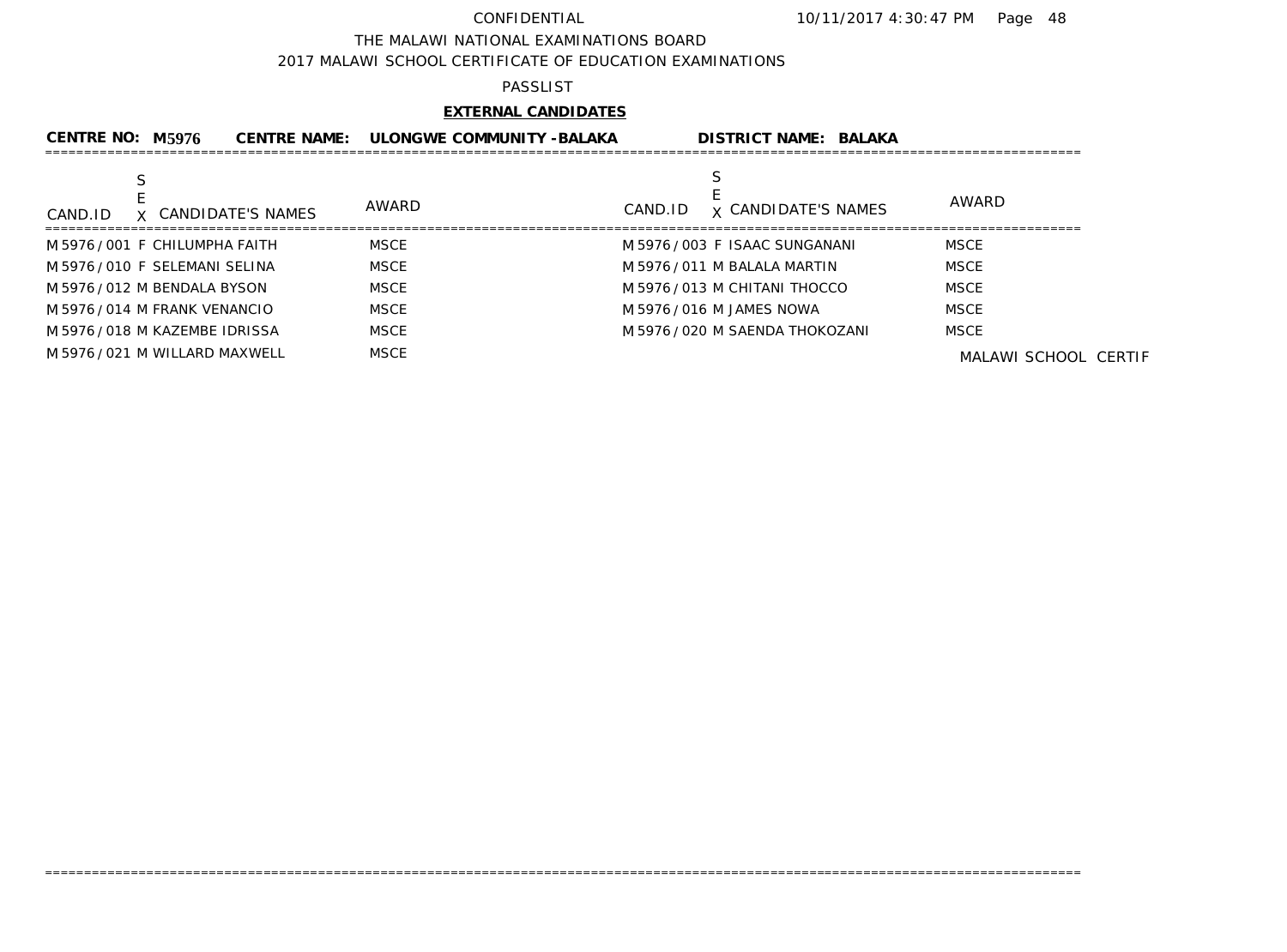THE MALAWI NATIONAL EXAMINATIONS BOARD

2017 MALAWI SCHOOL CERTIFICATE OF EDUCATION EXAMINATIONS

## PASSLIST

# **ODL CANDIDATES**

| <b>CENTRE NO: M8976</b>         |                                        | CENTRE NAME: ULONGWE COMMUNITY -BALAKA |         | <b>DISTRICT NAME: BALAKA</b>         |             |
|---------------------------------|----------------------------------------|----------------------------------------|---------|--------------------------------------|-------------|
| S<br>CAND.ID                    | X CANDIDATE'S NAMES                    | AWARD                                  | CAND.ID | S<br><b>x CANDIDATE'S NAMES</b>      | AWARD       |
|                                 | M 8976 / 008 F CHINKONO MPHATSO CHARL  | <b>MSCE</b>                            |         | M 8976/012 F JAMES LONESS            | <b>MSCE</b> |
| M 8976/027 F MTAMBALIKA MPHATSO |                                        | <b>MSCE</b>                            |         | M 8976 / 028 F MWITA ANGELLAH SAMSON | <b>MSCE</b> |
| M 8976/029 F NDAU ELIZABETH     |                                        | <b>MSCE</b>                            |         | M 8976/031 F NKHOMA MANNESS          | <b>MSCE</b> |
| M 8976/033 F PINDANI MERVIS     |                                        | <b>MSCE</b>                            |         | M 8976/035 F SANDRAM ANNIE           | <b>MSCE</b> |
| M 8976/039 F WITNESS MAGRET     |                                        | <b>MSCE</b>                            |         | M 8976/042 M BINALI SYMON CHABWERA   | <b>MSCE</b> |
|                                 | M 8976 / 044 M CHAPUSA BENEDICTO SAMUE | <b>MSCE</b>                            |         | M 8976/048 M DAUDI IDRISSA AJJEY     | <b>MSCE</b> |
| M 8976/053 M ELIOT MADALITSO    |                                        | <b>MSCE</b>                            |         | M 8976 / 054 M ELIOT SAMUEL          | <b>MSCE</b> |
| M 8976 / 055 M INGWENYA DICKSON |                                        | <b>MSCE</b>                            |         | M 8976 / 058 M KALENDO MORGAN        | <b>MSCE</b> |
|                                 | M 8976 / 059 M KALIPO MAXIMOS LOVEMORE | <b>MSCE</b>                            |         | M 8976 / 062 M KAPUKUSA PAUL         | <b>MSCE</b> |
| M 8976 / 065 M MAIDA ALLAN      |                                        | <b>MSCE</b>                            |         | M 8976/067 M MASANJALA ALEXIS        | <b>MSCE</b> |
| M 8976 / 069 M MBEWE PATRICK    |                                        | <b>MSCE</b>                            |         | M 8976/070 M MC LOUD TEMBO K         | <b>MSCE</b> |
| M 8976/071 M MEDSON DANIEL      |                                        | <b>MSCE</b>                            |         | M 8976 / 072 M MKOKO TIMOTHY         | <b>MSCE</b> |
|                                 | M 8976 / 075 M NGALIKA CALLISTO ANTHON | <b>MSCE</b>                            |         | M 8976/076 M NKHUNGUDZU MIKE         | <b>MSCE</b> |
| M 8976/077 M SAIDI CHIMWEMWE    |                                        | <b>MSCE</b>                            |         | M 8976/079 M SUFYAN NOORDEEN         | <b>MSCE</b> |
| M 8976 / 080 M TABU ABDUL       |                                        | <b>MSCE</b>                            |         | M 8976 / 081 M TAMBALA PATRICK       | <b>MSCE</b> |
|                                 |                                        |                                        |         |                                      |             |

=====================================================================================================================================

MALAWI SCHOOL CERTIFICA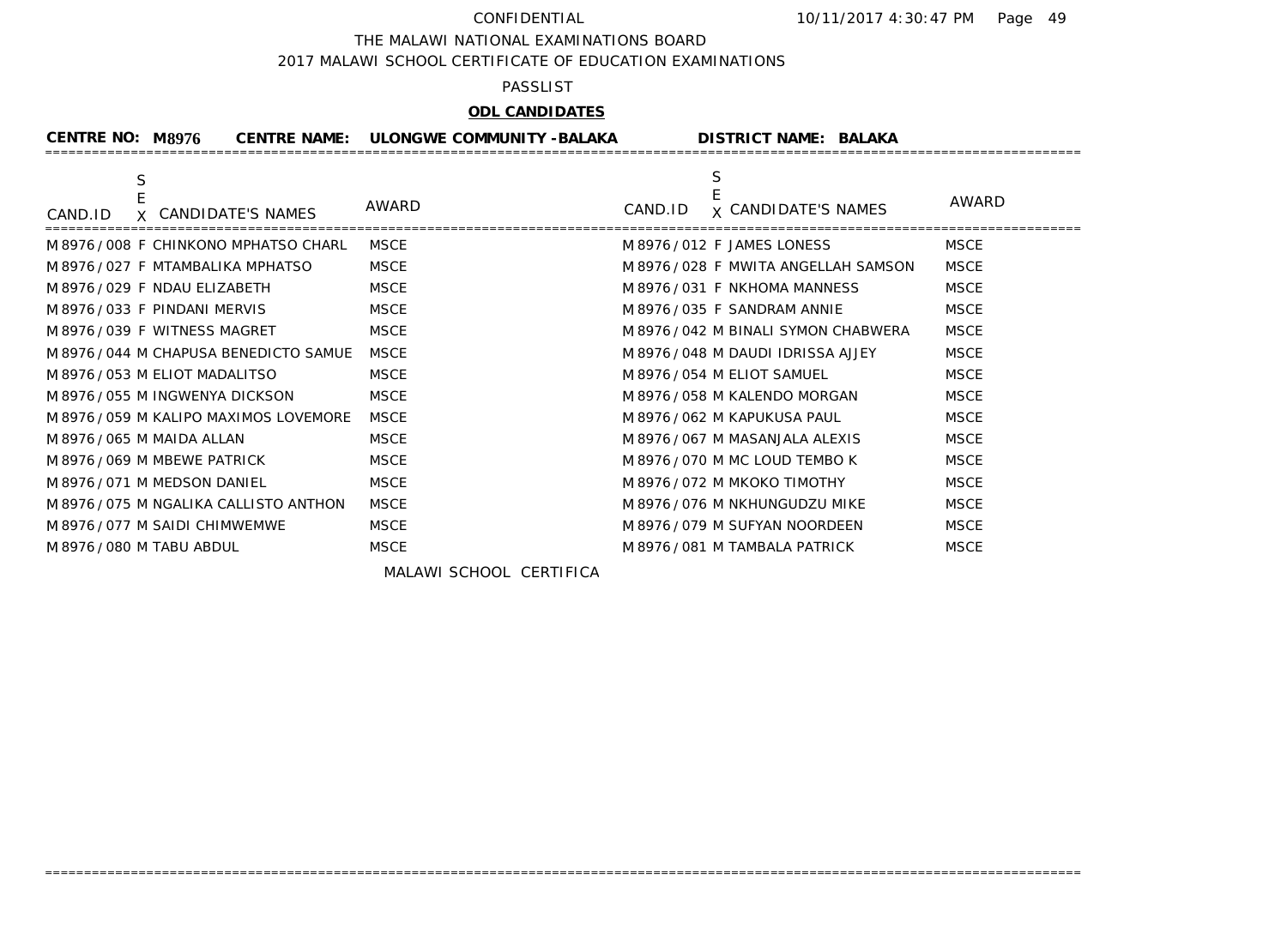THE MALAWI NATIONAL EXAMINATIONS BOARD

2017 MALAWI SCHOOL CERTIFICATE OF EDUCATION EXAMINATIONS

## PASSLIST

# **INTERNAL CANDIDATES**

| <b>CENTRE NO: M0981</b>                                           | <b>CENTRE NAME: UTALE COMMUNITY</b> | <b>DISTRICT NAME: BALAKA</b>                 |             |
|-------------------------------------------------------------------|-------------------------------------|----------------------------------------------|-------------|
| $\frac{\mathsf{S}}{\mathsf{E}}$<br>X CANDIDATE'S NAMES<br>CAND.ID | AWARD                               | S<br>E<br>CAND.ID <b>x</b> CANDIDATE'S NAMES | AWARD       |
| M0981/001 F AKIBA JAMES PATUMA                                    | <b>MSCE</b>                         | M 0981 / 004 F BANDA EMMIE                   | <b>MSCE</b> |
| M0981/006 F CLEMENT TITHA                                         | <b>MSCE</b>                         | M 0981 / 007 F DAMIANO EDITH                 | <b>MSCE</b> |
| M0981/008 F DAMIANO TIYAMIKE                                      | <b>MSCE</b>                         | M 0981/013 F HAPALA LISSA                    | <b>MSCE</b> |
| M0981/015 F HERMES FLORENCE                                       | <b>MSCE</b>                         | M 0981 / 016 F JOHN ESTHER                   | <b>MSCE</b> |
| M0981/017 F KACHALA THOKOZIRE                                     | <b>MSCE</b>                         | M 0981 / 018 F KAITANO MARTHA                | <b>MSCE</b> |
| M 0981 / 019 F KAMWANA FLORA                                      | <b>MSCE</b>                         | M0981/020 F KIMU LOVENESS                    | <b>MSCE</b> |
| M0981/021 F KUMWEMBE VERONICA                                     | <b>MSCE</b>                         | M 0981 / 022 F LIPENGA AISHA                 | <b>MSCE</b> |
| M0981/023 F MACHIKA CHARITY                                       | <b>MSCE</b>                         | M 0981 / 025 F MAKINA SHYREEN                | <b>MSCE</b> |
| M0981/026 F MAKOLOJE CHRISSIE                                     | <b>MSCE</b>                         | M 0981 / 027 F MAKUPIZA MARTHA               | <b>MSCE</b> |
| M0981/028 F MALINGA ESMIE                                         | <b>MSCE</b>                         | M 0981 / 029 F MALOTA YANKHO                 | <b>MSCE</b> |
| M0981/030 F MASAMBA ELIZA                                         | <b>MSCE</b>                         | M 0981/031 F MASAMBA MERIA                   | <b>MSCE</b> |
| M0981/033 F MBEPULA INNOCENCIA                                    | <b>MSCE</b>                         | M0981/034 F MBULE FELISTER                   | <b>MSCE</b> |
| M0981/037 F NAKHUVERE GLORY                                       | <b>MSCE</b>                         | M0981/038 F NEDI CHIFUNDO                    | <b>MSCE</b> |
| M0981/039 F PAHUWA GRACE                                          | <b>MSCE</b>                         | M 0981 / 045 M AARON GEORGE                  | <b>MSCE</b> |
| M0981/046 M ANDERSON CHRISTOPHER                                  | <b>MSCE</b>                         | M 0981 / 048 M BILLY PETER                   | <b>MSCE</b> |
| M 0981 / 050 M CHAGONA TESTIMONY                                  | <b>MSCE</b>                         | M 0981 / 051 M CHAPANGA LOUIS                | <b>MSCE</b> |
| M0981/052 M CHILEWANI JAMES                                       | <b>MSCE</b>                         | M 0981 / 053 M CHILOMO PAUL                  | <b>MSCE</b> |
| M 0981 / 055 M GILBERT RAPHAEL                                    | <b>MSCE</b>                         | M 0981 / 057 M HAJI GIFT                     | <b>MSCE</b> |
| M 0981 / 062 M JERE MADALITSO                                     | <b>MSCE</b>                         | M 0981 / 063 M JOHN LUCIANO                  | <b>MSCE</b> |
| M0981/065 M KACHINGWE SIMEON J                                    | <b>MSCE</b>                         | M 0981 / 066 M KAINGA BANNETT                | <b>MSCE</b> |
| M0981/067 M KAIPA MATIASI CHISOMO                                 | <b>MSCE</b>                         | M0981/068 M KAMWANA GIFT                     | <b>MSCE</b> |
| M0981/069 M KAMWENDO CHARLES                                      | <b>MSCE</b>                         | M 0981 / 071 M LIHALA MADALITSO              | <b>MSCE</b> |
| M0981/072 M LIMBANI FRANSWELL                                     | <b>MSCE</b>                         | M 0981 / 073 M LUCIUS DAVIE                  | <b>MSCE</b> |
| M 0981 / 074 M LUKA LEO                                           | <b>MSCE</b>                         | M0981/075 M MACHIKA REDSON                   | <b>MSCE</b> |
| M0981/078 M MASANZA BONFACE                                       | <b>MSCE</b>                         | M0981/079 M MATAYA NICKSON                   | <b>MSCE</b> |
| M0981/080 M MAUNDA CHRISPIN                                       | <b>MSCE</b>                         | M0981/084 M NANTCHENGWA YAMIKANI             | <b>MSCE</b> |
| M0981/087 M PHIRI MPHATSO                                         | <b>MSCE</b>                         | M0981/088 M RODGERS PETER                    | <b>MSCE</b> |
| M 0981 / 091 M VASCO VINCET                                       | <b>MSCE</b>                         |                                              |             |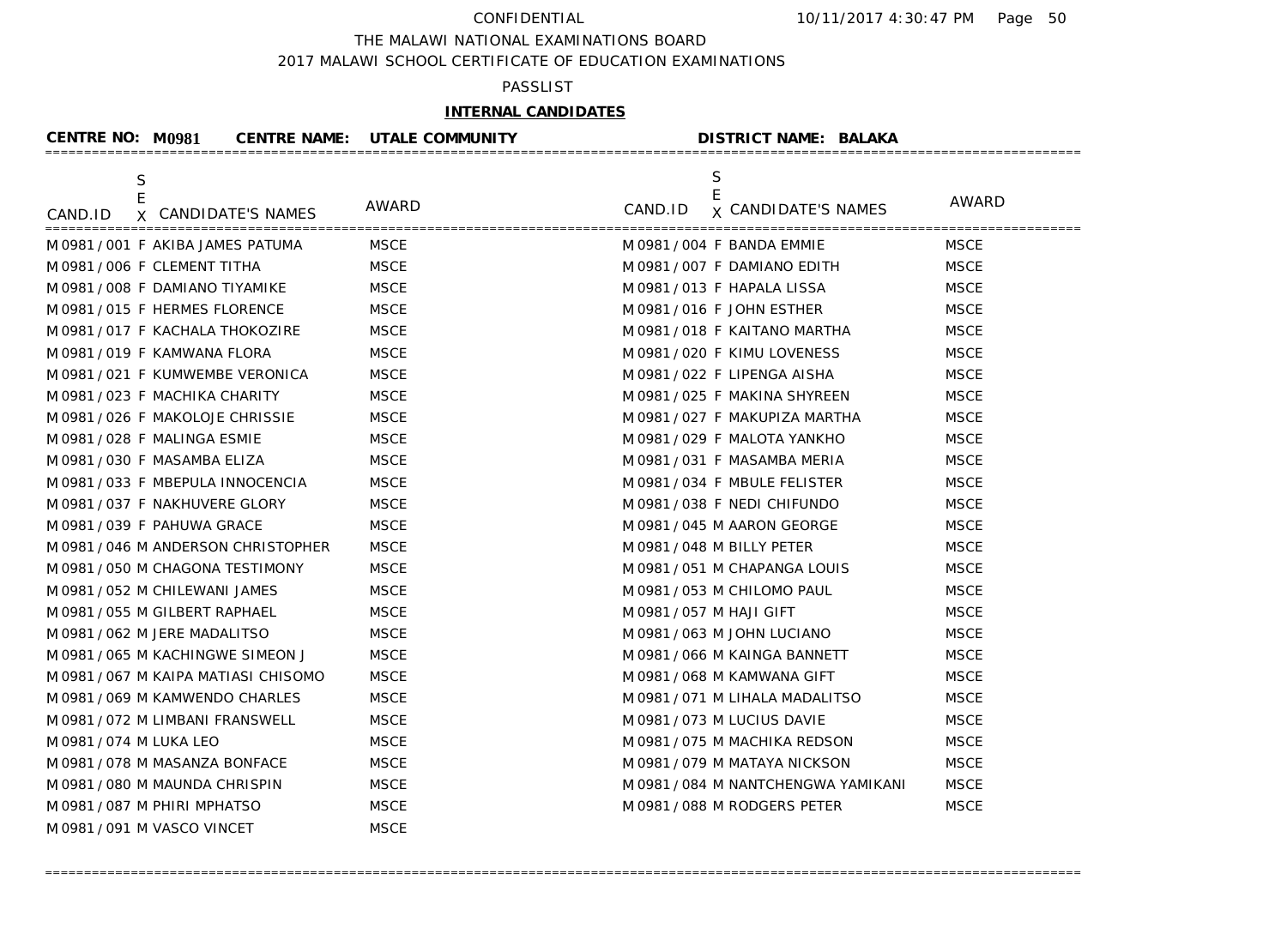THE MALAWI NATIONAL EXAMINATIONS BOARD

2017 MALAWI SCHOOL CERTIFICATE OF EDUCATION EXAMINATIONS

## PASSLIST

## **INTERNAL CANDIDATES**

| CENTRE NO: M0981 |                            | <b>CENTRE NAME: UTALE COMMUNITY</b> |         | <b>DISTRICT NAME: BALAKA</b> |       |
|------------------|----------------------------|-------------------------------------|---------|------------------------------|-------|
| CAND.ID          | <b>x</b> CANDIDATE'S NAMES | AWARD                               | CAND.ID | <b>x CANDIDATE'S NAMES</b>   | AWARD |

=====================================================================================================================================

MALAWI SCHOOL CERTIFICA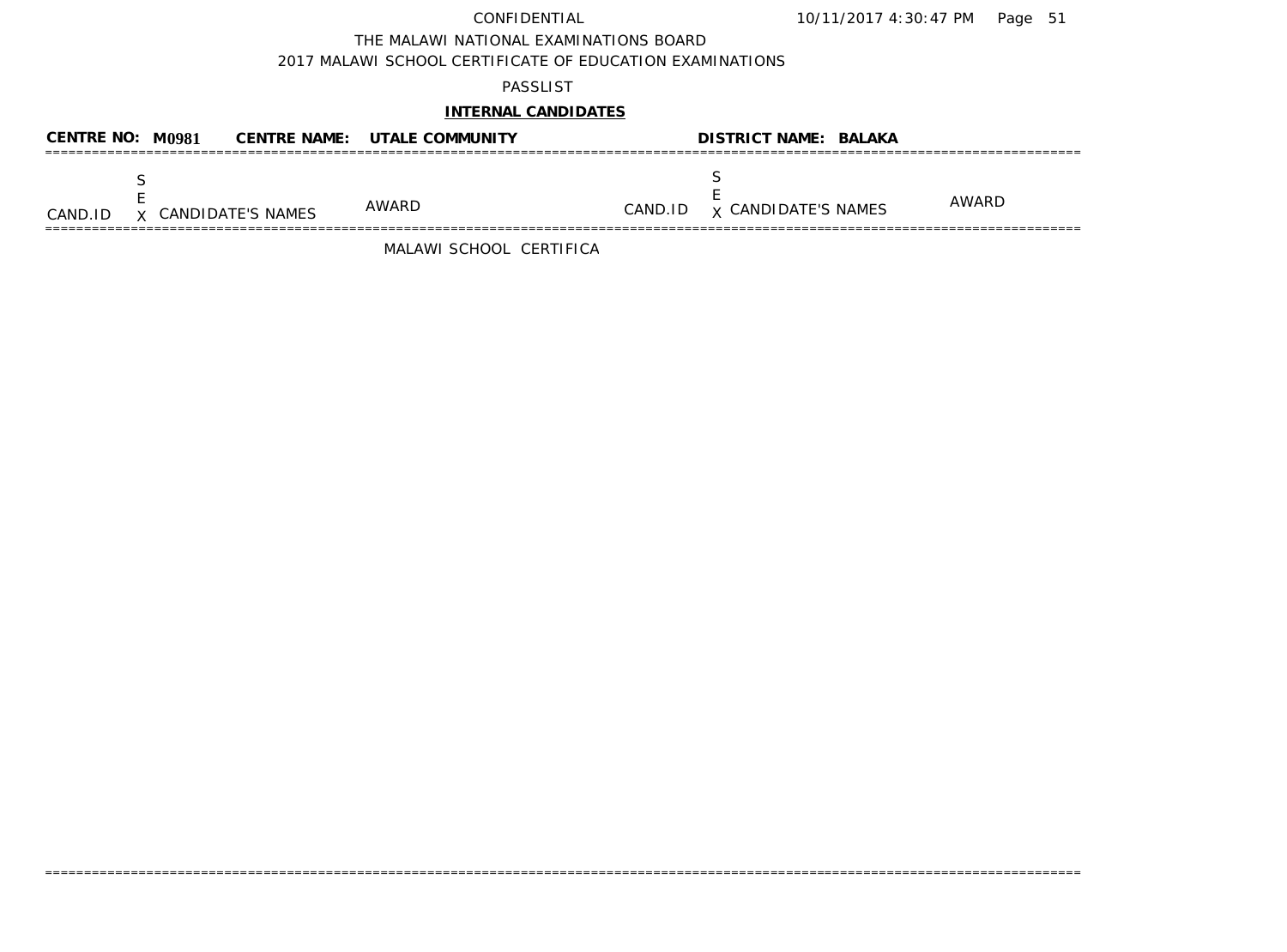### THE MALAWI NATIONAL EXAMINATIONS BOARD

2017 MALAWI SCHOOL CERTIFICATE OF EDUCATION EXAMINATIONS

### PASSLIST

## **EXTERNAL CANDIDATES**

| CENTRE NO: M5981               | <b>CENTRE NAME:</b> | <b>UTALE COMMUNITY</b> | <b>DISTRICT NAME: BALAKA</b>          |                      |
|--------------------------------|---------------------|------------------------|---------------------------------------|----------------------|
|                                |                     |                        |                                       |                      |
| CAND.ID                        | X CANDIDATE'S NAMES | AWARD                  | <b>x CANDIDATE'S NAMES</b><br>CAND.ID | AWARD                |
| M 5981/002 F BILLY BERTHA E    |                     | <b>MSCE</b>            | M 5981/003 F GHAMBI PACHARO MAGGIE    | <b>MSCE</b>          |
| M 5981 / 006 F KUTSALA DOREEN  |                     | <b>MSCE</b>            | M 5981 / 011 M MALAKASI DAVIE N       | MSCE                 |
| M 5981/012 F MGUNDO ALINAFE    |                     | MSCE                   | M 5981/013 M MICHONGWE HASTINGS       | <b>MSCE</b>          |
| M 5981 / 014 M MISOMALI ROBERT |                     | <b>MSCE</b>            | M 5981 / 016 M MOLOKA DANIOUS         | <b>MSCE</b>          |
| M 5981 / 017 M MOSES NYAKWAWA  |                     | <b>MSCE</b>            | M 5981 / 020 M RAPHAEL JOHN           | <b>MSCE</b>          |
| M 5981/023 M STEVEN MOSES M    |                     | MSCE                   |                                       | MALAWI SCHOOL CERTIF |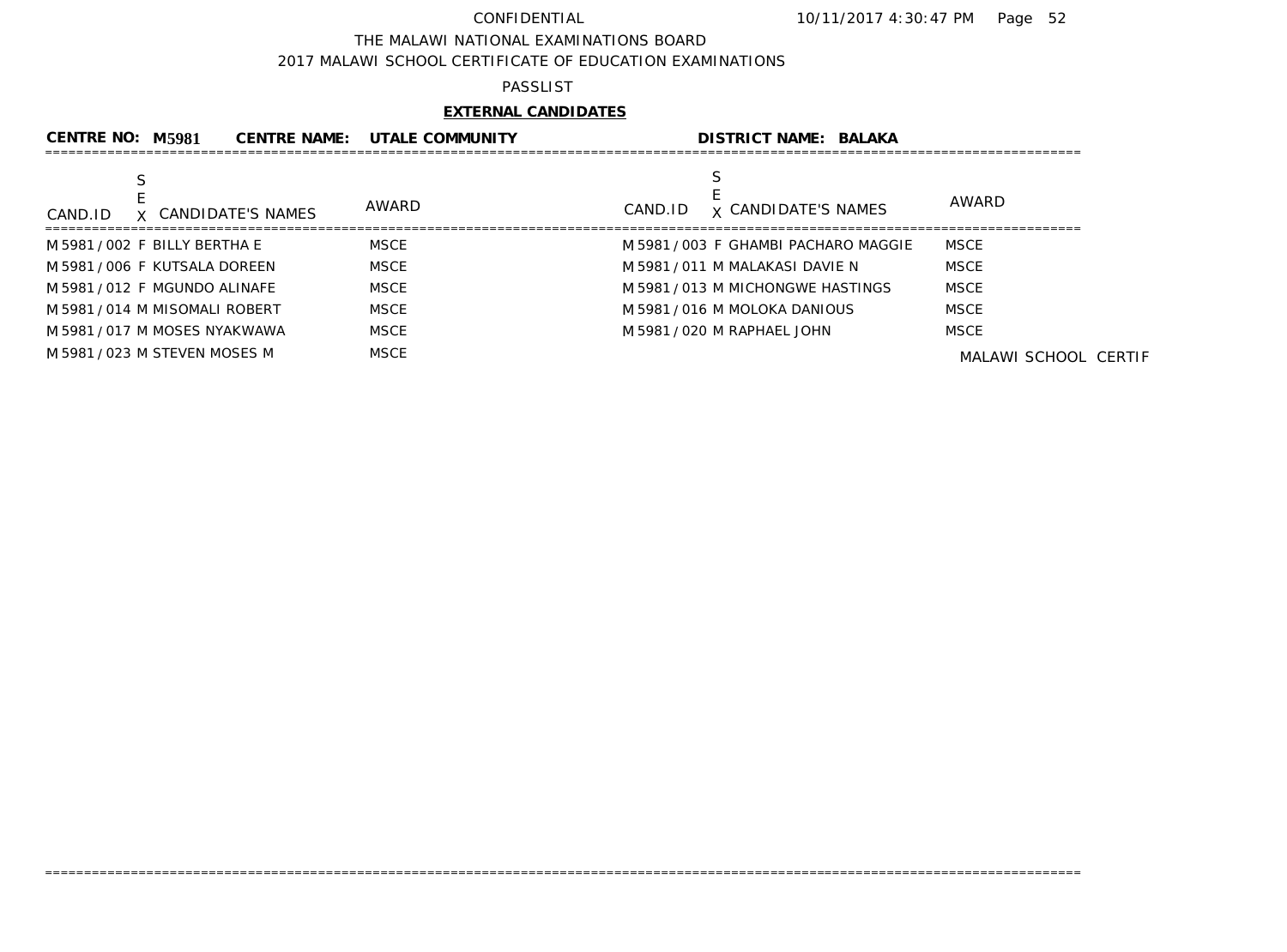THE MALAWI NATIONAL EXAMINATIONS BOARD

2017 MALAWI SCHOOL CERTIFICATE OF EDUCATION EXAMINATIONS

### PASSLIST

# **ODL CANDIDATES**

| <b>CENTRE NO: M8981</b>              | <b>CENTRE NAME: UTALE COMMUNITY</b> | <b>DISTRICT NAME: BALAKA</b>          |             |
|--------------------------------------|-------------------------------------|---------------------------------------|-------------|
| S<br>X CANDIDATE'S NAMES<br>CAND.ID  | AWARD                               | S<br>x CANDIDATE'S NAMES<br>CAND.ID   | AWARD       |
| M8981/003 F CHITSOTSO MERVIS         | <b>MSCE</b>                         | M 8981/005 F GINDRON EMMIE            | <b>MSCE</b> |
| M 8981/006 F KAZOMA TADALA           | <b>MSCE</b>                         | M 8981 / 007 F MAGOMBO MARTHA L       | <b>MSCE</b> |
| M 8981 / 008 F MALUMU REJOICE TREZER | <b>MSCE</b>                         | M 8981/011 F MPHEPO EDINA             | <b>MSCE</b> |
| M 8981/012 F MTENGENIBWINO GLORIA    | <b>MSCE</b>                         | M 8981/013 F MWINJIRO VIRGINIA TISUNG | <b>MSCE</b> |
| M8981/017 M BAULENI WESTON           | <b>MSCE</b>                         | M 8981 / 018 M BIGULA CLEMENT         | <b>MSCE</b> |
| M 8981/019 M CHABWERA COSMAS FRANCI  | <b>MSCE</b>                         | M 8981 / 020 M CHABWERA FLETCHER      | <b>MSCE</b> |
| M 8981 / 022 M CHIMWAZA GIFT         | <b>MSCE</b>                         | M 8981/024 M GAWANI CLIFTON           | <b>MSCE</b> |
| M 8981 / 026 M GUTA CLEMENT          | <b>MSCE</b>                         | M 8981 / 029 M KAMWENDO DANKEN        | <b>MSCE</b> |
| M 8981 / 031 M LIPENGA SIMPLE        | <b>MSCE</b>                         | M 8981 / 032 M MAKWETE FELIX          | <b>MSCE</b> |
| M 8981/034 M MAULIDI HASTINGS        | <b>MSCE</b>                         | M 8981/037 M MTENGENIBWINO AUSTIN     | <b>MSCE</b> |
| M 8981/038 M MUSHELUKA GABRIEL       | <b>MSCE</b>                         | M 8981 / 044 M SALIRE GAYESI ABDULLAH | <b>MSCE</b> |
| M 8981 / 047 M STOLA SHALOM          | <b>MSCE</b>                         | M 8981 / 048 M TELEPA ACKLEY          | <b>MSCE</b> |

=====================================================================================================================================

MALAWI SCHOOL CERTIFICA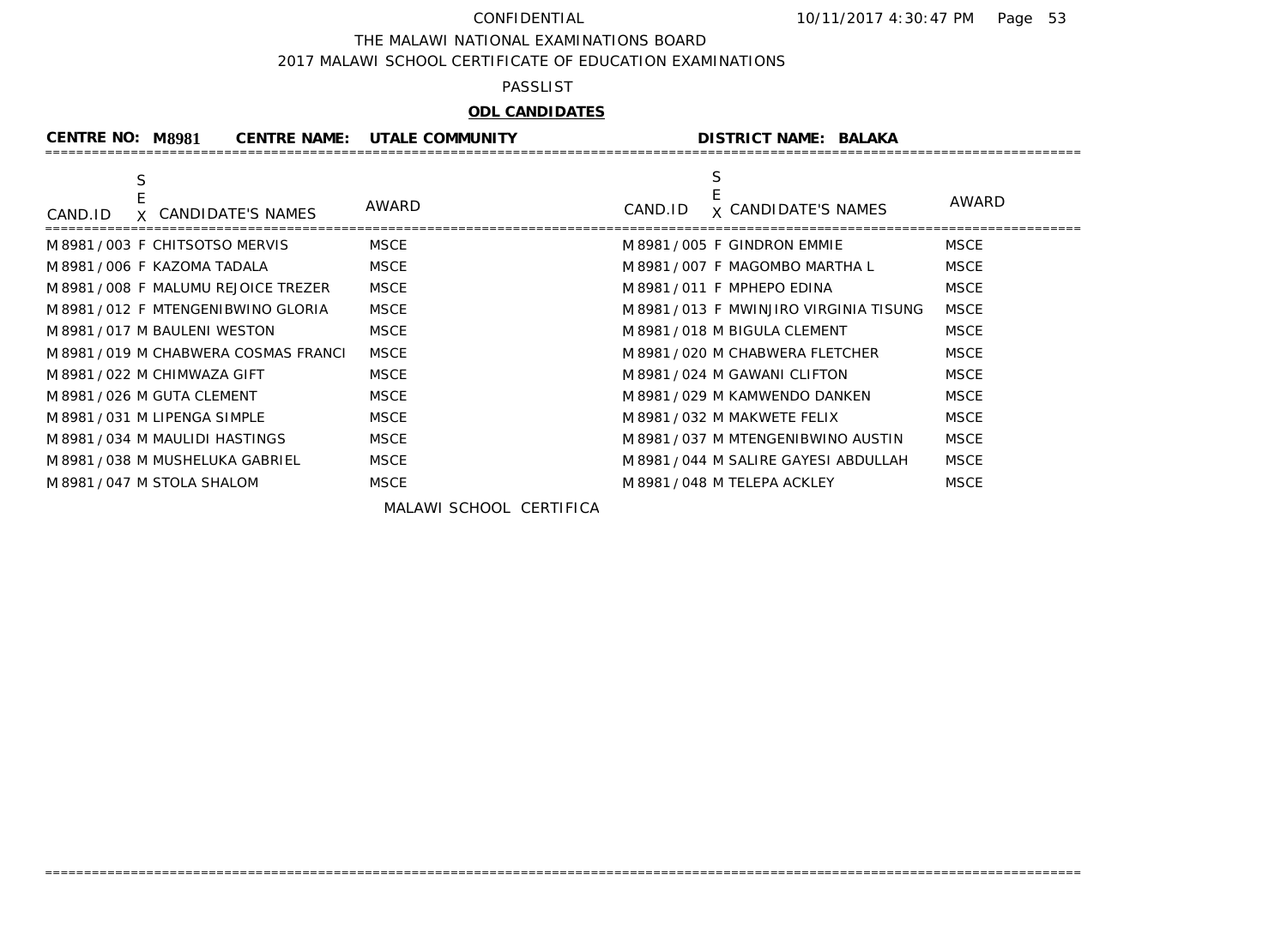THE MALAWI NATIONAL EXAMINATIONS BOARD

2017 MALAWI SCHOOL CERTIFICATE OF EDUCATION EXAMINATIONS

## PASSLIST

## **INTERNAL CANDIDATES**

| <b>CENTRE NO: M1030</b><br><b>CENTRE NAME:</b> | <b>NAMALOMBA COMMUNITY</b> | <b>DISTRICT NAME: BALAKA</b>                    |             |
|------------------------------------------------|----------------------------|-------------------------------------------------|-------------|
| $\mathsf S$<br>X CANDIDATE'S NAMES<br>CAND.ID  | AWARD                      | S<br>E<br><b>x CANDIDATE'S NAMES</b><br>CAND.ID | AWARD       |
| M 1030 / 001 F ALFRED LINDA CHIMENYA           | <b>MSCE</b>                | M 1030 / 002 F AMAKI PATUMA                     | <b>MSCE</b> |
| M 1030 / 004 F BANDA LUCIA                     | <b>MSCE</b>                | M 1030 / 005 F BANDA MARY                       | <b>MSCE</b> |
| M 1030/006 F BREAK ASIYATU                     | <b>MSCE</b>                | M 1030 / 007 F CHAFIKANA MERIA                  | <b>MSCE</b> |
| M 1030 / 009 F CHIBADE EUSTER DEMESTER         | <b>MSCE</b>                | M 1030/010 F CHIRWA CHARITY                     | <b>MSCE</b> |
| M 1030/013 F FESTON ESTHER M                   | <b>MSCE</b>                | M 1030 / 017 F KALONJERE MARTHA                 | <b>MSCE</b> |
| M1030/019 F KANIKI LAIKA                       | <b>MSCE</b>                | M 1030/020 F KASUNDA ETHEL                      | <b>MSCE</b> |
| M 1030/022 F MANGWIYO MONICA                   | <b>MSCE</b>                | M 1030/026 F MUHAKIWA ALICE                     | <b>MSCE</b> |
| M 1030 / 027 F MWAMADI FELIA                   | <b>MSCE</b>                | M 1030/035 F RICHARD ALINAFE                    | <b>MSCE</b> |
| M 1030 / 037 F SAYENDA CLARA                   | <b>MSCE</b>                | M 1030/038 F SELEMAN RUBIA                      | <b>MSCE</b> |
| M 1030/040 F STEVEN ANNIE                      | <b>MSCE</b>                | M 1030/043 F WHITE ELINA                        | <b>MSCE</b> |
| M 1030 / 047 M ALFRED DANIEL                   | <b>MSCE</b>                | M 1030 / 048 M ALFRED JULIUS                    | <b>MSCE</b> |
| M 1030/049 M ALICK IDRISSA                     | <b>MSCE</b>                | M 1030 / 050 M AMOS BLESSINGS                   | <b>MSCE</b> |
| M 1030 / 051 M BAZILIO MATHIAS                 | <b>MSCE</b>                | M 1030 / 052 M BITONI STEVE                     | <b>MSCE</b> |
| M 1030 / 053 M CHALUMPHA DANIEL                | <b>MSCE</b>                | M 1030 / 054 M CHIMENYA AUBREY                  | <b>MSCE</b> |
| M 1030 / 057 M HERBERT ZEBRON                  | <b>MSCE</b>                | M 1030/060 M JAMES IBRA BENNES                  | <b>MSCE</b> |
| M 1030 / 067 M MAKHALIRA COLLINGS              | <b>MSCE</b>                | M 1030 / 072 M MULIYA FRANCIS                   | <b>MSCE</b> |
| M 1030 / 074 M NTONGA CLEMENT                  | <b>MSCE</b>                | M 1030 / 075 M PENSULO MARTIN                   | <b>MSCE</b> |
| M 1030 / 076 M PETRO CHISOMO                   | <b>MSCE</b>                | M 1030 / 079 M ULADI AWALI                      | <b>MSCE</b> |
| M 1030 / 080 M WILSON CHIKONDI                 | <b>MSCE</b>                | M 1030 / 081 M WISIKI RAMSEY                    | <b>MSCE</b> |
|                                                |                            |                                                 |             |

=====================================================================================================================================

MALAWI SCHOOL CERTIFICA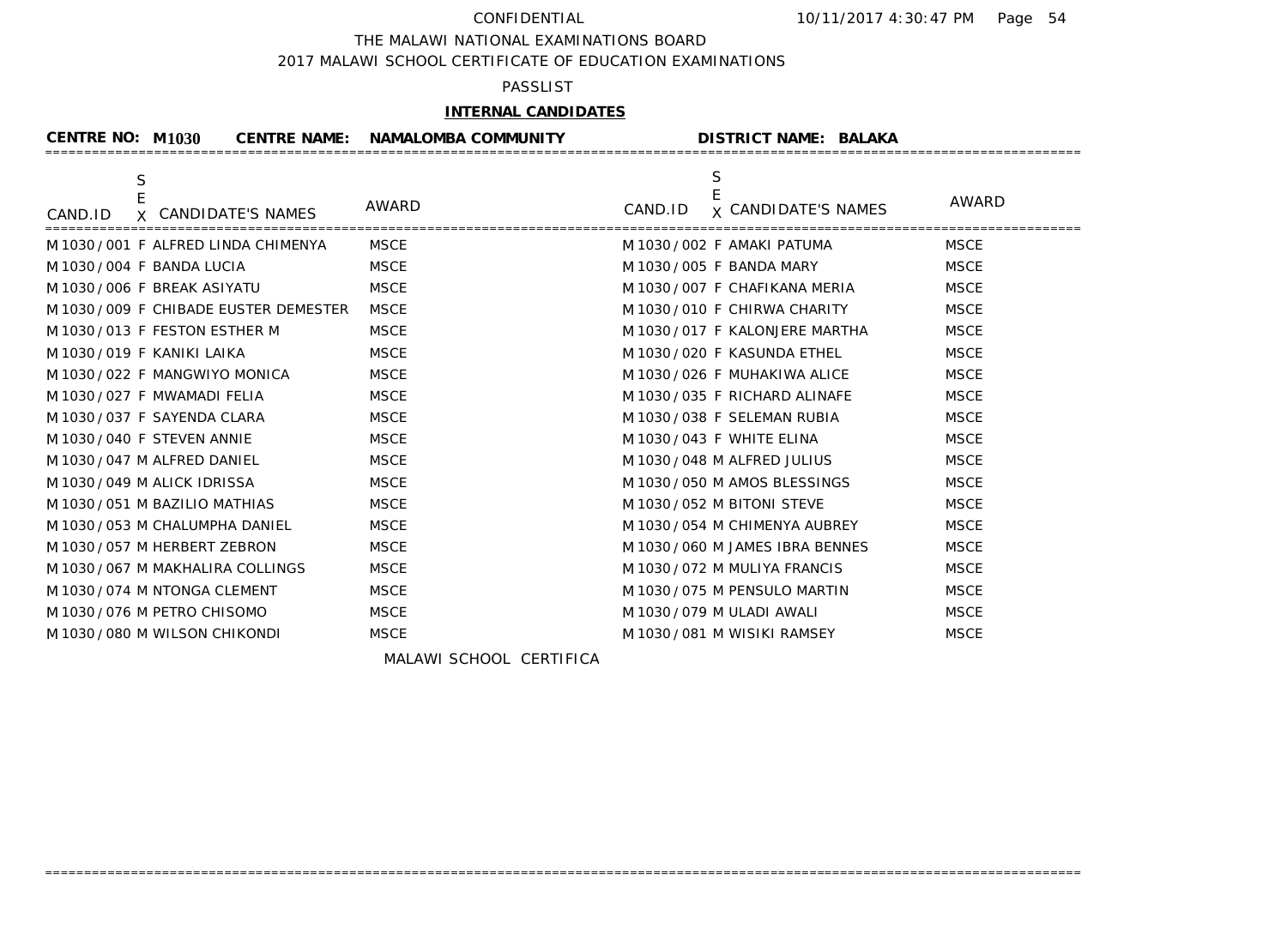THE MALAWI NATIONAL EXAMINATIONS BOARD

2017 MALAWI SCHOOL CERTIFICATE OF EDUCATION EXAMINATIONS

## PASSLIST

# **EXTERNAL CANDIDATES**

| CENTRE NO: $M6030$             | <b>CENTRE NAME: NAMALOMBA COMMUNITY</b> | <b>DISTRICT NAME: BALAKA</b>                |       |
|--------------------------------|-----------------------------------------|---------------------------------------------|-------|
| X CANDIDATE'S NAMES<br>CAND.ID | <b>AWARD</b>                            | <b>x CANDIDATE'S NAMES</b><br>CAND.ID       | AWARD |
| M 6030 / 006 M ALFRED PHILIP   | MSCE<br>MALAWI SCHOOL CERTIFICA         | M 6030 / 008 M SAMBANI RICHARD LOVEMOR MSCE |       |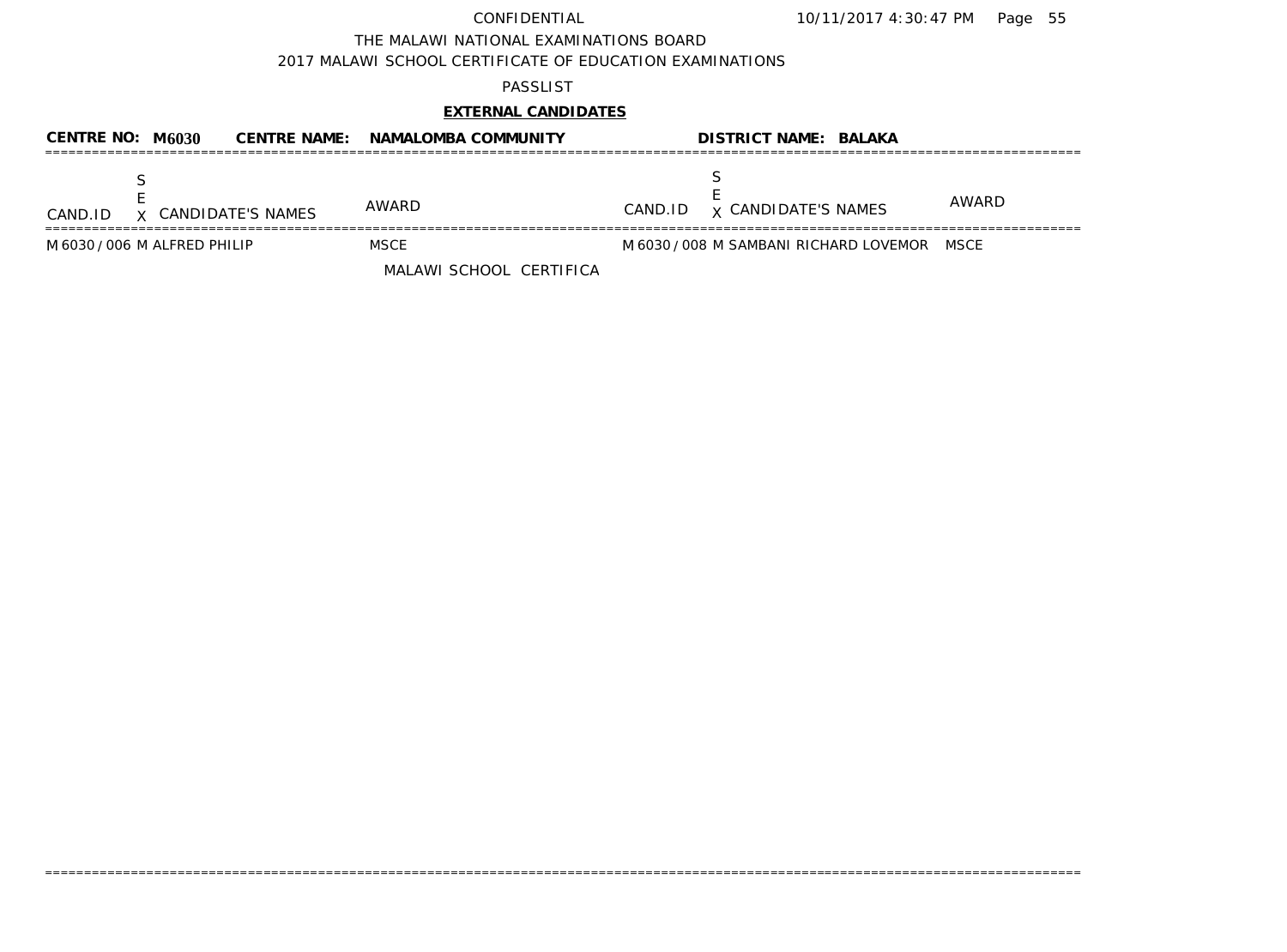### THE MALAWI NATIONAL EXAMINATIONS BOARD

2017 MALAWI SCHOOL CERTIFICATE OF EDUCATION EXAMINATIONS

### PASSLIST

# **INTERNAL CANDIDATES**

| <b>CENTRE NO: M1032</b>                | CENTRE NAME: TOLEZA COMMUNITY | <b>DISTRICT NAME: BALAKA</b>               |               |
|----------------------------------------|-------------------------------|--------------------------------------------|---------------|
| S<br>X CANDIDATE'S NAMES<br>CAND.ID    | AWARD                         | S<br><b>x CANDIDATE'S NAMES</b><br>CAND.ID | AWARD         |
| M 1032 / 003 F BANDA THOKOZANI         | <b>MSCE</b>                   | M 1032 / 006 F DAMSON MARY                 | <b>MSCE</b>   |
| M 1032 / 009 F ELIYA EUNICE            | <b>MSCE</b>                   | M 1032 / 011 F GONDWE BRIDGET              | <b>MSCE</b>   |
| M 1032 / 014 F KAPENI THOKOZANI        | <b>MSCE</b>                   | M 1032 / 015 F MAGWAYA TAWINA              | <b>MSCE</b>   |
| M 1032 / 016 F MATCHAYA MEMORY         | <b>MSCE</b>                   | M 1032/017 F MCHEKENI EMILY                | <b>MSCE</b>   |
| M 1032 / 020 F MPHAMBA RYCEBE          | <b>MSCE</b>                   | M 1032 / 024 M CHAPOLA GERSON LAMECK       | <b>MSCE</b>   |
| M 1032 / 025 M CHARLES BORNWELL FREYER | <b>MSCE</b>                   | M 1032 / 026 M CHIKAZINGWA ENERST H        | <b>MSCE</b>   |
| M 1032 / 027 M CHIMOWA LUKE MATHIAS    | <b>MSCE</b>                   | M 1032 / 028 M CHISAKA BRIGHT              | <b>MSCE</b>   |
| M 1032/029 M FADWICK CHIPILIRO P       | <b>MSCE</b>                   | M 1032 / 030 M GALETA MANUEL               | <b>MSCE</b>   |
| M 1032 / 032 M HUSSEIN NEVERSON        | <b>MSCE</b>                   | M 1032 / 033 M ISHMAEL AUBREY J            | <b>MSCE</b>   |
| M 1032/034 M KACHIKUWO JONAS B         | <b>MSCE</b>                   | M 1032 / 036 M LYTON ANDREW                | <b>MSCE</b>   |
| M 1032 / 037 M MACHIRA ROBEN           | <b>MSCE</b>                   | M 1032 / 038 M MAKUNGANYA MUSSAH           | <b>MSCE</b>   |
| M 1032 / 039 M MAXWELL PEARSON G       | <b>MSCE</b>                   | M 1032 / 040 M M'BWANA ELLARD              | <b>MSCE</b>   |
| M 1032 / 041 M SAMSON TRANSFOR         | <b>MSCE</b>                   | M 1032 / 042 M STONKEN PAUL                | <b>MSCE</b>   |
| M 1032 / 043 M THOMAS LEMSON           | <b>MSCE</b>                   |                                            | MALAWI SCHOOL |

=====================================================================================================================================

MALAWI SCHOOL CERTIF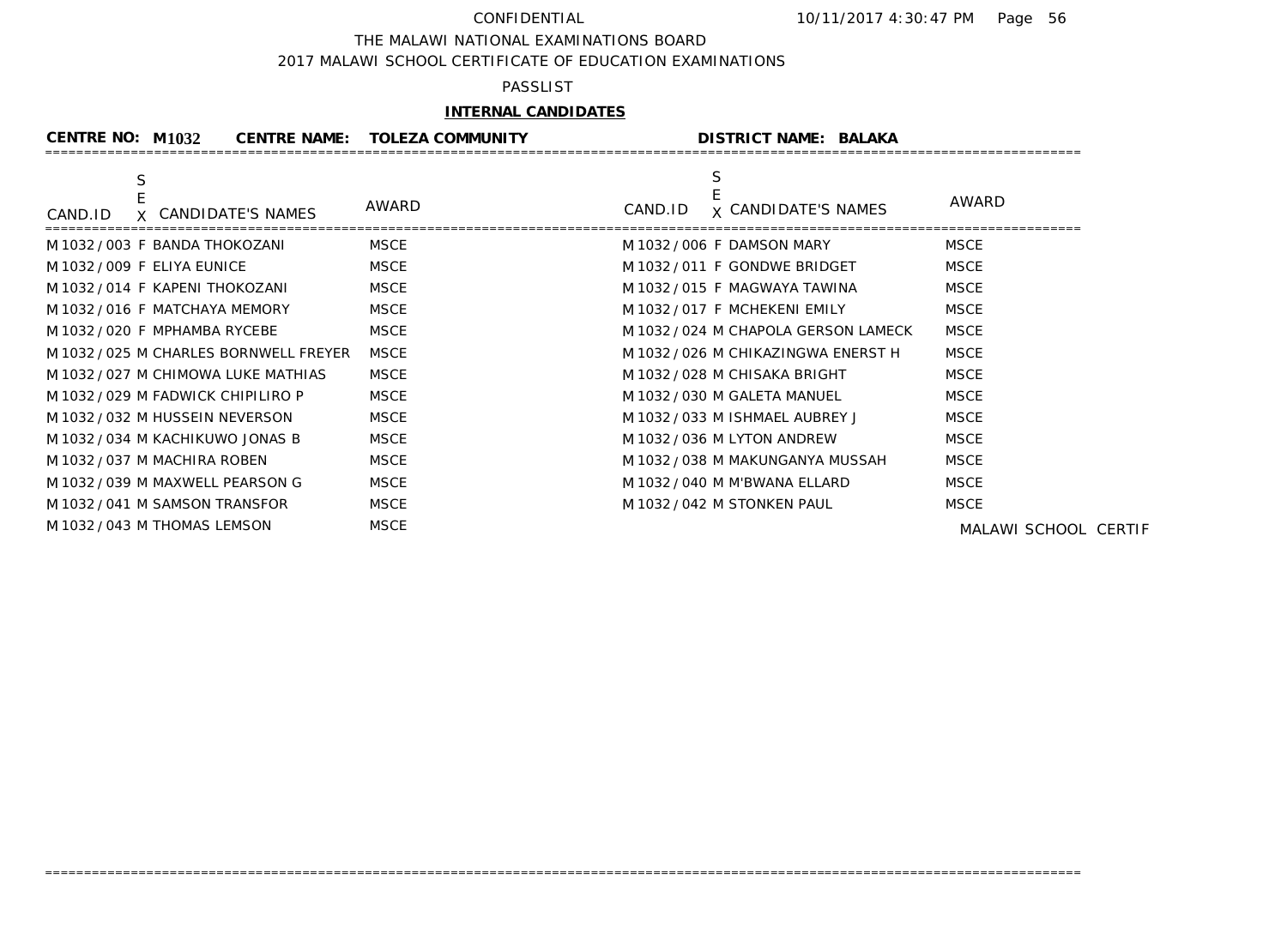### THE MALAWI NATIONAL EXAMINATIONS BOARD

2017 MALAWI SCHOOL CERTIFICATE OF EDUCATION EXAMINATIONS

### PASSLIST

# **EXTERNAL CANDIDATES**

| AWARD<br>AWARD<br><b>x CANDIDATE'S NAMES</b><br>CAND.ID<br>X CANDIDATE'S NAMES<br>CAND.ID            |  |
|------------------------------------------------------------------------------------------------------|--|
| <b>MSCE</b><br><b>MSCE</b><br>M 6032 / 002 F CHIPETA YANKHO<br>M 6032 / 004 F GANNERT NDAONA         |  |
| <b>MSCE</b><br>M 6032 / 005 F ISSAH MIRRIAM<br>M 6032 / 009 F KAMWENDO ELIAS FELISHAH<br><b>MSCE</b> |  |
| <b>MSCE</b><br><b>MSCE</b><br>M 6032/011 F MAULANA DORIS<br>M 6032 / 017 M CHAZUNGU LUCIOUS B        |  |
| <b>MSCE</b><br>MSCE<br>M 6032 / 021 M FUNSANI STEVEN<br>M 6032 / 020 M FUNANI NACIO                  |  |
| <b>MSCE</b><br><b>MSCE</b><br>M 6032 / 026 M KALONGA CHRIS<br>M 6032 / 036 M PAULINO DANIEL          |  |
| <b>MSCE</b><br>M 6032 / 037 M SAUWA MICHAEL<br>MALAWI SCHOOL CERTIF                                  |  |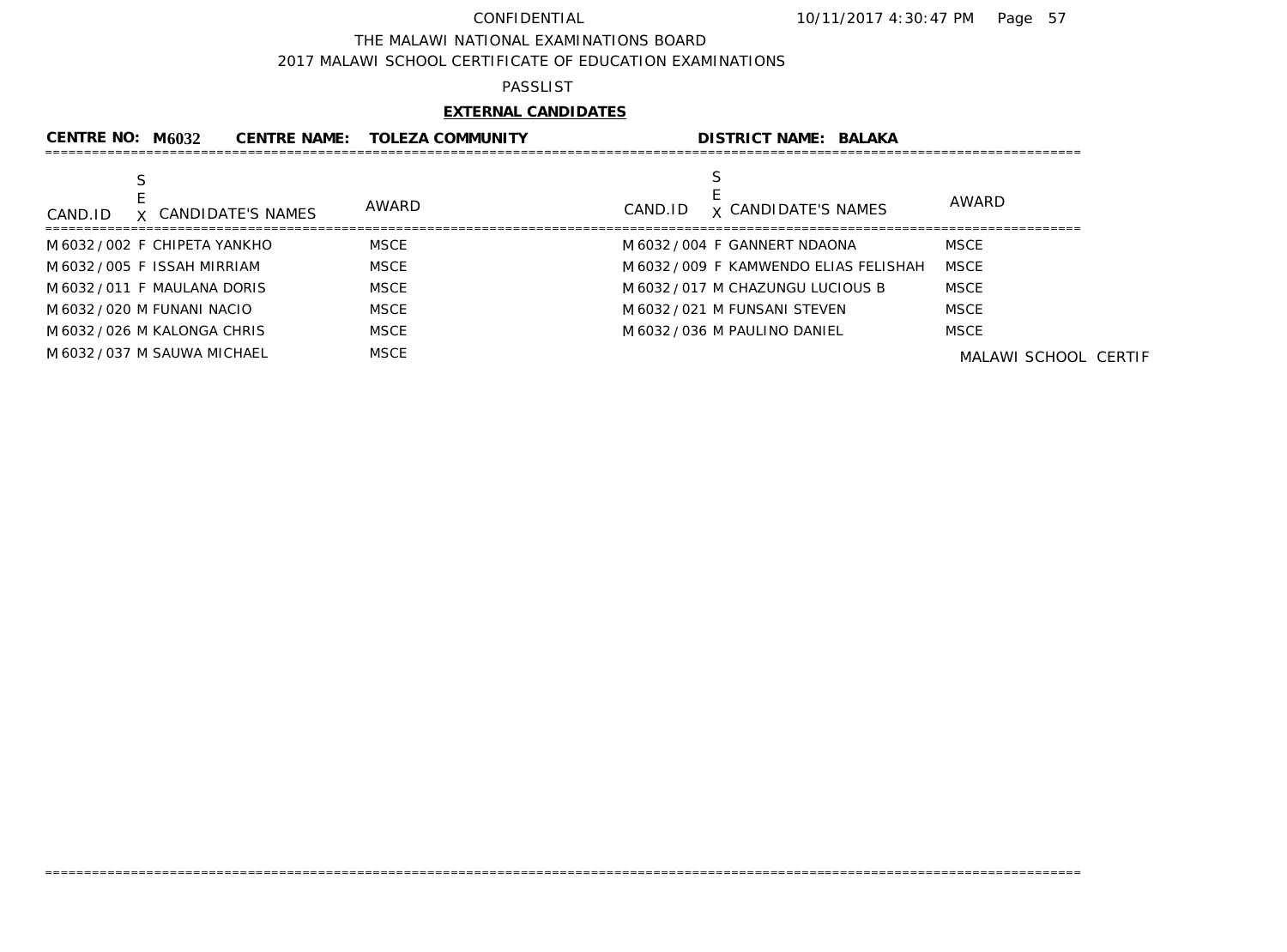### THE MALAWI NATIONAL EXAMINATIONS BOARD

2017 MALAWI SCHOOL CERTIFICATE OF EDUCATION EXAMINATIONS

## PASSLIST

# **INTERNAL CANDIDATES**

| <b>CENTRE NO: M1048</b>              | <b>CENTRE NAME:</b> | <b>BALAKA ISLAMIC INSTITUTE</b> | <b>DISTRICT NAME: BALAKA</b>      |                      |
|--------------------------------------|---------------------|---------------------------------|-----------------------------------|----------------------|
|                                      |                     |                                 |                                   |                      |
| X CANDIDATE'S NAMES<br>CAND.ID       | AWARD               | CAND.ID                         | <b>x CANDIDATE'S NAMES</b>        | AWARD                |
| M 1048/001 M ALLIE SHAIB Z           | <b>MSCE</b>         |                                 | M 1048 / 002 M CASSIM ABDULRASHID | <b>MSCE</b>          |
| M 1048 / 003 M CHIPOYA ZANIF S       | <b>MSCE</b>         |                                 | M 1048 / 004 M DAUD ISHMAEL       | <b>MSCE</b>          |
| M 1048 / 005 M HAMISS MUSSA B        | <b>MSCE</b>         |                                 | M 1048 / 006 M IBRAHIM IMRAN Z    | MSCE                 |
| M 1048 / 008 M KACHEMBWE ABDULHAMEED | <b>MSCE</b>         |                                 | M 1048 / 009 M KAPILE YUSUF L     | <b>MSCE</b>          |
| M 1048 / 010 M KAWANGA SULAIMANA R   | MSCE                |                                 | M 1048 / 011 M MAKUMBA MUSTAFA A  | MSCE                 |
| M 1048 / 012 M MANYETSA BASHEER      | <b>MSCE</b>         |                                 | M 1048 / 013 M MILAMBE ZAMEEL J   | <b>MSCE</b>          |
| M 1048 / 014 M POWDER ARAB K         | <b>MSCE</b>         |                                 | M 1048 / 015 M SAIDI MUSSA D      | <b>MSCE</b>          |
| M 1048 / 016 M UTHMAN RAFICK A       | <b>MSCE</b>         |                                 | M 1048 / 017 M YUSUF HAMDAN O     | MSCE                 |
| M 1048 / 018 M YUSUFU MAKALANI A     | <b>MSCE</b>         |                                 |                                   | MALAWI SCHOOL CERTIF |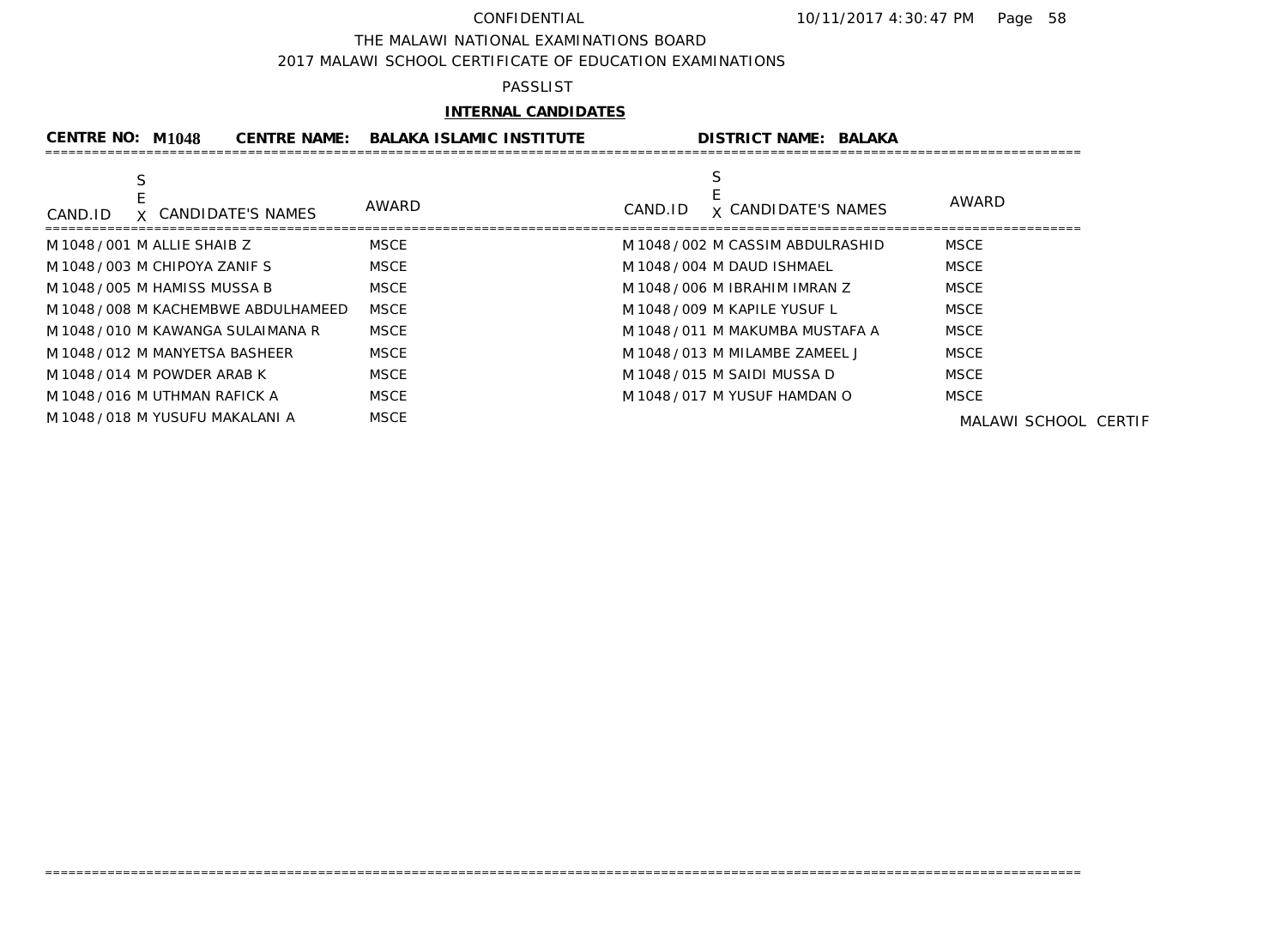### THE MALAWI NATIONAL EXAMINATIONS BOARD

2017 MALAWI SCHOOL CERTIFICATE OF EDUCATION EXAMINATIONS

## PASSLIST

# **EXTERNAL CANDIDATES**

| CENTRE NO: M6048                  |                     | CENTRE NAME: BALAKA ISLAMIC INSTITUTE | <b>DISTRICT NAME: BALAKA</b>          |                      |
|-----------------------------------|---------------------|---------------------------------------|---------------------------------------|----------------------|
| CAND.ID                           | X CANDIDATE'S NAMES | AWARD                                 | <b>x CANDIDATE'S NAMES</b><br>CAND.ID | AWARD                |
| M 6048 / 007 M CARVALHO FRACKSON  |                     | <b>MSCE</b>                           | M 6048 / 008 M JAILOSI MAXWELL        | <b>MSCE</b>          |
| M 6048 / 010 M MILLIAS MARTIUS NW |                     | <b>MSCE</b>                           | M 6048 / 011 M MOYO ITAFARI           | <b>MSCE</b>          |
| M 6048 / 012 M NGOMBA CHIMWEMWE   |                     | <b>MSCE</b>                           |                                       | MALAWI SCHOOL CERTIF |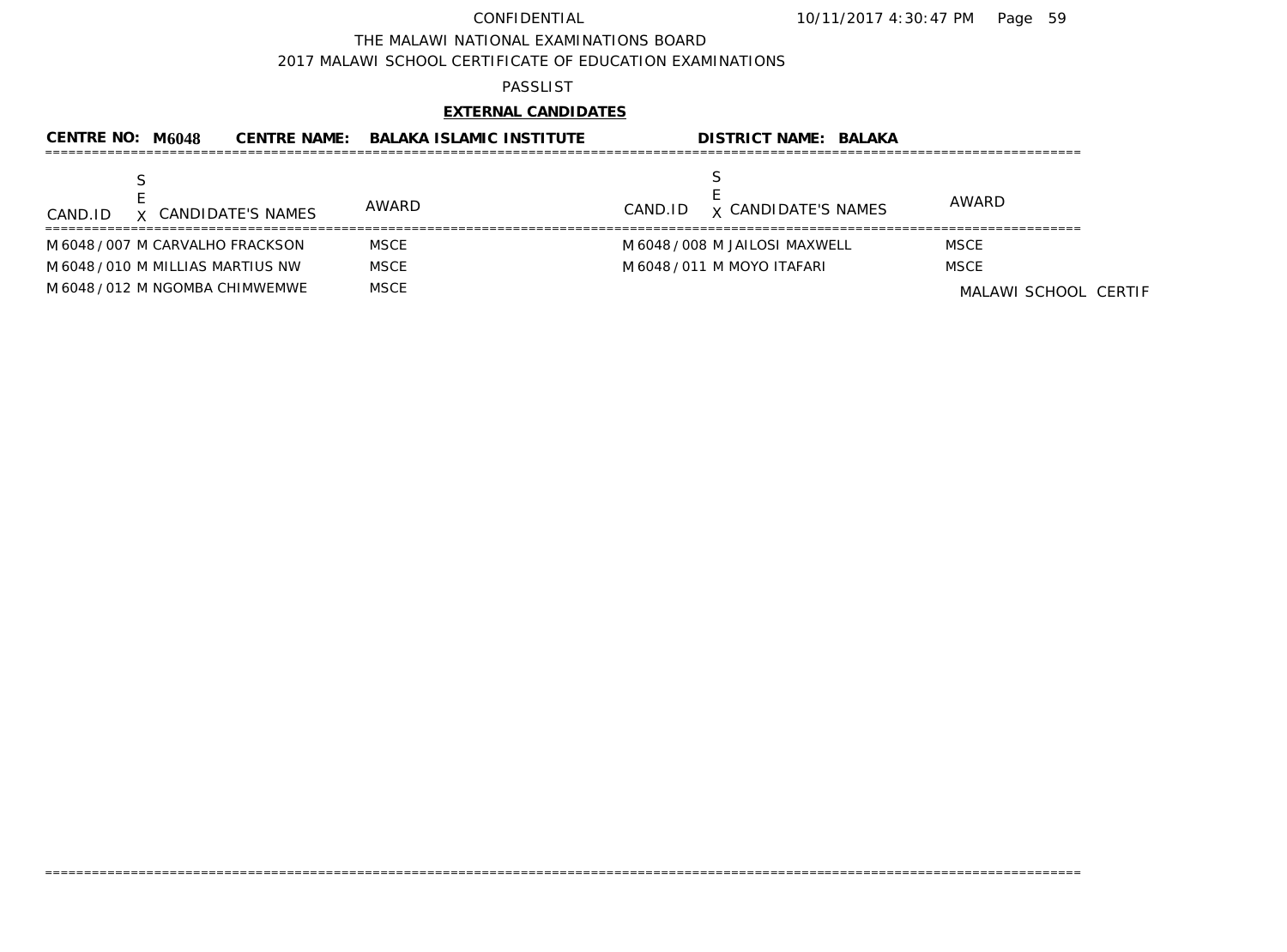### THE MALAWI NATIONAL EXAMINATIONS BOARD

2017 MALAWI SCHOOL CERTIFICATE OF EDUCATION EXAMINATIONS

## PASSLIST

## **INTERNAL CANDIDATES**

| <b>CENTRE NO: M1069</b>                  | CENTRE NAME: TSOGOLO (Pvt) SECONDARY | <b>DISTRICT NAME: BALAKA</b>               |             |
|------------------------------------------|--------------------------------------|--------------------------------------------|-------------|
| S<br>E<br>X CANDIDATE'S NAMES<br>CAND.ID | AWARD                                | S<br><b>x CANDIDATE'S NAMES</b><br>CAND.ID | AWARD       |
| M 1069 / 001 F BILLY HAWA                | <b>MSCE</b>                          | M 1069 / 004 F JAILOSI HANNAH              | <b>MSCE</b> |
| M 1069 / 005 F JAMES BERTHA P            | <b>MSCE</b>                          | M 1069 / 007 F KACHEPA AGNESS              | <b>MSCE</b> |
| M 1069 / 008 F KAIYA PEACE               | <b>MSCE</b>                          | M 1069 / 010 F KAMLAZA PEACE C             | <b>MSCE</b> |
| M 1069/011 F KAMWANDIWO JESCA            | <b>MSCE</b>                          | M 1069 / 017 F LIKAKA NAOMI                | <b>MSCE</b> |
| M 1069 / 018 F MACHAEL MARY K            | <b>MSCE</b>                          | M 1069 / 019 F MAGANGA ESNART              | <b>MSCE</b> |
| M 1069 / 020 F MASEKO MERCY              | <b>MSCE</b>                          | M 1069 / 022 F MATEWERE FELIA              | <b>MSCE</b> |
| M 1069 / 023 F MIDIMA JAZILA             | <b>MSCE</b>                          | M 1069 / 025 F NTONYA TAZIONA              | <b>MSCE</b> |
| M 1069 / 026 F PENDAME JULIANA           | <b>MSCE</b>                          | M 1069 / 030 M AHMAD IMLAN Y               | <b>MSCE</b> |
| M 1069 / 031 M AHMAD YASSIN              | <b>MSCE</b>                          | M 1069 / 034 M CHIKUMBUTSO CHISAWO         | <b>MSCE</b> |
| M 1069 / 037 M CHISONI DANIEL            | <b>MSCE</b>                          | M 1069 / 039 M FESTON MPHATSO              | <b>MSCE</b> |
| M 1069 / 040 M FRIDON MAXWELL            | <b>MSCE</b>                          | M 1069/043 M KAWINGA FRANCIS               | <b>MSCE</b> |
| M 1069/044 M MAGAWA CHIPIRILO            | <b>MSCE</b>                          | M 1069 / 046 M MANYENJE BENSON J           | <b>MSCE</b> |
| M 1069/047 M MASIYANO BLESSINGS K        | <b>MSCE</b>                          | M 1069 / 048 M MIKUNDI HIMZY               | <b>MSCE</b> |
| M 1069 / 049 M NKHOMAH NICHOLAS M        | <b>MSCE</b>                          | M 1069 / 050 M NKUNDIKA WILLIAM M          | <b>MSCE</b> |
| M 1069 / 051 M NSELEMA MIKE              | <b>MSCE</b>                          | M 1069 / 053 M SAUZANDE SAMUEL G           | <b>MSCE</b> |
| M 1069/055 M SOSTEN CHISOMO S            | <b>MSCE</b>                          | M 1069 / 056 M TOPESA JUMA T J             | <b>MSCE</b> |

=====================================================================================================================================

MALAWI SCHOOL CERTIFICA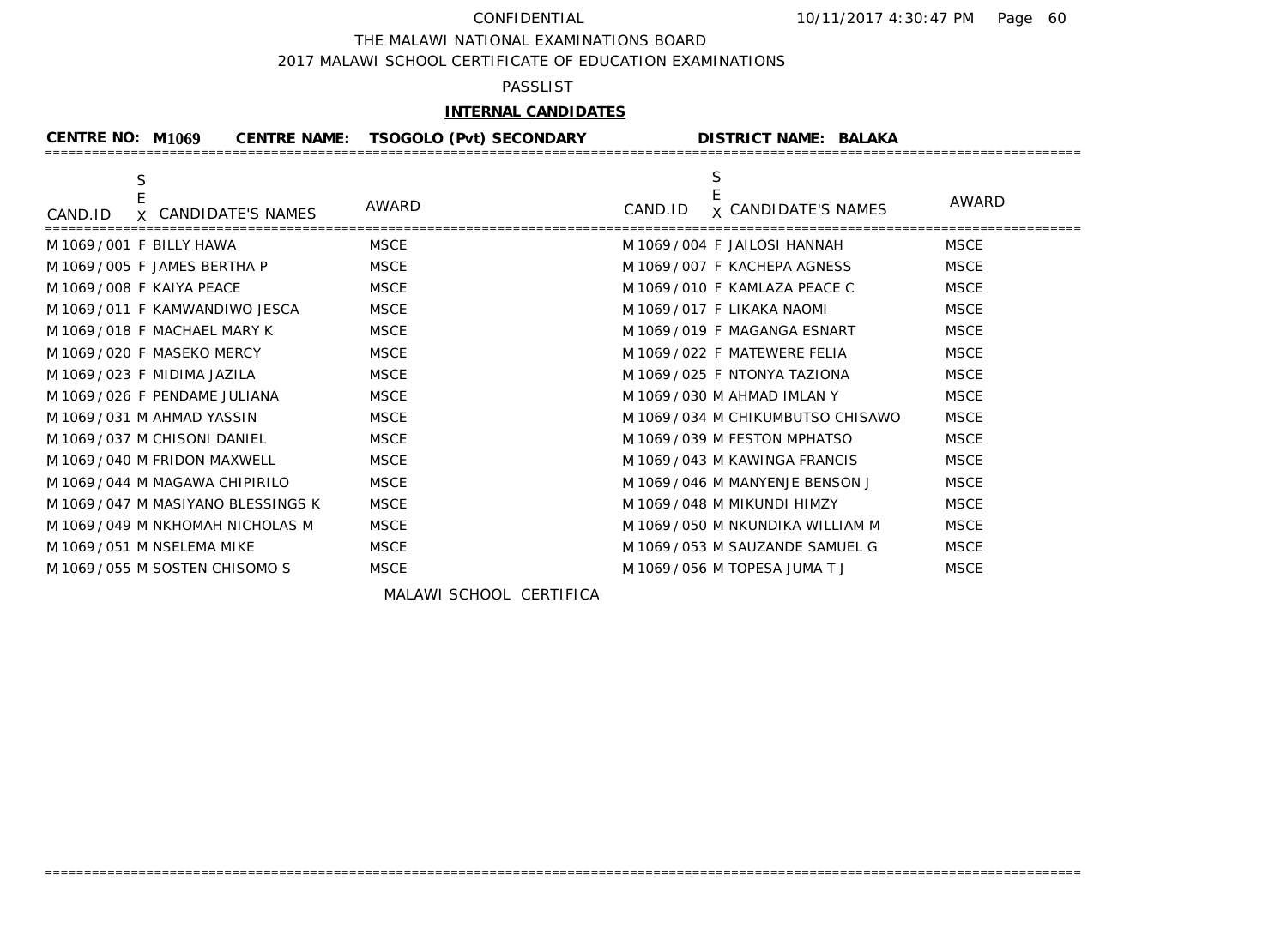### THE MALAWI NATIONAL EXAMINATIONS BOARD

2017 MALAWI SCHOOL CERTIFICATE OF EDUCATION EXAMINATIONS

### PASSLIST

## **EXTERNAL CANDIDATES**

| CENTRE NO: M6069                  | <b>CENTRE NAME:</b> | <b>TSOGOLO (Pvt) SECONDARY</b> | <b>DISTRICT NAME: BALAKA</b>          |             |
|-----------------------------------|---------------------|--------------------------------|---------------------------------------|-------------|
| X CANDIDATE'S NAMES<br>CAND.ID    |                     | AWARD                          | <b>x CANDIDATE'S NAMES</b><br>CAND.ID | AWARD       |
| M6069/006 F SUMSON MARRIAM        |                     | <b>MSCE</b>                    | M 6069 / 008 M BANDA VITUMBIKO M      | <b>MSCE</b> |
| M 6069 / 011 M CHILEMBA KUMBUKANI |                     | <b>MSCE</b>                    | M 6069 / 012 M CHIMWAI YUSUFU         | <b>MSCE</b> |
| M 6069 / 014 M CHUNGA RENNEX      |                     | <b>MSCE</b>                    | M 6069 / 015 M DUWA DAUDI ROY         | <b>MSCE</b> |
| M 6069 / 016 M JAMALI GIBSON      |                     | <b>MSCE</b>                    | M 6069/017 M KANAMA CHRISTOPHER       | <b>MSCE</b> |
| M 6069 / 018 M KUMCHERA KINGSLEY  |                     | <b>MSCE</b>                    | M 6069 / 019 M KWISANJA BENEDICTO     | <b>MSCE</b> |
| M 6069 / 020 M MAKATA WILLIAM     |                     | <b>MSCE</b>                    | M 6069 / 021 M NSIYANKHUNI BLESSINGS  | <b>MSCE</b> |
|                                   |                     | MALAWI SCHOOL CERTIFICA        |                                       |             |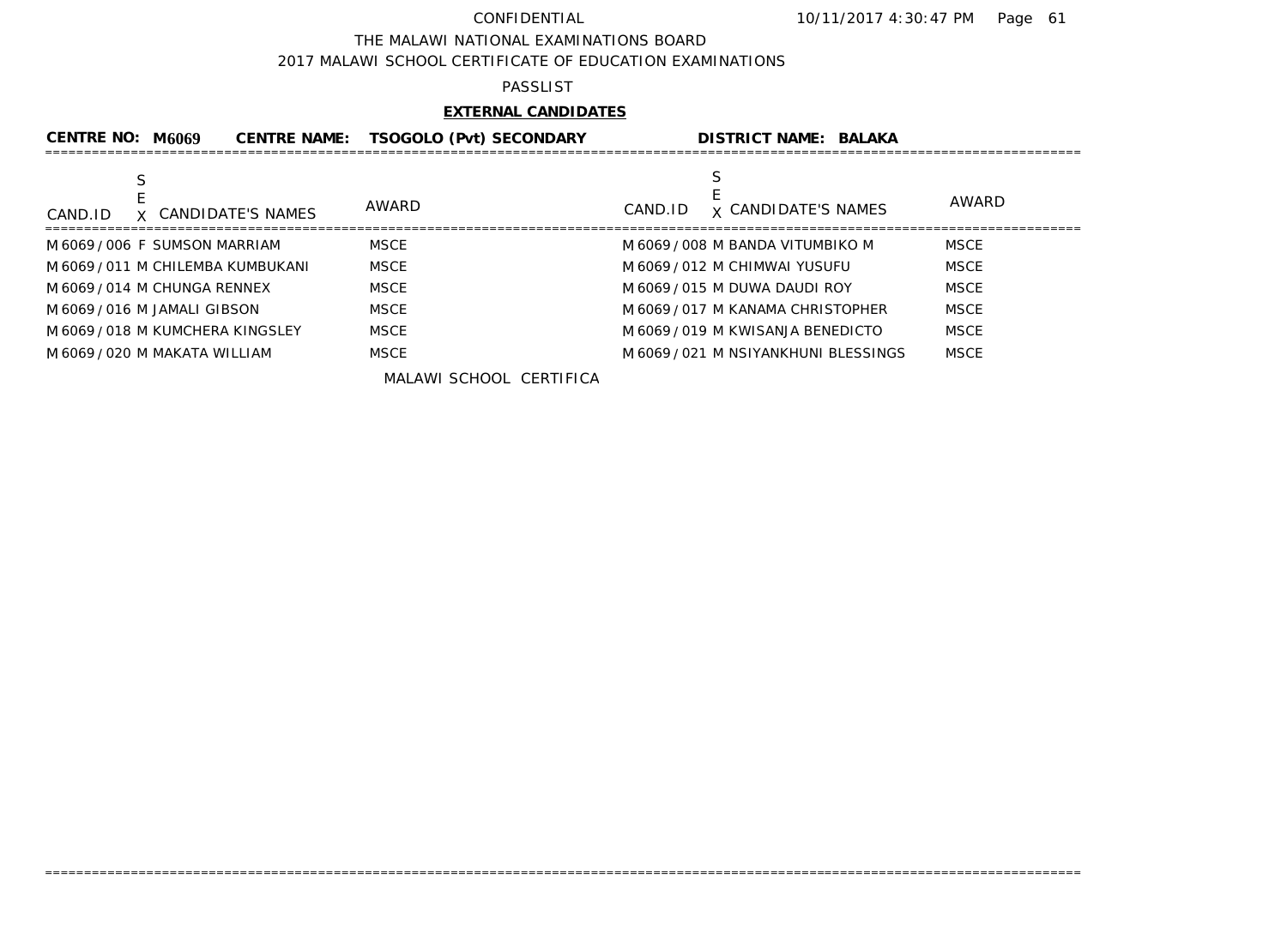THE MALAWI NATIONAL EXAMINATIONS BOARD

2017 MALAWI SCHOOL CERTIFICATE OF EDUCATION EXAMINATIONS

## PASSLIST

# **INTERNAL CANDIDATES**

| <b>CENTRE NO: M1141</b>                            | CENTRE NAME: ANDIAMO (Pvt) SECONDARY | <b>DISTRICT NAME: BALAKA</b>               |               |
|----------------------------------------------------|--------------------------------------|--------------------------------------------|---------------|
| S<br>$\mathsf E$<br>X CANDIDATE'S NAMES<br>CAND.ID | AWARD                                | S<br><b>x CANDIDATE'S NAMES</b><br>CAND.ID | AWARD         |
| M 1141/001 F AUFI EARNELESS                        | <b>MSCE</b>                          | M 1141 / 002 F CHAGHOMA FORTUNATE          | <b>MSCE</b>   |
| M 1141/003 F CHIPINGA FAITH                        | <b>MSCE</b>                          | M 1141 / 004 F CHIROMBO VERONICA           | <b>MSCE</b>   |
| M 1141/006 F KALIATI GRACE                         | <b>MSCE</b>                          | M 1141 / 007 F KAMTOKOMA ETTA              | <b>MSCE</b>   |
| M 1141/009 F KUMCHEZA TADALA                       | <b>MSCE</b>                          | M 1141 / 010 F MACHIRA JEAN EMMANUEL       | <b>MSCE</b>   |
| M 1141/011 F MALEFULA DIANA                        | <b>MSCE</b>                          | M 1141/012 F MLOWELE JOYCE                 | <b>MSCE</b>   |
| M 1141/013 F MULENGA IDAH N S                      | <b>MSCE</b>                          | M 1141/014 F MULEWA BRIDGET                | <b>MSCE</b>   |
| M 1141/015 F NKHATA BERTHA                         | <b>MSCE</b>                          | M 1141/016 F PHIRI BETTIE                  | <b>MSCE</b>   |
| M1141/017 F SOSTEN FLORA                           | <b>MSCE</b>                          | M 1141 / 018 F THOMEYA MAYAMIKO MARY       | <b>MSCE</b>   |
| M 1141 / 019 M BANDA DWENI                         | <b>MSCE</b>                          | M 1141 / 020 M CHAGUNDA MAXWELL            | <b>MSCE</b>   |
| M 1141 / 021 M CHIKWAPULA STANISLAUS               | <b>MSCE</b>                          | M 1141 / 022 M CHIKWAPULA STEVEN           | <b>MSCE</b>   |
| M 1141/023 M CHIMPHANGO PAUL ESTON                 | <b>MSCE</b>                          | M 1141 / 024 M CHINKHUNDA DEDIT            | <b>MSCE</b>   |
| M 1141 / 025 M CHIPULA AUGUSTO                     | <b>MSCE</b>                          | M 1141/026 M CHISOMA PEMPHO                | <b>MSCE</b>   |
| M 1141/027 M DZIMVANANI GEORGE                     | <b>MSCE</b>                          | M 1141 / 028 M GANIZANI GIFT               | <b>MSCE</b>   |
| M 1141 / 029 M GOMANI COMFORT                      | <b>MSCE</b>                          | M 1141 / 030 M GOWANI KENEDY               | <b>MSCE</b>   |
| M 1141 / 031 M KADAMMANJA CHIKONDANO               | <b>MSCE</b>                          | M 1141 / 032 M KANYUMBU SIMEON JAMES       | <b>MSCE</b>   |
| M 1141/034 M KAZOWA ROBERT MAZIKO                  | <b>MSCE</b>                          | M 1141 / 035 M KHUKU JOSEPH                | <b>MSCE</b>   |
| M 1141/036 M KHUNDIRA WINSTON                      | <b>MSCE</b>                          | M 1141 / 037 M MANJOLO MOSES               | <b>MSCE</b>   |
| M 1141/038 M MANKHWAZI TOBIAS                      | <b>MSCE</b>                          | M 1141 / 039 M MBETA DAVIE                 | <b>MSCE</b>   |
| M 1141 / 040 M MBEWE DAVIE J D                     | <b>MSCE</b>                          | M 1141 / 041 M MBITE FORTUNE               | <b>MSCE</b>   |
| M 1141 / 042 M MSETEZA MATTHEWS FLYWE              | <b>MSCE</b>                          | M 1141 / 043 M MWANDELILE TUNKETE H K      | <b>MSCE</b>   |
| M 1141 / 044 M NGOMANO RAPHECK                     | <b>MSCE</b>                          | M 1141 / 045 M SINGANO KELVIN NKHOMA       | <b>MSCE</b>   |
| M 1141/046 M TEPU ALINAFE                          | <b>MSCE</b>                          |                                            | MALAMI SCHOOL |

=====================================================================================================================================

MALAWI SCHOOL CERTIF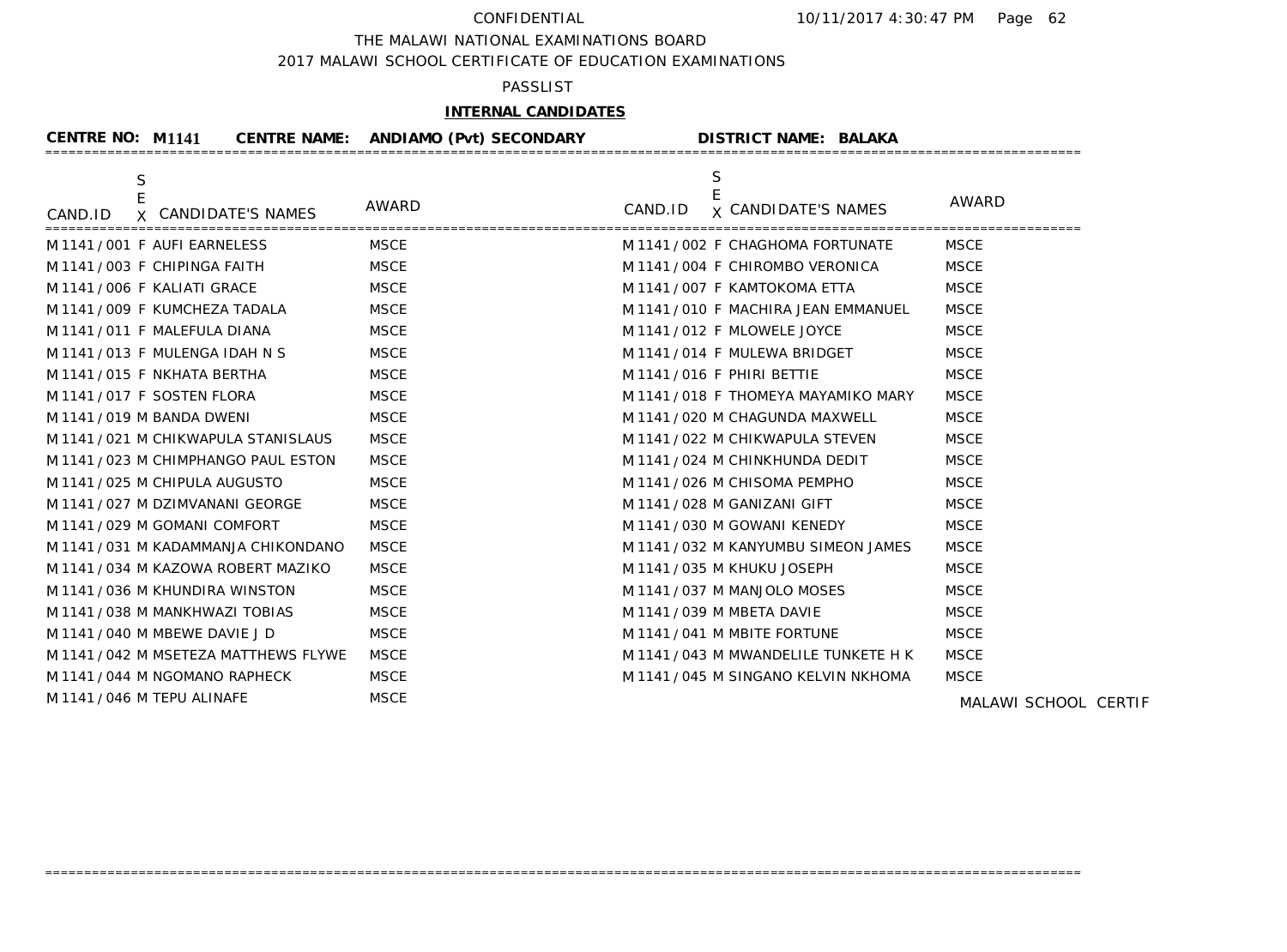### THE MALAWI NATIONAL EXAMINATIONS BOARD

2017 MALAWI SCHOOL CERTIFICATE OF EDUCATION EXAMINATIONS

### PASSLIST

# **INTERNAL CANDIDATES**

| CENTRE NO: $M1259$              |                     | <b>CENTRE NAME: NKHALANGO (Pvt) SECONDARY</b> |         | <b>DISTRICT NAME: BALAKA</b>    |                      |  |
|---------------------------------|---------------------|-----------------------------------------------|---------|---------------------------------|----------------------|--|
| CAND.ID                         | X CANDIDATE'S NAMES | AWARD                                         | CAND.ID | <b>x CANDIDATE'S NAMES</b>      | AWARD                |  |
| M 1259 / 001 F CHAMBULUKA WEZIE |                     | <b>MSCE</b>                                   |         | M 1259 / 011 M CHAMBO CHRISTIAN | <b>MSCE</b>          |  |
| M 1259 / 013 M JUMA AUSMAN      |                     | <b>MSCE</b>                                   |         | M 1259 / 014 M KAUMPHAWI JOHN   | <b>MSCE</b>          |  |
| M 1259 / 019 M WALASI SIMON     |                     | MSCE                                          |         |                                 | MALAWI SCHOOL CERTIF |  |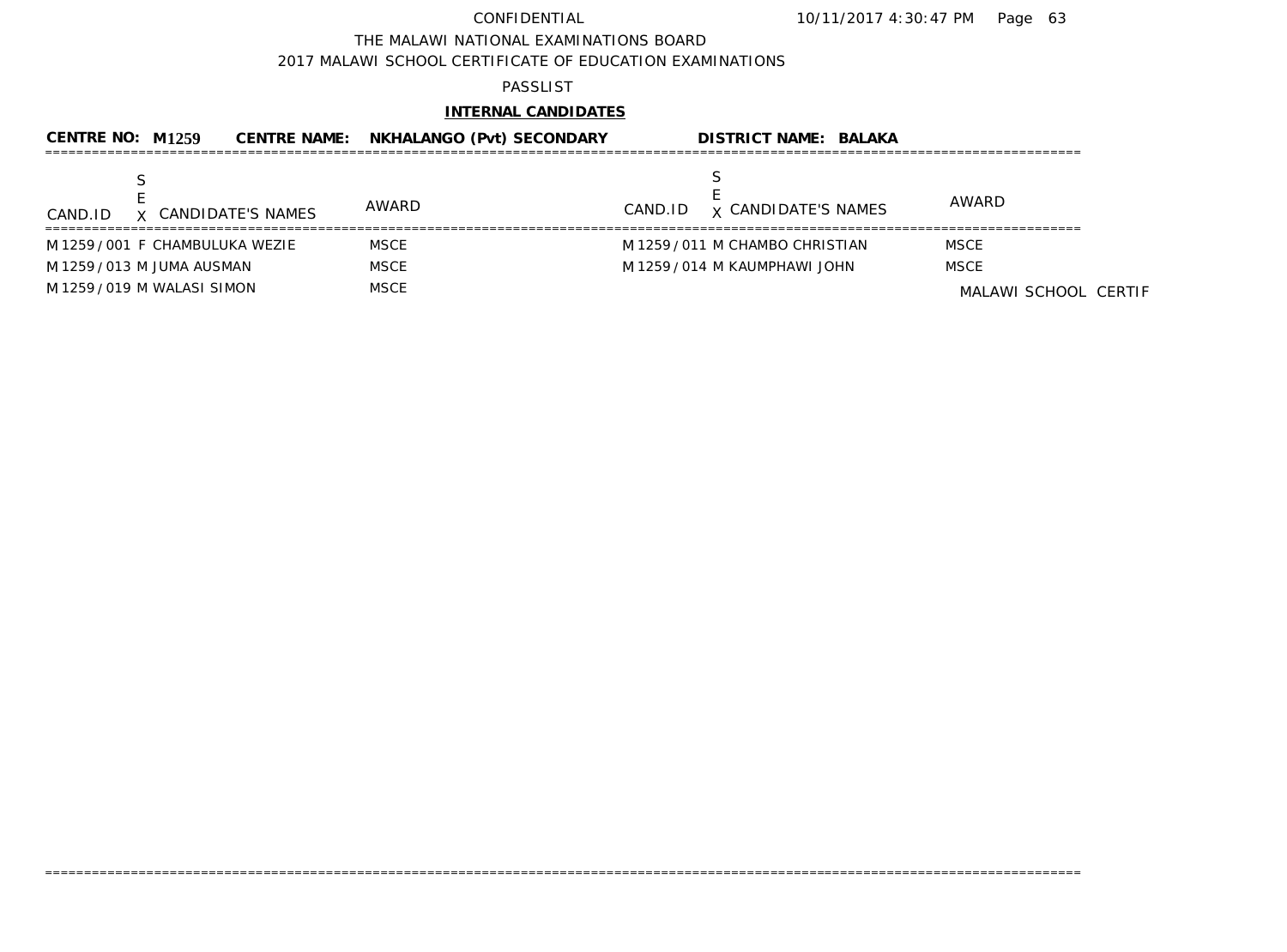THE MALAWI NATIONAL EXAMINATIONS BOARD

2017 MALAWI SCHOOL CERTIFICATE OF EDUCATION EXAMINATIONS

### PASSLIST

# **EXTERNAL CANDIDATES**

| CENTRE NO: $M6259$ |                                    | <b>CENTRE NAME: NKHALANGO (Pvt) SECONDARY</b> |         | <b>DISTRICT NAME: BALAKA</b> |                      |
|--------------------|------------------------------------|-----------------------------------------------|---------|------------------------------|----------------------|
| CAND.ID            | X CANDIDATE'S NAMES                | AWARD                                         | CAND.ID | <b>x CANDIDATE'S NAMES</b>   | AWARD                |
|                    | M 6259 / 003 F NGAIYAYE BEATRICE P | <b>MSCE</b>                                   |         |                              | MALAWI SCHOOL CERTIF |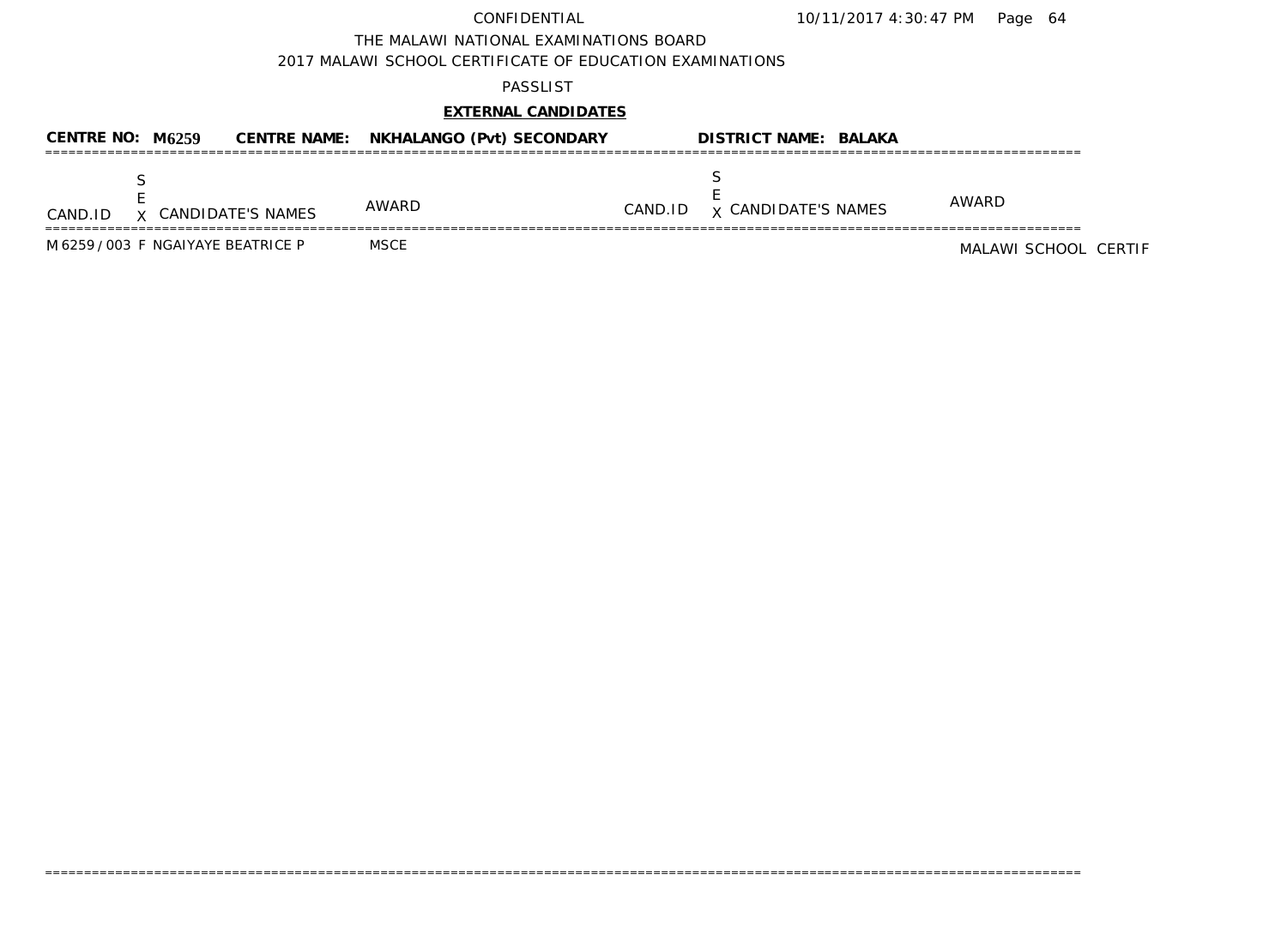THE MALAWI NATIONAL EXAMINATIONS BOARD

2017 MALAWI SCHOOL CERTIFICATE OF EDUCATION EXAMINATIONS

### PASSLIST

# **INTERNAL CANDIDATES**

| <b>CENTRE NO: M1312</b>                                      | CENTRE NAME: PHILADEPHIA (Pvt) SECONDARY |         | <b>DISTRICT NAME: BALAKA</b> |                                     |
|--------------------------------------------------------------|------------------------------------------|---------|------------------------------|-------------------------------------|
| X CANDIDATE'S NAMES<br>CAND.ID                               | AWARD                                    | CAND.ID | <b>x CANDIDATE'S NAMES</b>   | AWARD                               |
| M1312/002 F KANKHUNI LOVENESS<br>M 1312 / 012 M LUNGU EVANCE | MSCE<br>MSCE                             |         | M 1312 / 003 F KANYAMA LUCIA | <b>MSCE</b><br>MALAWI SCHOOL CERTIF |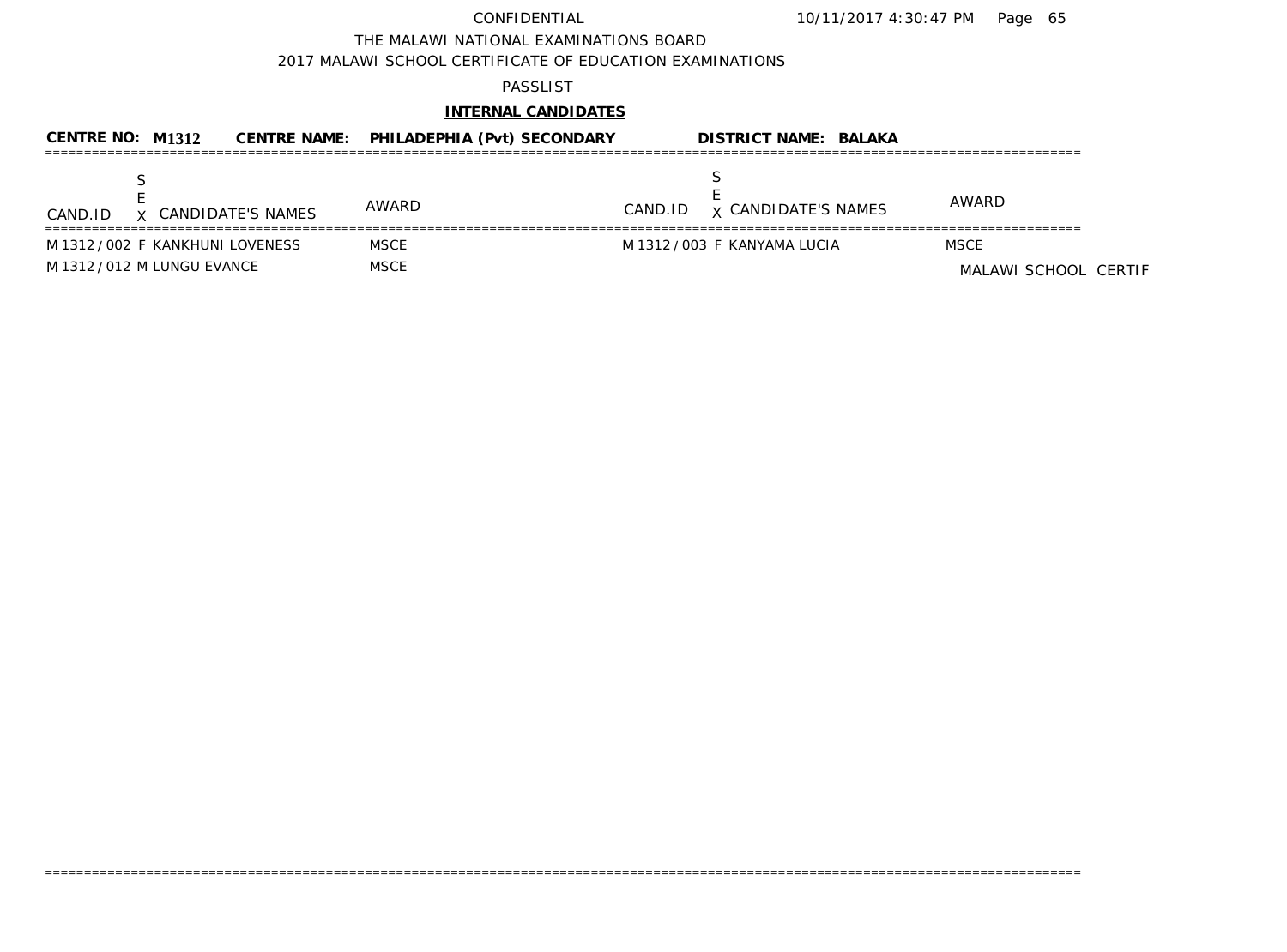### THE MALAWI NATIONAL EXAMINATIONS BOARD

2017 MALAWI SCHOOL CERTIFICATE OF EDUCATION EXAMINATIONS

### PASSLIST

# **INTERNAL CANDIDATES**

| <b>CENTRE NO: M1370</b>       |                                     | <b>CENTRE NAME: GREAM (Pvt) SECONDARY</b> | <b>DISTRICT NAME: BALAKA</b>          |                      |
|-------------------------------|-------------------------------------|-------------------------------------------|---------------------------------------|----------------------|
|                               |                                     |                                           |                                       |                      |
| CAND.ID                       | X CANDIDATE'S NAMES                 | AWARD                                     | <b>x CANDIDATE'S NAMES</b><br>CAND.ID | AWARD                |
|                               | M 1370 / 001 F DUNCAN AMIN PROMISE  | MSCE                                      | M 1370/002 F HASSAN AISHA             | <b>MSCE</b>          |
|                               | M 1370 / 003 F JONAS KABUDULA LYDIA | MSCE                                      | M 1370 / 004 F KADYAMPHUNGO ELLAH     | <b>MSCE</b>          |
|                               | M 1370 / 005 F KALIATI RAZARO ROSE  | MSCE                                      | M 1370/006 F KALOWA CHIFUNIRO         | <b>MSCE</b>          |
|                               | M 1370 / 007 F MAHOYA GIFT YANKHO   | MSCE                                      | M 1370 / 008 F MATCHADO HANNAH        | MSCE                 |
| M 1370 / 009 F MSASA MTISUNGE |                                     | MSCE                                      | M 1370/010 F MUHOKO CRANTON OLIVIA    | <b>MSCE</b>          |
| M 1370 / 012 M KALOWA LUCIOUS |                                     | MSCE                                      | M 1370 / 013 M MASAMBA JAMES          | MSCE                 |
|                               | M 1370/014 M MAYOR KASAM WATSON     | MSCE                                      | M 1370/018 M SAGAWA ROBERT JACK       | <b>MSCE</b>          |
| M 1370/019 M SIZE GODFREY     |                                     | <b>MSCE</b>                               |                                       | MALAWI SCHOOL CERTIF |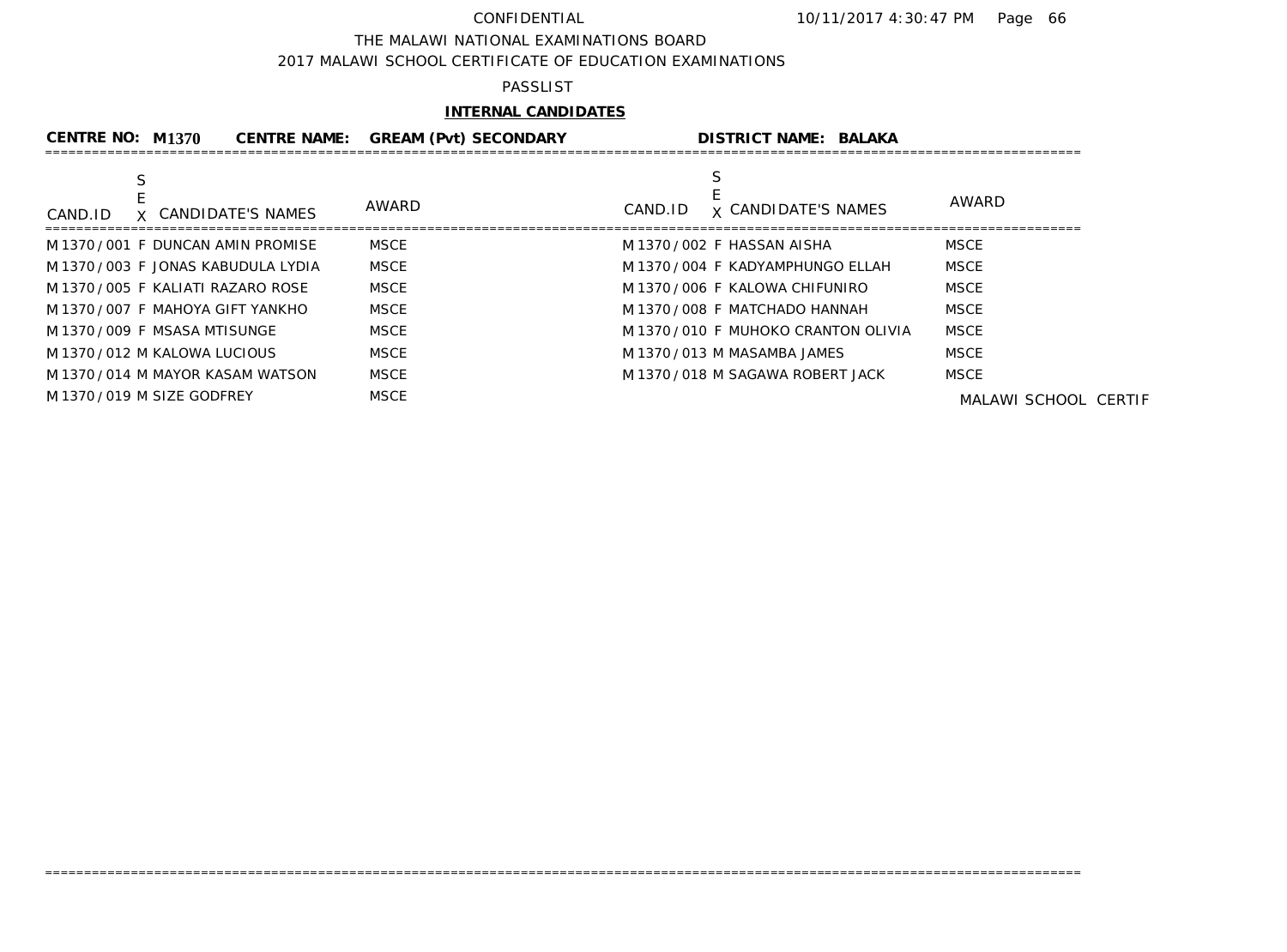### THE MALAWI NATIONAL EXAMINATIONS BOARD

2017 MALAWI SCHOOL CERTIFICATE OF EDUCATION EXAMINATIONS

## PASSLIST

# **INTERNAL CANDIDATES**

| CENTRE NO: M1397              |                                | <b>CENTRE NAME: ST PETERS COMMUNITY</b> |                              | <b>DISTRICT NAME: BALAKA</b>    |                      |
|-------------------------------|--------------------------------|-----------------------------------------|------------------------------|---------------------------------|----------------------|
| CAND.ID                       | X CANDIDATE'S NAMES            | AWARD                                   | CAND.ID                      | <b>x CANDIDATE'S NAMES</b>      | AWARD                |
| M 1397 / 001 F KAHUMBE BRENDA |                                | <b>MSCE</b>                             | M 1397 / 002 F LIFA TAMALA   |                                 | MSCE                 |
| M 1397 / 005 F SAPANGWA MWAI  |                                | MSCE                                    |                              | M 1397 / 006 F SUMANI MARIAM    | <b>MSCE</b>          |
| M 1397 / 007 F YOKONIA GRACE  |                                | MSCE                                    |                              | M 1397 / 008 M CHABWERA WILLIAM | MSCE                 |
|                               | M 1397 / 010 M GEORGE LAWRENCE | MSCE                                    |                              | M 1397 / 011 M KAMWENDO HARRY   | <b>MSCE</b>          |
| M 1397 / 013 M LAMECK RICHARD |                                | MSCE                                    |                              | M 1397 / 014 M LOYD CHIMWEMWE   | <b>MSCE</b>          |
| M 1397 / 015 M MOSE CHIKONDI  |                                | MSCE                                    |                              | M 1397 / 016 M MUSSA DUMISAN    | <b>MSCE</b>          |
|                               | M 1397 / 017 M NDALAMA MPHATSO | <b>MSCE</b>                             |                              | M 1397 / 018 M NGWENYA JUSTIN   | <b>MSCE</b>          |
| M 1397 / 019 M SANUD ADAM     |                                | MSCE                                    | M 1397 / 020 M SIMBA JAMES M |                                 | <b>MSCE</b>          |
| M 1397 / 021 M SQUARE DICKSON |                                | <b>MSCE</b>                             |                              |                                 | MALAWI SCHOOL CERTIF |